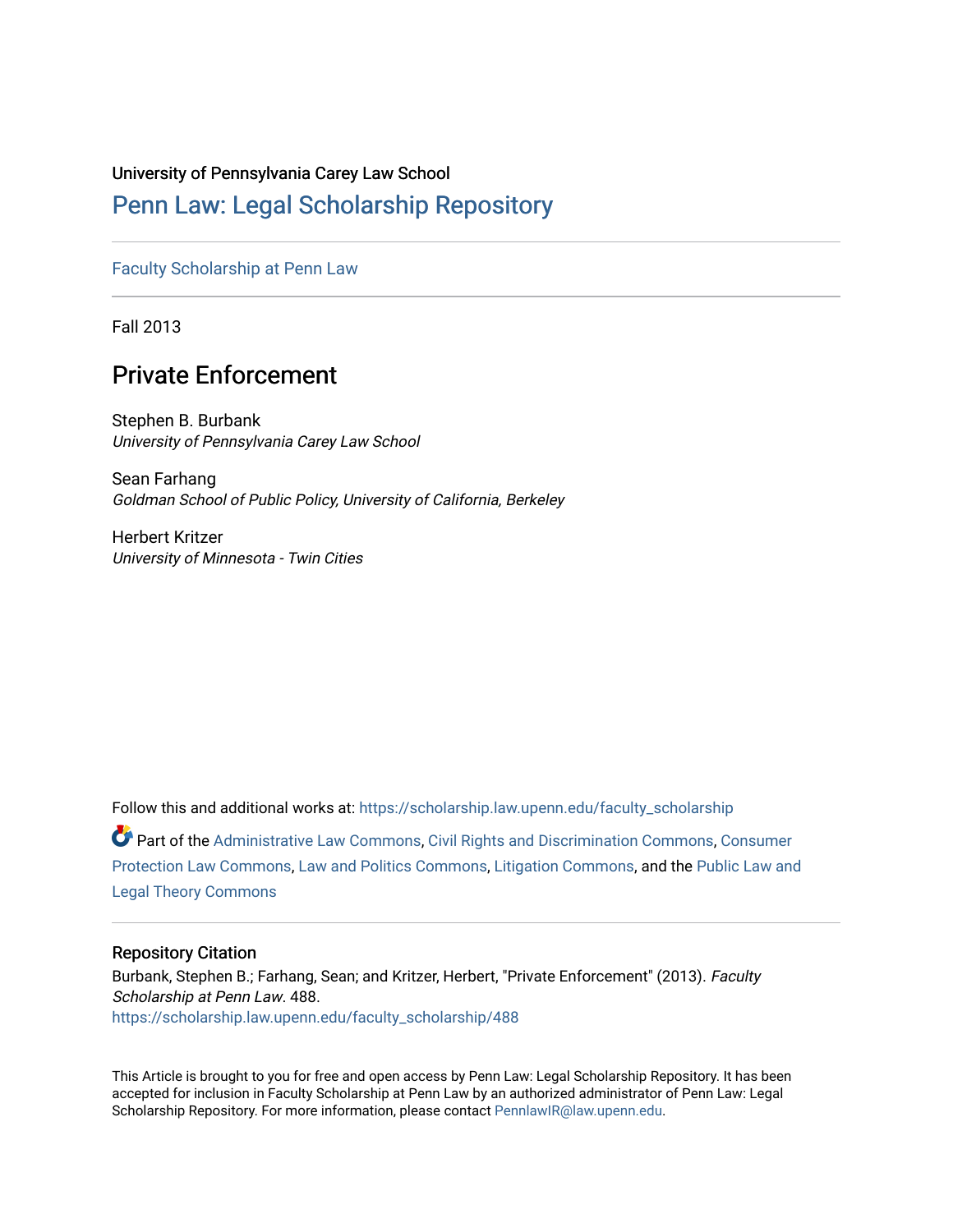# **ARTICLES**

### PRIVATE ENFORCEMENT

## *Stephen B. Burbank, Sean Farhang & Herbert M. Kritzer*

*Our aim in this Article is to advance understanding of private enforcement of statutory and administrative law in the United States and to raise questions that will be useful to those who are concerned with regulatory design in other countries. To that end, we briefly discuss aspects of American culture, history, and political institutions that reasonably can be thought to have contributed to the growth and subsequent development of private enforcement. We also set forth key elements of the general legal landscape in which decisions about private*  enforcement are made, aspects of which should be central to the choice of *an enforcement strategy and, in the case of private enforcement, are critical to the efficacy of a private enforcement regime. We then turn to the business of institutional architecture, describing the considerations both in favor of and against private enforcement—that should affect the choice of an enforcement strategy. We lay out choices to be made about elements of a private enforcement regime, attending to the general legal landscape in which the regime would operate, particularly court access, as well as how incentives for enforcement interact with the market for legal services, which has important implications for private enforcement activity. We situate these legislative choices about private enforcement in the context of institutions that shape them. Finally, we seek to* 

 $b\nu$ 

 Burbank is the David Berger Professor for the Administration of Justice at the University of Pennsylvania Law School. Farhang is Associate Professor of Political Science and Public Policy at the University of California, Berkeley. Kritzer holds the Marvin J. Sonosky Chair of Law and Public Policy at the University of Minnesota Law School. The authors would like to thank Joshua Koppel, Penn Law Class of 2012, for excellent research assistance. Stephen Meili and Prentiss Cox provided comments and helpful suggestions regarding the section on consumer protection; Joshua Wright generously made available data on consumer protection laws collected by the Searle Center. This Article is a revised version of part of a longer comparative paper that was prepared for the XIVth World Congress of the International Association of Procedural Law.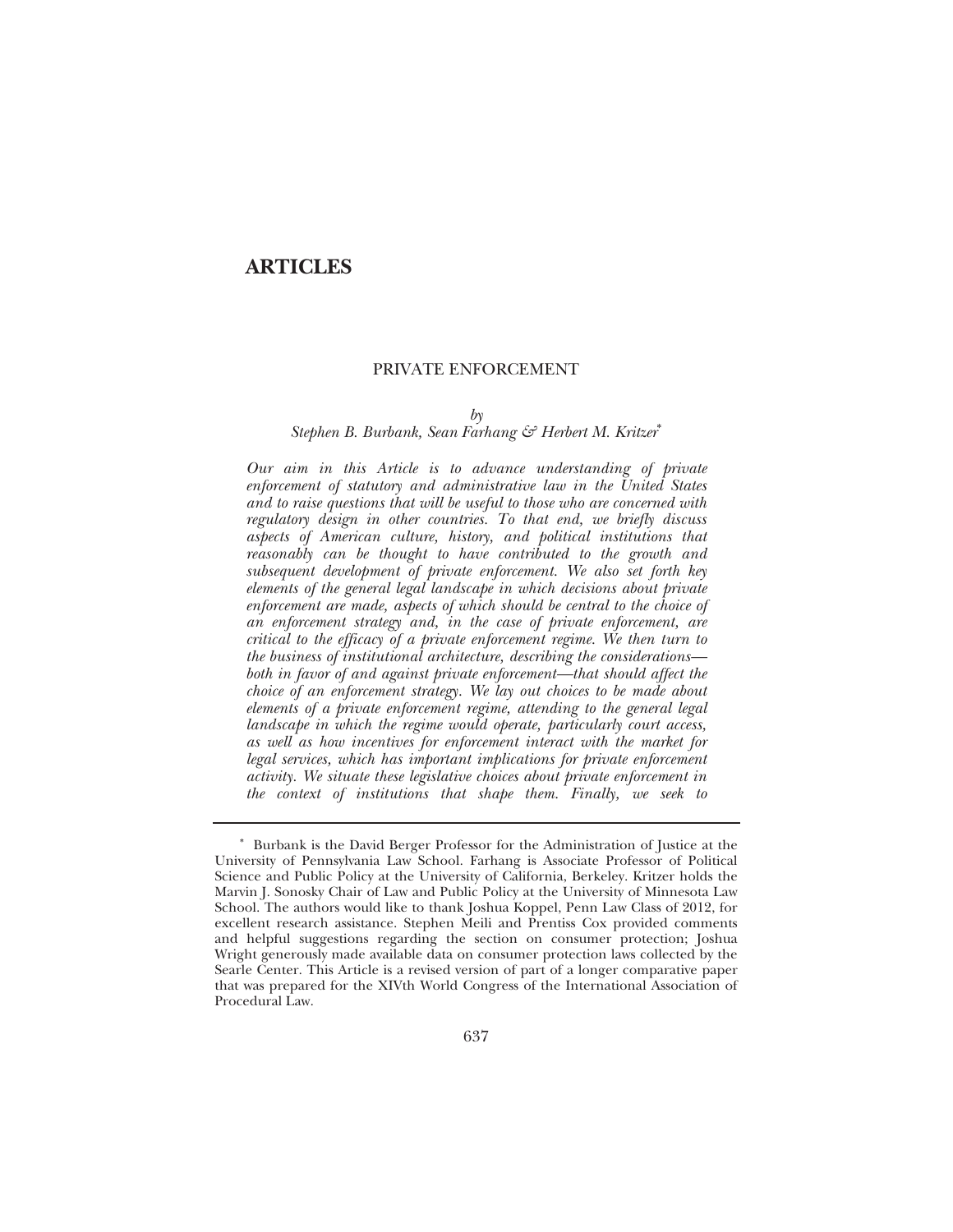*demonstrate how general considerations play out by examining private enforcement in two policy areas: legislation proscribing discrimination in employment, and laws protecting consumers from unfair and deceptive practices.* 

| I.   |                                                                         |
|------|-------------------------------------------------------------------------|
| II.  | GENERAL HISTORICAL, CULTURAL, AND POLITICAL                             |
|      |                                                                         |
| III. |                                                                         |
|      | A.                                                                      |
|      |                                                                         |
|      | 2.                                                                      |
|      | 3.                                                                      |
|      | $B$ .                                                                   |
|      | $\overline{C}$ .                                                        |
| IV.  |                                                                         |
|      | The Potential Advantages of Private Enforcement 662<br>A.               |
|      | The Potential Disadvantages of Private Enforcement  667<br>В.           |
|      | $\overline{C}$ .                                                        |
|      | 1.                                                                      |
|      | 2.                                                                      |
|      | The Influence of Political Institutions on the Choice of Private<br>D.  |
|      |                                                                         |
| V.   |                                                                         |
|      | $A$ .                                                                   |
|      | <b>B.</b>                                                               |
|      | $l_{\rm{c}}$                                                            |
|      | Legislative Motivations for Creating the Title VII Framework  691<br>2. |
|      | Empirical Research on Private Enforcement of Job<br>3.                  |
|      |                                                                         |
|      | Protecting Consumers from Unfair or Deceptive Acts and<br>$C_{\cdot}$   |
|      |                                                                         |
|      | 1.                                                                      |
|      | Empirical Research on Private Enforcement Regarding<br>2.               |
|      |                                                                         |
| VI.  |                                                                         |
| VII. | <b>APPENDIX: State Law Provisions Regarding Unfair and Deceptive</b>    |
|      |                                                                         |
|      |                                                                         |

#### I. INTRODUCTION

Our aim in this Article is to advance understanding of private enforcement of statutory and administrative law. Long part of American legal culture, private enforcement has in recent years attracted considerable interest and provoked considerable controversy abroad. For example, it appears that an impetus for the attention that some countries have recently given to representative litigation has been EU directives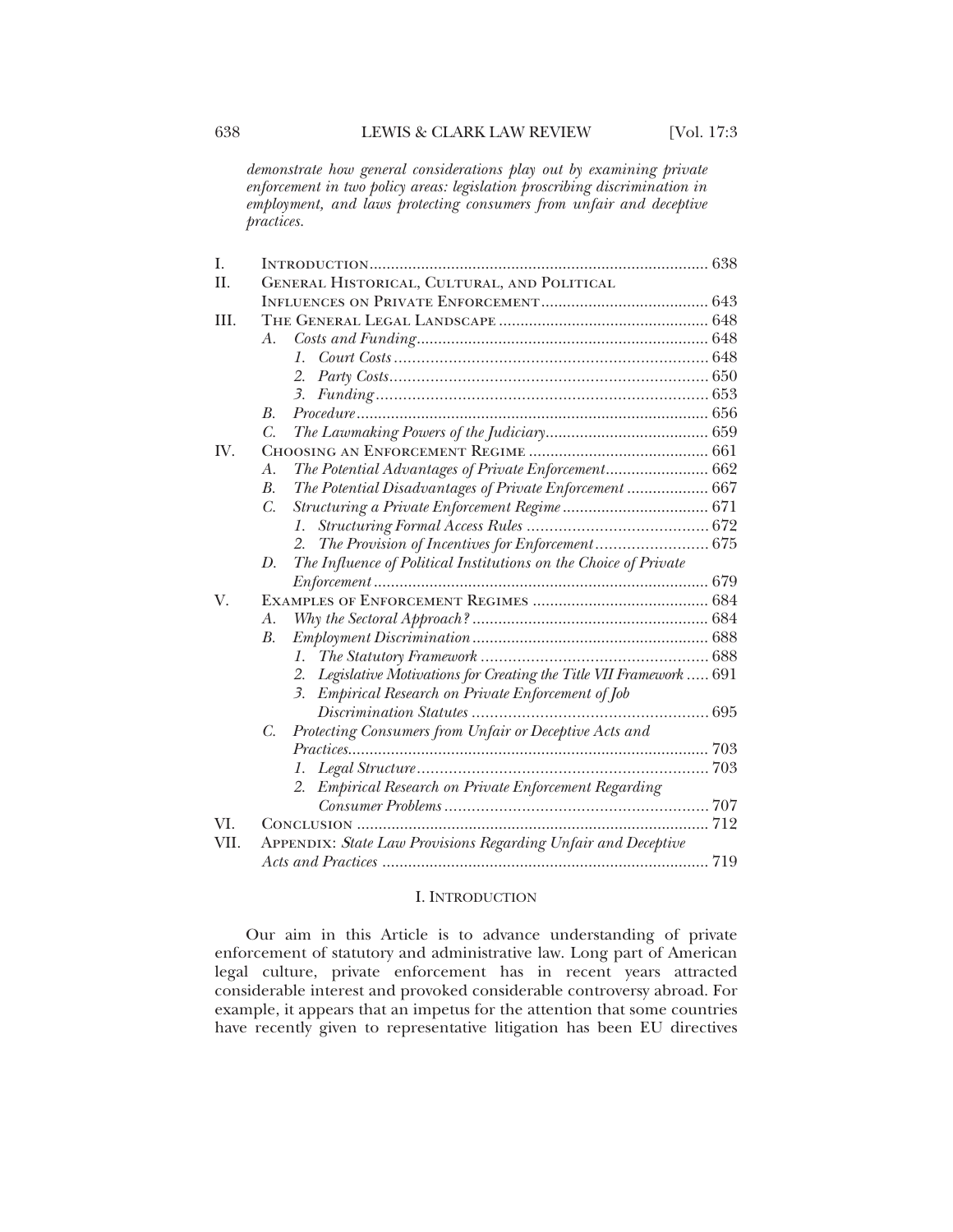requiring that member states provide "adequate and effective means" to protect consumers.<sup>1</sup> For that reason, we also seek to raise questions that will be useful to those who are concerned with regulatory design in other legal systems.<sup>2</sup>

There have been deep differences between the civil law and common law worlds about the feasibility and utility of attempting to define the attributes and proper roles of public or private actors in the legal system.<sup>3</sup> For those who believe that "wrongs to individuals are properly within the domain of private liability, wrongs to the general public are properly brought only by public officials. . . . the phrase 'private attorney general' is not just an oxymoron; it is virtually a logical impossibility."<sup>4</sup> Among those not troubled by such matters of first principle, including most Americans, the term nevertheless may have quite different connotations. Thus, one scholar objected to its use to describe plaintiffs in so-called citizen-suit litigation under federal environmental laws.<sup>5</sup> Yet, at least under some of those laws the tenuousness of allegations of individualized injury would seem to make the term least problematic because "[g]reater deterrence was no longer a collateral benefit but became the primary benefit."6

Although we acknowledge some inevitable definitional issues, in this Article we focus on situations in which government responds to a perception of unremedied systemic problems by creating or modifying a

See John Henry Merryman, *The Public Law–Private Law Distinction in European* and American Law, 17 J. Pub. L. 3, 3-4 (1968).

Barry Boyer & Errol Meidinger, *Privatizing Regulatory Enforcement: A Preliminary*  Assessment of Citizen Suits Under Federal Environmental Laws, 34 BUFF. L. REV. 833, 940  $(1985)$ 

*See* Stephen M. Johnson, *Private Plaintiffs, Public Rights: Article II and Environmental Citizen Suits*, 49 U. KAN. L. REV. 383, 409, 421 (2001).

<sup>5</sup> Barton H. Thompson, Jr., *The Continuing Innovation of Citizen Enforcement*, 2000 U. ILL. L. REV. 185, 198 (2000).

<sup>&</sup>lt;sup>1</sup> See Christopher Hodges, The Reform of Class and Representative Actions in European Legal Systems: A New Framework for Collective Redress in Europe 103 (2008). *See also* Till Schreiber, *Private Antitrust Litigation in the European Union*, 44 INT'L LAW. 1157, 1158 (2010) (describing EU Commission activity "clearly indicat[ing] that the legal and economic landscape of actions for damages resulting from the violation of E.U. antitrust law is currently changing to the benefit of victims of antitrust infringements"). 2

<sup>&</sup>lt;sup>2</sup> We use the phrase "private enforcement" for both enforcement initiated by private parties but taken over by public officials as well as enforcement initiated and prosecuted by private parties. We use the phrase "private enforcement regime" to refer to the system of rules that a legislature includes in its statutory design after deciding to include a private right of action. These rules may address such diverse subjects as "who has standing to sue, which parties will bear the costs of litigation, what damages will be available to winning plaintiffs, whether a judge or jury will make factual determinations and assess damages, and rules of liability, evidence, and proof that together can have profound consequences for how much or little private enforcement litigation will actually be mobilized." SEAN FARHANG, THE LITIGATION STATE: PUBLIC REGULATION AND PRIVATE LAWSUITS IN THE U.S. 3–4 (2010).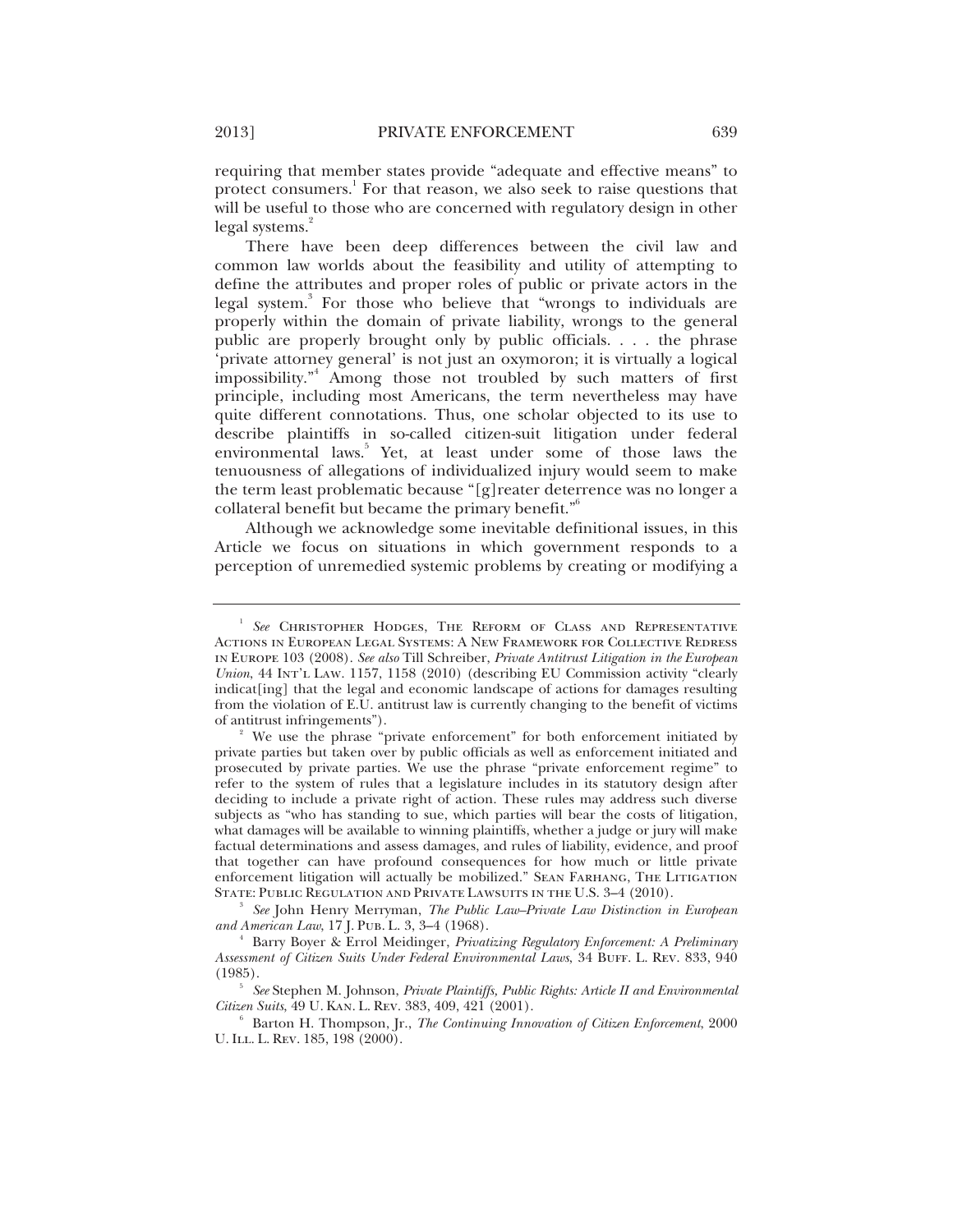regulatory regime and relying in whole or in part on private actors as enforcers*.* We are not concerned about alternative regulatory choices that a government sincere about seeking to solve unremedied systemic problems might have made,<sup>7</sup> whether by manipulating incentives in order to shape decentralized individual decisions, as through the tax system, or by deploying a form of command-and-control regulation that did not include privately-initiated proceedings.

We consider the typical origins of and processes characterizing private enforcement regimes,<sup>8</sup> as well as aspects of the broader social, political, and legal landscapes that might be thought to influence those origins and processes. Believing that "abstract speculation on the functioning or desirability of [private enforcement] will get us nowhere,"<sup>9</sup> we explore the social and political character of private enforcement, along with the doctrine that underlies it, disciplining normative analysis with the fruits of social science.

The desire to avoid "abstract speculation" is one reason we take a sectoral approach, choosing two areas to study from a much longer list of legal domains in which private enforcement plays a role. In addition,

the desirability of authorizing private actions involves difficult policy judgments and is likely to depend on a number of contextspecific factors [with the result that] [m]aking such determinations therefore requires familiarity with the nature of the particular policy problem, the substantive goals of the regulatory scheme, and the likely interaction of private lawsuits with other elements of the government's enforcement strategy.<sup>1</sup>

This helps to explain our view, discussed further below, that class action (or other representative litigation) mechanisms should not be designed

<sup>7</sup> Continued reliance on the market (ignoring market failure) or intentional creation of an impotent private enforcement regime would not be a viable option for a government "sincere about seeking to solve" such problems. Compare the history of federal employment discrimination legislation. Republican members of the Senate favored private enforcement of the Civil Rights Act of 1964 precisely because they believed that it would be less robust than administrative enforcement. *See* Farhang, *supra* note 2, at 94–128.

<sup>8</sup> *See* Morris P. Fiorina, *Legislative Choice of Regulatory Forms: Legal Process or Administrative Process?*, 39 PUB. CHOICE 33, 36 (1982).<br><sup>9</sup> Boyer & Meidinger, *supra* note 4, at 964.

<sup>&</sup>lt;sup>10</sup> Matthew C. Stephenson, *Public Regulation of Private Enforcement: The Case for Expanding the Role of Administrative Agencies*, 91 Va. L. Rev. 93, 106 (2005). Moreover, in order to assess private enforcement, "it is necessary to understand the social dynamics that surround a particular field of regulation, as well as the ways in which the entry of private enforcers is likely to alter those relationships." Boyer & Meidinger, *supra* note 4, at 889. *See also* J. Maria Glover, *The Structural Role of Private Enforcement Mechanisms in Public Law*, 53 Wm. & Mary L. Rev. 1137, 1176 (2012) ("Rigorous analysis of the role private enforcement mechanisms play in a given regulatory regime has been obscured both in doctrine and in scholarship by the tendency to formulate acontextual, abstract metrics for the evaluation of such mechanisms. . . .").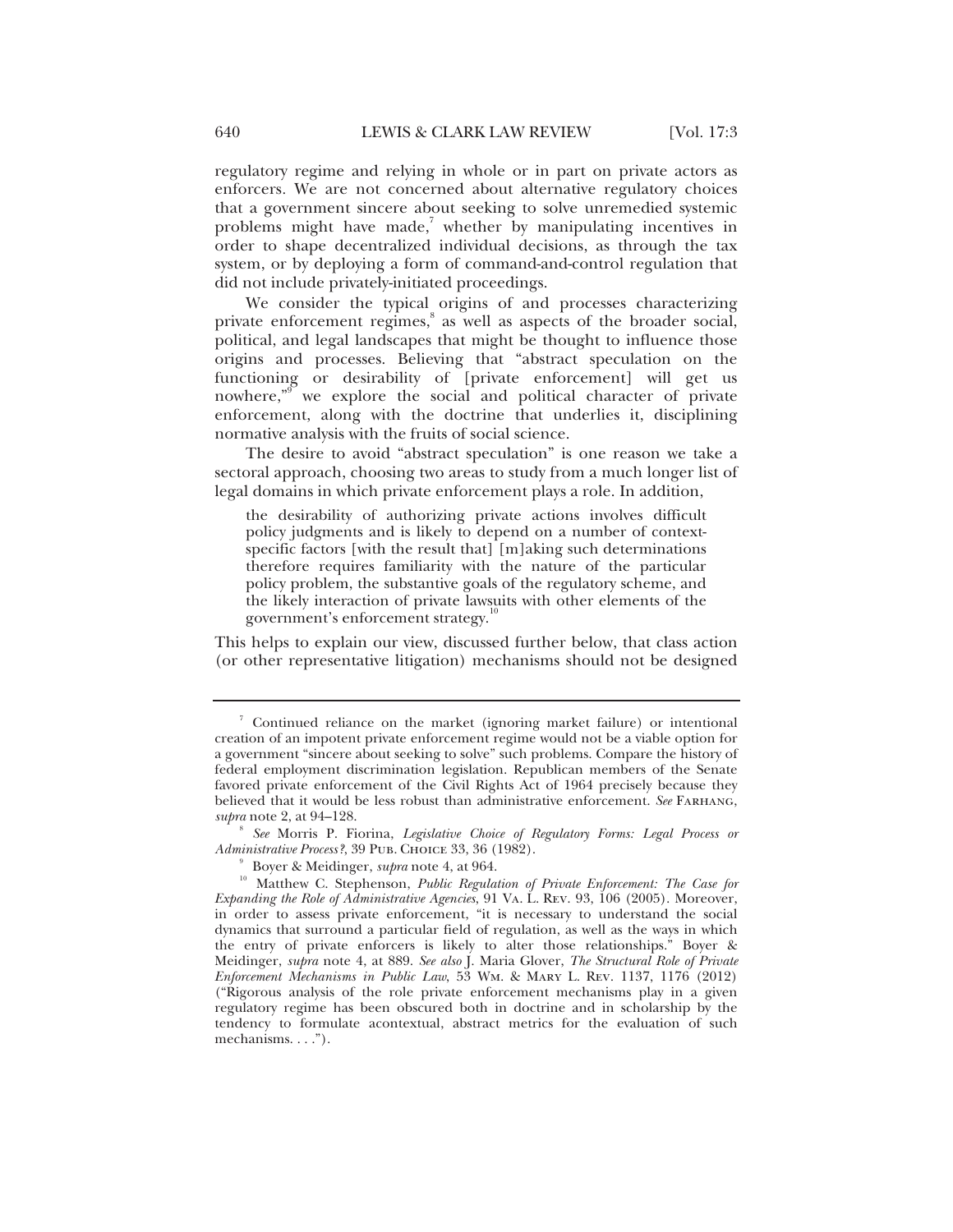or deployed *for that purpose* on a general (trans-substantive) basis, an approach that necessarily neglects the different regulatory policies and goals of different bodies of substantive law.11 Although we concentrate on federal law, state law plays the dominant role in one of the two sectors we have chosen to study in detail.

When private actors are given access to courts for enforcement, we think it important not to conceive of or describe the phenomenon as "judicial enforcement,"<sup>12</sup> or "judicial intervention."<sup>13</sup> Like exclusive focus on formal legal rules, such a frame can obscure the locus of initiation clients and lawyers—and the impact of incentives on the prospects for initiation. As a result, it may be more difficult to discern what aspects of regulatory design affect the efficacy and durability of the policy sought to be implemented.<sup>14</sup> Our interest in private enforcement is not confined to courts, however; it extends to administrative agencies and other tribunals. Many kinds of actions that are brought in civil courts in the United States are also brought in separate tribunals abroad.<sup>15</sup>

Finally, although a government sincere about seeking to solve unremedied systemic problems would not intentionally create an impotent private enforcement regime, the experience of countries that have introduced class action litigation without attending to the incentive structure that drives litigation—creating "beautiful cars without engines"<sup>16</sup>—suggests that impotence need not be purposeful.<sup>17</sup> It also

at 43. 13 Alexandra Kalev & Frank Dobbin, *Enforcement of Civil Rights Law in Private Workplaces: The Effects of Compliance Reviews and Lawsuits Over Time*, 31 Law & Soc. Inquiry 855, 891 (2006). *But cf.* Margaret H. Lemos, *Special Incentives to Sue*, 95 Minn. L. Rev. 782, 784 (2011) (discussing incentives and ability of judiciary to thwart private enforcement). See infra text accompanying note 247 (same).

<sup>14</sup> See Sean Farhang, *Congressional Mobilization of Private Litigants: Evidence from the Civil Rights Act of 1991*, 6 J. EMPIRICAL LEGAL STUD. 1, 1 (2009). This is not to deny that the locus of enforcement in courts rather than, for instance, administrative agencies may in some jurisdictions implicate a "fundamental debate about the role of the courts in policy making in a representative democracy." Deborah R. Hensler, *The Globalization of Class Actions: An Overview*, 622 ANNALS AM. ACAD. POL. & SOC SCI. 7, 26 (2009). Thus, as to class actions—Professor Hensler's concern—one might feel differently depending on whether decisions concerning representative litigation were made on a sector-by-sector basis by the legislature or on a general (trans-substantive)

basis by court rule. 15 *See, e.g.*, Richard Moorhead, *An American Future? Contingency Fees, Claims* 

<sup>16</sup> Filippo Valguarnera, *Legal Tradition as an Obstacle: Europe's Difficult Journey to* Class Action, 10 GLOBAL JURIST (ADVANCES) 1, 42 (2010). Consider in that regard an assessment of the EU Commission's 2008 White Paper on Damages Actions for Breach of the European Commission Antitrust Rules: "If European courts chase the

<sup>&</sup>lt;sup>11</sup> See Stephen B. Burbank & Tobias Barrington Wolff, *Redeeming the Missed Opportunities of* Shady Grove, 159 U. PA. L. Rev. 17, 74–75 (2010); Glover, *supra* note

<sup>&</sup>lt;sup>12</sup> Robert Belton, *A Comparative Review of Public and Private Enforcement of Title VII of the Civil Rights Act of 1964*, 31 Vand. L. Rev. 905, 922 (1978); Fiorina, *supra* note 8,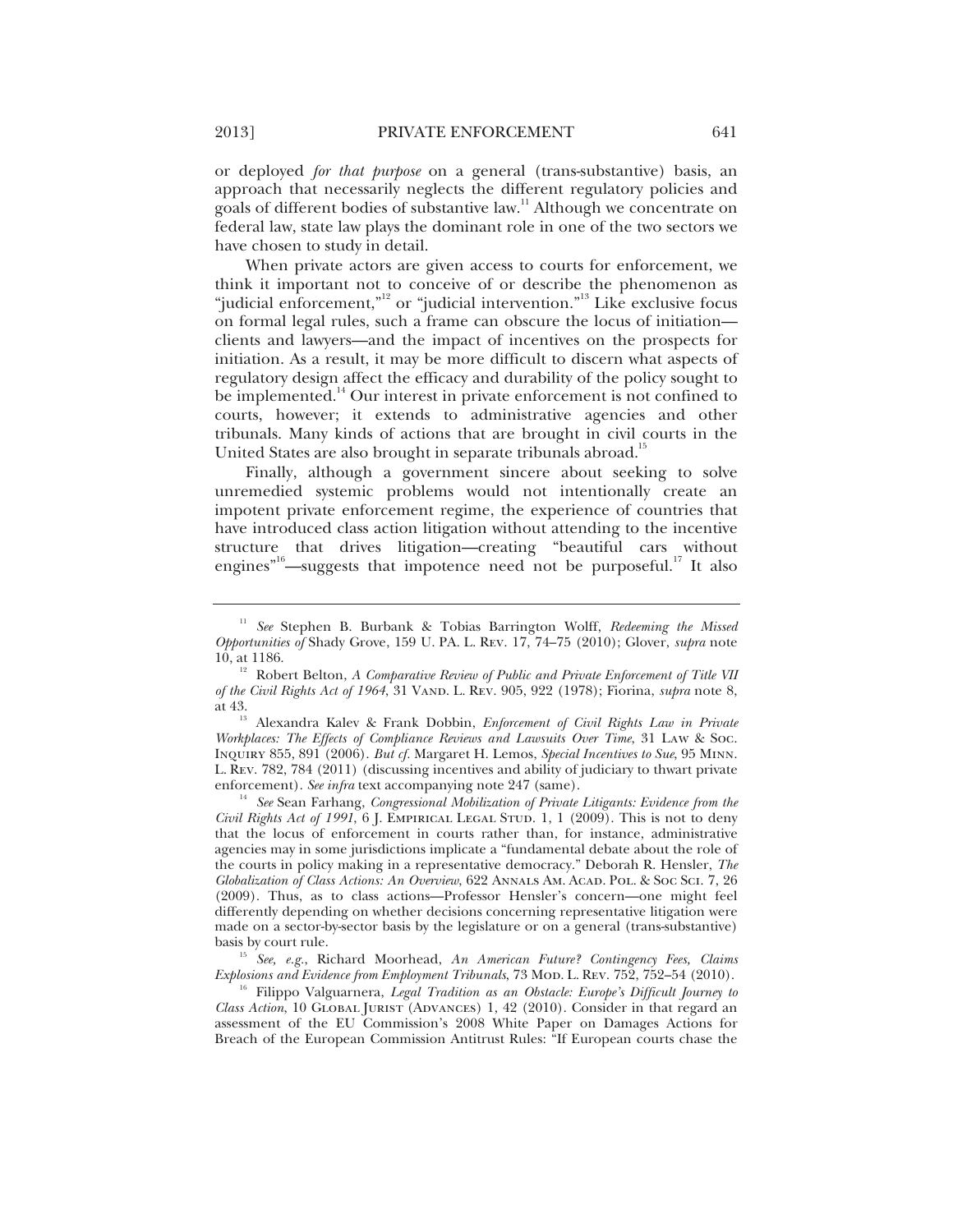confirms that an evaluation of private enforcement, whether in theory or practice, will be useless unless it comprehends the general and specific legal institutions and rules that constitute a private enforcement regime and that, in combination with other social, economic, and cultural influences, determine whether a government sincere about seeking to solve unremedied systemic problems can be successful.

We start with a brief discussion of aspects of American culture, American history, and American political institutions that may have contributed to the growth and subsequent development of private enforcement. We then turn to the general legal landscape in which decisions about private enforcement play out, aspects of which should be central to the choice of an enforcement strategy and, in the case of private enforcement, are critical to the efficacy of a private enforcement regime. Careful attention must be paid to rules on the allocation of costs and fees. Even seemingly technical rules on pleading or discovery may impede access or effective enforcement.<sup>18</sup>

We then turn to the business of institutional architecture: designing an enforcement regime. Once a government that is sincere about seeking to solve an unremedied systemic problem has decided to do so through command-and-control regulation, what are the advantages and disadvantages of public and private enforcement that might affect choices between them (including the choice of a hybrid strategy)? On the assumption that government has selected private enforcement (or a

harm downstream to the ultimately injured party, they will find themselves with thousands or even millions of parties to compensate in the ordinary antitrust case. Not only will those parties be widely dispersed with many small injuries, they will also be denied the two features of the U.S. system—generous claim aggregation and treble damages—that provide the best opportunity for a suit to be brought and monies recovered. Further, if the purchasers sue, they will face sharp limitations on discovery. Discovery stinginess is particularly problematic in a system that gives standing to downstream purchasers who are remote from the defendant." Daniel A. Crane, *Optimizing Private Antitrust Enforcement*, 63 Vand. L. Rev. 675, 701–02 (2010). *See also* Reza Rajabiun, *Private Enforcement and Judicial Discretion in the Evolution of Antitrust in the United States, 8 J. COMPETITION L. & ECON. 187, 202 (2012)* ("The early history of the U.S. antitrust system and the more recent experience in the European Union illustrate that formal rights of standing do not always translate into an effective litigation regime.").<br><sup>17</sup> *See* Hensler, *supra* note 14, at 22–25.<br><sup>18</sup> *See* Stephen B. Burbank, *Pleading and the Dilemmas of Modern American Procedure*,

<sup>93</sup> Judicature 109, 120 (2009). Realists cringed when the Supreme Court treated the federal class action rule as just another joinder provision—like a rule that permits two passengers injured in the same automobile accident to bring one lawsuit against the driver—whose effect on substantive rights is "incidental." *See* Burbank & Wolff, *supra* note 11, at 65. The case in question, Shady Grove Orthopedic Assoc. v. Allstate Ins. Co., 130 S. Ct. 1431 (2010), usefully reminds us, however, what a wild card the modern class action (dating to 1966) has been in the history of private enforcement. It also raises related questions about the wisdom of a general (trans-substantive) class action rule and the proper institution to decide whether the class action should serve as an enabler of private enforcement.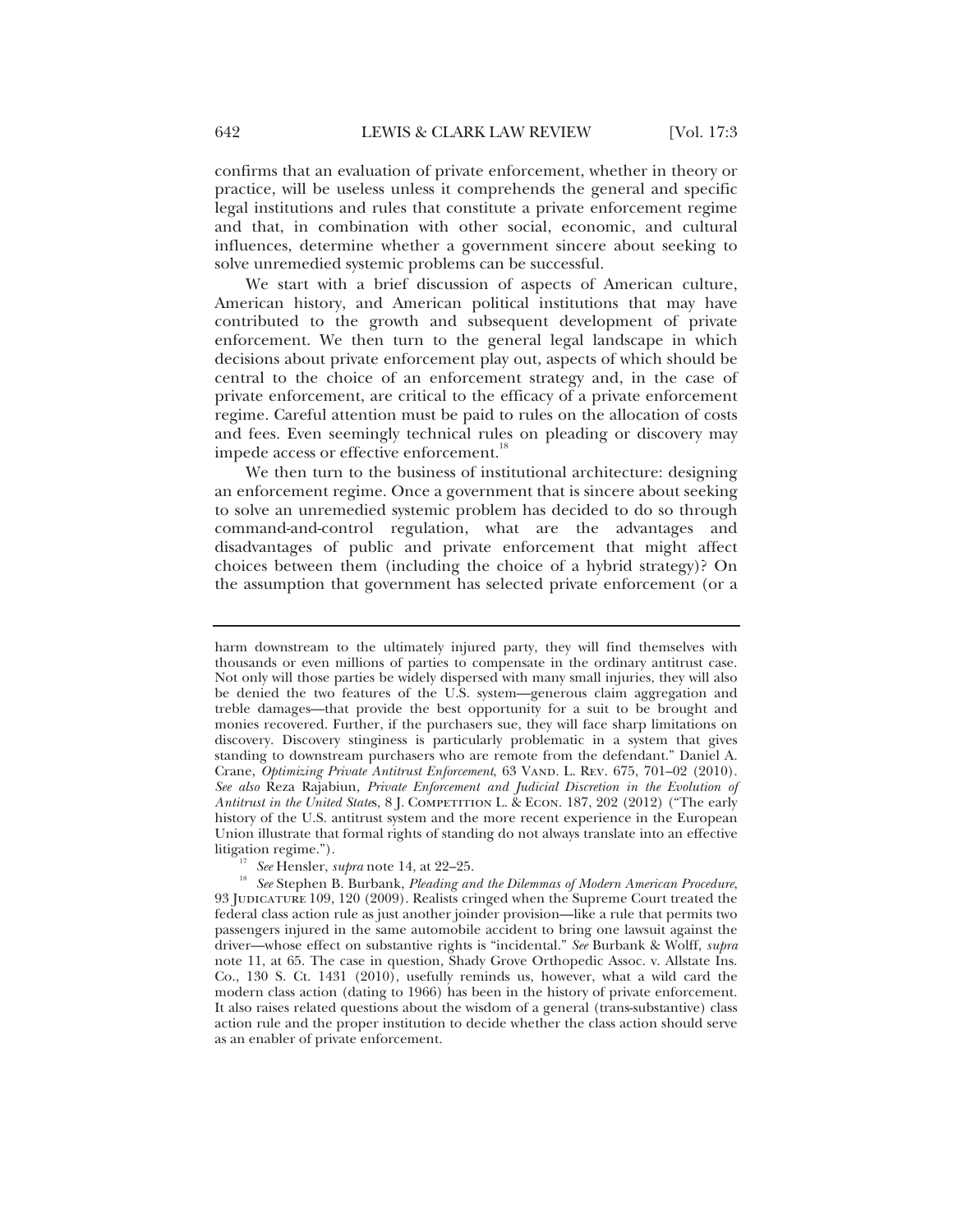hybrid strategy), we take up choices to be made about elements of a private enforcement regime. This part of creating an effective enforcement strategy is considerably more complex than may first appear, requiring careful attention to the general legal landscape in which the regime would operate, including existing formal rules concerning court access, and to the market for legal services. Questions of institutional structure loom over both the choice of an enforcement strategy and structuring a private enforcement regime. There is robust quantitative and qualitative evidence that the structure of American government and, in particular, the dynamics of a separation-of-powers system have strongly influenced resort to private enforcement regimes in connection with federal regulatory legislation.<sup>1</sup>

In the penultimate part of this Article, we examine how general considerations play out—how they change shape and salience—because of the dynamics of particular legal contexts. For that purpose we have chosen two quite different examples of regulatory response to the perception of unremedied systemic problems. First, we take up modern legislation proscribing discrimination in employment. Here we have the benefit of extensive quantitative and qualitative social science research to help discipline normative thinking. Second, we examine modern regulatory responses to the problem of consumer protection against unfair and deceptive practices. Whereas federal law has played an important role in regulating employment discrimination—even if not as important as generally assumed<sup>20</sup>—state law unquestionably has been the dominant vehicle of private enforcement, if not the dominant regulatory force, in the consumer protection field. This makes our job more difficult. Yet, the growing importance of a quasi-federalist structure in Europe through the EU may make the effort worthwhile for those contemplating private enforcement in that rapidly evolving landscape.

## II. General Historical, Cultural, and Political Influences on PRIVATE ENFORCEMENT

For most of its history, by reason of the circumstances of its founding, the United States has depended far more on state and local laws and institutions than it has on federal laws and institutions for solutions to systemic problems unremedied by judge-made common law rules applied in actions between private parties. States have historically

<sup>&</sup>lt;sup>19</sup> See Thomas F. Burke, Lawyers, Lawsuits, and Legal Rights: The Battle over Litigation in American Society 13–14 (2002); Farhang, *supra* note 2, at 31– 34. In addition to discussing how these elements of structure have influenced design choices in the United States, in the Conclusion we raise questions about the

<sup>&</sup>lt;sup>o</sup> See Gary Blasi & Joseph W. Doherty, California Employment Discrimination Law and its Enforcement: The Fair Employment and Housing Act at 50, CENTER FOR LAW & Public Policy 62 (2010), *available at* http://ssrn.com/paper=1596906.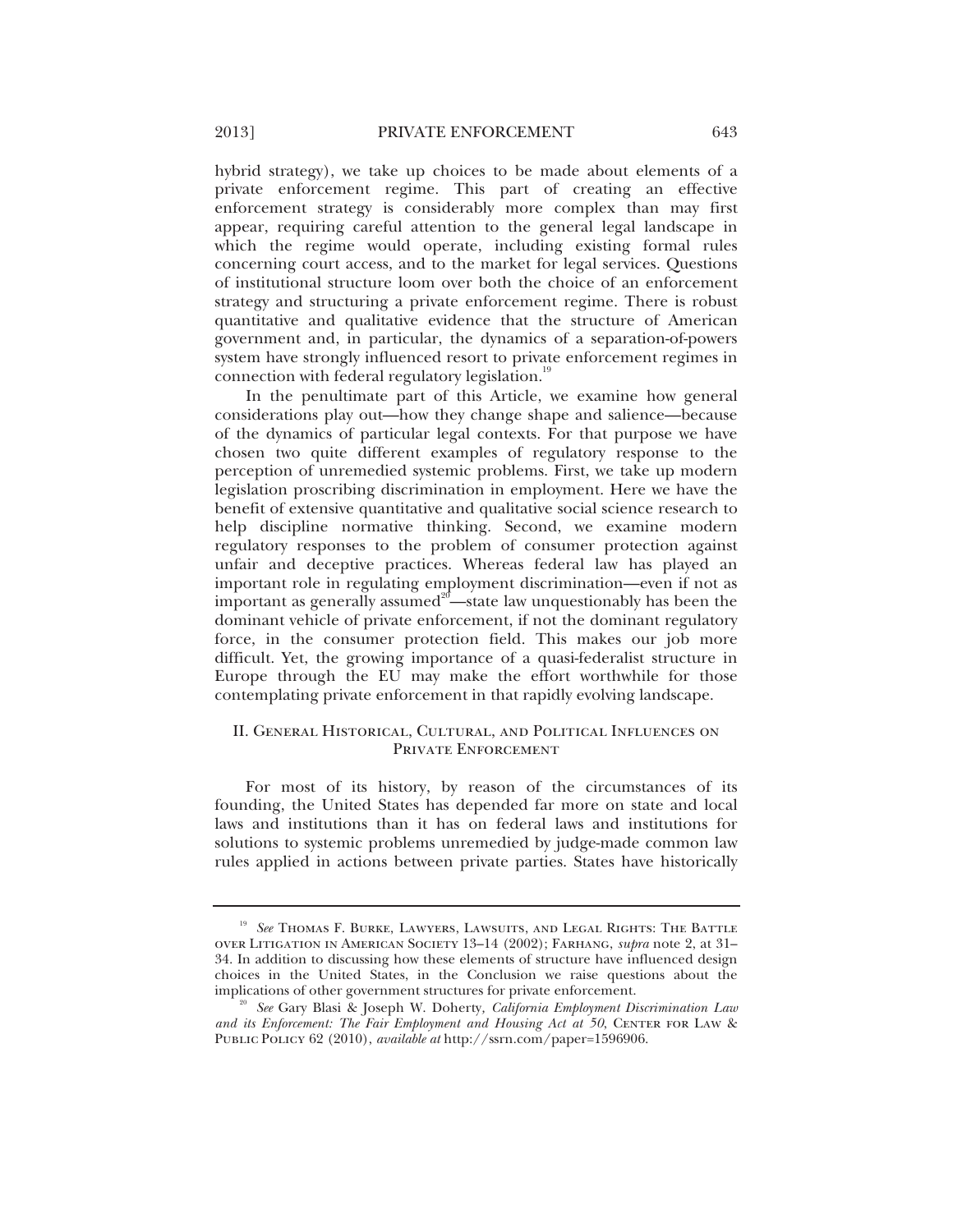had primary or exclusive responsibility for the maintenance of order, the protection of public welfare, and the provision of government services. Moreover, although disagreements about the need for and permissible extent of national governmental institutions have existed since the founding, the federal Constitution reflects a preference for both limited government and decentralized government with regard to internal affairs.

There have been at least four periods in U.S. history when federal laws and institutions made notable encroachments on a landscape previously either free of legal regulation by statutory or administrative law or dominated by state institutions: (1) during and immediately after the Civil War in the 1860s, (2) during the Progressive Era that bridged the nineteenth and twentieth centuries, (3) during the Great Depression in the 1930s, and (4) during and following the Civil Rights and "Great Society" period in the 1960s. Despite enormous increases in federal regulation since the 1960s, the states of the United States continue to guard their prerogatives, even if inconsistently, $^{21}$  and it remains true that most law governing citizen-to-citizen relationships is state law and much of that is judge-made common law.

Each of these periods saw increases in both the amount of federal statutory and administrative law and in the federal government's reliance on private enforcement. For cases brought by private plaintiffs, various federal statutes contained either (1) a fee-shifting provision or (2) authority to award multiple or punitive damages, or both. There were three such statutes from 1887 through 1899, eight from 1900 through 1929, seven from 1930 through 1939, four from 1940 through 1949, six from 1950 through 1959, ten from 1960 (1964) through 1969, and sixty from 1970 through 1979.<sup>22</sup> In some cases, a single statute might contain multiple private enforcement regimes.<sup>23</sup> For some of this period, increasing resort to private enforcement regimes may have reflected, in part, the slow growth of federal administrative capacity.

<sup>&</sup>lt;sup>21</sup> Those whose parents or grandparents were helped by Social Security or nursed back to health courtesy of Medicare manifest the same sort of inconsistency when protesting health care reform as do their elected representatives. "They want and expect guaranteed health care and financial aid when disability, disaster, or unemployment strikes their families. But getting those things from an institutionally fragmented, tax-averse, 'anti-statist' political system, as in the United States, presents a problem." Robert A. Kagan, Adversarial Legalism: The American Way of Law 15 (2001). The same "antistatist sentiments" underlie the tendency of many Americans to explain "business practices that are driven by public policy as driven by market forces. . . . [a tendency] to underestimate the importance of policy in part because the federal government appears to be weak." Erin Kelly & Frank Dobbin, *Civil Rights Law at Work: Sex Discrimination and the Rise of Maternity Leave Policies*, 105 Am. J. Soc*.*

<sup>&</sup>lt;sup>22</sup> *See generally* Farhang, *supra* note 2, at 64–66. <sup>23</sup> For example, the Civil Rights Act of 1964 has separate and distinct enforcement provisions for the public accommodations title and the employment title, both of which include private enforcement. *See* Pub. L. No. 88-352, 78 Stat. 241.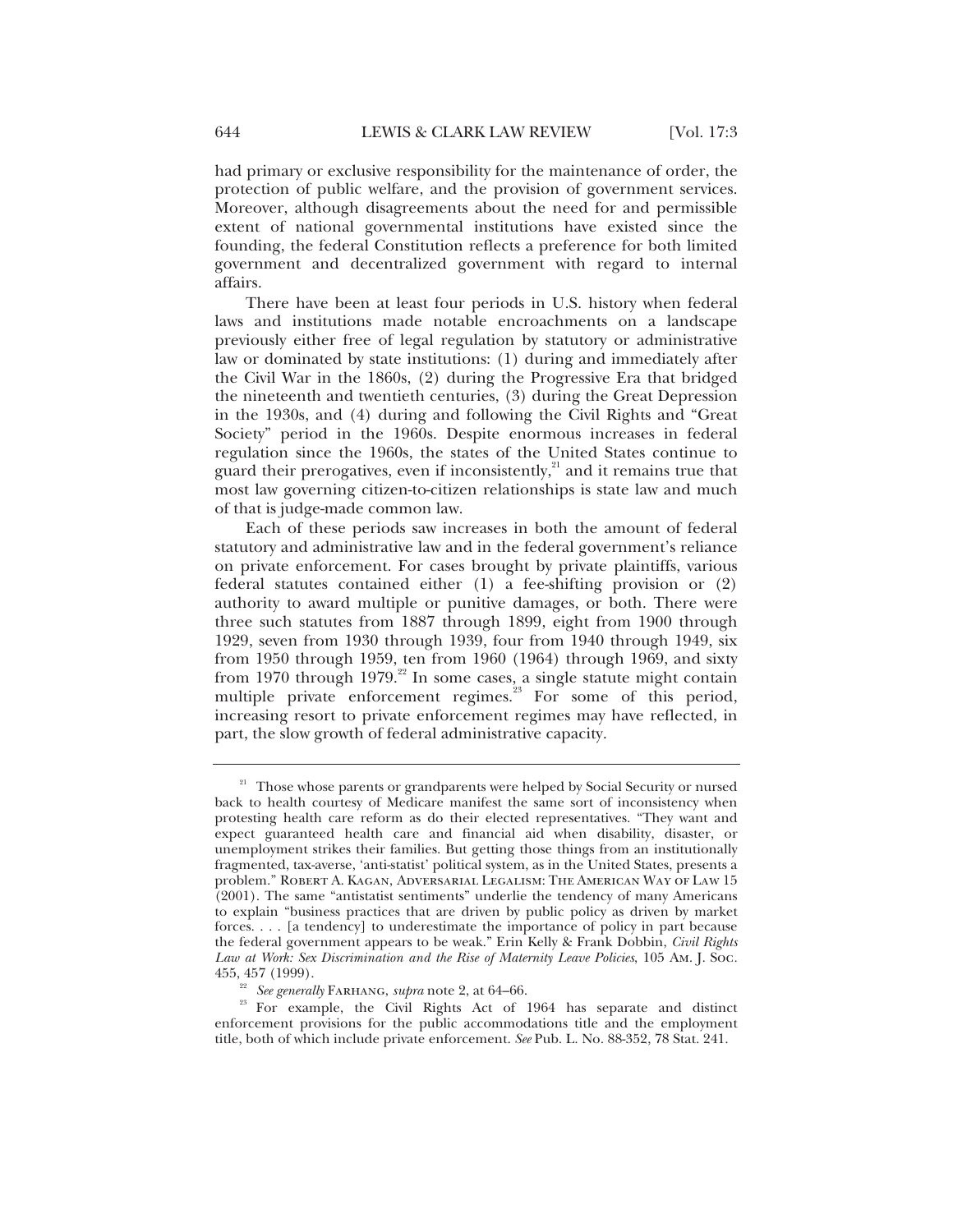Although federal administration is not as much a development of the twentieth century as has often been portrayed, $24$ 

the absence of an autonomous federal bureaucracy in nineteenthcentury U.S. democracy allowed patronage-wielding political parties to colonize administrative arrangements in [this country], thereby determining that voters would be wooed with nonprogrammatic appeals, especially with patronage and other "distributive" allocations of publicly controlled resources.

As late as 1941, prominent scholars noted that "an administrative body does not normally act to remedy wrongs which have occurred. . . . [and that this] power of administrative bodies, to act affirmatively after the injury, is still in the tentative stage.  $\ldots$ <sup>26</sup> These scholars also pointed out that "there are, of course, many fields in which administrative bodies have not made an appearance"<sup>27</sup> and that "to impose upon public agencies the task of asserting civil sanctions on behalf of injured groups will require a substantial increase in size, personnel and expenditures.<sup>78</sup> They were skeptical about the prospects of that happening because, "[d]espite the great improvements in federal agencies in recent years, it is still true that there is no tradition of public service and little development of a true civil servant attitude in America."<sup>29</sup>

Government institutions are a reflection of the preferences of those who fashion them. In this country certain attitudes have been quite tenacious over time. These attitudes include self-reliance, belief in the virtues of free market capitalism, impatience with the status quo, and distrust of government. Distrust of government and bureaucratic authority, manifested in part by antagonism towards taxes, is an important part of the phenomenon of "adversarial legalism" that Robert Kagan believes helps explain the prominent role that privately-initiated litigation plays in American enforcement of statutory and administrative law.<sup>30</sup> He argues that "[o]rganizationally, adversarial legalism typically is associated with and is embedded in decisionmaking institutions in which authority is fragmented and in which hierarchical control is relatively weak."<sup>31</sup> Privately-initiated litigation satisfies the impulse in favor of decentralized regulation, and even though the federal and state governments substantially subsidize civil courts, the system is likely

<sup>&</sup>lt;sup>24</sup> *See* Jerry L. Mashaw, *Federal Administration and Administrative Law in the Gilded Age*, 119 YALE L.J. 1362, 1365–66 (2010).

<sup>&</sup>lt;sup>25</sup> Theda Skocpol, *Bringing the State Back In: Strategies of Analysis in Current Research, in BRINGING THE STATE BACK IN 3, 24 (Peter B. Evans et al. eds., 1985).* 

<sup>&</sup>lt;sup>26</sup> Harry Kalven, Jr. & Maurice Rosenfield, *The Contemporary Function of the Class Suit*, 8 U. Chi. L. Rev. 684, 687 (1941).<br><sup>27</sup> *Id.*<br><sup>28</sup> *Id.* at 720.

<sup>&</sup>lt;sup>29</sup> *Id.* at 720–21.<br><sup>30</sup> KAGAN, *supra* note 21, at 15–16.<br><sup>31</sup> *Id.* at 9 (emphasis omitted).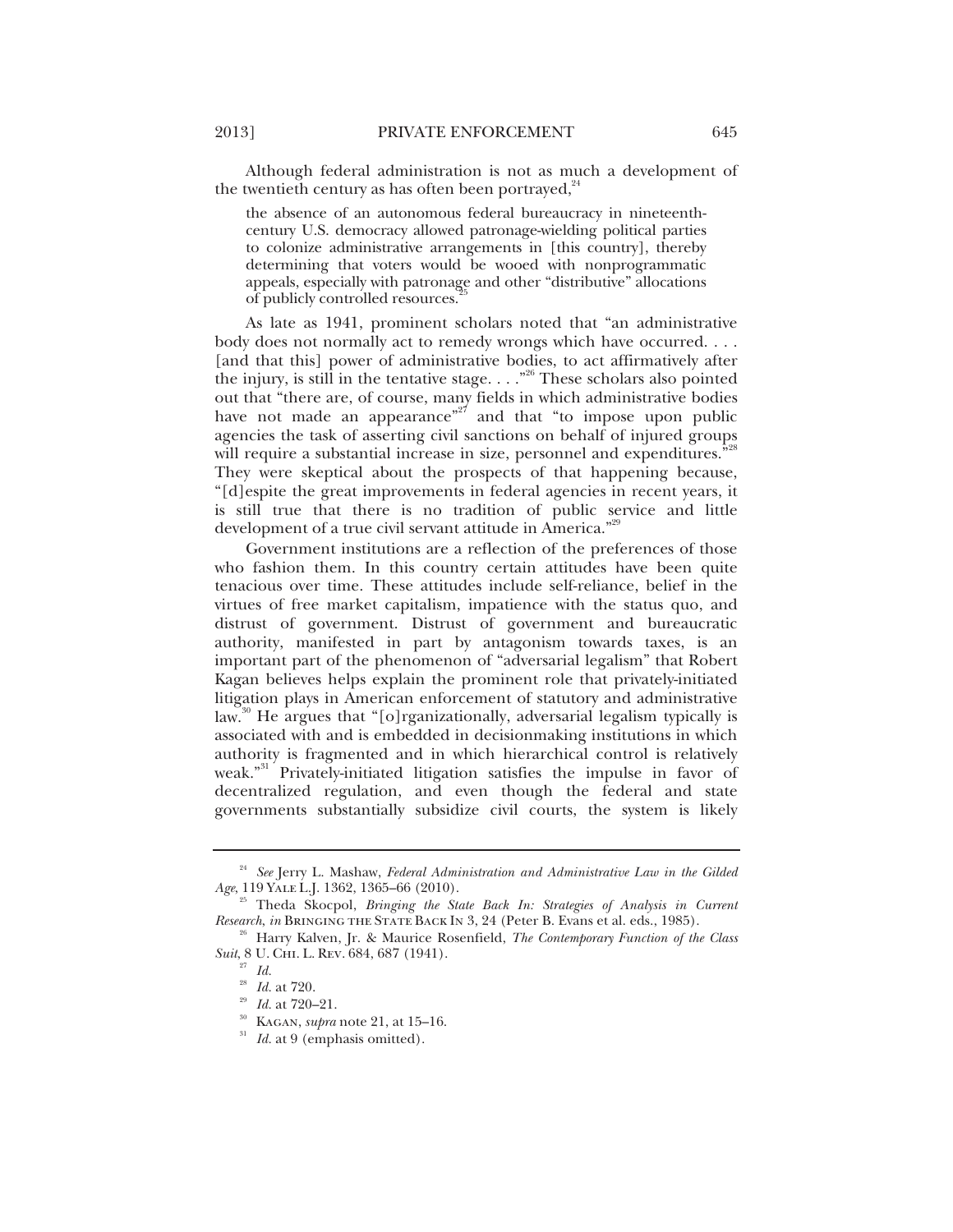cheaper for the state, and hence for the taxpayers (at least those looking only at their tax bills) than exclusive reliance on centralized (stateinitiated) enforcement would be.

Cultural explanations, often emphasizing a litigious populace, an imperial judiciary, and an entrepreneurial bar, dominate discussions of the role of litigation in American society. Kagan is correct, however, that "adversarial legalism in the United States does not arise from a deeprooted American propensity to bring lawsuits."<sup>32</sup> Notwithstanding a decades-long organized campaign by American business to demonize lawyers and litigation, there is robust empirical evidence supporting Kagan's observation that "[m]any, perhaps most, Americans are reluctant to sue . . . ."33 Moreover, subsequent work in political science, discussed below, both confirms and extends his alternative explanation, namely that "American adversarial legalism arises from political traditions and legal arrangements that provide incentives to resort to adversarial legal weapons,"<sup>34</sup> making clear the centrality of purposefully designed private enforcement regimes to the increase of adversarial legalism. This work demonstrates that cultural explanations of private enforcement drastically oversimplify and that institutional considerations have been consequential.

In recently published work, Sean Farhang uses both statistical analysis of systematically collected data and qualitative empirical work focusing on federal civil rights legislation to show that the choice of private enforcement as opposed (or in addition) to administrative enforcement by the federal government tends to reflect concern in the dominant party in Congress about subversion of legislative preferences if enforcement were committed to an administrative agency under the control of an ideologically distant executive.<sup>35</sup> In a complex system of separated but interdependent governmental powers, it is as difficult to repeal as to enact legislation. Where, therefore, the status quo is "sticky," the choice of private over administrative enforcement may afford

<sup>32</sup> *Id.* at 34. 33 *Id.* Although Kagan's 2001 book emphasized the problematic aspects of adversarial legalism, he has also acknowledged its strengths, "I also indicate that if adversarial legalism were by some miracle to be drastically eliminated in the United States, without also instituting major changes in other aspects of American law and public administration, then injustice almost surely would grow. Adversarial legalism fills a void in American governance. In a structurally fragmented, deadlock-prone, and often underfunded governmental system, adversarial legalism provides an essential way of elaborating and enforcing important norms of due process, equal treatment, and protection from harm. The United States lacks the highly professional, hierarchically supervised national bureaucracies, social welfare systems, and corporatist arrangements that characterize western European governments." Robert A. Kagan, *On Surveying the Whole Legal Forest*, 28 Law & Soc. Inquiry 833, 859

<sup>(2003) (</sup>emphasis omitted). 34 Kagan, *supra* note 21, at 34. 35 *See* Farhang, *supra* note 2, at 76–78.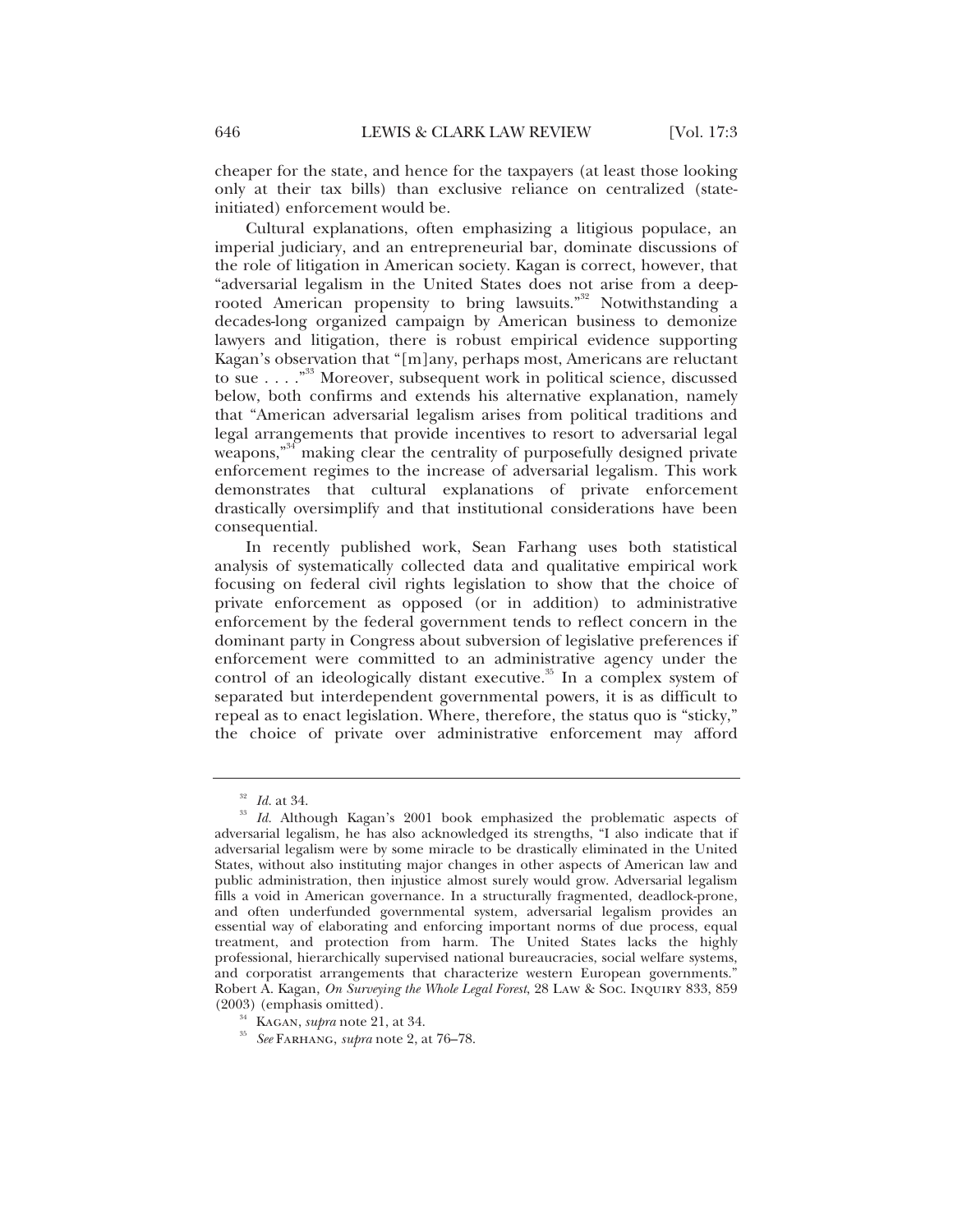protection to congressional policy long after the governing majority has been replaced by legislators with different preferences. Moreover, because private enforcement regimes create incentives for lawyers and litigants—again, "judicial enforcement" is a misnomer—they also provide some protection against subversion by an ideologically distant judiciary (in a system in which judges are politically appointed). Thus, as Farhang predicted, federal statutory private enforcement regimes are associated with periods of divided government, and the great majority of them endure through periods of control by the party that was in the minority when they were enacted.<sup>36</sup>

Although cultural explanations of adversarial legalism oversimplify, there is certainly a historic willingness of Americans, self-reliant and insistent on their rights, to take their grievances to court. Until the Progressive Era, however, there was virtually no federal statutory or administrative law available to solve unremedied systemic problems through private enforcement, and although the New Deal added to that store considerably, a variety of legal barriers hindered access to court. As we discuss below, the Federal Rules of Civil Procedure eliminated or lowered a number of those barriers. Litigation of consequence requires lawyers and thus financing, however, and those who can afford to litigate may not be the people most intent on righting the wrongs of society.

The vast increase in private enforcement actions under federal law that started in the late 1960s reflected in large part the congruence of three developments: (1) the enactment of many new federal statutes specifically authorizing (or interpreted to authorize) private rights of action, (2) the proliferation of means to finance private enforcement litigation, including Legal Services programs funded by the government, the growth of privately funded nonprofit advocacy organizations subvened through favorable tax treatment, particularly in the civil rights and environmental fields, $37$  damages provisions sufficient to attract lawyers relying on contingency fee agreements, statutory attorneys' feeshifting provisions favorable to prevailing plaintiffs, and the modern class action (which, as we discuss below, dramatically enlarged the scope for contingent financing), and (3) changes in the legal profession, attracted by these new opportunities to do well, sometimes by doing good, and freed of some of the most seriously anti-competitive aspects of selfregulation (i.e., a ban on advertising).<sup>38</sup> Much of the impetus for these developments came from the political dominance of the Democratic Party during the 1960s.

A great deal has changed since these developments promoted private enforcement in the United States. In a recent article about the demand for and supply of legal services, Gillian Hadfield observes that,

<sup>36</sup> *See id.* at 166. 37 *See* Belton, *supra* note 12, at 922–31; Thompson, *supra* note 6, at 216–17. 38 *See* Bates v. State Bar of Ariz., 433 U.S. 350, 353, 384 (1977).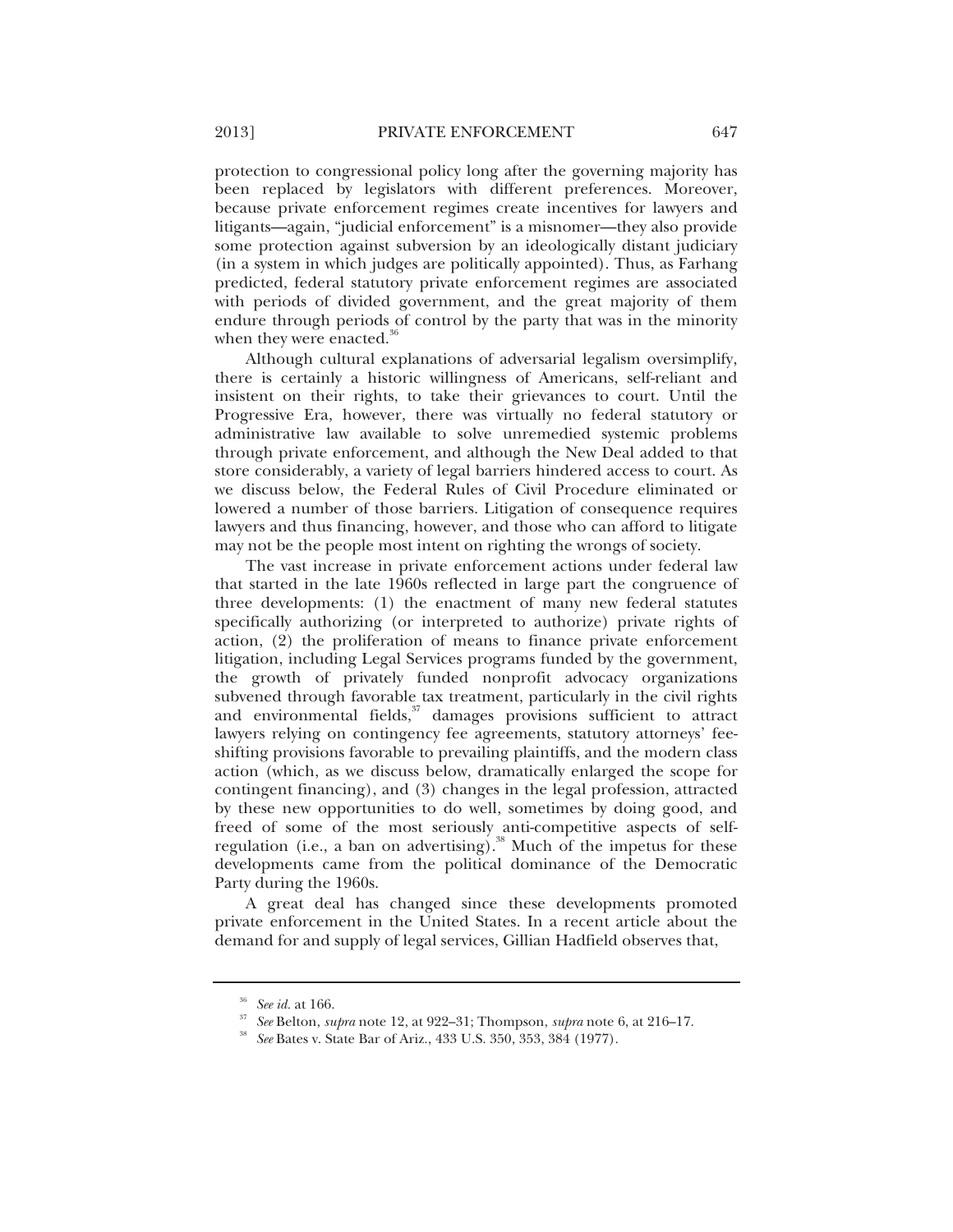the vast majority of the legal problems faced by (particularly poor) Americans fall outside of the "rule of law," with high proportions of people—many more than in the U.K., for example—simply accepting a result determined not by law but by the play of markets, power, organizations, wealth, politics, and other dynamics in our complex society.<sup>39</sup>

To the extent that Hadfield's findings apply to private enforcement, it may be important to consider how, notwithstanding the "stickiness of the status quo," those with the power to determine the efficacy of private enforcement regimes in action may subvert the policy preferences of the enacting Congress. As we shall discuss, two related means are underfunding of the courts and judicial actions, often under cover of resource constraints, that compromise steps previously taken to afford effective access to court.

#### III. The General Legal Landscape

A society's general legal landscape is relevant to the choice of an enforcement strategy and may be critical to the efficacy of a private enforcement regime. Rules about costs and funding for litigation, the procedures provided for the initiation and conduct of litigation, and the lawmaking powers of the judiciary—all should be considered by those responsible for regulatory policy. If the decision is made to pursue a private enforcement or a hybrid strategy, careful attention should be given to the question whether achievement of the regulatory goal requires changes in the generally applicable arrangements.

#### *A. Costs and Funding*

#### *1. Court Costs*

Civil court systems are funded primarily by the political units of which they are a part, federal and state. Although filing fees are imposed, they tend to be small. In the federal courts, for example, the filing fee at the trial court (first instance) level is \$350, and the filing fee for a first

<sup>&</sup>lt;sup>39</sup> Gillian K. Hadfield, *Higher Demand, Lower Supply? A Comparative Assessment of the* Legal Resource Landscape for Ordinary Americans, 37 FORDHAM URB. L.J. 129, 143 (2010) (footnote omitted). She goes on to note, "But is there a deeper threat to the structure of a democratic society—especially one that purports to organize its relationships on the basis of law and legality—suggested by the finding that Americans are far more likely than those in the U.K. and Slovakia to 'do nothing' in response to the legally cognizable difficulties they face? That they are far less likely to seek out others in their community capable of helping them to align their experiences with those contemplated by the laws and procedures that stack up in the voluminous legal materials of regulation, case law, statutes, and constitutions? Is there a paradox lurking here that in the system of adversarial legalism that Robert Kagan describes as distinctive of the 'American way of law' (to be contrasted with the greater reliance on bureaucratic means of policy making and implementation found in Europe) that law is in practice less a salient part of everyday life in the U.S. than elsewhere?" *Id.*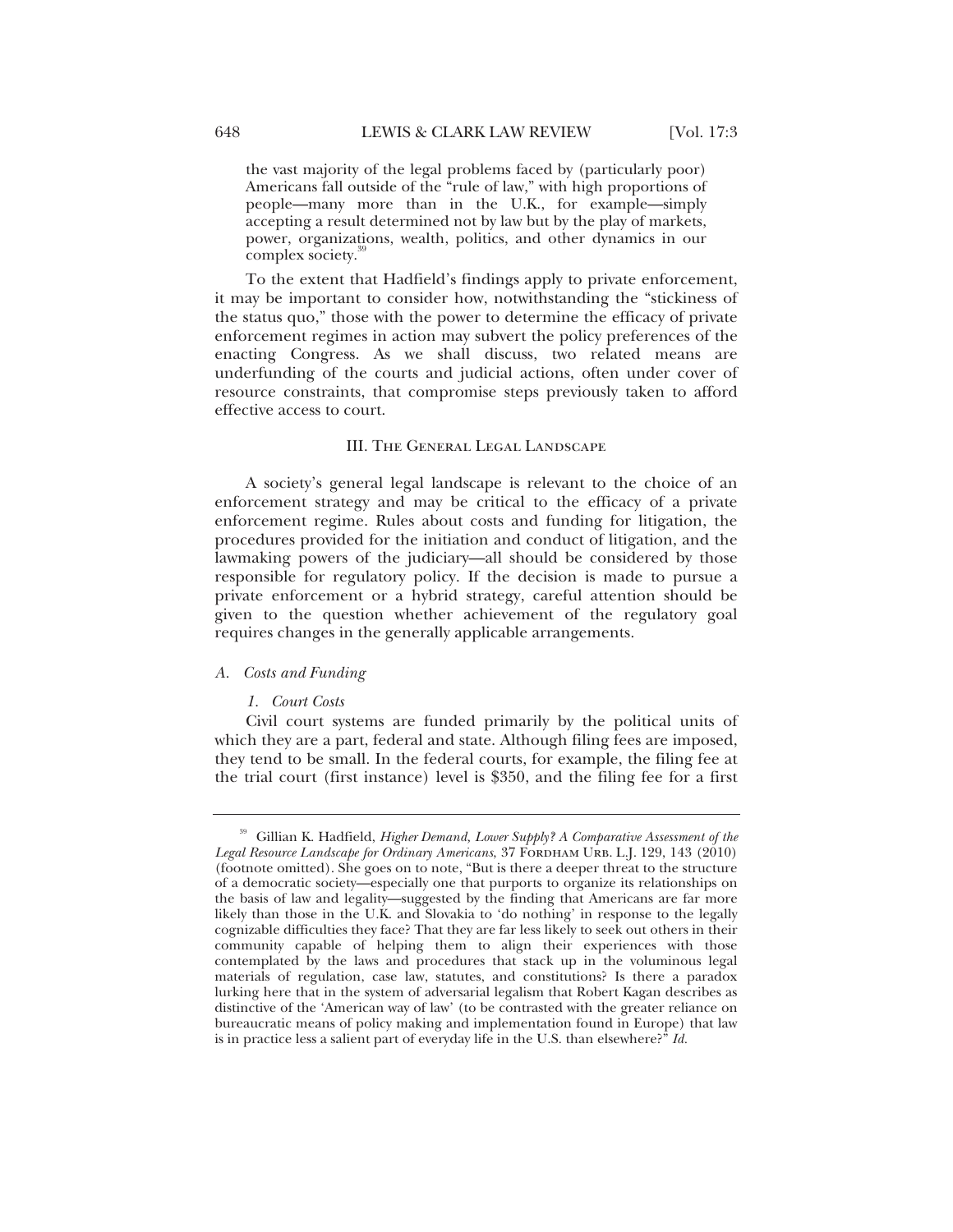appeal is  $$450.<sup>40</sup>$  Those who cannot afford to pay the filing fees may be entitled to relief under provisions for *in forma pauperis* filings.<sup>41</sup> Different fee arrangements govern specialized courts, such as the bankruptcy courts in the federal system.

Determining whether public funding of courts is adequate for their needs is an extremely challenging enterprise. Although some scholars have voiced skepticism that the federal courts are underfunded, $43$ reliance for that purpose on docket statistics can be misleading.<sup>44</sup> First, caseloads vary across federal courts at both the trial and appellate levels, and they also vary over time. Over the last few decades in some parts of the country, docket pressures, particularly those caused by criminal (often drug) cases, $45$  and more recently immigration cases, $46$  have made it impossible for civil litigants to obtain a reasonably prompt trial date. Owen Fiss has argued that in such situations the settlement of civil cases may resemble plea bargaining in criminal cases and reflect not mutual accord but capitulation to economic necessity.<sup>47</sup>

Second, docket pressures have encouraged federal courts to adopt measures that, although they may be celebrated on efficiency grounds, may not give due weight in that calculus to the quality of justice. There is reason to worry that the trends toward aggressive case management and use of procedural filtering devices such as summary judgment and dismissals on the pleadings have exacted a toll on democratic values.<sup>48</sup> It is unrealistic to believe that the enforcement slack created by procedural belt-tightening measures that screen out meritorious and nonmeritorious cases alike will be taken up by better-funded public enforcement.

Third, there is also reason to worry that, by creating an elaborate system of pre-trial procedure that has been fashioned to address the perceived problems of complex, high stakes, cases, and by insisting that the same rules govern all civil cases in federal court, the responsible

<sup>45</sup> Constitutional and statutory requirements providing for speedy trials may force courts to give criminal cases precedence over civil cases.

 $^{40}$  United States Courts: Forms & Fees, http://www.uscourts.gov/FormsAndFees/Fees.aspx (2011).

<sup>&</sup>lt;sup>41</sup> 28 U.S.C. § 1915 (2006).<br><sup>42</sup> *See* UNITED STATES COURTS: FORMS & FEES, *supra* note 40.<br><sup>43</sup> *See*, *e.g.*, Marc Galanter, *The Vanishing Trial: An Examination of Trials and Related Matters in Federal and State Cour* 

<sup>&</sup>lt;sup>44</sup> See Stephen B. Burbank, *Keeping Our Ambition Under Control: The Limits of Data and Inference in Searching for the Causes and Consequences of Vanishing Trials in Federal* 

force courts to give criminal cases precedence over civil cases. 46 *See, e.g.*, Ingrid V. Eagly, *Prosecuting Immigration*, 104 Nw. <sup>U</sup>. <sup>L</sup>. Rev. 1281, 1281–

<sup>82 (2010). 47</sup> *See* Owen M. Fiss, *Against Settlement*, 93 Yale <sup>L</sup>.J. 1073, 1075 (1984). 48 *See* Stephen B. Burbank & Stephen N. Subrin, *Litigation and Democracy: Restoring a Realistic Prospect of Trial*, 46 Harv. C.R.-C.L. L. Rev. 399, 399–401 (2011); *see also* Hazel Genn, Judging Civil Justice 174 (2010).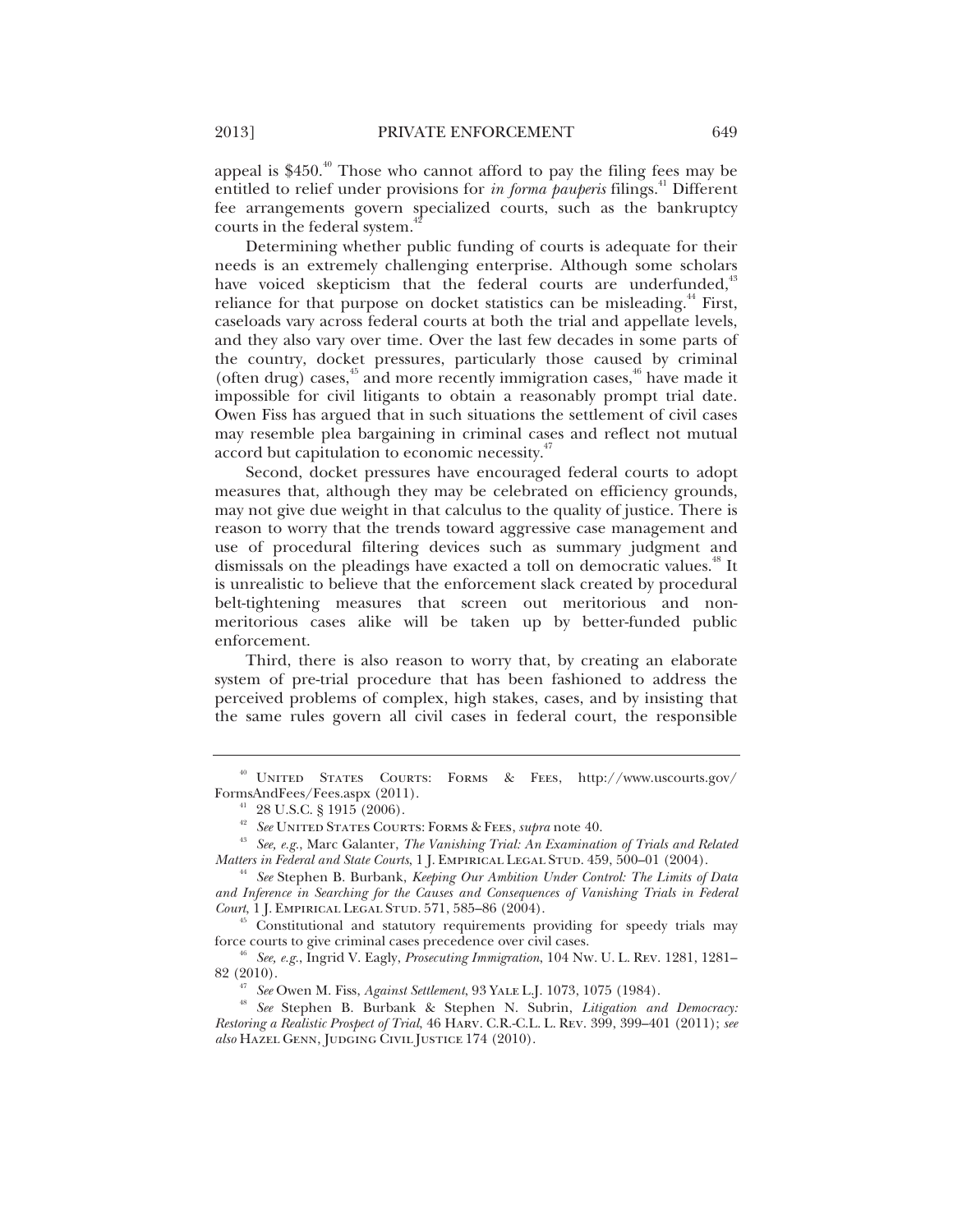lawmakers have made the federal courts unattractive to business and inaccessible to the middle class—a very effective way to control the civil docket.<sup>49</sup>

Whatever one's judgment about the adequacy of public funding of the federal courts, the instances in recent decades when state court systems have experienced funding emergencies are too numerous to permit doubt that, viewed as a whole, the country's commitment to adequate funding of courts may reasonably be questioned.<sup>50</sup>

*2. Party Costs* 

As is well known, but for historical reasons that remain somewhat obscure,51 it has long been the law in virtually every American court

<sup>51</sup> *See generally* John Leubsdorf, *Toward a History of the American Rule on Attorney Fee Recovery*,  $47$  Law & CONTEMP. PROBS. 9 (1984).

<sup>&</sup>lt;sup>49</sup> The extent to which corporations favor arbitration over (federal) litigation for the resolution of inter-corporate disputes is less clear than often asserted. *See* Theodore Eisenberg & Geoffrey P. Miller, *The Flight from Arbitration: An Empirical Study of Ex Ante Arbitration Clauses in the Contracts of Publicly Held Companies*, 56 DePaul L. Rev. 335, 335–36 (2007). It is clear, however, that many corporations have sought to channel disputes with consumers into arbitration and to foreclose access to elements of the private enforcement regimes, such as attorney fee shifting and representative (class) proceedings, that would be available to them in civil courts. Government reliance on, and enforcement under the Federal Arbitration Act of, private ordering to create alternative dispute resolution processes to litigation, although characteristic of some of the general aspects of American society discussed above, recalls Genn's reference to a "powerful meeting of minds [that] has developed between an emerging profession of private dispute resolvers and judicial opinion formers which perfectly suits the financial realities of a cash-strapped justice system struggling to process a growing number of criminal defendants." Genn, *supra* note 48, at 25. Moreover, it may look less benign when considered in light of recent developments in public enforcement in England and Wales and elsewhere in Europe. See HODGES, *supra* note 1, at 103. This suggests again that distrust of bureaucratic authority may blight the prospects of public enforcement as an alternative. It also suggests that institutional architecture, tradition, and the interests of a self-regulating legal

<sup>&</sup>lt;sup>50</sup> See ABA COALITION FOR JUSTICE, *Funding the Justice System: How Are the Courts Funded?* 4 (2009), *available at* http://apps.americanbar.org/abastore/productpage/ 3460003PDF; Elizabeth G. Thornburg, *Saving Civil Justice:* Judging Civil Justice, 85 Tul. L. Rev. 247, 259 (2010) (reviewing Hazel Genn, Judging Civil Justice (2010)). Recently published comparative data, although incomplete and in some respects incommensurable, are pertinent to the question of adequate funding. In the study of legal resources referred to above, Gillian Hadfield compiled data for the United States and a selection of European countries that included both established and emerging market democracies. She found that "U.S. public expenditure *per capita* on courts, judges, prosecutors, and legal aid is the highest among this set of both advanced and transitioning European countries." Hadfield, *supra* note 39, at 149. She also found, however, that "U.S. public expenditure per case . . . is significantly lower than in other advanced democracies, when accounting for the apparently vastly higher numbers of cases [than] in those countries . . . and comparable [to] or higher than that spent in emerging market democracies that are still seeking to build the rule of law in their countries." *Id.*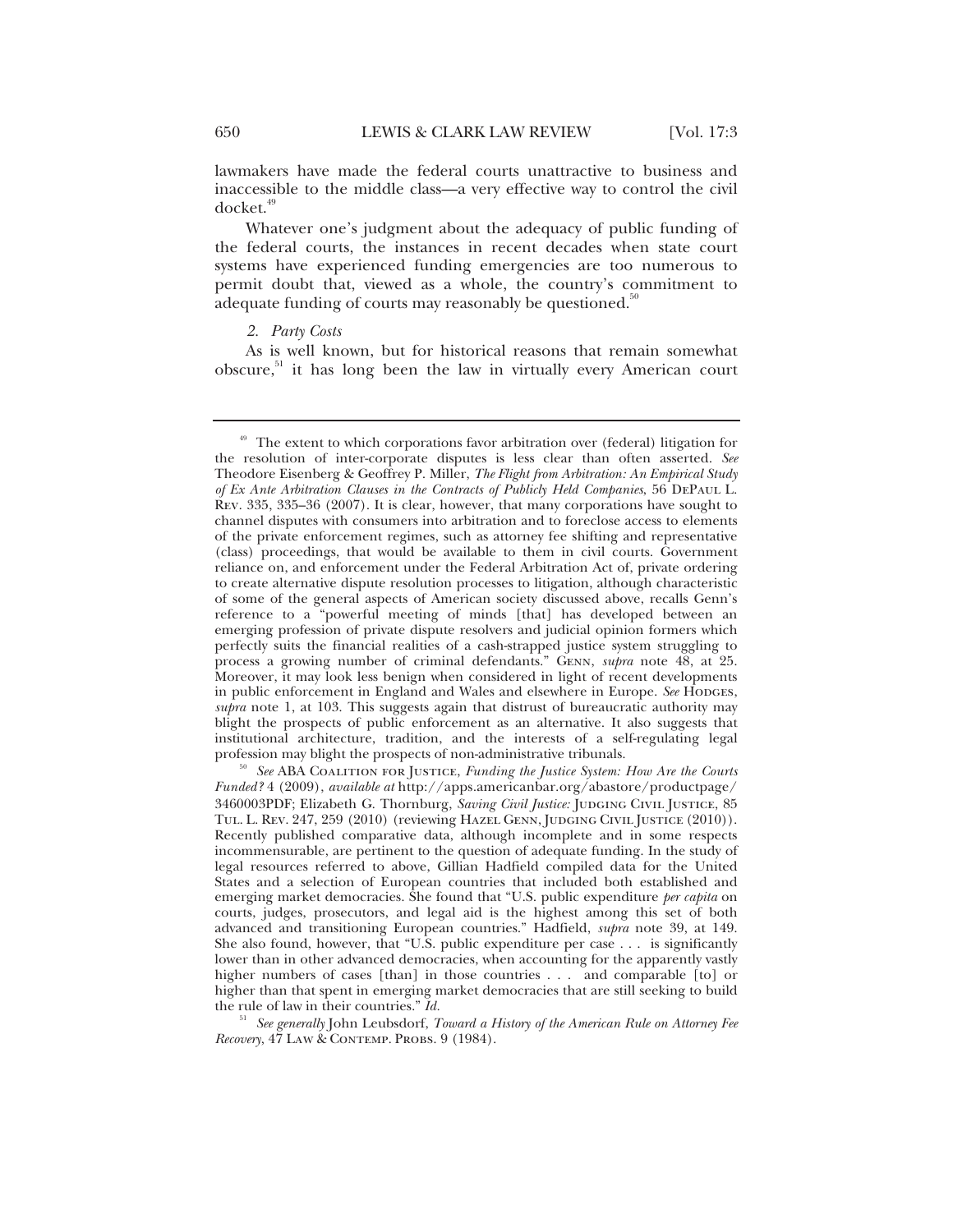system—Alaska is the exception<sup>52</sup>—that each party is responsible for that party's attorneys' fees—win or lose. In other words, the default rule<sup>53</sup> for attorneys' fees is different from the rule that governs other party costs; there is no presumptive shifting of (all or part of) the winner's attorneys' fees to the loser. This so-called "American Rule" has been the subject of sustained theoretical study and very limited empirical study, usually with the goal of seeking to adjudicate claims for superiority as between the American Rule and the so-called "English Rule," under which the loser pays all or part of the winner's attorneys' fees and that, as has often been remarked, would more accurately be called the "Most-of-the-World Rule." $54$ 

The (law and) economics literature in this area, typically devoted to the creation of highly stylized, necessarily parsimonious models, is ambiguous on the comparative question.<sup>55</sup> That said, since we seek to identify what wise public policymakers would consider when choosing a regulatory strategy and building a private enforcement regime, there may be value in noting some of the conclusions of a recent review and assessment of the theoretical and empirical literature:

[T]he current state of economic knowledge does not enable us reliably to predict whether a move to fuller indemnification [i.e., in the direction of the English Rule] would raise or lower the total costs of litigation, let alone whether it would better align those costs with any social benefits they might generate.

Fee shifting does appear to increase legal expenditures per case, in some cases significantly. It also encourages parties with poorly

. . . .

<sup>&</sup>lt;sup>52</sup> See ALASKA STAT. § 09.60.010 (2012). In addition, Texas by statute has fee shifting for a range of private law matters, including contracts, certain kinds of property loss, claims for payment for services or labor, etc. *See* Tex. Civ. Prac. & Rem.

<sup>&</sup>lt;sup>58</sup> Courts will generally honor an otherwise valid contract that calls for fee shifting in the event of a dispute that leads to litigation, making it appropriate to refer to the American Rule as a "default rule." *See* John J. Donohue, III, *The Effects of Fee Shifting on the Settlement Rate: Theoretical Observations on Costs, Conflicts, and Contingency Fees*, 54 LAW & CONTEMP. PROBS. 195, 196, 201 (1991). In a recent study of 2,350 material contracts contained in Form 8-K "current report" filings with the Securities and Exchange Commission, Theodore Eisenberg and Geoffrey Miller found "a substantial tendency to opt out of the American Rule and into some variant of the English Rule" but that "the American Rule also retains considerable popularity," with the result that, in their view, "neither system for compensating attorneys enjoys an overwhelming efficiency advantage." Theodore Eisenberg & Geoffrey P. Miller, *The English vs. the American Rule on Attorneys Fees: An Empirical Study of Attorney Fee Clauses in Publicly-Held Companies' Contracts* 37–38 (N.Y.U. Law Sch. Law & Econ. Research Paper Series, Working Paper No. 10-52, 2010), *available at*

<sup>&</sup>lt;sup>54</sup> See Herbert M. Kritzer, *The English Rule*, 78 A.B.A. J. 54, 55 (Nov. 1992). *See* Herbert M. Kritzer, *Lawyer Fees and Lawyer Behavior in Litigation: What Does the Empirical Literature Really Say?*, 80 Tex. L. Rev. 1943, 1947–48 (2002).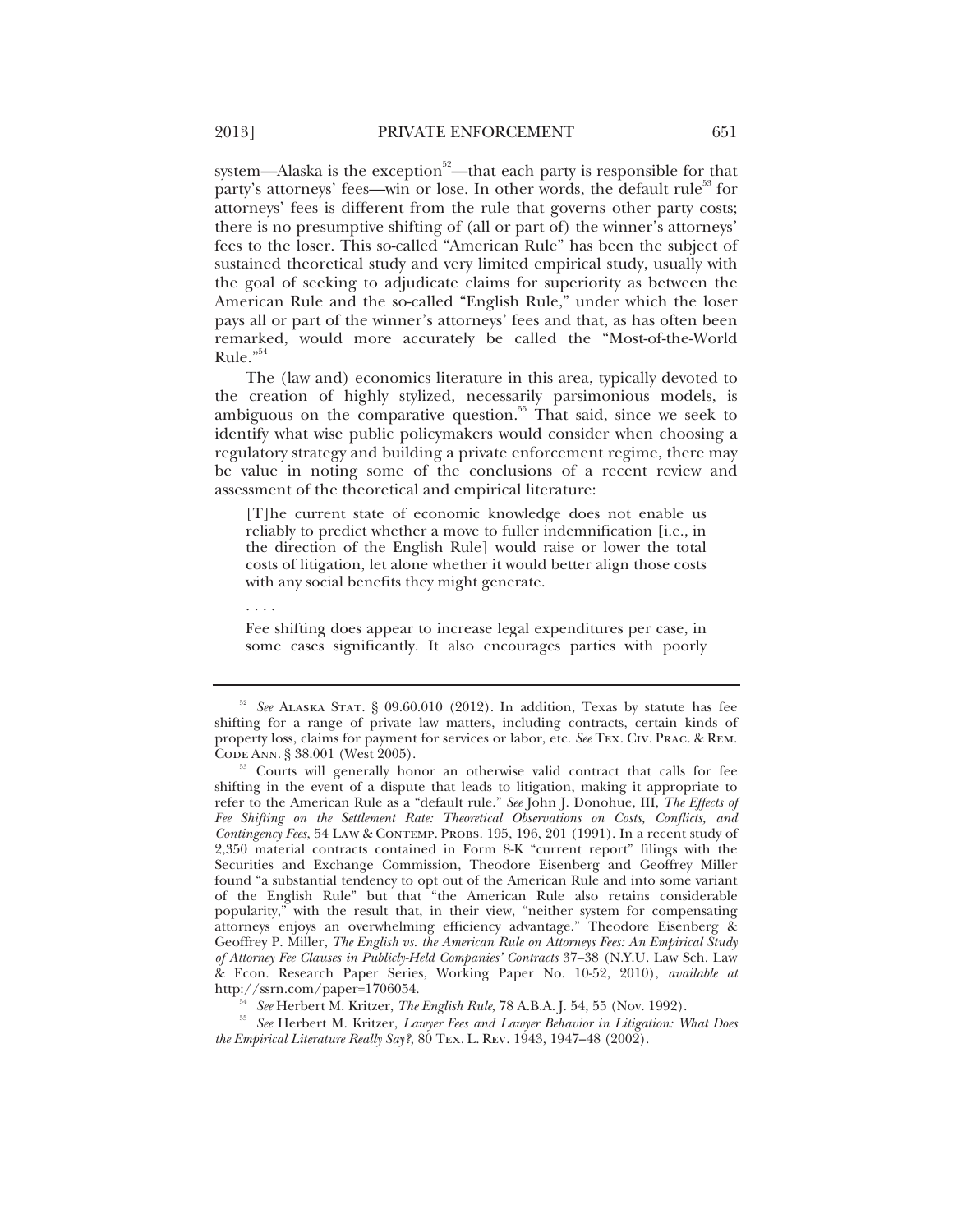grounded legal claims to settle or to avoid litigating them in the first place, and has a similar effect on litigants who are averse to risk, regardless of the merits of their cases. . . . It is unclear whether fee shifting increases the likelihood of settlement, whether it decreases total expenditures on litigation or total payouts by defendants, or whether on balance it improves incentives for primary behavior. It is even unclear whether fee shifting makes it easier for parties with small meritorious claims to obtain compensation, in light of the increased costs per case that it induces.

. . . .

Rules that encourage parties to raise relatively innovative claims and defenses help to break down precedent, while rules that penalize risk-taking and novel arguments help to preserve traditional formal categories. Given the pervasive influence of ostensibly procedural rules on substantive outcomes, it may not be possible to separate the policy of fee shifting from deeper questions of what the law should be.<sup>5</sup>

The American Rule is subject to a number of exceptions, both judgemade and statutory. In the former category is the rule that courts carved out in order to ensure that those who created a common fund could be reimbursed from that fund.<sup>57</sup> With the advent of the modern class action under Federal Rule of Civil Procedure 23, as amended in 1966, the scope for application of this exception vastly expanded and so did the influence of the class action on private enforcement.

The Supreme Court put a stop to additional court-created exceptions in *Alyeska Pipeline Service Co. v. Wilderness Society*. <sup>58</sup> *Alyeska*  quickly elicited legislation prescribing fee shifting for federal civil rights cases, only some of which had previously been governed by statutory feeshifting provisions.59 *Alyeska* also may have contributed to the growing legislative resort to such provisions thereafter (once it was clear that Congress alone could authorize additional exceptions). Finally, both the 1976 statute responding to *Alyeska* and its legislative history of congressional policy choices made it difficult for the judiciary to expand attorney fee shifting by court rule. $60$ 

<sup>&</sup>lt;sup>56</sup> Avery Weiner Katz & Chris William Sanchirico, Fee Shifting, in PROCEDURAL LAW & ECONOMICS 271, 272, 302–03 (Chris William Sanchirico, ed. 2012) (8 ENCYCLOPEDIA OF LAW AND ECONOMICS, 2d ed.).

 $57$  Here the departure consists not in the losing defendant(s) paying the winning plaintiff's attorneys' fees, but rather in shifting some of the responsibility for those fees from the named class representative(s) to the absent members of the class—all to

<sup>&</sup>lt;sup>58</sup> 421 U.S. 240, 247 (1975).<br><sup>59</sup> *See* 42 U.S.C. § 1988 (2006).  $\frac{60}{\pi}$  Katz and Sanchirico observe that, although the effect of fee shifting on settlement has been the issue on which the economic literature has focused "more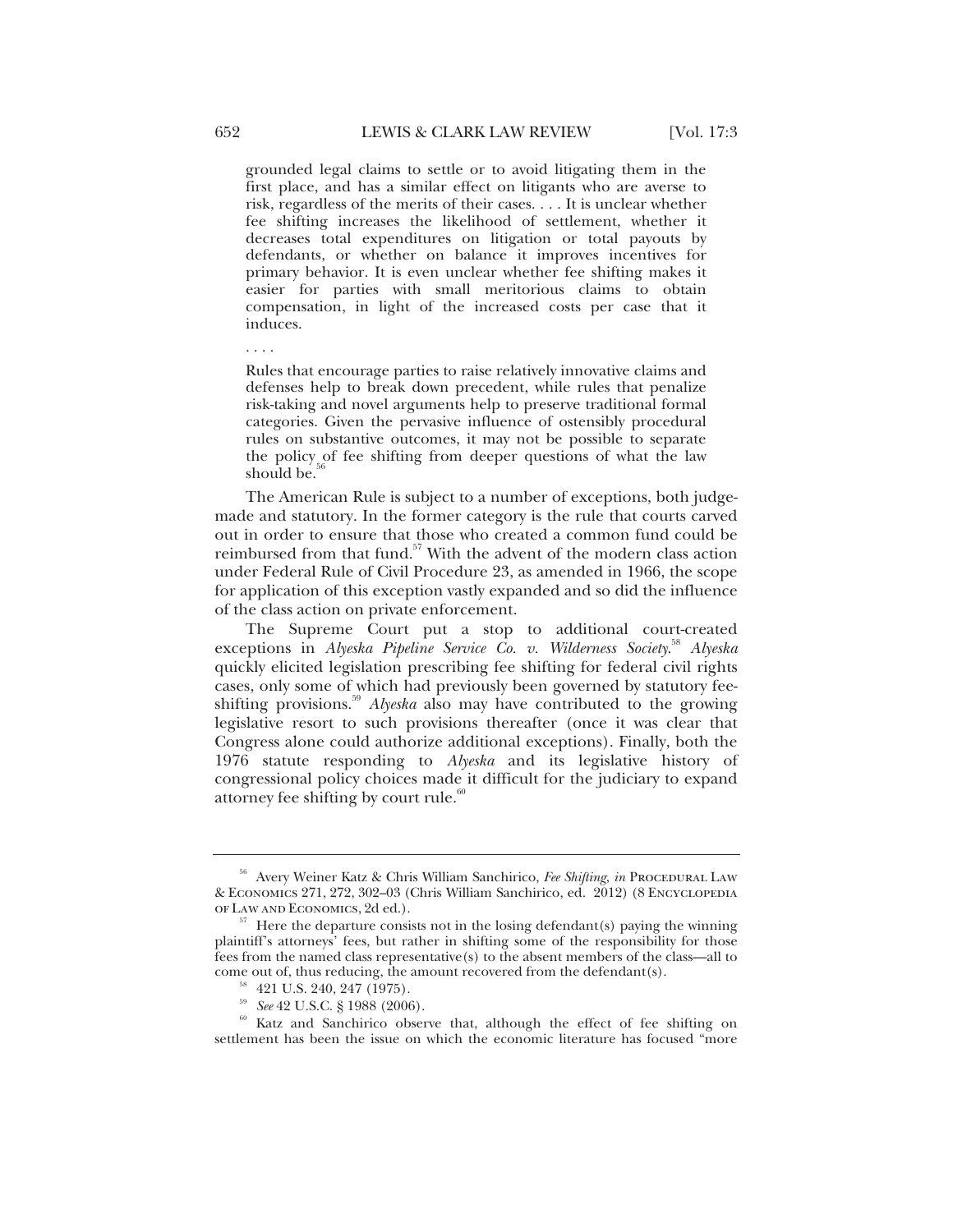#### *3. Funding*

Attorneys' fees are a matter of contract between lawyer and client, subject to minimal control by courts in order to prevent abuse by lawyers of their roles as officers of the court and fiduciaries for their clients, and to greater control in circumstances that prevent a normal principal-agent relationship, whether as a result of a client's age, mental condition, or status as an absent member of a certified class. Indeed, there is some evidence that nineteenth century efforts to regulate attorneys' fees through price ceilings were important in the adoption of the American  $Rule.$ <sup>6</sup>

Although publicly-funded legal aid once provided support for some civil litigation by those without financial means, there is not now a functioning federal civil legal aid system worthy of the name, and federal legal aid is prohibited for class actions.<sup>62</sup> Non-profit groups played an important role in private enforcement of statutory and administrative law in the 1960s and 1970s, particularly in the civil rights and environmental fields,<sup>63</sup> and their success spurred the creation and private funding of groups with radically different legal and political agendas. $64$  With the proliferation of interest groups who seek influence through litigation, competition for support from private funds has increased as has competition for talented lawyers willing to make personal financial sacrifices.

In the absence of public legal aid or a private interest group champion, the poor and those of modest means who wish to initiate civil litigation require other forms of assistance in order to gain access to the market for legal services. Since the turn of the twentieth century, clients and lawyers have been free to contract for a no-win, no-fee representation with some specific exceptions (criminal cases and most divorce matters). Such arrangements are most common in, but not restricted to, tort litigation and they most commonly call for the lawyer to receive one-third of any monetary judgment.<sup>65</sup> It is also typical of such arrangements that the lawyer will pay the costs of litigation, subject to full or partial reimbursement in the event of success.

than any other. . . . at best the effects are ambiguous." Katz & Sanchirico, *supra* note

<sup>&</sup>lt;sup>61</sup> *See* Leubsdorf, *supra* note 51, at 13. <sup>62</sup> 45 C.F.R. § 1617.3 (2012) ("Recipients are prohibited from initiating or participating in any class action."); *see* Hadfield, *supra* note 39, at 140.

<sup>&</sup>lt;sup>63</sup> *See* Belton, *supra* note 12, at 922–23; Thompson, *supra* note 6, at 185–87.<br><sup>64</sup> *See* Ann SOUTHWORTH, LAWYERS OF THE RIGHT: PROFESSIONALIZING THE Conservative Coalition 10–13 (2008); Steven M. Teles, The Rise of the Conservative Legal Movement: The Battle for Control of the Law 60–61 (2008). 65 *See* Herbert <sup>M</sup>. Kritzer, Risks, Reputations, and Rewards: Contingency

FEE LEGAL PRACTICE IN THE UNITED STATES 9, 38-39 (2004).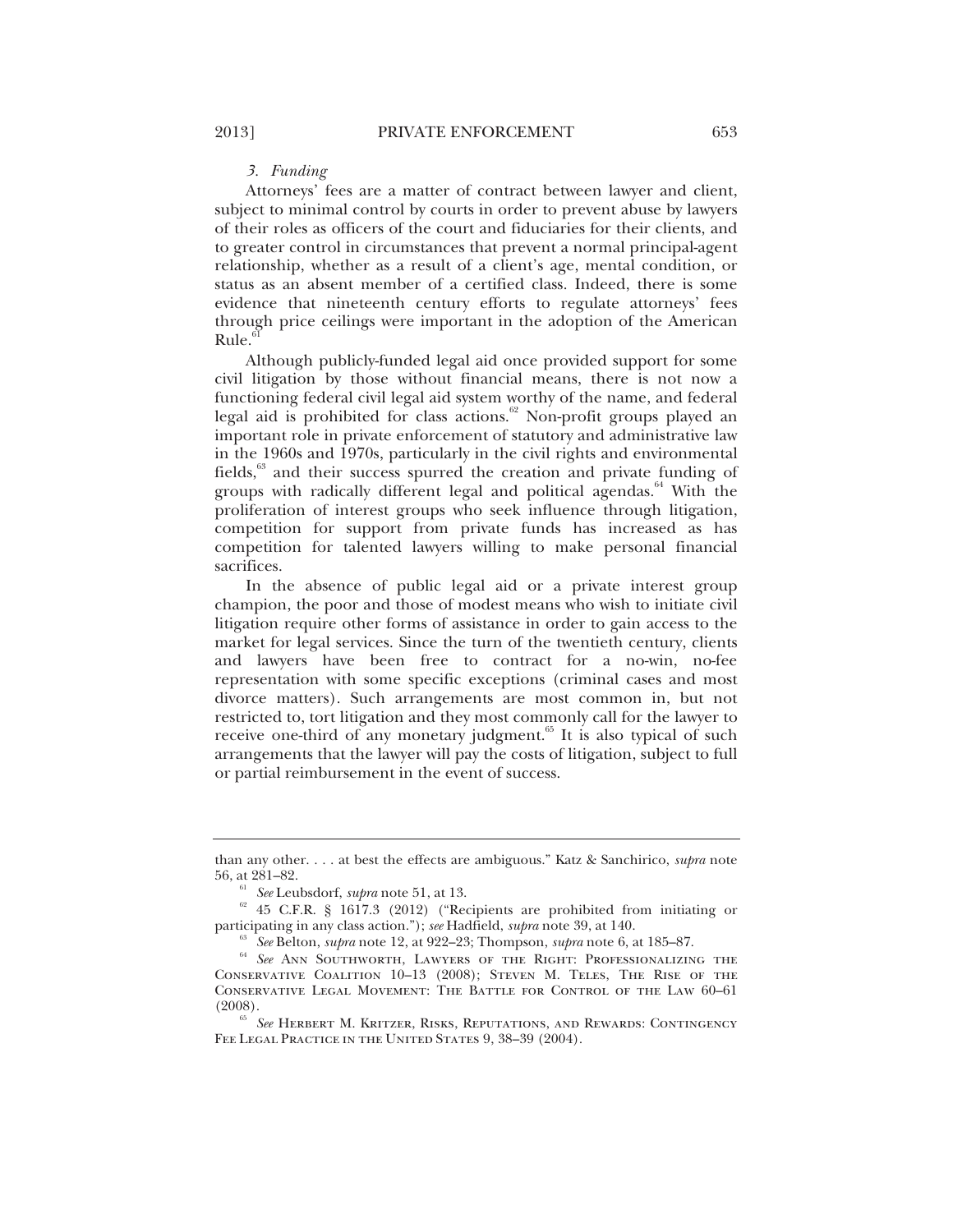The opportunity to earn a contingent fee is unlikely to attract lawyers unless there is a reasonable prospect for a substantial monetary recovery—with "substantial" being defined with reference to the likely costs of the litigation, the amount of time the matter will require, and the nature of a particular lawyer's practice.<sup>66</sup> As the cost of litigation has increased, two phenomena may have enhanced the importance of litigation-funding mechanisms that permit clients and their attorneys to look elsewhere than the clients' personal assets to fund legal representation. First, some of what was affordable litigation for fee-paying clients 40 or 50 years ago may no longer be, at least in federal court, with the result that those at risk of being denied access to the market for legal services are not just the poor and those of modest means but a larger segment of the middle class. Second, and relatedly, the universe of claims that a rational actor would not bring as an individual because the cost of prosecuting them would consume too great a percentage of any possible recovery—including so-called "negative value" claims"—may have increased apace.

Focusing on the common fund exception to the American Rule helps to understand what it is about the modern American class action that renders it both such a powerful tool of enforcement and such a strong draw to those whose interest is less in a common benefit than it is in a common fund. A foundational assumption of the Federal Rules of Civil Procedure is that they are trans-substantive and thus apply to all civil actions in federal court.<sup>68</sup> The 1966 amendments to Rule  $23$  did not just create new types of class actions; particularly through the addition of Rule 23(b)(3) for cases seeking predominantly monetary relief, they greatly expanded the field in which the common fund exception to the American Rule could operate. Promulgated by the Supreme Court under a statute delegating federal legislative power and specifying that valid rules supersede previously enacted statutes with which they are in conflict, Rule 23 immediately overlaid pre-1966 private enforcement regimes and became part of the general landscape in which subsequent regimes were constructed.

<sup>&</sup>lt;sup>66</sup> Empirical research supports economic theory in debunking the linked contentions that the United States suffers from a surfeit of frivolous litigation and that the contingent fee is a cause of the problem. Lawyers who practice on a contingent fee basis are no more interested in throwing their money away than other rational maximizers. Many practices dependent on such arrangements—for instance, practices that stress high volume, modest stakes over low volume, high stakes cases and individual over representative actions—are characterized by a portfolio of cases with different probabilities of success, the great majority of which present little risk of no recovery through judgment or settlement, although there may be substantial uncertainty regarding the amount that will be recovered or the investment of the *Iawyer's time that will be required. <i>See id.* at 11, 13, 17.<br><sup>67</sup> *In re* Monumental Life Ins. Co., 365 F. 3d 408, 411 n.1 (5th Cir. 2004).<br><sup>68</sup> *See* Burbank, *supra* note 18, at 109–10.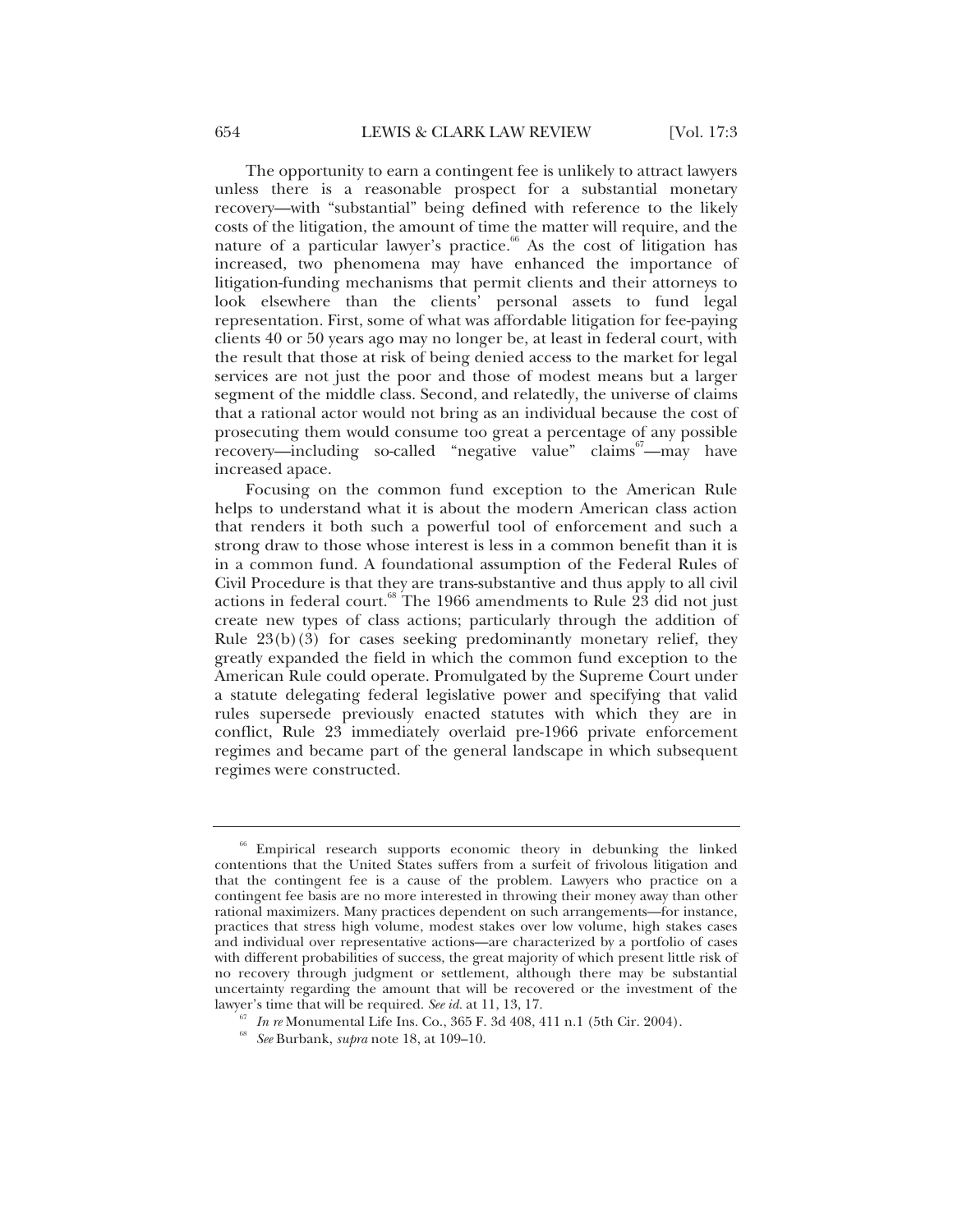When considering class actions under Federal Rule of Civil Procedure  $23(b)(3)$ , and on the assumption that no fee-shifting statute applies, one should distinguish among: (1) truly large claims where individual representation on a fee-paying or contingency-fee basis would be perfectly plausible; (2) claims where the recovery, viewed in isolation, might very well be substantial but the costs of litigation would be such a large percentage of that recovery as to prevent individual representation on a fee-paying or contingency-fee basis, including negative-value claims; and (3) truly small claims, where the recovery would be a small fraction of the costs of litigation and as a result no one but a wealthy person on a mission would think of bringing them individually because no lawyer would handle such cases on anything but a fee-paying basis (unless the lawyer were on a mission related to some larger political or legal agenda).

The predominant rationale for representative treatment in the first category relates to litigation efficiency and consistency. That rationale is not available for the second and third categories, since by definition the availability of the class action permits litigation that would not otherwise take place (unless it could be maintained through some form of nonclass aggregation). Rather, in the second category, class treatment might be justified for the purpose of compensation, or for the dual purposes of compensation and deterrence, with aggregate treatment lowering the unit cost of litigation sufficiently to make the effort worthwhile. In the third category, however, compensation joins litigation efficiency and consistency on the fiction shelf, and only deterrence would seem to justify priming the heavy artillery of a class suit.<sup>69</sup>

From the perspective of private enforcement, and in the context of American political and legal institutions, the use of class actions for "truly small claims" is troublesome only to the extent that it advances an enforcement goal that is not part of the applicable regulatory policy or that, either alone or in combination with other modes of enforcement, it results in a level of enforcement that is substantially different from that contemplated by those responsible for regulatory policy. In the case of federal class actions, the primary sources of potential disconnect from federal or state regulatory policy result from the fact that the Supreme Court has very narrowly interpreted the prohibition against supervisory court rules that "abridge, enlarge or modify any substantive right,"<sup> $0$ </sup> and that the Federal Rules apply trans-substantively.<sup>7</sup>

<sup>69</sup> *See* Myriam Gilles & Gary B. Friedman, *Exploding the Class Action Agency Costs* 

<sup>&</sup>lt;sup>70</sup> 28 U.S.C. § 2072(b) (2006). <sup>71</sup> Readers may have noticed our failure to discuss either insurance for legal expenses or alternative litigation funding (ALF), so called because the contingent fee and liability insurance covering defense costs are themselves mechanisms of thirdparty funding. *See* Steven Garber, *Alternative Litigation Financing in the United States:*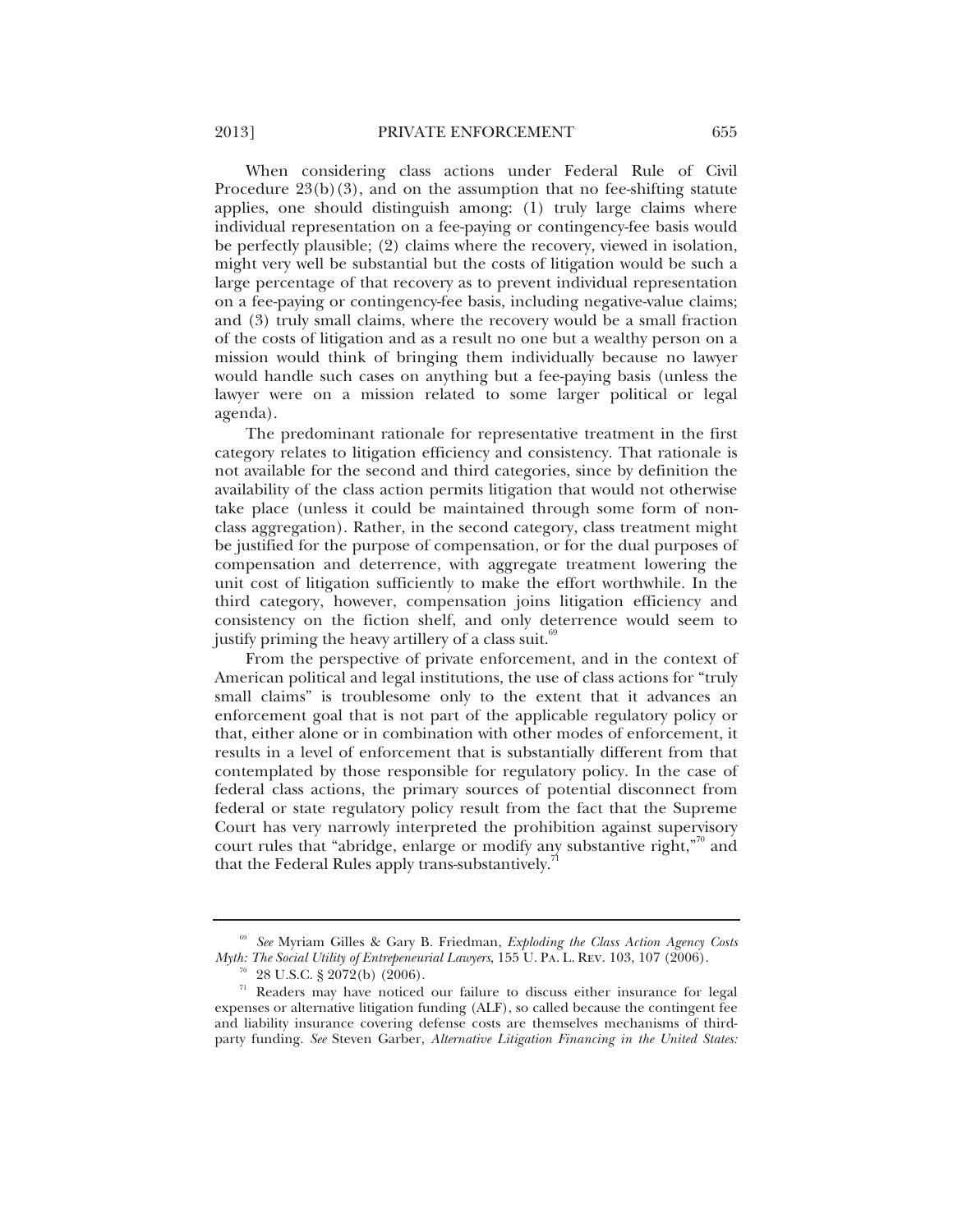#### *B. Procedure*

The 1938 Federal Rules of Civil Procedure provided a system that could attract a great deal of private litigation, including litigation enforcing statutory and administrative law. In the years following 1938, a number of Supreme Court decisions, including *Hickman v. Taylor*<sup>72</sup> and *Conley v.* Gibson,<sup>73</sup> embraced the concepts of notice pleading and broad discovery. Eventually, however, notice pleading, broad discovery (unleashed further by amendments to the Federal Rules in 1970), and a restrictive view of summary judgment assumed a different complexion in light of statutory incentives to litigate (e.g., a host of new federal statutes with pro-plaintiff fee-shifting provisions), the modern class action, and a bar responsive to such incentives and assisted by decisions striking down anti-competitive regulations like the traditional ban on advertising.

As the volume of federal litigation increased, and as the federal judiciary became more conservative,<sup>75</sup> the rulemakers responded by turning to one approach after another—from managerial judging, to sanctions, to summary judgment.<sup>76</sup> Although different in many respects, these approaches share the quest for greater definition of claims and defenses and the ability it affords courts to make rational judgments as to

*Issues, Knowns, and Unknowns* 1 (RAND, Occasional Paper, 2010), *available at*  http://www.rand.org/content/dam/rand/pubs/occasional\_papers/2010/RAND\_ OP306.pdf; *see also* Maya Steinitz, *Whose Claim is this Anyway? Third-Party Litigation Funding*, 95 Minn. L. Rev. 1268, 1275–76 (2011). From the perspective of access to court for private enforcement, insurance is not an important consideration for plaintiffs because of the combination of contingency fees and the American Rule; liability insurance that covers both indemnity and legal expenses is obviously important for defendants. Moreover, it is our impression that the incidence and coverage of pre-paid legal service plans is not consequential for these purposes. The same is true (at least for the present) of ALF. ALF has only recently made an appearance on the U.S. legal scene; it confronts significant barriers erected by the self-regulating legal profession. *See* Gillian K. Hadfield, *The Price of Law: How the Market for Lawyers Distorts the Justice System*, 98 Mich. L. Rev. 953, 979–82 (2000); Anthony J. Sebok, *The Inauthentic Claim*, 64 VAND. L. Rev. 61 (2011). In addition, to the extent that ALF is focused on investing in cases with the potential for substantial recoveries, it seeks entry into a market in which both the contingency fee and class actions are well-established. That may help to explain why a recent study found three segments of ALF business, two of which involved loans, one to (usually) personalinjury plaintiffs and one to plaintiffs' law firms, and one of which involved investment in commercial (inter-corporate) lawsuits. In their loan activities, ALF providers can be viewed as substituting for banks in a time of tight credit, charging (high) interest

rather than taking a percentage of any recovery. See Garber, supra.<br><sup>72</sup> 329 U.S. 495 (1947).<br><sup>73</sup> 355 U.S. 41 (1957).<br><sup>74</sup> See Stephen B. Burbank, *Vanishing Trials and Summary Judgment in Federal Civil Cases: Drifting Toward Bethlehem or Gomorrah?*, 1 J. EMPIRICAL LEGAL STUD. 591, 620 (2004).

<sup>(2004). 75</sup> *See id.* at 625. 76 *Id.* at 624.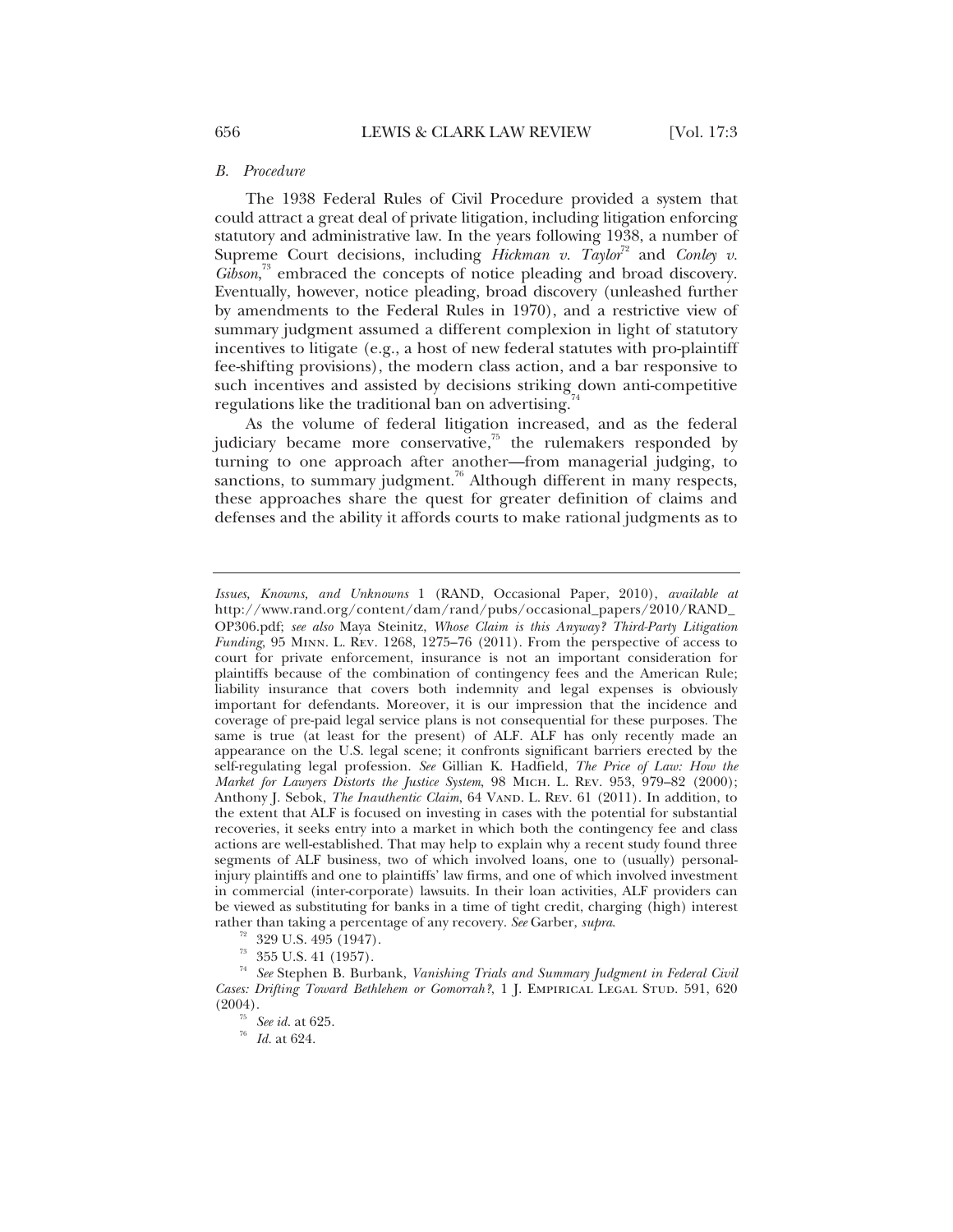whether a case should be permitted to proceed.<sup>77</sup> As discussed above, however, they make more difficult efforts to determine whether existing resources were inadequate to accommodate increasing caseloads. Assessing the cost of modern federal litigation as a basis for procedural reform is no easier, at least when the supposed cause of disproportionate cost is discovery.

Increasingly over the last 30 years, probably the greatest source of complaint voiced by critics of litigation has been the cost of federal civil litigation, with the primary culprit said to be the cost of discovery, particularly document discovery (most is born by the party from whom discovery is sought and cannot be shifted ex post from the winner to the loser). At the same time, however, thoughtful scholars and judges have pointed out the potential costs of cutting back on discovery.<sup>78</sup>

The rulemakers have responded to complaints about discovery with round after round of amendments designed to streamline the discovery process.<sup>79</sup> Most recently, they fashioned amendments to address a phenomenon that even skeptical empiricists understand may have changed the landscape and the conclusions about costs and benefits that one should draw from it: discovery of electronic documents, or e-discovery. Yet, we do not know what the impact of e-discovery has been, because anecdotes about discovery continue to dominate methodologically sound

<sup>77</sup> *See id.*; Stephen B. Burbank, *The Transformation of American Civil Procedure: The* 

<sup>&</sup>lt;sup>78</sup> "We should keep clearly in mind that discovery is the American alternative to the administrative state. . . . Every day, hundreds of American lawyers caution their clients that an unlawful course of conduct will be accompanied by serious risk of exposure at the hands of some hundreds of thousands of lawyers, each armed with a subpoena power by which misdeeds can be uncovered. Unless corresponding new powers are conferred on public officers, constricting discovery would diminish the disincentives for lawless behavior across a wide spectrum of forbidden conduct." Paul D. Carrington, *Renovating Discovery*, 49 Ala. L. Rev. 51, 54 (1997). Judge Patrick Higginbotham, former Chair of the Advisory Committee on Civil Rules, also emphasized the relationship of discovery to the ability to enforce congressional statutes: "Congress has elected to use the private suit, private attorneys-general as an enforcing mechanism for the anti-trust laws, the securities laws, environmental laws, civil rights and more. In the main, the plaintiff in these suits must discover his evidence from the defendant. Calibration of discovery is calibration of the level of enforcement of the social policy set by Congress." Patrick Higginbotham, *Foreword*, 49

They introduced (but then restricted the ambit of) required disclosures (i.e., without waiting for a discovery demand), *see* FED. R. CIv. P. 26(a) (as amended in 1993 and 2000), presumptive limits on the number of interrogatories, *see* Fed. R. Civ. P. 33(a) (as amended in 1993), and depositions, *see* Fed. R. Civ. P. 30(a)(2) (as amended in 1993) and the length of depositions, *see* Fed. R. Civ. P. 30(d)(2) (as amended in 2000), and even purported to reduce the universe of discoverable material (in the absence of a court order) from that which is relevant to the subject matter of the action to that which is relevant to a claim or defense. *See* FED. R. Civ. P. 26(b)(1) (as amended in 2000).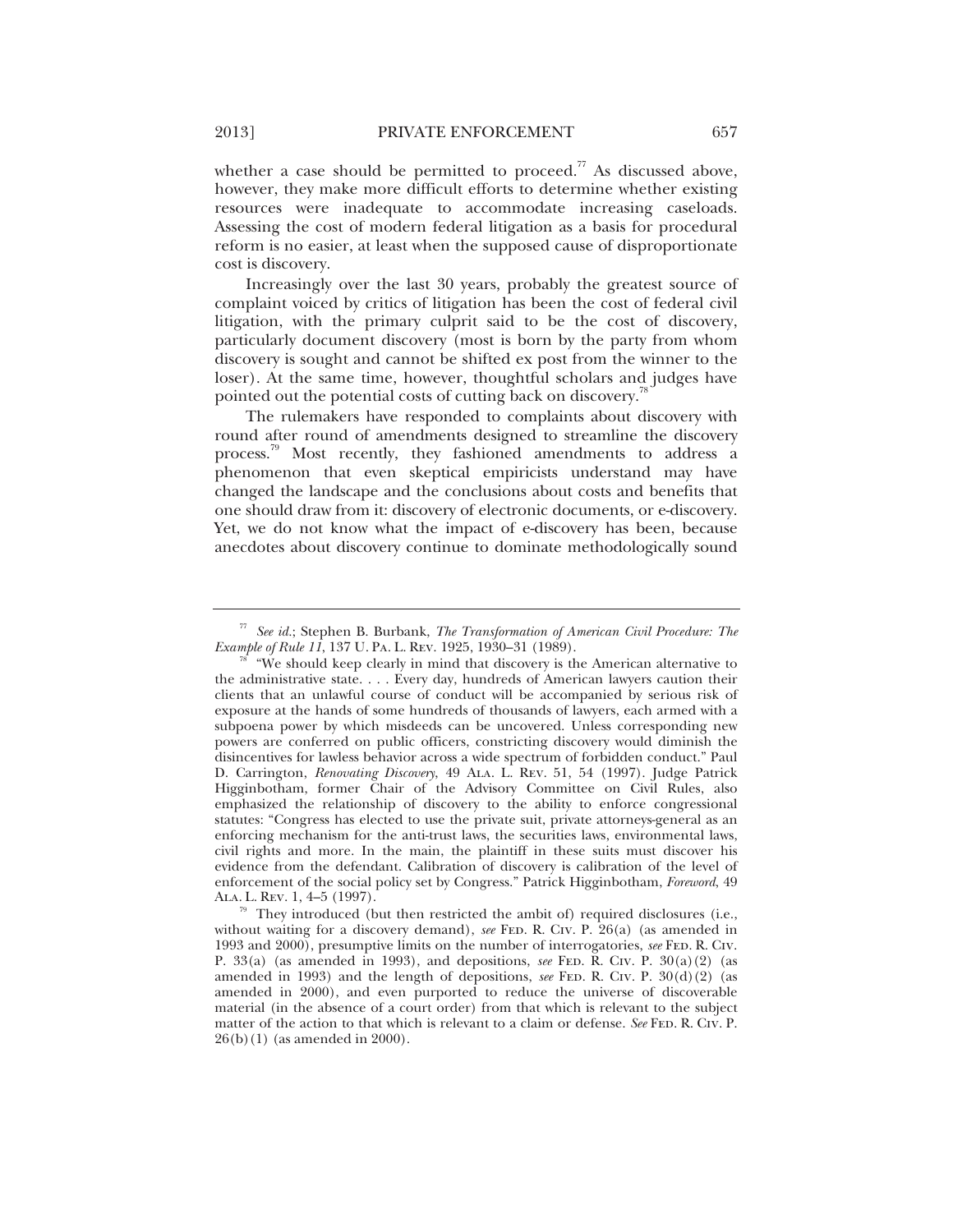research—a phenomenon characteristic of discourse about all of American civil litigation.<sup>80</sup>

When evaluating criticisms of American litigation, it is important to understand that, as Robert Gordon recently put it, "[c]areful studies demonstrate that the 'litigation explosion' and 'liability crisis' are largely myths and that most lawyers' efforts go into representing businesses, not individuals; unfortunately, those studies have had no restraining effect on this epidemic of lawyers' open expression of disdain for law."81 With respect to discovery in particular, empirical research conducted over 40 years has not demonstrated that it is a problem—disproportionately expensive—in more than a small slice of litigation. $82$  Instead, study after study has found that discovery is a problem in precisely the types of cases that one would expect—high stakes, complex cases.<sup>83</sup> An October 2009 Federal Judicial Center survey of attorneys in recently closed federal civil cases again failed to support the story of ubiquitous abuse or skyrocketing  $cost.<sup>84</sup>$ 

Notwithstanding the failure of empirical study to verify the oft-told tale of pervasive discovery abuse and pervasively crushing discovery expense, the Supreme Court invoked both, together with the supposed inability of federal judges to manage discovery, as reasons to change federal procedural law—but not the aspects of that law that govern discovery. Rather, in order that defendants in massive antitrust class actions might be spared putatively impositional discovery, $\frac{85}{3}$  the Supreme Court made it more difficult for the plaintiffs in such cases to survive a motion to dismiss. They did so chiefly by resuscitating the distinctions between "facts" and "conclusions" that the drafters of the Federal Rules had rejected and by transforming the motion to dismiss for failure to state a claim upon which relief can be granted from a vehicle for testing the plaintiff's legal theory into a means to weed out complaints that, shorn of conclusions, do not set forth sufficient facts to make the plaintiff's claim plausible.<sup>86</sup> Thereafter, in another case where the Court

<sup>&</sup>lt;sup>80</sup> For a refreshing exception, see EMERY G. LEE III & THOMAS E. WILLGING, FED. Judicial Ctr., National, Case-Based Civil Rules Survey: Preliminary Report to

<sup>&</sup>lt;sup>s1</sup> Robert W. Gordon, *The Citizen Lawyer—A Brief Informal History of a Myth with Some Basis in Reality*, 50 WM. & MARY L. REV. 1169, 1199 (2009).

<sup>&</sup>lt;sup>82</sup> See, e.g., Linda S. Mullenix, *Discovery in Disarray: The Pervasive Myth of Pervasive Discovery Abuse and the Consequences for Unfounded Rulemaking*, 46 STAN. L. REV. 1393, 1440–42 (1994).

<sup>&</sup>lt;sup>83</sup> *See, e.g., id.* at 1437. 84 *See LEE & WILLGING, supra* note 80, at 40 (finding that median estimates of discovery costs related to total litigation costs were lower than the median responses to the question of what the proper ratio was between the costs of discovery and litigation costs). 85 *See* Frank H. Easterbrook, *Discovery as Abuse*, 69 B.U. <sup>L</sup>. Rev. 635, 646 (1989). 86 *See* Bell Atl. Corp. v. Twombly, 550 U.S. 544, 555–56 (2007); Burbank, *supra*

note 18, at 113.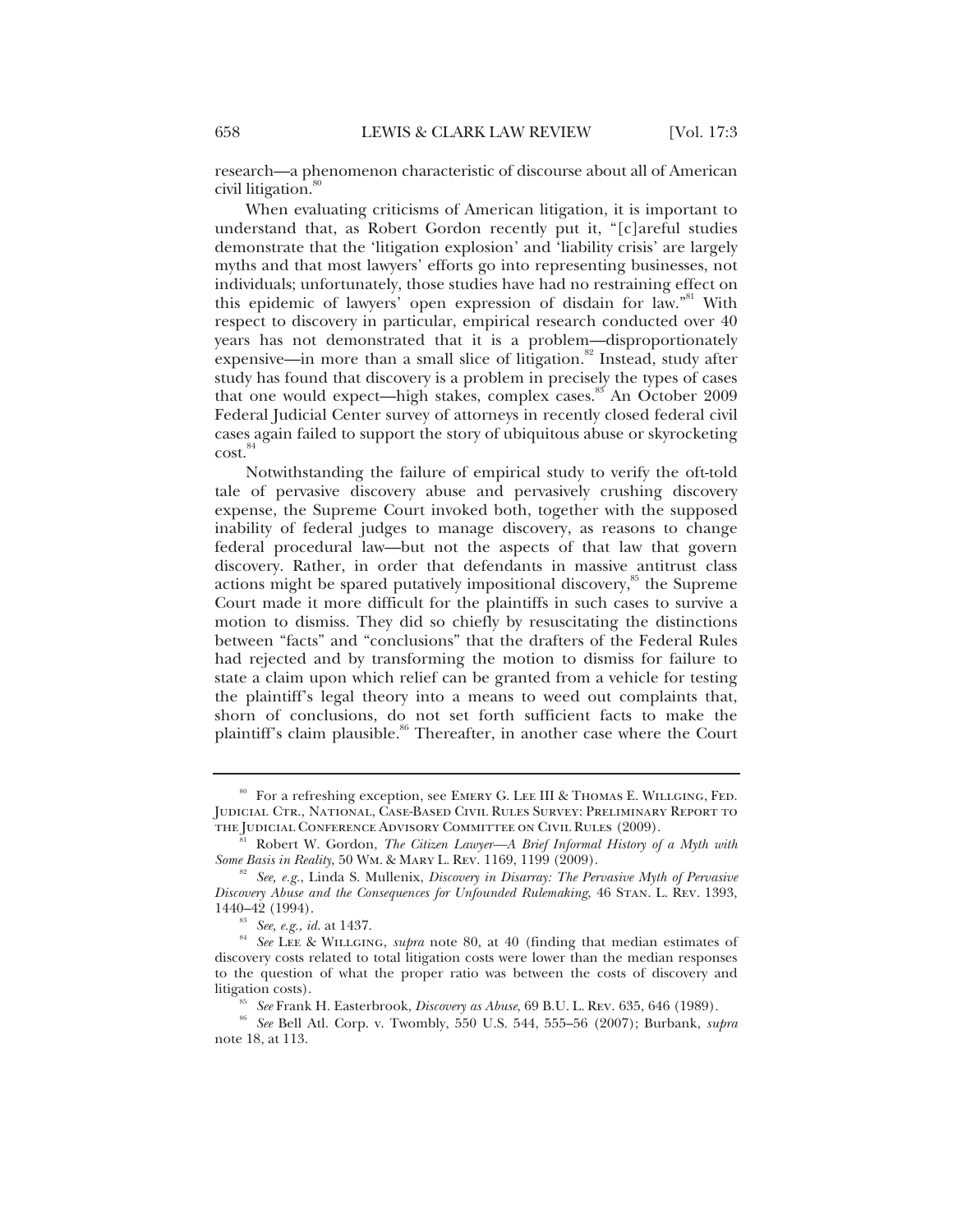was concerned about the costs of discovery—but there, the costs of diverting the time and attention of high government officials—the Court made clear what should have been obvious, namely that the new pleading regime applies to all federal civil cases.<sup>87</sup>

Notice pleading and broad discovery were created under the auspices of the Supreme Court acting pursuant to congressional delegation. Once firmly entrenched, they became part of the background against which Congress legislated, part of the foundation of congressional private enforcement regimes. They also became part of the status quo and thus were highly resistant to change through the lawmaking process that brought them forth—the Enabling Act<sup>88</sup> process. From this perspective, desiring to effect change, the Court was equally hobbled by the inertial power of the status quo and the limitations created by foundational assumptions and operating principles associated with the Enabling Act process. The Court effectively amended the Federal Rules on pleading through judicial decision because the Justices knew that, even if amendments through the prescribed process could survive congressional review, they would embroil the process and the Court in political controversy.

It is no surprise that the anecdotes one hears from the defenders of the Court's recent pleading decisions have to do only with the costs of litigation, not its benefits, or that there is no mention of the money that would be required to replace private litigation as a means of securing compensation and enforcing important social norms. Imagine the reaction of the Chamber of Commerce if the proposal were to give the Equal Employment Opportunity Commission adequate resources, raised through increased taxes, to enforce federal anti-discrimination law.

#### *C. The Lawmaking Powers of the Judiciary*

There are four aspects of federal judicial power that appear to us particularly salient from the perspective of private enforcement of statutory and administrative law. First, unlike state courts, federal courts have very limited power to make substantive law. Second, like most state judiciaries, the federal judiciary has very substantial power to make procedural law, both in the context of deciding cases and prospectively through court rules. Third, the federal courts have some ability to regulate access to court through interpretations of the constitutional requirements (in Article III) that have been used to limit who has standing to sue. Fourth, having the power to interpret federal statutes, the federal courts can use that power either to infer or to refuse to infer private rights of action. We take up each of these points briefly below.

<sup>87</sup> *See* Ashcroft v. Iqbal, 129 S. Ct. 1937, 1953 (2009); Burbank, *supra* note 18, at 114–15. 88 Rules Enabling Act of 1934, Pub. L. No. 73-415, 48 Stat. 1064 (codified as

amended at 28 U.S.C. § 2072 et seq.).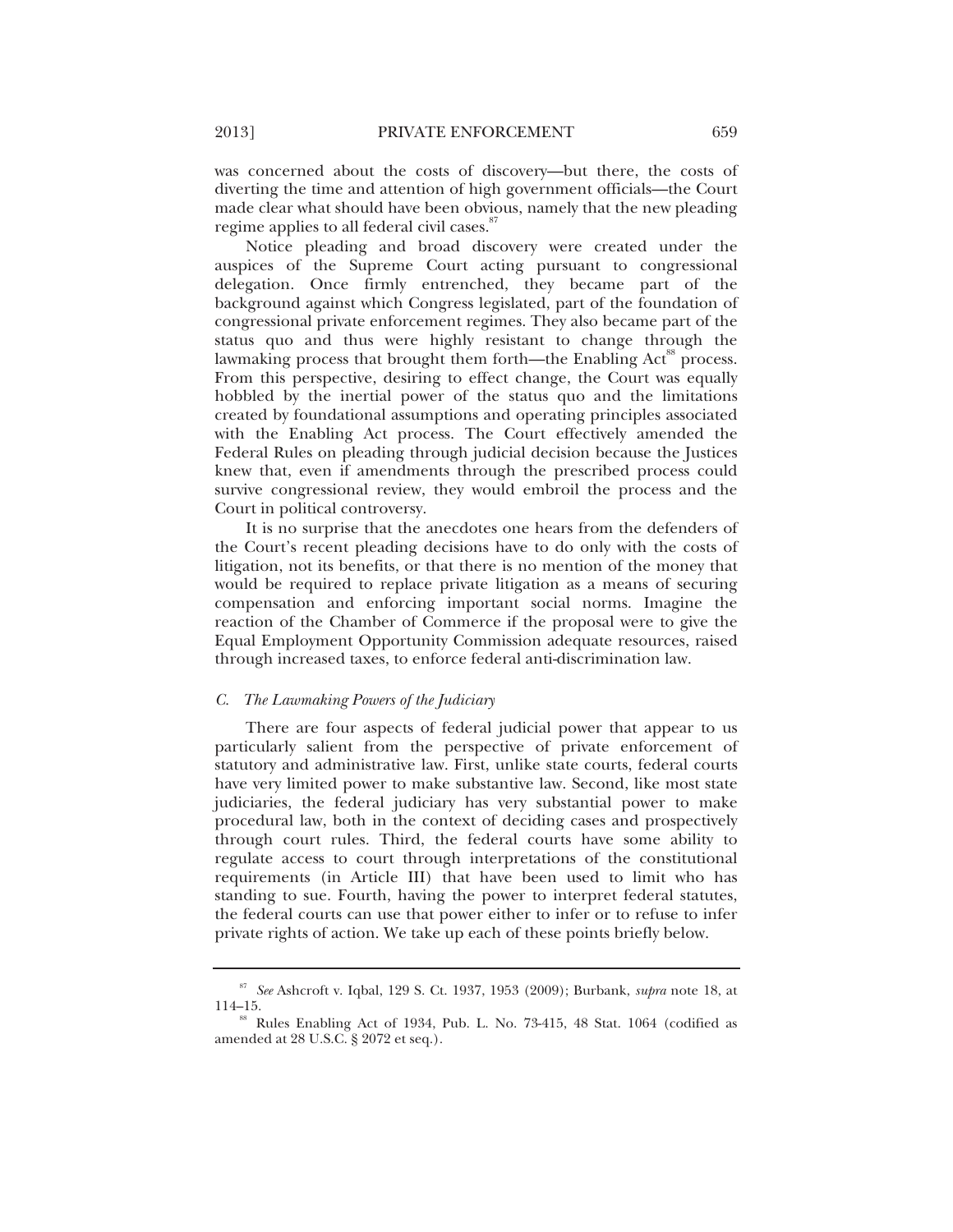Federal courts do not have common lawmaking powers remotely approximating those of state courts. As a result, when, for instance, existing tort law is thought to provide inadequate protection, and it is also thought that federal law is needed to solve the unremedied systemic problem, the law in question will almost always be federal statutory or administrative law.<sup>89</sup> Interstate pollution was once one of the rare exceptions to this proposition, but after Congress acted, the federal courts receded (as lawmaker), noting that "when Congress addresses a question previously governed by a decision rested on federal common law the need for such an unusual exercise of lawmaking by federal courts disappears."90

Subject to the Constitution, Congress holds ultimate lawmaking power concerning procedure in the federal courts.<sup>91</sup> As discussed above, however, since 1934 the Supreme Court has had the power to promulgate procedural law for all civil actions through court rules that are subject to congressional review before they become effective; $92$  the rules so promulgated are general (trans-substantive), and the Court has read statutory limitations on its rulemaking power very narrowly. The federal courts also have the power to fashion procedural law in their decisions so long as such procedural common law is consistent with federal statutes and Federal Rules. With respect to rulemaking, the result has been that Federal Rules, notably Rule 23, can take on a life of their own—act as a wild card—for purposes of private enforcement, divorced from the statutes and administrative regulations that are the authorized sources of regulatory policy.<sup>93</sup> With respect to procedural common law, the Court's recent pleading decisions suggest how the judiciary may be able to sap private enforcement regimes through change to the background rules under the guise of interpretation, evading

<sup>&</sup>lt;sup>89</sup> *See, e.g.*, City of Milwaukee v. Illinois, 451 U.S. 304, 317–19 (1981).<br><sup>90</sup> *Id.* at 314; *see* Am. Elec. Power Co. v. Connecticut, 131 S. Ct. 2527, 2537 (2011) (Clean Air Act and EPA actions it authorizes displace federal common law of

nuisance).<br><sup>91</sup> *See* Stephen B. Burbank, *Procedure, Politics and Power: The Role of Congress*, 79<br>NOTRE DAME L. REV. 1677, 1679–89 (2004).

<sup>&</sup>lt;sup>92</sup> *See* 28 U.S.C. § 2074 (2006). <sup>92</sup> *See* 28 U.S.C. § 2074 (2006). <br><sup>93</sup> For advocacy of generic (trans-substantive) and criticism of sectoral class action reform in England, *see* Rachael Mulheron, *Recent Milestones in Class Actions Reform in England: A Critique and a Proposal*, 127 Law Q. Rev. 288 (2011). "Hence, to summarise, the preference for generic, rather than sectoral, class actions reform was based upon four factors: the existence of evidence of widespread 'gaps' in redressing multiple grievances across a variety of sectors; the caveat that a generic action should sit alongside sectoral-specific regimes, as and where appropriate; a majority of those interested parties who provided views to the [Civil Justice Council of England and Wales] preferred the generic approach; and a generic approach would sit comfortably with existing English procedural regimes, and would accord with leading opt-out regimes elsewhere." *Id.* at 296.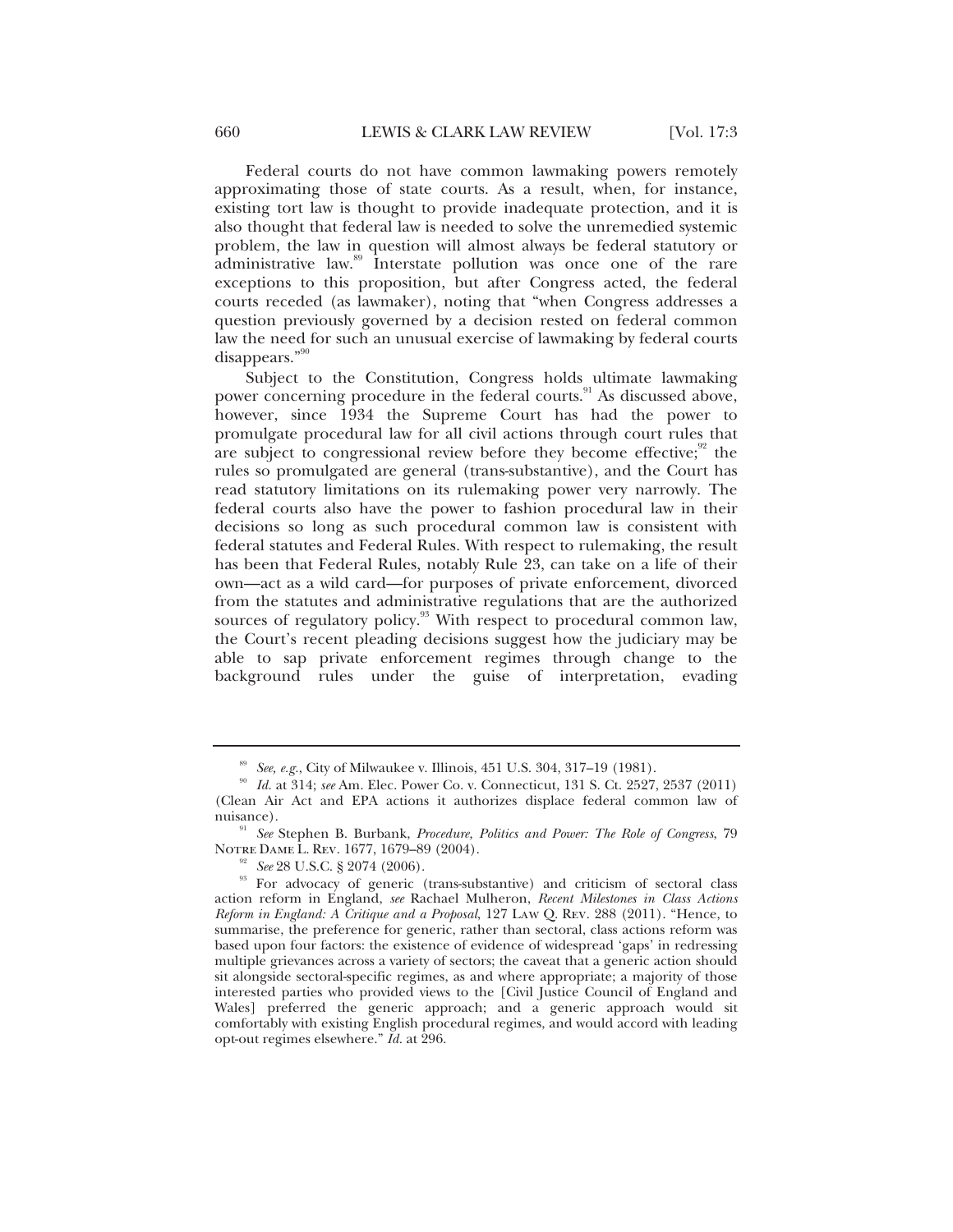congressional review before the judiciary's policy choices become effective.

Congress has very substantial power to recruit private citizens to enforce statutory and administrative law, but that power is limited by Article III of the United States Constitution. Having liberally construed Article III standing requirements during the 1960s and into the 1970s, a more conservative Supreme Court pulled back, thereby reducing the universe of eligible enforcers.<sup>95</sup> Similarly, having liberally interpreted federal statutes and administrative regulations to imply private rights of action for a number of years, the Court changed course and made private enforcement more difficult in the absence of clear evidence of congressional intent.<sup>9</sup>

#### IV. Choosing an Enforcement Regime

In this Part we consider the choice of private enforcement from the standpoint of a legislature sincerely seeking to secure enforcement of its regulatory commands. In the domain of command and control regulation, the choice of private enforcement must be understood in relation to potential sources of public enforcement, either in the form of public prosecutions in court or through some administrative process. Public and private enforcement can be treated as substitutes for one another, or can be used in a complementary fashion. Although public and private enforcement are sometimes used independently of one another, they are also commonly used in combination, with some powers being delegated to administrative actors, while others are left to private litigants and courts within the same statute. In hybrid regimes, either public or private enforcement can be given the dominant role, with the other playing a more ancillary one. The two forms can be given important and distinctly separate roles in a regulatory scheme, such as by authorizing administrators to promulgate rules and allowing private parties to enforce them; or they can be given substantially overlapping roles, such as in an election of remedies arrangement where claimants can either proceed in court or submit their claim to an administrative tribunal. The range of possible combinations of public and private enforcement, and of administrative and legal process, is substantial and complex, and we do not attempt a comprehensive mapping here.

The choice between public and private enforcement does not correspond in any straightforward way to the choice between strong and weak enforcement. Public, private, and hybrid regimes can each range from weak to strong. A private enforcement regime with limited opportunities and incentives can produce far weaker enforcement than

<sup>94</sup> *See* Burbank, *supra* note 18. 95 *See* Boyer & Meidinger, *supra* note 4, at 936; Abram Chayes, *Foreword: Public Law Litigation and the Burger Court,* 96 Harv. <sup>L</sup>. Rev. 4, 10 (1982). 96 *See, e.g.*, Touche Ross & Co. v. Redington, 442 U.S. 560, 573–75 (1979).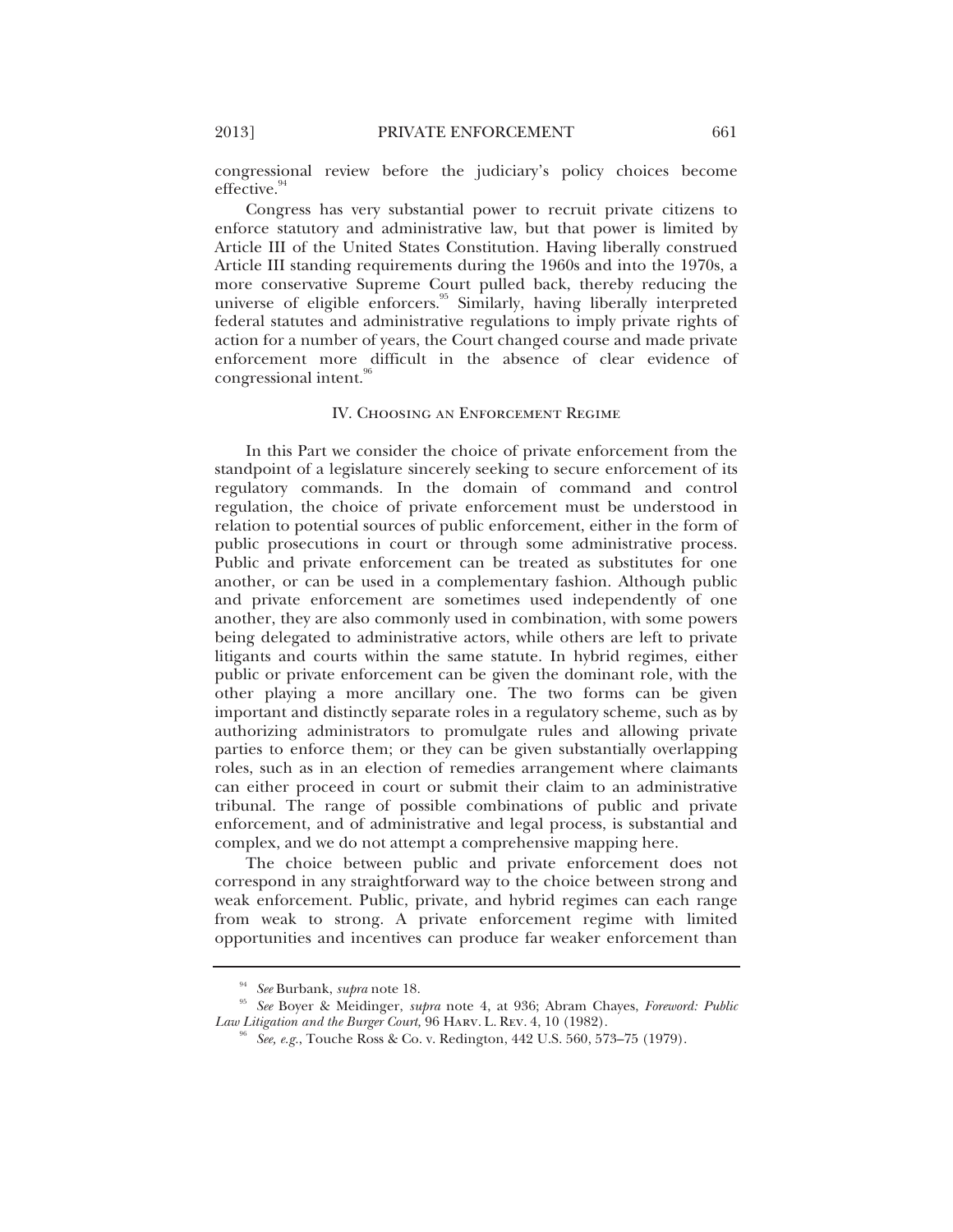an agency with strong formal powers, ample resources, and leadership dedicated to vigorous enforcement. Conversely, a robust private enforcement regime can produce stronger enforcement than an agency with modest powers, insufficient resources, or a leadership disinclined toward vigorous implementation. We will discuss differences between weak and strong private enforcement regimes later in this part.<sup>97</sup>

#### *A. The Potential Advantages of Private Enforcement*

In assessing the potential advantages and disadvantages of private enforcement regimes, we draw on the substantial literature debating their wisdom, which is always, explicitly or implicitly, evaluating them in relation to public enforcement. This literature is largely characterized by advocacy either for or against private enforcement. Aside from advocacy, we believe that the arguments on each side highlight dimensions of private enforcement that are useful to weigh when considering whether to deploy this enforcement strategy. As discussed in Part I, we also believe that many of the arguments are context-dependent, with their relative importance likely to vary across specific policy domains and political, legal, and institutional environments.

On the positive side of the ledger, relative to administrative implementation, private enforcement regimes can: (1) multiply resources devoted to prosecuting enforcement actions; (2) shift the costs of regulation off of governmental budgets and onto the private sector; (3) take advantage of private information to detect violations; (4) encourage legal and policy innovation; (5) emit a clear and consistent signal that violations will be prosecuted, providing insurance against the risk that a system of administrative implementation will be subverted; (6) limit the need for direct and visible intervention by the bureaucracy in the economy and society; and (7) facilitate participatory and democratic governance.

Private enforcement regimes multiply prosecutorial resources. Regulation scholars have often observed that budgetary limitations are a core and recurring constraint on the administrative state's enforcement capacity.99 Allowing and encouraging private litigation can bring vastly more resources to bear on enforcement, potentially mobilizing private

<sup>&</sup>lt;sup>97</sup> *See infra* Part IV.A–C. <sup>98</sup> In reviewing this literature we draw partly upon an excellent review by Stephenson, *supra* note 10.

See Myriam E. Gilles, *Reinventing Structural Reform Litigation: Deputizing Private Citizens in the Enforcement of Civil Rights*, 100 Colum. L. Rev. 1384, 1410 (2000); Rajabiun, *supra* note 16, at 214 n.110 ("[I]n his testimony to Congress in 1951, Assistant Attorney General H. Graham Morrison argued that, in the absence of private suits, public enforcers would require four times as much funding."); Susan Rose-Ackerman, *Judicial Review and the Power of the Purse*, 12 Int'l Rev. L. & Econ. 191 (1992); Cass R. Sunstein, *What's Standing After* Lujan*? Of Citizen Suits, "Injuries," and Article III*, 91 Mich. L. Rev. 163, 221 (1992).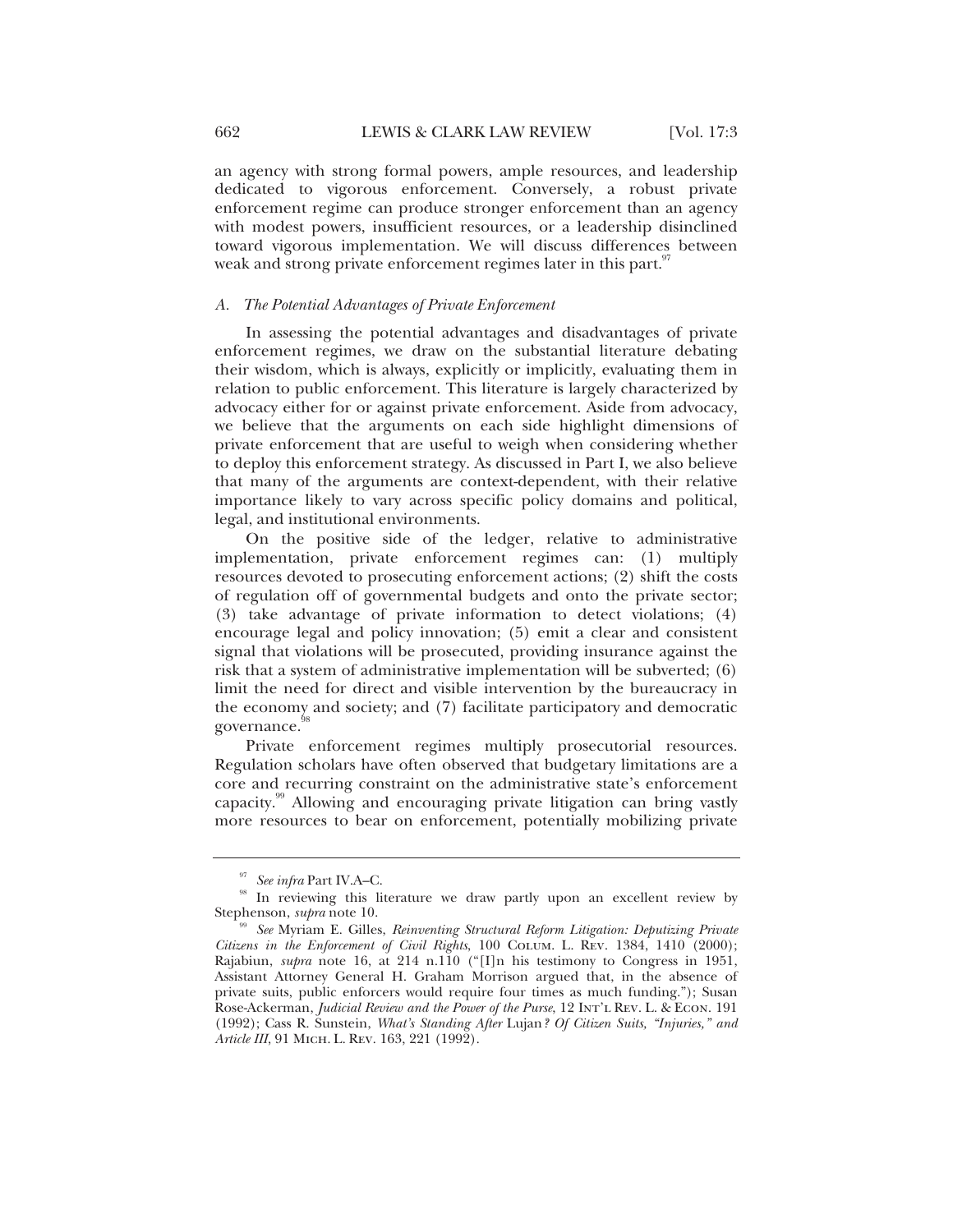litigants and plaintiffs' attorneys in numbers that dwarf agency capacity.<sup>100</sup> Moreover, private enforcement litigation can actually enhance the efficient use of scarce bureaucratic resources by allowing administrators to focus enforcement efforts on violations that do not provide adequate incentives for private enforcement, while resting assured that those that do will be prosecuted by private litigants. $101$ 

Scarcity of government revenue also highlights the comparative political feasibility of enacting private enforcement regimes as compared to bureaucratic state-building. A number of scholars have argued that lack of adequate tax revenue, or the political costs of raising it, encourages Congress to achieve public policy goals through private legal process because it shifts the costs of regulation away from the state and on to private parties.<sup>102</sup> Scarcity of public funds places obvious limits on administrative implementation. As distinguished from funding an executive agency to carry out enforcement activities, private enforcement regimes are, from Congress's standpoint, more or less self-funding. Although increasing rates of litigation will cause some increase in the costs of maintaining the federal judiciary, these costs are not easily traceable by voters to legislators' support for a piece of regulatory legislation with a private enforcement regime. Thus, with private enforcement regimes, legislators can provide for policy implementation at lesser cost than with administrative implementation, and can minimize blame for what costs are born by the government.<sup>103</sup>

Private enforcement regimes have comparative informational advantages for detecting violations. Potential litigant-enforcers—who are directly affected by violations, whose proximity to violations gives them inside information, and whose connections to the relevant industry may give them expertise to judge violations—collectively have knowledge about violations that far exceeds what the administrative state could

<sup>&</sup>lt;sup>100</sup> *See* John C. Coffee, Jr., *Rescuing the Private Attorney General: Why the Model of the* Lawyer as Bounty Hunter is Not Working, 42 Mp. L. Rev. 215, 218 (1983); Gilles, *supra* note 99, at 1387; Kent Roach & Michael J. Trebilcock, *Private Enforcement of Competition Laws*, 34 Osgoode Hall L.J. 461, 479–81 (1996); Richard B. Stewart & Cass R. Sunstein, *Public Programs and Private Rights*, 95 Harv. L. Rev. 1193, 1214 (1982).<br><sup>101</sup> *See* Coffee, *supra* note 100, at 224–25; Steven D. Shermer, *The Efficiency of* 

*Private Participation in Regulating and Enforcing the Federal Pollution Control Laws: A Model for Citizen Involvement*, 14 J. ENVTL. L. & LITIG. 461, 468–69 (1999); Thompson, *supra* note 6, at 200.

<sup>&</sup>lt;sup>102</sup> *See* Farhang, *supra* note 2, at 129–71; Kagan, *supra* note 21, at 15–16; R. Shep Melnick, *From Tax and Spend to Mandate and Sue: Liberalism after the Great Society*, *in* The Great Society and the High Tide of Liberalism 387, 399–400 (Sidney M. Milkis & Jerome M. Mileur eds., 2005); Karen O'Connor & Lee Epstein, *Bridging the Gap Between Congress and the Supreme Court: Interest Groups and the Erosion of the American Rule Governing Awards of Attorneys' Fees*, 38 W. Pol. Q. 238 (1985).<br><sup>103</sup> An insincere legislature that wished for political reasons to appear to be

serious about enforcement might regard the ability to constrain court capacity through funding allocations as a less obvious means of subverting enforcement than comparable underfunding of a public enforcement regime.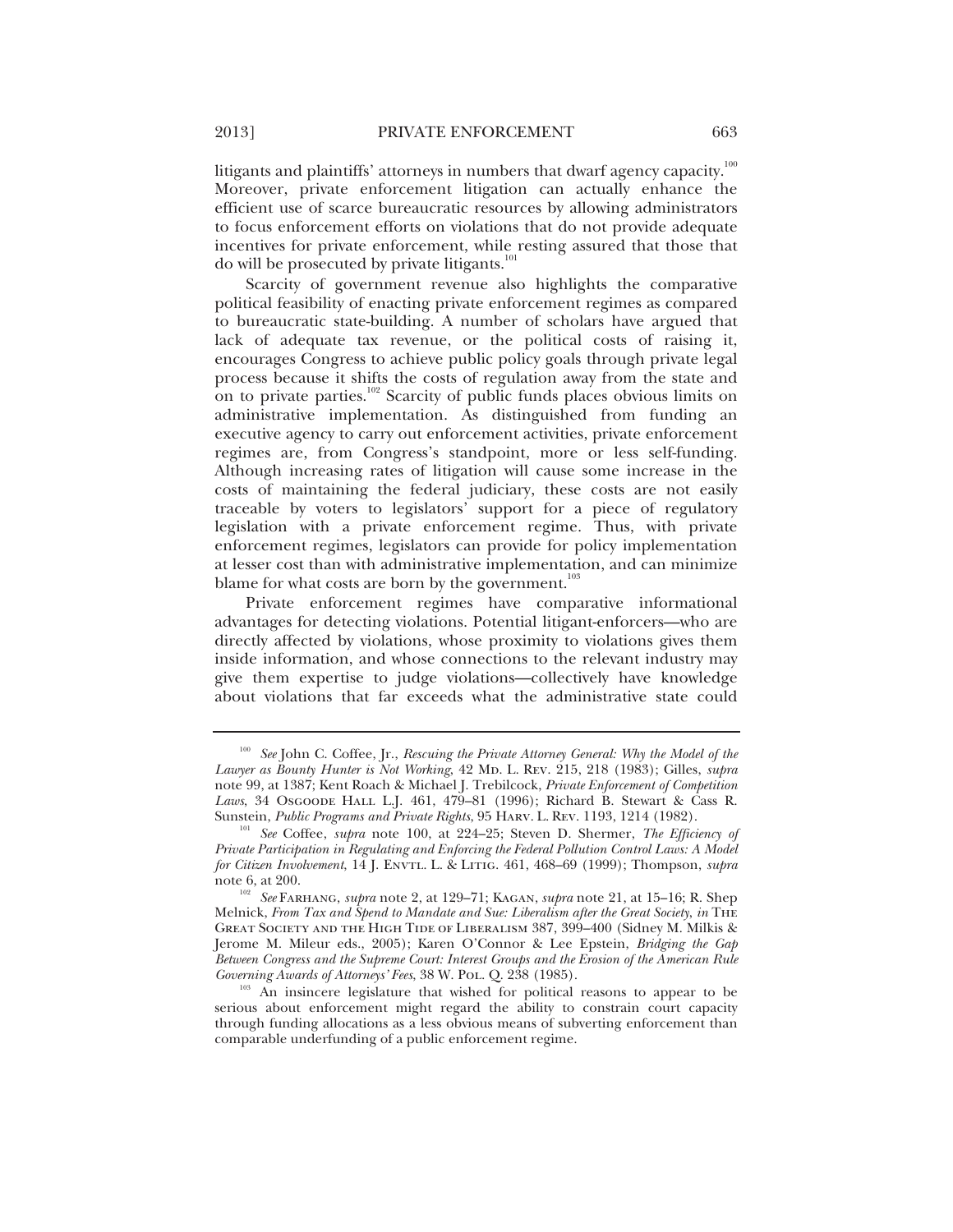achieve through monitoring, even under the most optimistic budget scenarios.<sup>104</sup> As one scholar put it, "the massive governmental expenditures required to detect and investigate misconduct are no match for the millions of 'eyes on the ground' that bear witness to  $\ldots$  violations."<sup>105</sup>

Private enforcement regimes encourage legal innovation. Private litigants stand in sharp contrast with a centralized and hierarchical bureaucracy, which frequently engenders what Richard Stewart and Cass Sunstein characterize as comparative "diseconomies of scale, given multiple layers of decision and review and the temptation to adopt overly rigid norms in order to reduce administrative costs."106 As compared with conservative tendencies that bureaucracy fosters, private litigants and attorneys are more likely to press for innovations in legal theories and strategies that could expand the parameters of liability and the methods for establishing it, innovations that may be adopted by public enforcers.<sup>107</sup> Freedom from bureaucratic constraint also allows private litigants to mobilize and reallocate their enforcement resources more flexibly and expeditiously than bureaucrats.<sup>108</sup>

The decentralized nature of private enforcement litigation, as contrasted with centralized bureaucracy, can also encourage policy innovation for reasons similar to those associated with federalist governing arrangements.109 As distinguished from the imposition of a policy solution at the top of a centralized and hierarchical bureaucracy, litigation of an issue among many parties and interests, and across many judicial jurisdictions, can lead to experimentation with a multiplicity of policy responses to a problem, and successful policy solutions will gain traction and spread.<sup>110</sup>

Private enforcement regimes with adequate incentives for enforcement will produce durable and consistent enforcement pressure, avoiding influences that may lead an agency to stray from legislators' enforcement preferences. In contrast, regulators may choose to underenforce for a number of reasons. Given that intense preferences for under-enforcement exist in the regulated population, while preferences

<sup>104</sup> Pamela H. Bucy, *Private Justice*, 76 S. Cal. L. Rev. 1, 5, 8 (2002); Gilles, *supra* note 99, at 1387; Roach & Trebilcock, *supra* note 100, at 480–81; Shermer, *supra* note

<sup>101,</sup> at 472.<br><sup>105</sup> Gilles, *supra* note 99, at 1413.<br><sup>106</sup> Stewart & Sunstein, *supra* note 100, at 1298; *see also* Boyer & Meidinger, *supra*<br>note 4, at 913.

<sup>&</sup>lt;sup>107</sup> See Harry First, *Antitrust Enforcement in Japan*, 64 ANTITRUST L.J. 137, 179-80 (1995); Michael Selmi, *Public vs. Private Enforcement of Civil Rights: The Case of Housing and Employment*, 45 UCLA L. Rev. 1401, 1403–04, 1426 (1998); Thompson, *supra* note

<sup>&</sup>lt;sup>108</sup> Coffee, *supra* note 100, at 226.<br><sup>109</sup> *See* Christopher B. Busch et al., *Taming Adversarial Legalism: The Port of Oakland's Dredging Saga Revisited*, 2 N.Y.U. J. Legis. & Pub. Pol'y 179, 208–11 (1999). 110 *See id.* at 209–10.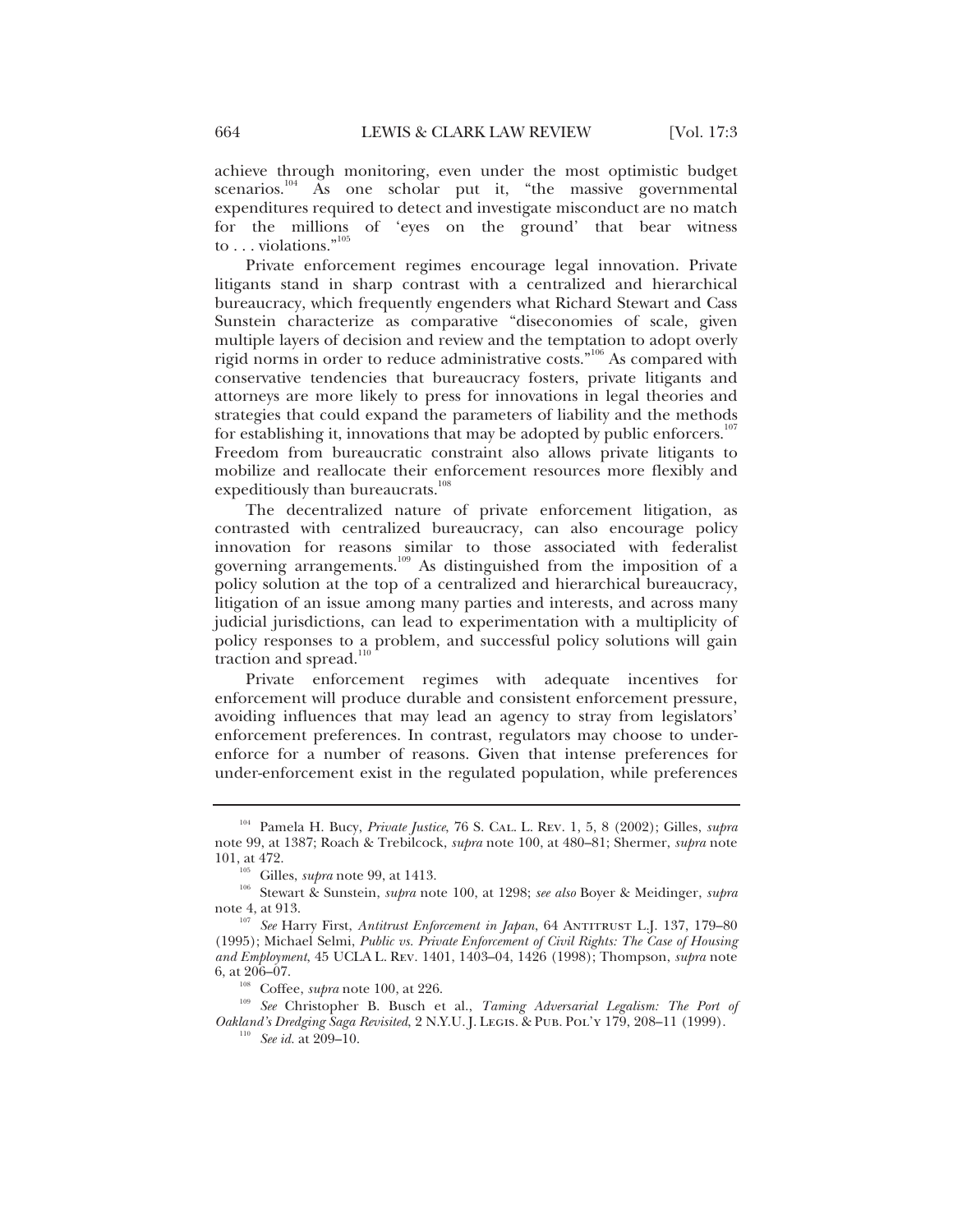for enforcement are far more diffuse, the regulated population has incentives and opportunities to use lobbying, campaign contributions, and other means to seek to influence or capture an agency so as to discourage enforcement.<sup>111</sup> Regulators themselves may have preferences for under-enforcement for many reasons, including ideological preferences, career goals, to protect or enhance budget allocations, to avoid political controversy, or simple laziness.<sup>112</sup> Finally, administrators may face pressure to under-enforce from executives or legislatures who may be motivated by ideological preferences, electoral imperatives in general, or the desire to protect specific constituents in particular.<sup>113</sup> Although this literature has focused on private enforcement regimes created because of concern about under-enforcement by administrators, legislators may believe that private enforcement regimes likewise can guard against *over*-enforcement by the bureaucracy.<sup>1</sup>

Private enforcement can counterbalance uncertainty about agency enforcement in two ways. Most obviously and importantly, it can operate as a simple substitute for or adjunct to public enforcement. Further, it can bring attention to violations going unaddressed by public agencies charged with enforcement responsibilities and thereby shame or prod them into action.<sup>115</sup> Given the tendency of the sources of underenforcement identified above to vacillate over time, private litigation performs what one regulation scholar called a "failsafe function," by "ensuring that legal norms are not wholly dependent on the current attitudes of public enforcers . . . and that the legal system emits clear and consistent signals to those who might be tempted to offend."116

Private enforcement regimes may provide a compromise alternative to bureaucratic state-building in political environments in which antibureaucracy sentiments are salient and influential.<sup>117</sup> Private litigation,

<sup>111</sup> *See* Sanford C. Gordon & Catherine Hafer, *Flexing Muscle: Corporate Political Expenditures as Signals to the Bureaucracy*, 99 Am. Pol. Sci. Rev. 245, 245 (2005); Thomas W. Merrill, *Capture Theory and the Courts: 1967-1983*, 72 CHI.-KENT L. REV. 1039, 1039-40 (1997); Stewart & Sunstein, *supra* note 100, at 1294.

<sup>&</sup>lt;sup>112</sup> See J.R. DeShazo & Jody Freeman, *The Congressional Competition to Control Delegated Power*, 81 Tex. L. Rev. 1443, 1454–55 (2003); Mathew D. McCubbins et al., *Administrative Procedures as Instruments of Political Control*, 3 J.L. Econ. & Org. 243, 247

<sup>(1987);</sup> Roach & Trebilcock, *supra* note 100, at 482. 113 *See* Burke, *supra* note 19, at 14; DeShazo & Freeman, *supra* note 112, at 1454;

Roger L. Faith et al., Antitrust Pork Barrel, 25 J.L. & ECON. 329, 329, 338 (1982).<br><sup>114</sup> See FARHANG, *supra* note 2, at 94–128.<br><sup>115</sup> See Frank B. Cross, *Rethinking Environmental Citizen Suits*, 8 TEMP. ENVTL. L. & Tech. J. 55, 56 (1989); Michael S. Greve, *The Private Enforcement of Environmental Law*, 65 Tul. L. Rev. 339, 350 (1990); Matthew D. Zinn, *Policing Environmental Regulatory Enforcement: Cooperation, Capture, and Citizen Suits, 21 STAN. ENVTL. L.J. 81, 133–37* 

<sup>(2002). 116</sup> Coffee, *supra* note 100, at 227. 117 *See* Burke, *supra* note 19, at 13–14, 172–73; Tom Ginsburg & Robert A. Kagan, *Introduction: Institutionalist Approaches to Courts as Political Actors, in INSTITUTIONS AND*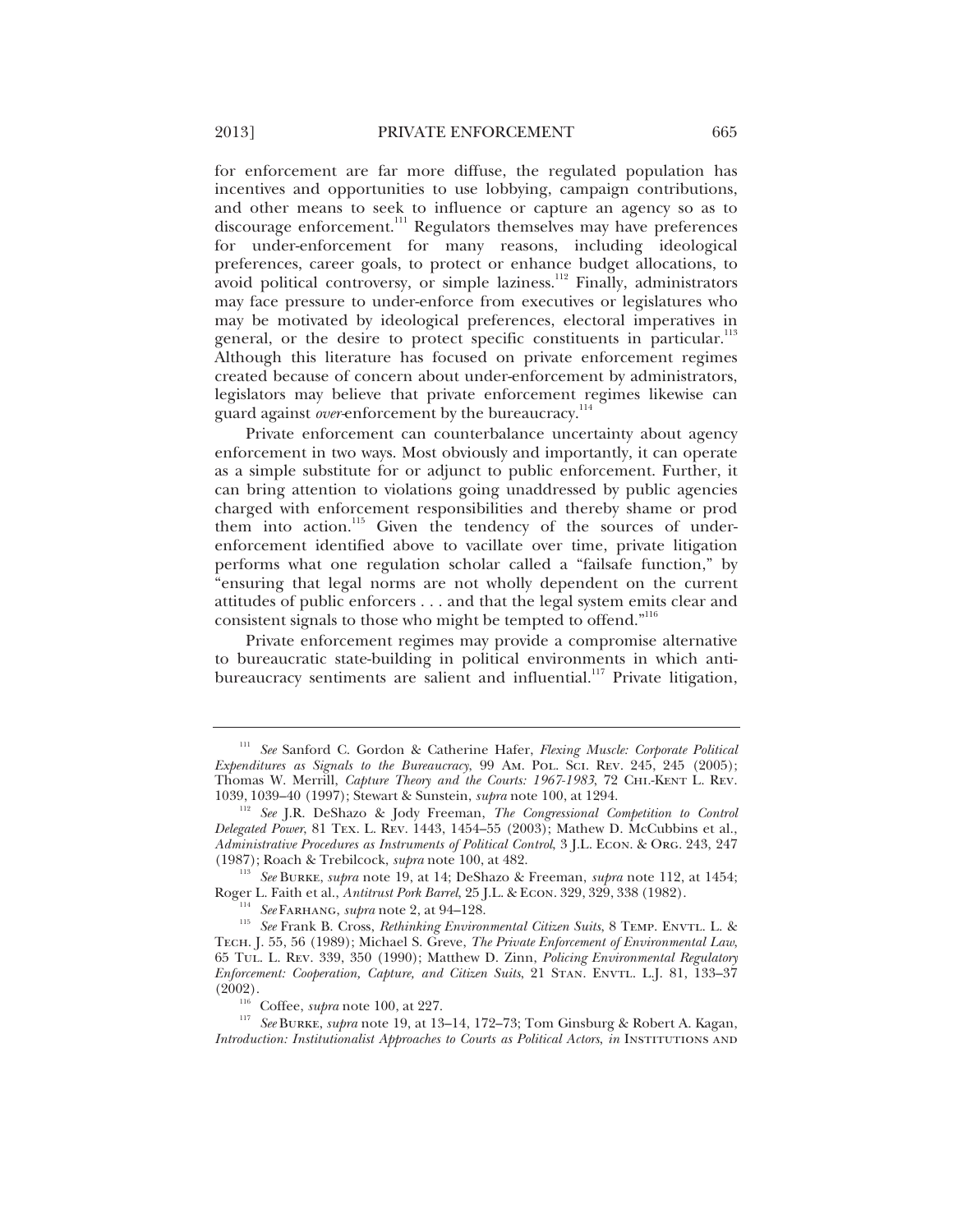with its air of private dispute resolution, is less visible and more ambiguous as a form of state intervention. Therefore, it may be preferred to bureaucratic state-building by legislators with antistatist preferences, a significant strand of the American political tradition, particularly as applied to the central state in the United States' federalist system. Indeed, private enforcement regimes may be embraced by such legislators as a way of thwarting the growth of bureaucracy.118 Legislators and the public tend to regard private enforcement regimes, as Kagan puts it, as "nonstatist mechanisms" of policy implementation.<sup>119</sup> As compared to constructing and financing bureaucratic regulatory enforcement machinery and endowing it with coercive powers, for example, to investigate, prosecute, adjudicate, and issue cease-and-desist orders, an enforcement regime that is founded instead on allowing aggrieved persons to prosecute their own complaints in court may be likely to attract broader support. If there are pivotal lawmakers prepared to obstruct enactment of regulatory policy that entails bureaucratic statebuilding, utilizing private enforcement regimes may facilitate overcoming such obstructions.

Finally, private enforcement regimes contribute to participatory and democratic self-government.<sup>120</sup> Meaningful access to opportunities to defend and advance rights through litigation can amount to a form of active and direct citizen participation in the enterprise of selfgovernment, constituting a valuable and important facet of democratic life. This form of participation may incorporate interests into the governing process that would be rendered impotent by simple majoritarianism. Although majoritarian institutions are often thought emblematic of democracy, such institutions do not exhaust forms of democratic governance. As Feeley and Rubin put it, "perhaps a democracy must respect the rights of individuals or be governed by organic law or provide opportunities for expression and participation or establish conditions for rational discourse," and courts may be distinctively suited to contributing these elements to a broader democratic regime.<sup>121</sup>

PUBLIC LAW: COMPARATIVE APPROACHES 1, 8 (Tom Ginsburg & Robert A. Kagan,

eds., 2005); KAGAN, *supra* note 21, at 15–16, 50–51, 193–94.<br>
<sup>118</sup> *See* FARHANG, *supra* note 2, at 94–128.<br>
<sup>119</sup> KAGAN, *supra* note 21, at 15–16.<br>
<sup>120</sup> *See* MALCOM M. FEELEY & EDWARD L. RUBIN, JUDICIAL POLICY MAKI the Modern State: How the Courts Reformed America's Prisons 330–35 (1998); Busch et al., *supra* note 109, at 211; Susan E. Lawrence, *Justice, Democracy, Litigation, and Political Participation*, 72 Soc. Sci. Q. 464, 472 (1991); Frances Kahn Zemans, *Legal Mobilization: The Neglected Role of the Law in the Political System, 77 AM. POL. SCI. REV.* 

<sup>690, 695 (1983). 121</sup> <sup>F</sup>eeley & Rubin, *supra* note 120, at 333 (footnotes omitted).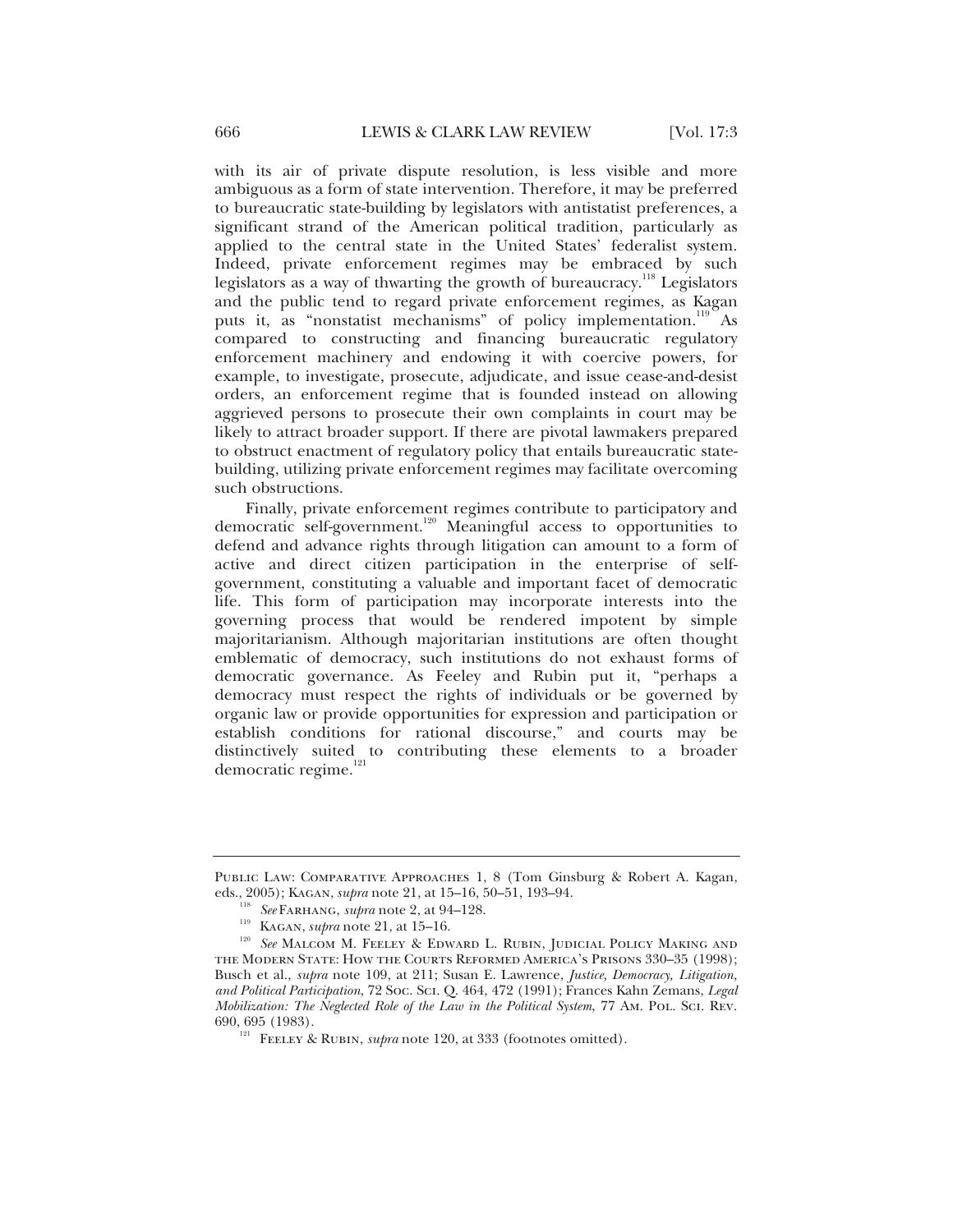#### *B. The Potential Disadvantages of Private Enforcement*

The foregoing account of private enforcement regimes as an effective form of policy intervention is heatedly contested. A contending line of arguments not only doubts whether private litigation can advance statutory policy goals, but, in its strongest form, suspects that private litigation may actually *discourage* compliance efforts. This perspective is characterized by the following core arguments: private enforcement regimes (1) empower judges, who lack policy expertise, to make policy; (2) tend to produce inconsistent and contradictory doctrine from courts; (3) weaken the administrative state's capacity to articulate a coherent regulatory scheme by preempting administrative rulemaking; (4) usurp prosecutorial discretion; (5) discourage cooperation with regulators and voluntary compliance; (6) weaken oversight of policy implementation by the legislative and executive branches; and (7) lack democratic legitimacy and accountability.

A primary justification for delegation of policy implementation authority to bureaucracy is to leverage the expertise—informational resources, analytical competence, etc.—of policymakers within an administrative body. $122$  Critics of private enforcement emphasize that most judges are generalists by training, lacking the specialized training necessary to deal with complex policy problems.<sup>123</sup> In the course of judging they deal with a multitude of policy areas one after another, developing a depth of knowledge in none. This makes judges, on balance, far less informed and expert than administrators at policymaking.<sup>124</sup>

Private enforcement regimes produce fragmented and incoherent policy. As compared to a more centralized, unified, and integrated administrative scheme, orchestrated by an administrator at the top of a hierarchical agency with powers of national scope, when a large role is given to private litigation in implementation, resulting policy will tend to be confused, inconsistent, and even straightforwardly contradictory. This is so for reasons having to do with the party-driven nature of litigation and the decentralized structure of the judiciary. When courts make

<sup>122</sup> *See* David Epstein & Sharyn O'Halloran, Delegating Powers: A Transaction Cost Politics Approach to Policy Making Under Separate Powers 29 (1999); John D. Huber & Charles R. Shipan, Deliberate Discretion?: The Institutional Foundations of Bureaucratic Autonomy 33 (2002); Kathleen Bawn, *Political Control Versus Expertise: Congressional Choices About Administrative* 

<sup>&</sup>lt;sup>123</sup> *See, e.g.*, Chad M. Oldfather, *Judging, Expertise, and the Rule of Law*, 89 WASH. U.<br>L. Rev. 847, 851–54 (2012).

<sup>&</sup>lt;sup>124</sup> See Kenneth Culp Davis, *Judicial, Legislative, and Administrative Lawmaking: A Proposed Research Service for the Supreme Court*, 71 Minn. L. Rev. 1, 1–2 (1986); Thomas W. Merrill & Kristin E. Hickman, Chevron*'s Domain*, 89 Geo. L.J. 833, 861–62 (2001); Richard J. Pierce, Jr., *The Role of the Judiciary in Implementing an Agency Theory of Government*, 64 N.Y.U. L. Rev. 1239, 1251 (1989); David B. Spence & Frank Cross, *A Public Choice Case for the Administrative State*, 89 Geo. L.J. 97, 140 (2000).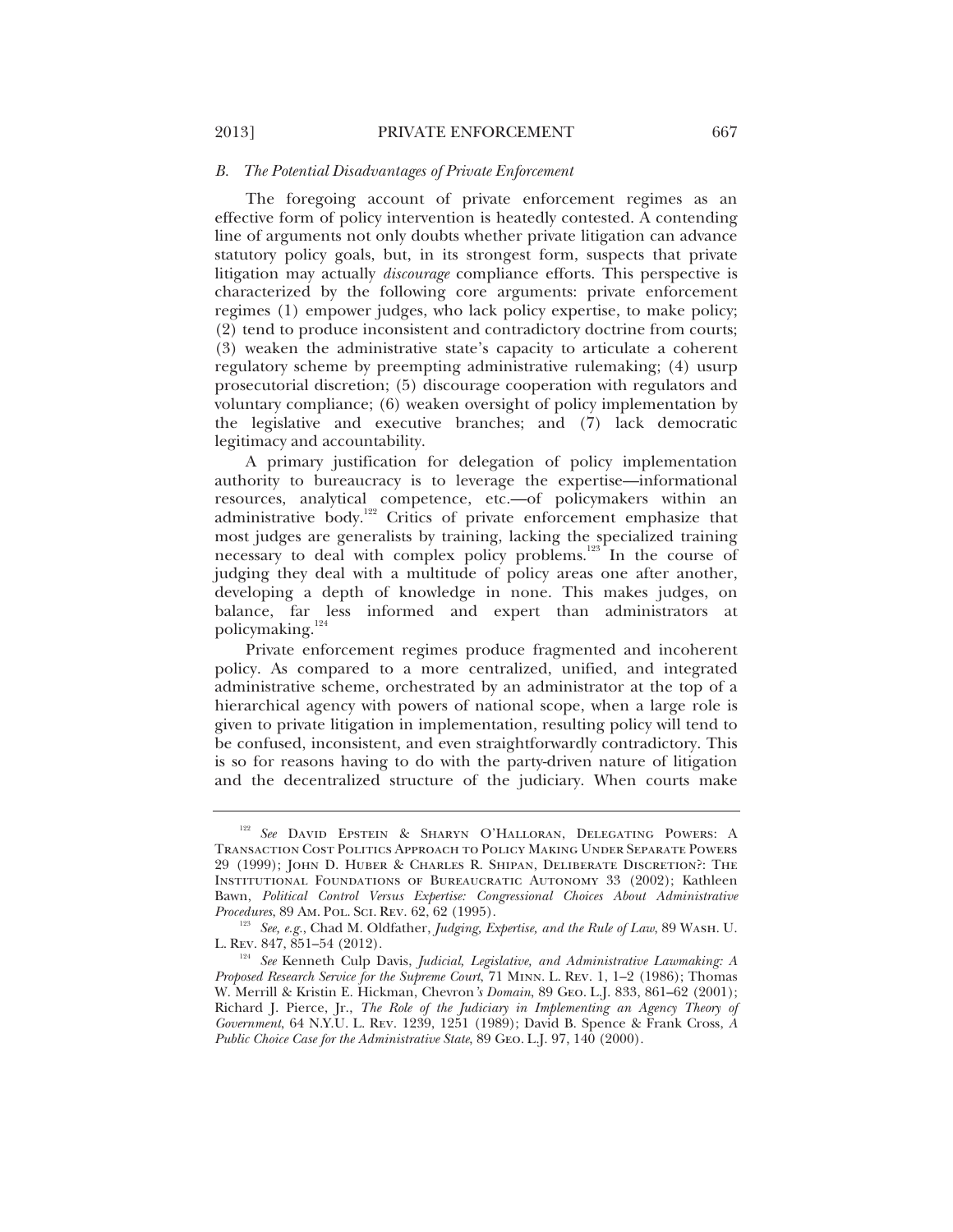policy in response to private litigation, judges are only able to rule on issues presented to them by private litigants. These private litigants select and frame issues, thus setting the judicial policy agenda, in the course of pursuing highly particularized interests. These interests, and the associated policy positions being advocated, inevitably will be divergent across private plaintiffs and private attorneys, and they may not correspond with, and in fact may be in competition with, the public interest.125 In response to issues presented in this fashion to a decentralized court system, non-expert judges make piecemeal policy, one case at a time, often without adequate consideration or understanding of the larger regulatory scheme. Given the inevitable heterogeneity of policy preferences among judges, the multitude of judges authoring regulatory policy often work at cross-purposes, seeking to advance conflicting and even contradictory regulatory agendas. This renders regulatory policy, according to critic Richard Pierce, via "judicial opinions [that] are massively inconsistent and incoherent."<sup>126</sup>

Private enforcement regimes weaken bureaucratic lawmaking in hybrid regimes that, in addition to providing for private enforcement, also empower administrators to articulate substantive law or to prosecute enforcement actions. Inevitably, private litigation will force courts to delineate the meaning of broadly worded regulatory statutes on important issues before administrators have the opportunity to address them, narrowing the scope of administrators' opportunity to do so through rulemaking.<sup>127</sup> Private enforcement also diminishes the effectiveness of the traditional administrative strategy of regulating complex and uncertain policy areas by promulgating broad rules, which may in some instances be infeasible to comply with, and relying on prosecutorial discretion to temper the effects of the rule.128 With wide opportunities for private enforcement litigation, prosecutorial discretion ceases to operate as a safety valve and this regulatory strategy is undermined.<sup>129</sup> Private enforcement further subverts an administrator's ability to mount litigation campaigns strategically calculated to advance certain policy goals, such as by selecting cases best suited to facilitate a desired change in the law, forum shopping, and tactically ordering presentation of issues to appellate courts so as to gradually build

<sup>125</sup> *See* Bucy, *supra* note 104, at 66–67; Cross, *supra* note 115, at 68–69; Joseph A. Grundfest, *Disimplying Private Rights of Action Under the Federal Securities Laws: The* 

<sup>&</sup>lt;sup>226</sup> Richard J. Pierce, Jr., *Agency Authority to Define the Scope of Private Rights of Action*, 48 Admin. L. Rev. 1, 8–9 (1996); s*ee generally* Cross, *supra* note 115, at 69;

<sup>&</sup>lt;sup>127</sup> See Jeannette L. Austin, *The Rise of Citizen-Suit Enforcement in Environmental Law: Reconciling Private and Public Attorneys General*, 81 Nw. U. L. Rev. 220, 223 (1987);

Pierce, *supra* note 126, at 2; Stewart & Sunstein, *supra* note 100, at 1292.<br><sup>128</sup> *See, e.g.*, Pierce, *supra* note 126, at 8.<br><sup>129</sup> *See* Bucy, *supra* note 104, at 64; Cross, *supra* note 115, at 69; Kalven & Rosenfield, *supra* note 26.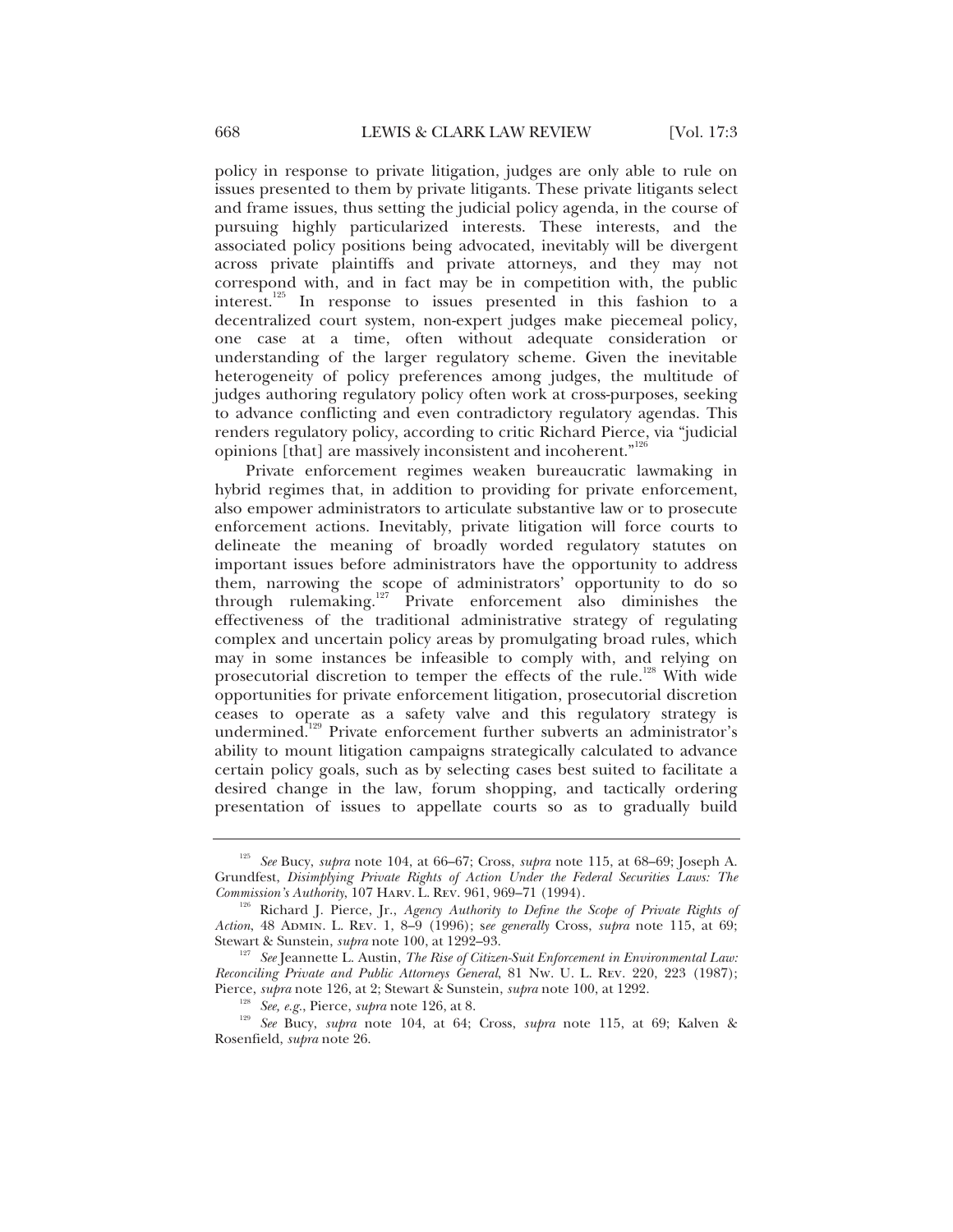precedent toward a desired outcome. With individual private lawyers representing the interests of individual private clients, an administrator's capacity to orchestrate such strategic litigation campaigns is severely curtailed. To the extent that private litigants make precedent at crosspurposes with an administrator's goals, it will frequently be binding on her. Thus, while courts are producing inconsistent and contradictory regulatory policy, the administrative state's capacity to send its own clear and audible signals about what the law requires is simultaneously weakened.<sup>130</sup>

Private enforcement regimes subvert cooperation and voluntary compliance. Given how adversarial the litigation process is, wide scope for private enforcement litigation will erode and disrupt efforts at cooperation, coordination, and negotiation between regulators and those they regulate. Regulation scholars who voice this concern urge that a significant measure of voluntary compliance is vital to obtaining enforcement objectives, given the limited resources available to administrators and courts to coerce compliance.<sup>131</sup> If cooperatively negotiated informal bargains with regulators, aimed at enhancing compliance, will not protect organizations from private suits on the same issues, then the prospect of facing private suits will make voluntary agreements far harder to achieve.<sup>132</sup> The contentiousness of implementation through private litigation is further exacerbated by the fact that—as compared to administrative enforcement—private litigants will be more likely to file non-meritorious suits that are brought for strategic or extortionate purposes against innocent defendants in the hope that they will find it cheaper to settle than to litigate.<sup>133</sup> This further erodes a cooperative environment conducive to fostering trust and voluntary compliance.

The legislative and executive branches have less continuing control over policy when private enforcement is relied on for implementation, as contrasted with administrative implementation. After a statute is enacted, private enforcement activity and associated judicial interpretation of statutes are far harder for legislatures and executives to control and influence than post-enactment implementation by bureaucrats. Most significant among forms of continuing legislative control over bureaucracy, even if future legislatures lack the political capacity or will to pass a new law, they can exercise some leverage over agency

<sup>130</sup> *See* Bucy, *supra* note 104, at 66–67; Cross, *supra* note 115, at 69. 131 *See, e.g.*, Austin, *supra* note 127, at 223; Cross, *supra* note 115, at 67; John T. Scholz, *Voluntary Compliance and Regulatory Enforcement*, 6 J.Law & Pol.'y 385, 394

<sup>(1984). 132</sup> *See* Robert F. Blomquist, *Rethinking the Citizen as Prosecutor Model of Environmental Enforcement Under the Clean Water Act: Some Overlooked Problems of Outcome-Independent Values*, 22 Ga. L. Rev. 337, 409 (1988); Stewart & Sunstein, *supra* note 100,

<sup>&</sup>lt;sup>133</sup> See Grundfest, *supra* note 125, at 970–71; Robert A. Kagan, *Adversarial Legalism*: *Tamed or Still Wild?*, 2 N.Y.U. J. Legis. & Pub. Pol'y 217, 227 (1999); Stephenson, *supra* note 10, at 116.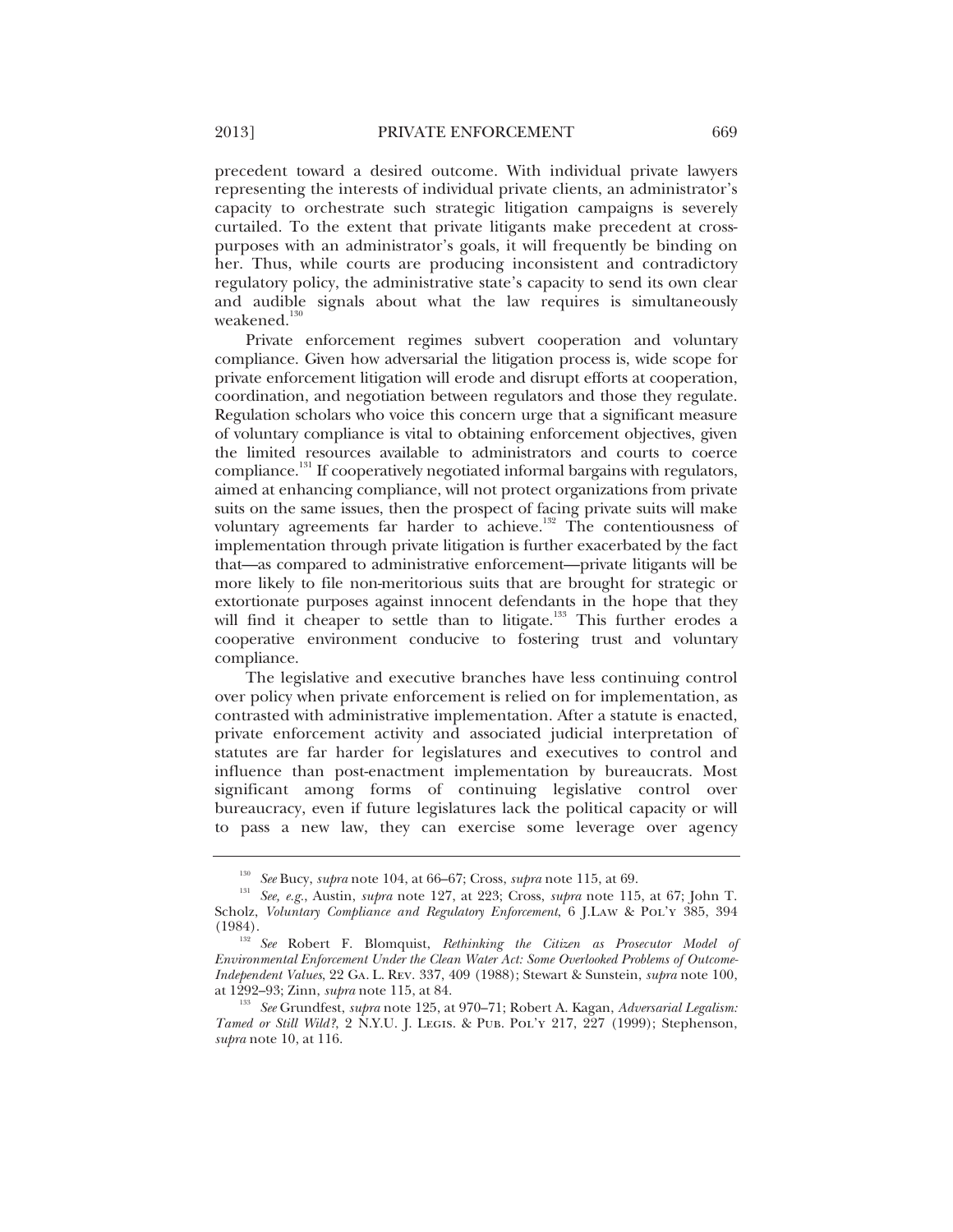implementation of statutes through such tools as investigation, oversight hearings, earmarking funds, formal reporting requirements, refusing to confirm appointees, and, of course, by threatening to reduce or actually reducing an agency's budget.<sup>134</sup> Executives also possess considerable capacity to influence agency behavior, particularly through appointment (and removal) of agency leadership.135 In contrast, if an enacting legislature delegates to private enforcers and institutionally independent courts, there is little if anything that the legislature or the executive can do to exert supervisory oversight powers, other than passing a new law. Passing a new law is far more difficult to accomplish, and even when feasible, has much higher opportunity costs, than traditional tools of bureaucratic oversight.<sup>136</sup> Greater capacity for continuing control of bureaucracy by the elected branches has led some to regard agencies as a far more democratically legitimate, accountable, and responsive delegatee than private litigants and courts.<sup>137</sup>

Critics of private enforcement litigation complain that it can be deeply undemocratic, unsuited to a political community committed to representative democracy, electoral accountability, and legislative supremacy.<sup>138</sup> Private enforcement regimes give plaintiffs, their lawyers, and judges excessive power, fostering "judicial imperialism" by "activist" judges who interpret statutes, in response to the claims of greedy plaintiffs and their irresponsible lawyers, in ways that would never succeed in a politically accountable institution. Plaintiffs, their lawyers,

<sup>&</sup>lt;sup>134</sup> See JOEL D. ABERBACH, KEEPING A WATCHFUL EYE: THE POLITICS OF Congressional Oversight 130 (1990); William N. Eskridge, Jr. et al., Cases and MATERIALS ON LEGISLATION: STATUTES AND THE CREATION OF PUBLIC POLICY 1129-73 (3d ed. 2001); Frank B. Cross, *Shattering the Fragile Case for Judicial Review of* 

<sup>&</sup>lt;sup>135</sup> See Terry M. Moe, *Regulatory Performance and Presidential Administration*, 26 Am. J. Pol. Sci. 197, 197 (1982); Terry M. Moe & Michael Caldwell, *The Institutional Foundations of Democratic Government: A Comparison of Presidential and Parliamentary Systems*, 150 J. Inst'<sup>l</sup> & Theoret. Econ. 171, 176 (1994). 136 *See* Charles <sup>R</sup>. Shipan, Designing Judicial Review: Interest Groups,

Congress, and Communications Policy 10 (1997); Cross, *supra* note 134, at 1303– 05; Mathew D. McCubbins et al., *Structure and Process, Politics and Policy: Administrative Arrangements and Political Control of Agencies*, 75 Va. L. Rev. 431, 444–45 (1989); Charles R. Shipan, *Interest Groups, Judicial Review, and the Origins of Broadcast Regulation*,

<sup>&</sup>lt;sup>137</sup> See Cross, *supra* note 134, at 1290–1306; McCubbins et al., *supra* note 136 at 444–45; Thomas W. Merrill, *Judicial Deference to Executive Precedent*, 101 Yale L.J. 969, 978–79, 999, 1002 (1992); Pierce, *supra* note 124, at 1251; Laurence H. Silberman, Chevron—*The Intersection of Law & Policy*, 58 Geo. Wash. L. Rev. 821, 823 (1990).<br><sup>138</sup> *See* Patrick M. Garry, A Nation of Adversaries: How the Litigation

Explosion Is Reshaping America 6–8 (1997); Walter K. Olson, The Litigation Explosion: What Happened When America Unleashed The Lawsuit 300–01 (1991); Jeremy Rabkin, Judicial Compulsions: How Public Law Distorts Public POLICY 247-49 (1989); ROSS SANDLER & DAVID SCHOENBROD, DEMOCRACY BY Decree: What Happens When Courts Run Government 6–9 (2003); Nathan Glazer, *Towards an Imperial Judiciary?*, 41 Pub. Int. 104, 105, 119–20 (1975).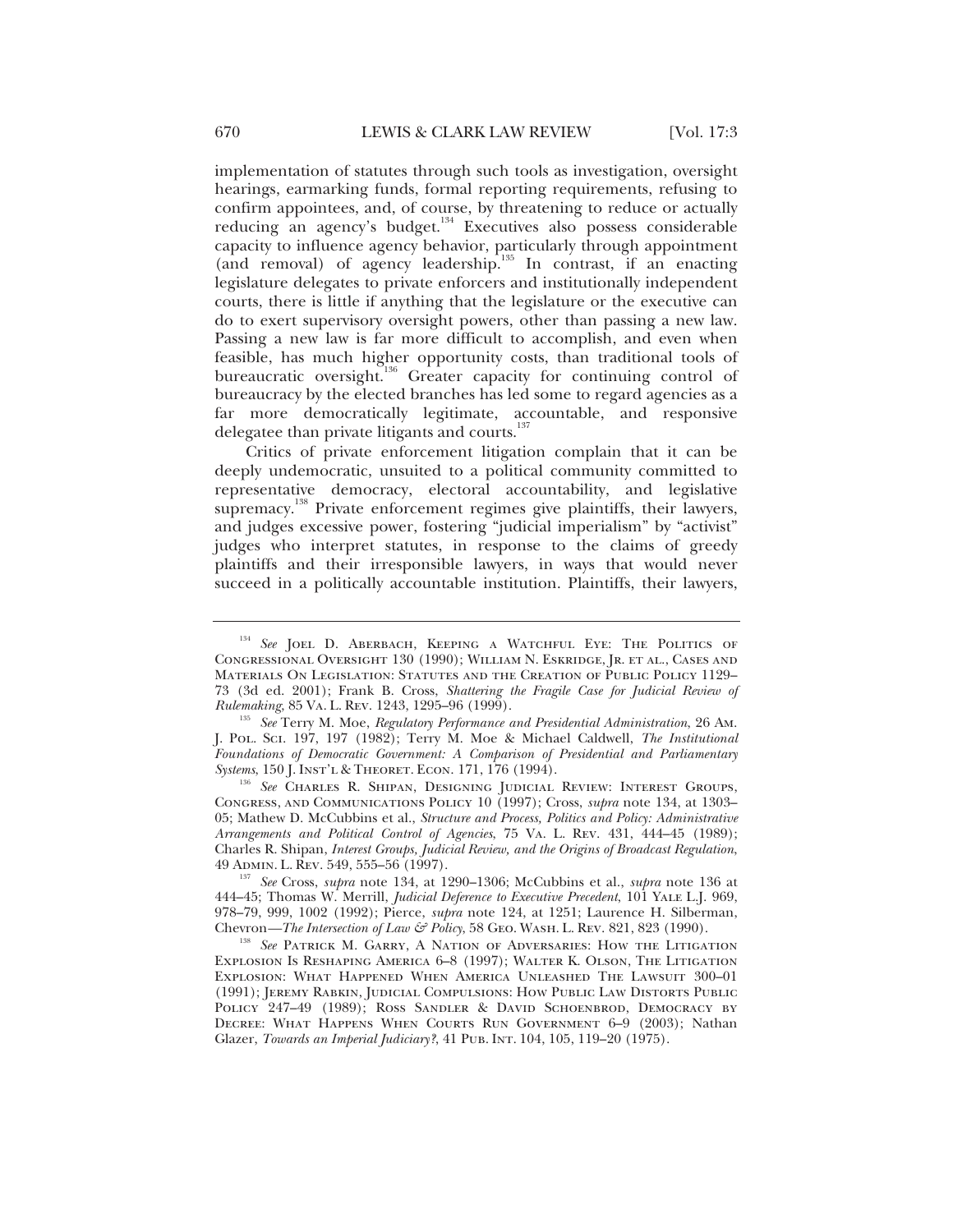and judges are not electorally accountable, and they will stray from the democratic will precisely because they cannot be disciplined by it.<sup>13</sup>

In concluding this discussion of the potential disadvantages of private enforcement, we stress that critics of private enforcement regard private litigation as importantly different from litigation prosecuted by the administrative state. While administrators do not have personal economic stakes in litigation and can pursue public goals, privately prosecuted litigation is guided by private (often economic) interests that may be in conflict with the public interest. While administrators can use litigation to pursue a desired regulatory regime, private litigation is fragmented and uncoordinated. Private litigants will bring strategic and extortionate suits that public administrators would never bring. To the extent that administrators' use of litigation departs from these expectations, it can be disciplined and reined in by the democratic process, whereas private litigation, by comparison, is largely unfettered. A lawsuit is not a lawsuit. It matters who is prosecuting it. When it comes to lawsuits, public and private prosecution should not be confused or conflated.

## *C. Structuring a Private Enforcement Regime*

If legislators elect to rely on private enforcement litigation for statutory implementation, they face a host of additional choices of statutory design concerning such matters as who will have access to the role of private enforcer, rules of claim aggregation, who will bear litigation costs and attorneys' fees, and what remedies will be available. The cumulative effects of such choices can have profound consequences for how much or how little private enforcement is actually mobilized. In discussing these rules below we view them from the standpoint of a legislature making choices about the nature and extent of private enforcement desired, highlighting the economic calculus involved in litigation. We by no means intend to deny or diminish non-economic influences on the choice to litigate by potential plaintiffs and attorneys.<sup>140</sup> However, from the perspective of statutory design, we believe that the economic value of claims is an element influencing the choice to litigate that, unlike other factors, can be readily and substantially influenced by statutory drafters.

<sup>&</sup>lt;sup>139</sup> Of course, many state judges are elected in the U.S., but the democratic critique of private enforcement regimes, as far as we are aware, does not take up this wrinkle.<br><sup>140</sup> For example, scholars have suggested that the choice to sue may also be

influenced by utility derived from telling one's side of the story in a conflict, utility derived from litigation as a form of political participation, or disutility resulting from feelings of embarrassment or victimization. *See* KRISTIN BUMILLER, THE CIVIL RIGHTS SOCIETY: THE SOCIAL CONSTRUCTION OF VICTIMS 98-103 (1988); Lawrence, *supra* note 120, at 467; Robert J. MacCoun, *Voice, Control, and Belonging: The Double-Edged Sword of Procedural Fairness*, 1 Ann. Rev. L. & Soc. Sci. 171, 172–73 (2005).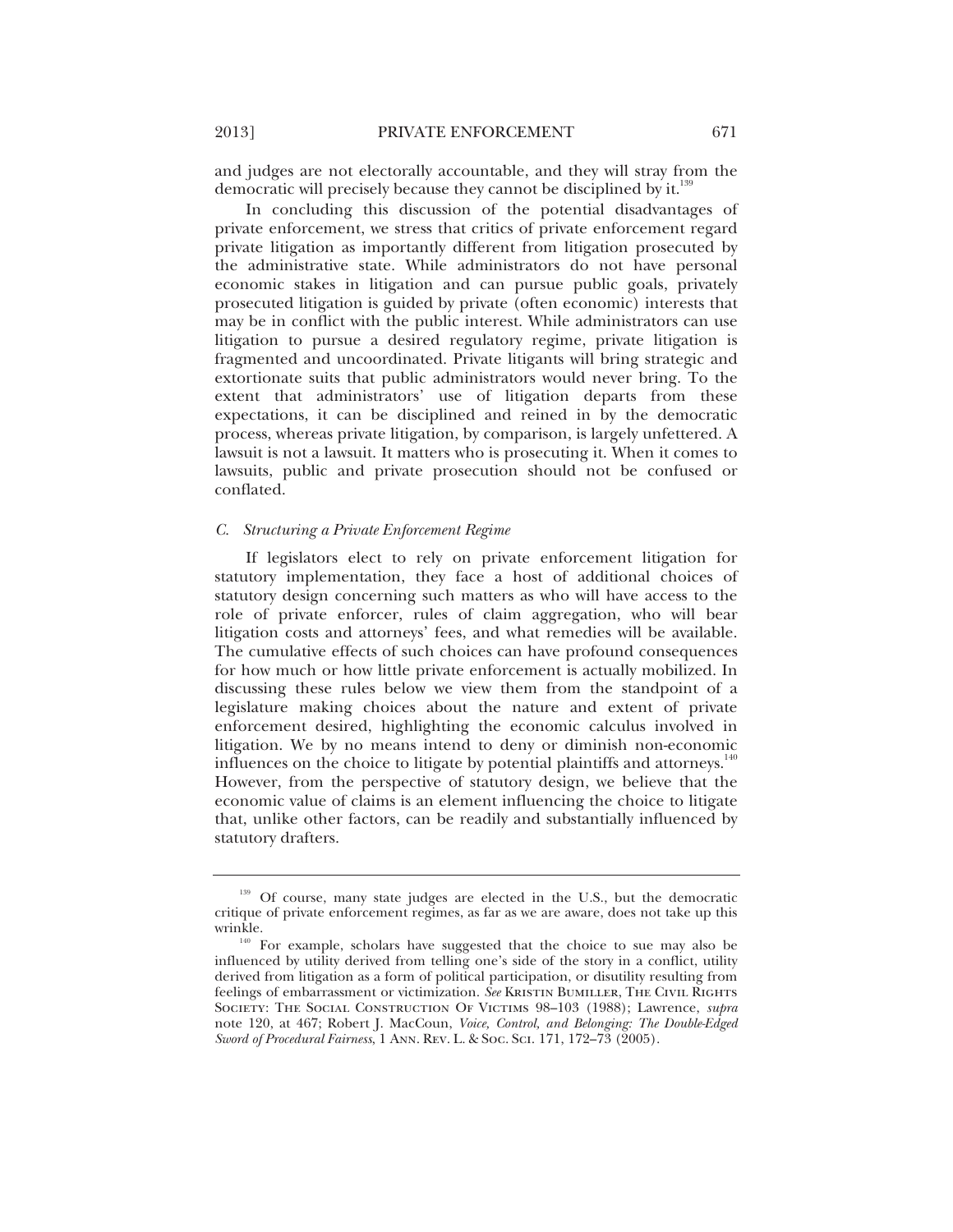The economic motive to litigate is, moreover, a distinctively important one in the sense of being a threshold condition in the majority of cases. This is because, whatever other motives may also be at play, very few plaintiffs will be willing or able to proceed with litigation under an expectation of suffering financial loss. $141$ <sup>1</sup>This is not to claim that plaintiffs are motivated by greed, but rather that an expectation of a positive, rather than a negative, economic outcome will typically be a precondition to the choice to sue, even if there are other political or psychological reasons for proceeding. As one scholar studying litigation from a social psychological perspective put it in reference to the effect of monetary damages on the choice to litigate, "even a boundedly rational psychological model will assume that expectations play a central role in choice."<sup>142</sup> Further, the decision to sue will not be made by the plaintiff alone, but will typically also require the agreement of a lawyer. In legal systems in which plaintiffs' lawyers are regularly dependent on proceeds from the successful prosecution of a case for some or all of their compensation, unless a plaintiff is willing and able to carry the large burden of litigation costs on her own, before filing suit her attorney will have to assess whether investment of limited resources in a case is warranted based on an evaluation of its risks and potential returns.<sup>14</sup>

#### *1. Structuring Formal Access Rules*

The initial choice that legislators face is whether to allow private enforcement at all. Given the creation of a substantive legal rule—for example, prohibitions against job discrimination, or against deceptive consumer practices—the legislature must decide whether private lawsuits should be permitted, and if so, who should be permitted to seek remedies via private lawsuits.<sup>144</sup> In considering the latter question, the legislature must decide whether the universe of private enforcers should be limited to persons injured by violations of statutory provisions or administrative regulations, and if so, whether and how to define the nature of the injury that will suffice to entitle a person to serve as a private enforcer. We noted in Part III that Article III of the U.S. Constitution, as interpreted by the Supreme Court, sets limits on the

See HERBERT M. KRITZER, THE JUSTICE BROKER: LAWYERS AND ORDINARY Litigation 28–34 (1990). *But see* Sally Engle Merry & Susan S. Silbey, *What Do* 

*Plaintiffs Want? Reexamining the Concept of Dispute*, 9 Just. Sys. J. 151, 172 (1984). <sup>142</sup> Robert J. MacCoun, *Media Reporting of Jury Verdicts: Is the Tail (of the Distribution) Wagging the Dog?*, 55 DEPAUL L. REV. 539, 539 (2006).<br><sup>143</sup> *See* KRITZER, *supra* note 65, at 11; Marc Galanter & David Luban, *Poetic Justice:* 

*Punitive Damages and Legal Pluralism*, 42 Am. U. L. Rev. 1393, 1426 (1992); Earl Johnson, Jr., *Lawyers' Choice: A Theoretical Appraisal of Litigation Investment Decisions*, 15 Law & Soc'y Rev. 567, 567–68 (1981); Herbert M. Kritzer, *Seven Dogged Myths Concerning Contingency Fees*, 80 Wash. U. L.Q. 739, 748–49 (2002).<br><sup>144</sup> As we discuss in Part III, although the Supreme Court once quite liberally

found implied rights of action in federal statutes, since the late 1970s it has refused to do so absent a sufficiently clear indication of legislative intent to confer rights of private enforcement.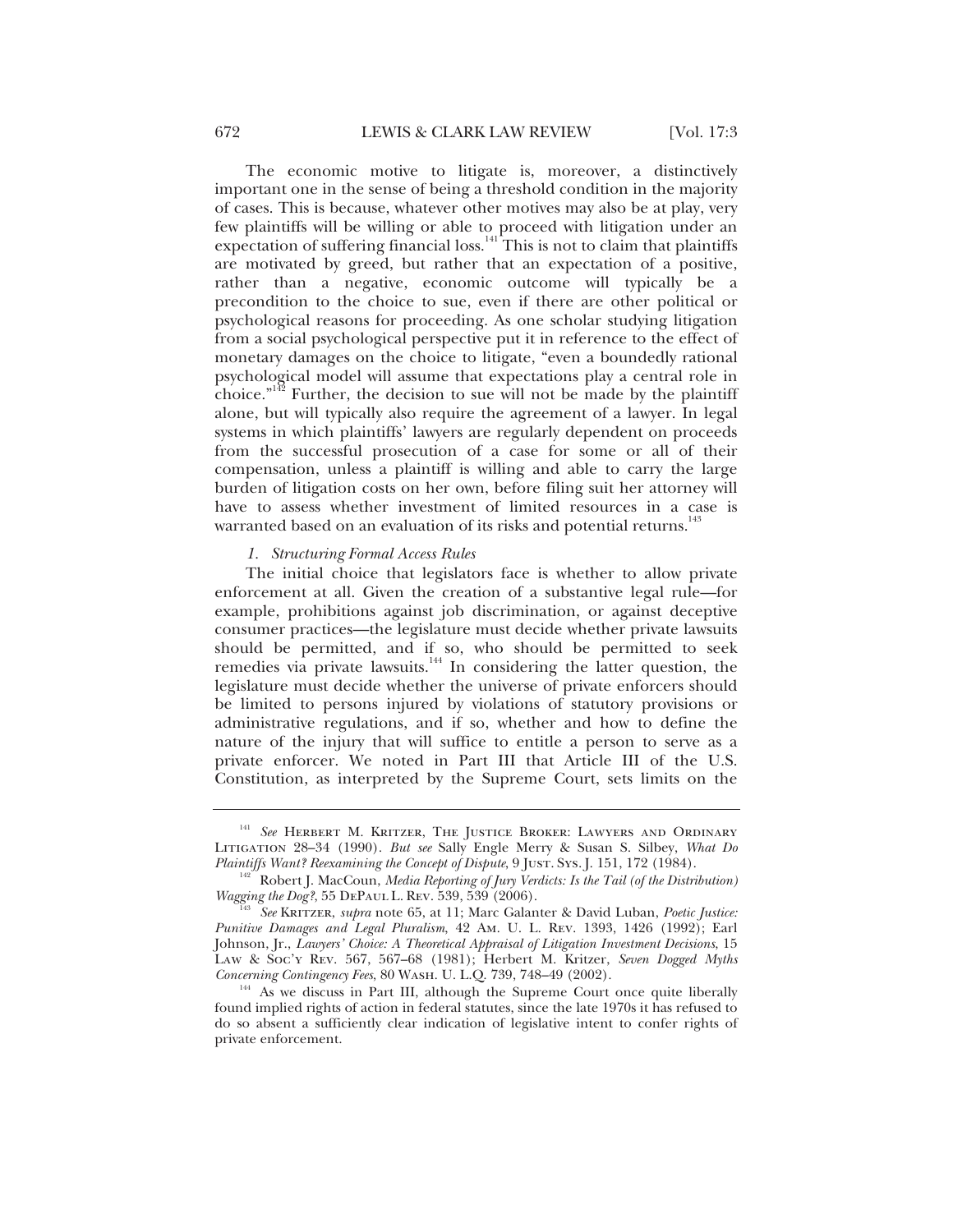power of Congress to confer standing. We have also noted, however, that although those limits have been interpreted more strictly in recent decades, they still leave substantial room for private enforcement, perhaps best illustrated by the so-called citizen-suit provisions of federal environmental statutes.<sup>145'</sup> As we discuss in Part V with respect to job discrimination, the U.S. Congress elected to make private enforcement central, allowing suits by any "person claiming to be aggrieved." With respect to most types of deceptive consumer practices, in contrast, it elected not to allow private lawsuits at all, instead vesting all enforcement authority with an administrative agency (with states free to establish their own enforcement regimes, most of which do authorize private enforcement). $146$ 

When the legislature structures a private enforcement regime, in addition to creating a private right of action and identifying the set of persons with standing, it should also consider whether plaintiffs will be permitted to proceed on a representative basis. $147$  That is not the situation in most of the United States, however. In the U.S., class actions have proven significant sources of private enforcement across numerous important spheres of statutory regulation, including anti-trust, securities, environmental, consumer, and civil rights litigation.<sup>148</sup> As discussed in Part III, class actions are authorized on a general (trans-substantive) basis for litigation in the federal courts by Federal Rule of Civil Procedure 23, as amended in 1966, and most states modeled their class action statutes or rules on the federal rule.<sup>149</sup> That is why we have referred to the class action as a "wild card" in the context of private enforcement in the

<sup>147</sup> We do not address other, non-representative, forms of aggregation that may

<sup>145</sup> *See* Thompson, *supra* note 6, at 185. Qui tam ("whistleblower") statutes that seek to protect the interests of the United States through private enforcement present a special challenge for purposes of Article III because the private plaintiff ("relator") typically cannot allege personal injury. The Supreme Court solved this problem by treating the relator as a statutory assignee of the rights of the United States with representational standing to assert the injury in fact suffered by the assignor. *See* Vt. Agency of Natural Res. v. United States *ex rel.* Stevens, 529 U.S. 765,

 $771-73$  (2000).<br><sup>146</sup> Between the poles of broad standing for any aggrieved private party and no private right of action at all, there are many opportunities for a legislature to specify with particularity the pool of potential enforcers. For example, if a legislature sought to mobilize private enforcers against those who fraudulently label commodities, it could confer standing on one, all, or some combination of the following potential plaintiffs: the defrauding party's (1) competitors, (2) customers, (3) competitors of customers, (4) any subsequent purchaser of a commodity in the stream of commerce, and (5) trade associations. In 1970 amendments to the National Gold and Silver Stamping Act of 1906, which previously lacked a private right of action, Congress elected to expressly confer standing on all five groups for the express purpose of increasing private enforcement. See H.R. REP. No.  $91-928$ , at  $1-2$  (1970).

also enable private enforcement.<br><sup>148</sup> Jack H. Friedenthal et al., Civil Procedure 758 (4th ed. 2005).<br><sup>149</sup> Stephen B. Burbank, *The Class Action Fairness Act of 2005 in Historical Context: A Preliminary View*, 156 U. Pa. L. Rev. 1439, 1500 (2008).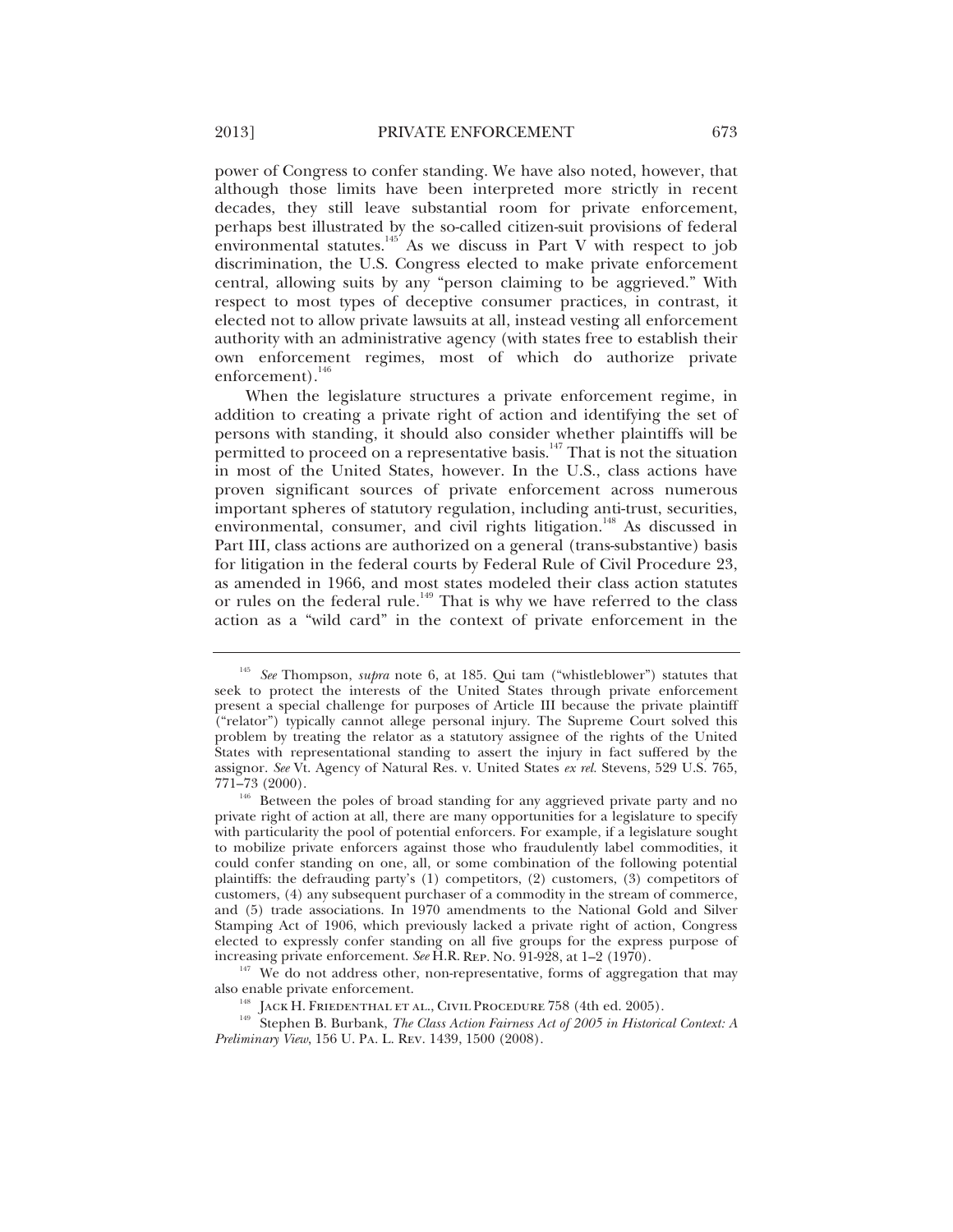United States.150 Since 1966, whenever Congress has fashioned a private enforcement regime, it should have considered the potential impact of class action litigation on the attainment of its regulatory goals. In particular, it should have considered whether (1) given the enforcement incentives provided by the common fund doctrine that we have described—authorizing payment of attorneys' fees and expenses out of the fund created by the class litigation—other such incentives were necessary or appropriate, and (2) additional private enforcement incentives aside, class litigation might yield inefficient over-enforcement.

Congress has not consistently done so, but it is deemed to legislate against the background of the Federal Rules.<sup>151</sup> As a result, there have been some obvious instances of potential over-enforcement, notably under the Truth-in-Lending Act, $^{152}$  prompting some federal courts to balk at the idea of certifying a class to collect statutory damages and Congress to amend the statute in order to cap the potential recovery in class suits.<sup>153</sup> Attempts by states to achieve similar protection against inefficient over-enforcement of state law or otherwise to pursue a different vision of the class action than that captured in federal law have recently suffered dual setbacks, first with the enactment of the Class Action Fairness Act of  $2005$ ,<sup>154</sup> which sweeps most consequential class litigation on matters of state law into federal court,<sup>155</sup> and more recently by a Supreme Court decision that appears to prevent federal courts from honoring state law limitations on  $\overline{\text{class}}$  actions.<sup>156</sup>

As we discussed in Part III, the policies that can reasonably be said to support representative litigation vary depending on claim type. In the scenario in which statutory violations produce a large number of small injuries, compensation may not be a plausible goal, but the absence of representative litigation can render the violator, as a practical matter, immune from suit by private parties. Class actions thus can deter unlawful conduct of would-be violators by eliminating a structural economic impediment to private enforcement.<sup>157</sup> At the same time as it

<sup>154</sup> Pub. L. No. 109-2, 119 Stat. 4.<br><sup>155</sup> *See* Burbank, *supra* note 149, at 1447.<br><sup>156</sup> Shady Grove Orthopedic Assoc. v. Allstate Ins. Co., 130 S. Ct. 1431 (2010); *see*<br>*also* Burbank & Wolff, *supra* note 11.

<sup>&</sup>lt;sup>150</sup> Stephen B. Burbank, *International Civil Litigation in U.S. Courts: Becoming a Paper Tiger?*, 33 U.P.A. J. INT'L L. 663, 666 (2012).

<sup>&</sup>lt;sup>151</sup> See Califano v. Yamasaki, 442 U.S. 682, 700–01 (1979).<br><sup>152</sup> Pub. L. No. 90-321, 82 Stat. 146 (1968).<br><sup>153</sup> See, e.g., McCoy v. Salem Mortg. Co., 74 F.R.D. 8 (E.D. Mich. 1976); Ratner v. Chemical Bank N.Y. Trust Co., 54 F.R.D. 412 (S.D.N.Y 1972); Rodriguez v. Family Publ'n Serv., Inc., 57 F.R.D 189 (C.D. Cal. 1972); Edward J. Rubin, *Legislative Methodology: Some Lessons from the Truth-in-Lending Act*, 80 Geo L.J. 233, 237, 305–06

<sup>&</sup>lt;sup>157</sup> See STEPHEN C. YEAZELL, CIVIL PROCEDURE 963 (5th ed. 2000); Clayton P. Gillette & James E. Krier, *Risk, Courts, and Agencies*, 138 U. Pa. L. Rev. 1027, 1049–51 (1990).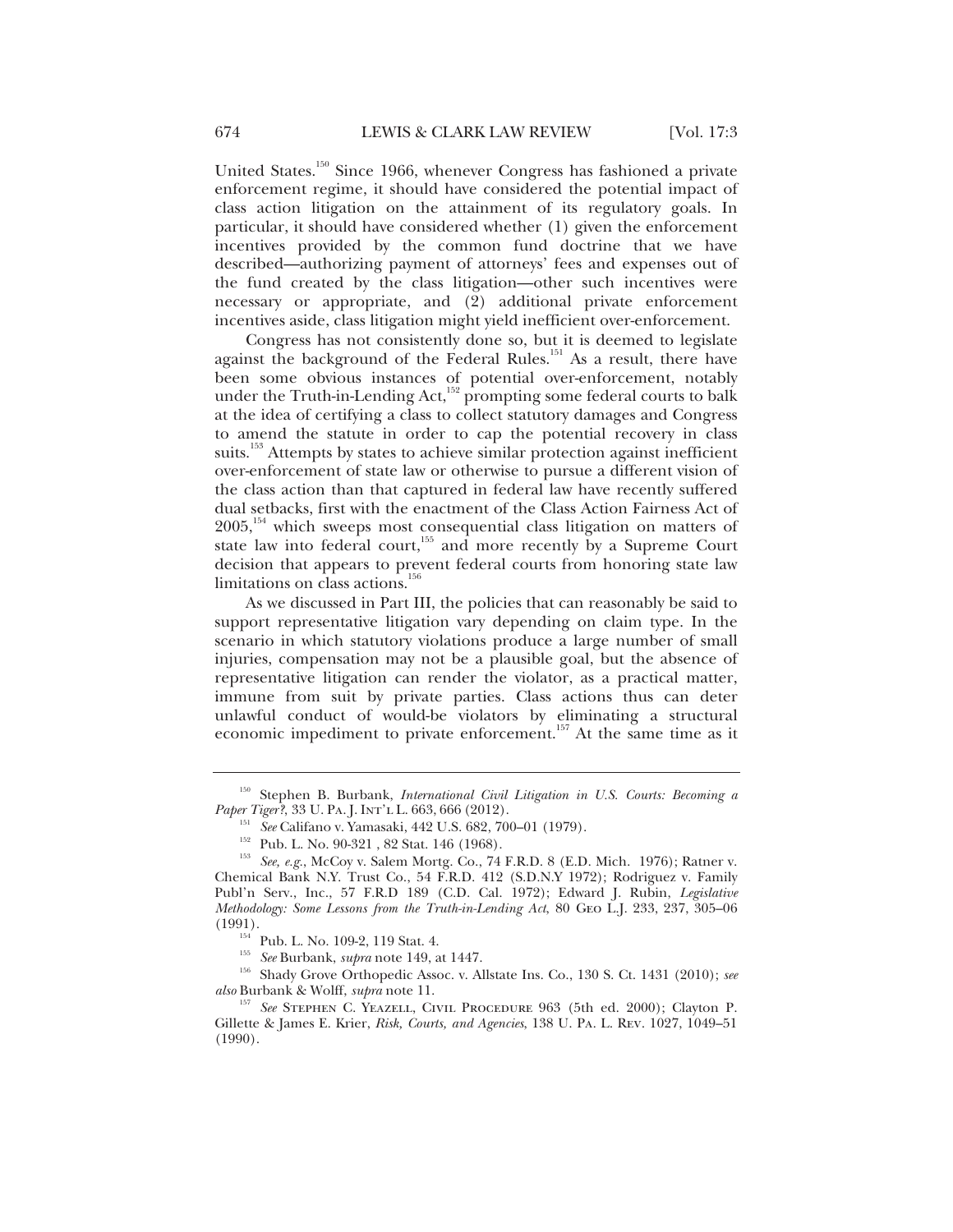reduces the per claim cost of counsel, the class device can also elevate the quality of representation by markedly increasing the stakes (and potential rewards) of a case by aggregating damages, thereby justifying greater investment of lawyer time and resources into effective private enforcement.<sup>15</sup>

The haphazard way in which legislatures, federal and state, have structured private enforcement regimes against the background of general (trans-substantive) class action provisions is of greatest concern with respect to negative value claims and within that category the subset of truly small claims.159 As to the latter, because compensation is usually not a plausible objective (depending on how small the claims are), whether or not class litigation should be permitted for the purpose of deterrence should depend, first, on the animating goals of the substantive law, and second on the desired level of enforcement, both of which the Supreme Court has chosen to ignore.<sup>160</sup> Indeed, because Congress has been relatively uninvolved in federal class action policy, it may not consistently consider the potential of representative litigation to skew regulatory objectives when structuring a private enforcement  $regime.<sup>1</sup>$ 

## *2. The Provision of Incentives for Enforcement*

Effectively mobilizing private enforcement requires provision of adequate incentives. Simply allowing private enforcement, without attending to incentives, may result in under-enforcement in substantive areas of law in which those injured lack the resources to serve as private enforcers even if they have a substantial claim, or in which the costs of prosecuting claims exceeds their value. As we have discussed, the class action device can provide at least a partial answer to this problem with respect to some kinds of regulatory issues, but a great many violations of statutory law and administrative regulations are too individualized for class treatment under American law. Similarly, in situations where a claim under a statute or administrative regulation can yield a substantial

<sup>158</sup> *See* Eric D. Green, *Advancing Individual Rights Through Group Justice*, 30 U.C. Davis L. Rev. 791, 797–98, 802–03 (1997); David L Shapiro, *Class Actions: The Class as* 

*Party and Client*, 73 NOTRE DAME L. REV. 913, 927–28 (1998).<br><sup>159</sup> *See* Henry N. Butler & Jason S. Johnston, *Reforming State Consumer Protection Liability: An Economic Approach*, 2010 COLUM. BUS. L. REV. 1, 94–99 (201

<sup>&</sup>lt;sup>160</sup> See Burbank & Wolff, *supra* note 11, at 20. 161 *See* Burbank & Wolff, *supra* note 11, at 20. 161 *However*, it has done so in some instances. Congress has limited remedies available in class actions under a number of statutes, including the Real Estate Settlement Procedures Act, Expedited Fund Availability Act, Homeowners Protection Act, Truth in Lending Act, Equal Credit Opportunity Act, Fair Debt Collection Practices Act, Electronic Fund Transfer Act, and Migrant and Seasonal Worker Protection Act. Brief for Respondent at App. A, Shady Grove Orthopedic Assoc. v. Allstate Ins. Co., 130 S. Ct. 1431 (2010) (No. 08-1008), 2009 WL 2777648, at \*1A. That appendix also lists many representative examples of state statutes limiting remedies available in class actions, and another appendix lists representative state statutes that prohibit the use of class actions for particular types of claims.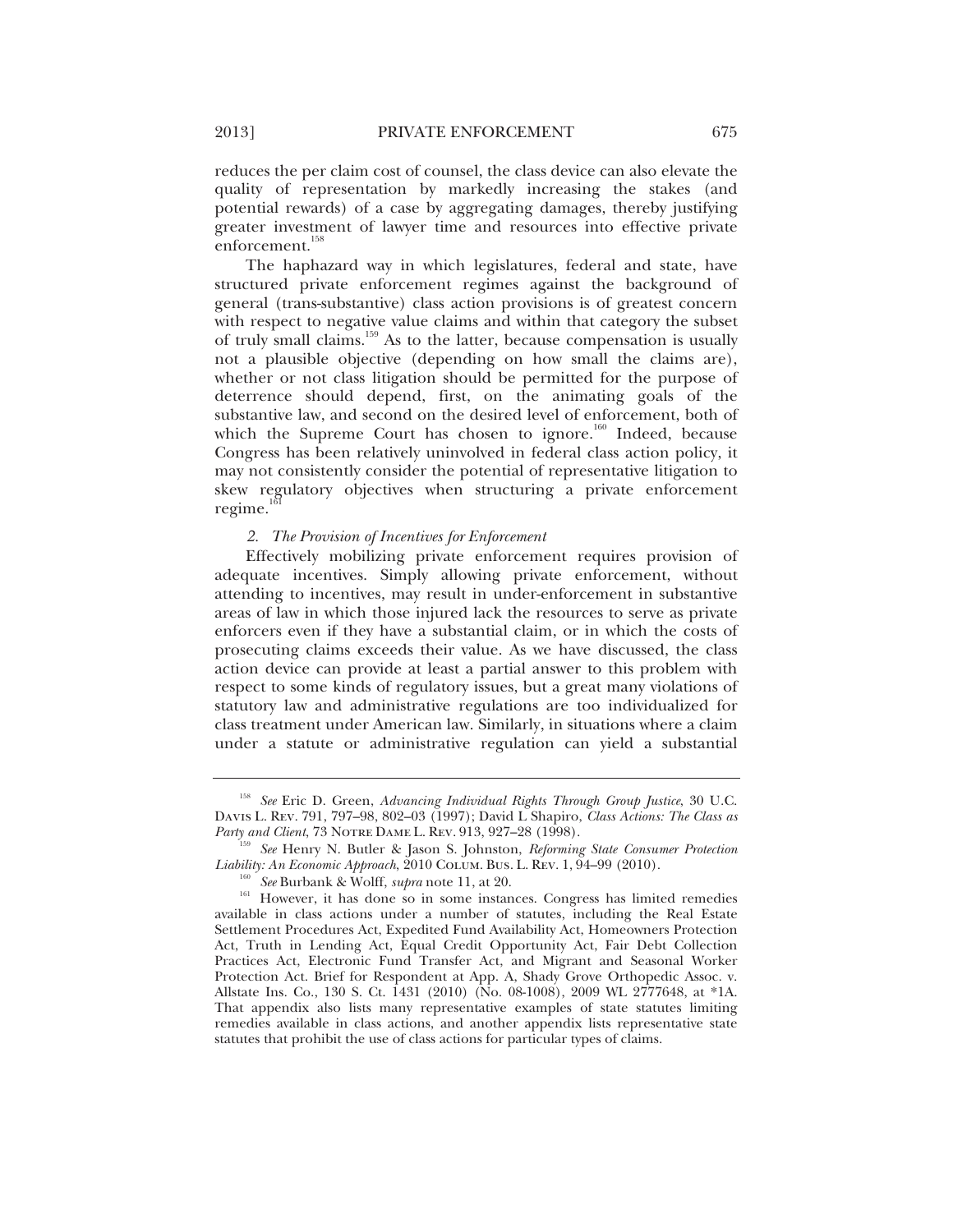individual recovery, the acceptability of percentage-based fees in the United States, which we discussed in Part III, may obviate the need to provide additional incentives. But many such claims hold no prospect of a recovery adequate to attract a lawyer practicing on a percentage-fee basis. The two primary types of statutory rules that can be used to incentivize private enforcement are those allocating responsibility for costs and attorneys' fees and those governing available remedies.

We focus here on allocation of responsibility for attorneys' fees, although the same logic applies to other litigation costs. In Part III we discussed the "American Rule," pursuant to which each party pays its own attorneys' fees and the "English Rule," pursuant to which the loser pays most of the winner's attorneys' fees. As compared to the two-way fee shifting of the English Rule, it is also possible to provide one-way fee shifting in favor of plaintiffs or in favor of defendants. One-way fee shifting in favor of plaintiffs has grown considerably in statutory regulation since the late 1960s, including in the areas of civil rights and consumer law.162 One-way fee shifting in favor of defendants is extremely rare in practice.<sup>163</sup> The Supreme Court has referred to plaintiffs' fee shifts as "congressional utilization of the private-attorney-general concept," while noting that "under some, if not most, of the statutes providing for the allowance of reasonable fees, Congress has opted to rely heavily on private enforcement to implement public policy and to allow counsel fees so as to encourage private litigation."<sup>164</sup>

We quoted excerpts from a review of the current state of theoretical and empirical knowledge about fee shifting in Part III, noting that, with rare exceptions, the effects and hence the comparative advantages and disadvantages of the American Rule and the English Rule are unclear.<sup>165</sup> The problem, according to Avery Katz, is that "[l]egal costs influence all aspects of the litigation process, from the decision to file suit to the choice between settlement and trial to the question whether to take precautions against a dispute in the first place," which can affect the

<sup>&</sup>lt;sup>162</sup> *See* FARHANG, *supra* note 2, at 94–128. Although the language of some of these provisions in federal legislation provides for fee awards to the "prevailing party," literally reflecting the English Rule, based upon their assessment of legislative intent, courts have read most such provisions as effectively creating one-way fee shifting for plaintiffs, allowing prevailing plaintiffs to recover fees as a matter of course, and allowing prevailing defendants to recover fees only upon a showing that the plaintiff's claim was frivolous or brought in bad faith. *Id.* at 82. The federal Copyright Act is a rare exception. *See* Fogerty v. Fantasy, Inc., 510 U.S. 517, 519 (1994). For Texas departures from the American Rule, see *supra* note 52.

<sup>&</sup>lt;sup>163</sup> Thomas D. Rowe, Jr., *Predicting the Effects of Attorney Fee Shifting*, 47 Law & CONTEMP. PROBS. 139, 141 & n.8 (1984).

<sup>&</sup>lt;sup>164</sup> Alyeska Pipeline Serv. Co. v. Wilderness Soc'y, 421 U.S. 240, 263 (1975). *See supra* text accompanying note 56.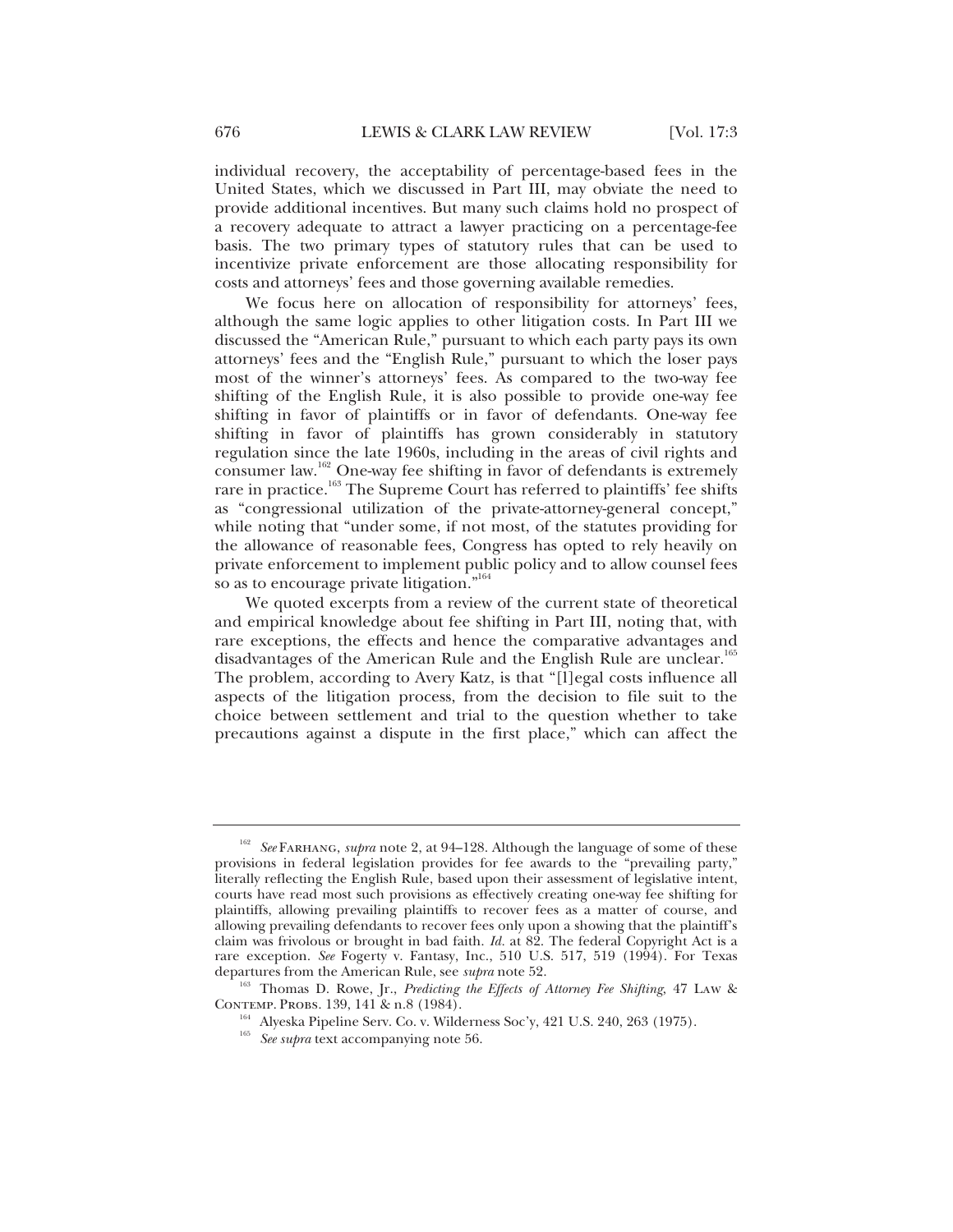number of underlying opportunities for litigation.<sup>166</sup> Changing the rules governing legal fees thus "remedies some externalities while failing to address and even exacerbating others."<sup>167</sup>

Scholars disagree about the comparative merits of the American and English Rules. However, from the standpoint of the incentives facing plaintiffs and their attorneys, it is clear that, as compared to either rule, no matter who wins under a one-way plaintiff's shift, expected costs of suit will be equal or less, causing the expected value of the case to be equal or greater.<sup>168</sup> Thus, among the alternative arrangements for allocating responsibility for paying attorneys' fees, the one-way plaintiff's shift creates the greatest incentives for private enforcement.<sup>169</sup>

Available remedies for legal violations can also provide important incentives for enforcement, and this is clearest with respect to economic remedies, although non-economic remedies can provide important incentives as well. Available economic remedies for statutory violations are, to an important extent, the function of a statute's express provisions. Legislators have wide latitude to determine whether statutory cases, if won by plaintiffs, will be worth no money, a little money, or a lot of money. They can enact express statutory provisions that confer monetary damages greater than a plaintiff's actual damages, such as double, triple, or punitive damages. Double or triple damages operate as multiples of the actual monetary damages suffered by the plaintiff, and punitive damages can be awarded separately in an amount that need not be tied to actual monetary harm at all, and can far exceed it.<sup>170</sup> Legislators can also provide "statutory damages," which are a specific sum awarded either in lieu of or in addition to actual damages, an approach typically taken to

*Alternative Methods for the Allocation of Legal Costs*, 11 *J. LEGAL STUD.* 55, 60–61 (1982); Frances Kahn Zemans, *Fee Shifting and the Implementation of Public Policy*, 47 Law &

<sup>&</sup>lt;sup>166</sup> Avery Wiener Katz, *Indemnity of Legal Fees*, *in* 5 ENCYCLOPEDIA OF LAW AND Economics: The Economics of Crime and Litigation 63, 64 (Boudewijn Bouckaert

<sup>&</sup>amp; Gerrit De Geest eds., 2000). 167 *Id.* at 65. 168 Under the American Rule the plaintiff knows that expected liability for attorneys' fees will be her own expected fees whether she wins or loses. Under the English Rule (or at least the indemnity version which provides full reimbursement) the plaintiff knows that expected fees will be zero if she wins, since the defendant will have to pay her fees, and will be her own expected fees, plus the defendant's expected fees, if she loses. Under a one-way plaintiff's shift, the plaintiff knows that her expected fees will be her own expected fees if she loses, and will be zero if she wins. Thus, if the plaintiff loses, she is in the same position as if she loses under the American Rule (she pays her own fees), and better off than under the English Rule. If the plaintiff wins, she is in the same position as if she won under the English Rule (the defendant pays her fees), and better off than under the American Rule. 169 *See* Steven Shavell, *Suit, Settlement, and Trial: A Theoretical Analysis Under* 

<sup>&</sup>lt;sup>170</sup> See G. Robert Blakey, *Of Characterization and Other Matters: Thoughts about Multiple Damages*, 60 LAW & CONTEMP. PROBS. 97, 110-11, 123 (1997); Galanter & Luban, *supra* note 143, at 1426.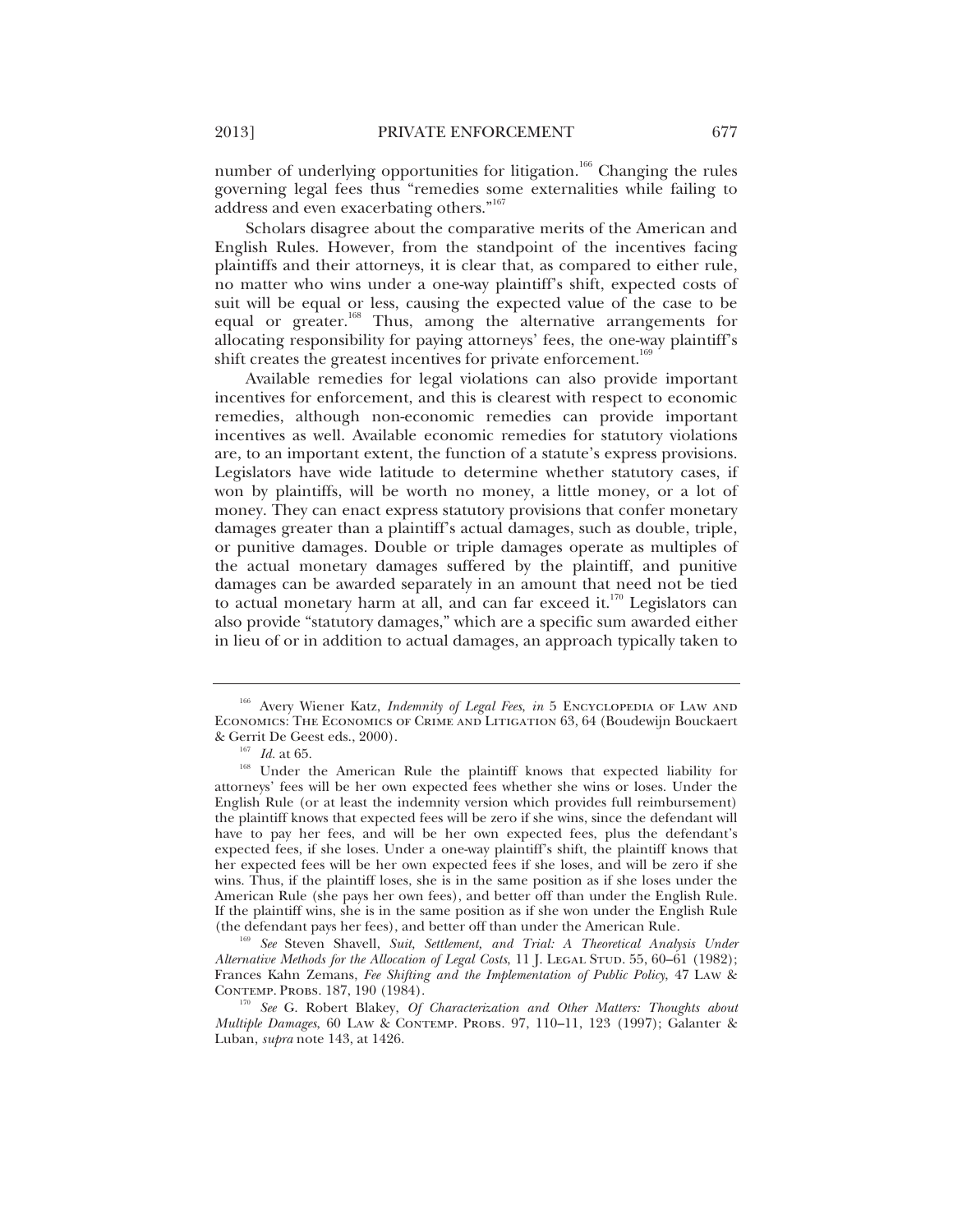incentivize private enforcement where actual damages are small or difficult to establish, and one used most often by Congress in the context of consumer protection and intellectual property regulation.<sup>171</sup> Courts have recognized that damages enhancements "are justified as a 'bounty' that encourages private lawsuits seeking to assert legal rights."172 Like plaintiffs' fee shifts, using damages enhancements as a "bounty" operates to "reward individuals who serve as 'private attorneys general' in bringing wrongdoers to account,"<sup>173</sup> and provides an "incentive to litigate" that is "designed to fill prosecutorial gaps."<sup>174</sup>

We note that Congress has sometimes incentivized private enforcement by using damages enhancements in conjunction with fee shifting. In some policy contexts, fee shifting alone will not be sufficient to generate private enforcement of meritorious claims.<sup>175</sup> This is so because of delay lawyers experience in receiving payment of fees, uncertainty of case outcome (both in terms of success and amount of recovery), and, sometimes, difficulty in recovering fees by winning plaintiffs.176 Since litigation regularly entails both delay and uncertainty of outcome, attorneys discount anticipated fee awards accordingly. A forprofit sector attorney weighing only economic considerations will not represent plaintiffs on the expectation of a fee award if she also has the opportunity to be paid at a comparable rate, in a timely fashion, and not contingent on prevailing. Further, courts have at times interpreted prevailing plaintiff fee shifts—on such issues as what attorney work is covered, what constitutes "prevailing," appropriate hourly rates, and the

<sup>171</sup> *See* Sheila B. Scheuerman, *Due Process Forgotten: The Problem of Statutory Damages and Class Actions*, 74 Mo. L. Rev. 103, 103–04, 110–11 (2009); Victor E. Schwartz & Cary Silverman, *Common-Sense Construction of Consumer Protection Acts*, 54 U. Kan. L. Rev. 1, 61 (2005). In combination with class actions, statutory damages can create massive liability, inefficiently high levels of private enforcement pressure, and overdeterrence. *See* Burbank & Wolff, *supra* note 11, at 65 n.200; Scheuerman, *supra*, at 111. However, a recent Ninth Circuit decision rejected the "enormity" of damages in a class action under a consumer protection statute with a statutory damages provision as a reason to deny class certification. Bateman v. Am. Multi-Cinema, Inc., 623 F.3d 708, 710–11 (9th Cir. 2010). The court maintained that, while there was no evidence of congressional intent in the case at hand, under the Supreme Court's decision in *Califano*, see *supra* text accompanying note 151, Congress is deemed to legislate against the background of the Federal Rules (including Rule 23) absent clear expression to the contrary.  $Id$  at 716.

<sup>&</sup>lt;sup>172</sup> Smith v. Wade, 461 U.S. 30, 58 (1983) (Rehnquist, J., dissenting); *see also* United States v. Snepp, 595 F.2d 926, 937 (4th Cir. 1979); TVT Records v. Island Def

<sup>&</sup>lt;sup>173</sup> Jackson v. Johns-Manville Sales Corp., 781 F.2d 394, 403 (5th Cir. 1986); *see also* Perrone v. Gen. Motors Accep. Corp., 232 F.3d 433, 440 (5th Cir. 2000).

<sup>&</sup>lt;sup>174</sup> Sedima, S.P.R.L. v. Imrex Co., 473 U.S. 479, 493 (1985).<br><sup>175</sup> See FARHANG, *supra* note 2, at 190–91; Thompson, *supra* note 6, at 216.<br><sup>176</sup> See FEDERAL COURTS STUDY COMMITTEE, JUDICIAL CONFERENCE OF THE United States, Tentative Recommendations For Public Comment 50 (1989); *see generally* Federal Courts Study Committee, Judicial Conference of the United States, Report of The Federal Courts Study Committee 25, 104–05 (1990).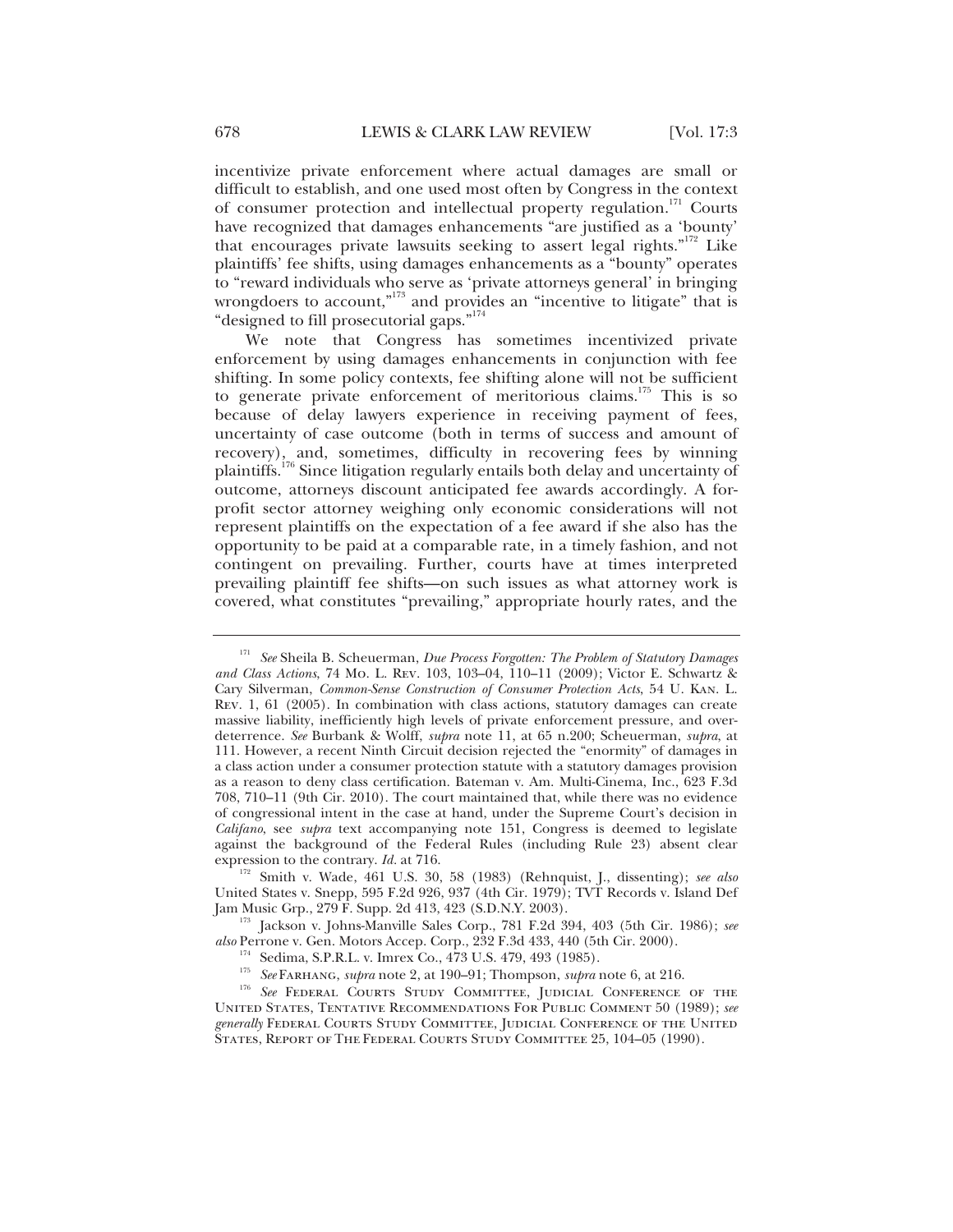relevance of the proportionality of the fee to the outcome achieved—in ways that produce awards below market rates.<sup>177</sup> Deploying damages enhancements in conjunction with fee shifting can allow contingency arrangements to counteract the discounting of fees that results from delay and uncertainty of outcome regarding both the case and, if successful, the fee award.

In our discussion of structuring private enforcement regimes, we have focused on formal access to private enforcement and direct economic incentives for it. Of course, many other aspects of a regulatory statute, and of the legal system in which it is implemented, can affect the probability that a plaintiff will succeed in litigation, which has straightforward influence on the expected value of claims. For example, a plaintiff's probability of successful litigation—and therefore the extent of private enforcement—can be powerfully influenced by rules governing liability,<sup>178</sup> evidence,<sup>179</sup> burdens and standards of proof,<sup>180</sup> and, as discussed in Part III, pleading<sup>181</sup> and discovery.<sup>182</sup> Thus, the operation of private enforcement regimes hinges on the interplay of a complex array of rules at the levels of both the individual statute and the civil justice system, and we have just highlighted what we take to be the most important ones.

## *D. The Influence of Political Institutions on the Choice of Private Enforcement*

As noted in Part II, in recent years, scholars studying the role of litigation in American policy implementation have argued that American separation-of-powers structures create incentives for Congress to rely on private enforcement litigation for policy implementation. This literature argues that in the American institutional environment Congress has incentives to rely on private enforcement regimes to carry out its will in the face of potential resistance by (1) Presidents, (2) future legislative majorities, and (3) bureaucrats whose interests or preferences are not aligned with the goals of the enacting Congress. This institutional environment also frequently gives rise to the need for broad supermajoritarian coalitions to pass a law, and privatization of enforcement costs in a regulatory law is one strategy to achieve this goal.

<sup>&</sup>lt;sup>177</sup> See FEDERAL COURTS STUDY COMMITTEE, REPORT OF THE FEDERAL COURTS Study Committee, *supra* note 176, at 25, 104–05; Ray Terry, *Eliminating the Plaintiff's Attorney in Equal Employment Litigation: A Shakespearean Tragedy*, 5 LAB. LAW. 63, 66–67<br>(1989).

<sup>&</sup>lt;sup>178</sup> *See* Lewis A. Kornhauser & Richard L. Revesz, *Multidefendant Settlements: The Impact of Joint and Several Liability*, 23 J. LEGAL STUD. 41, 42 (1994).

<sup>&</sup>lt;sup>179</sup> *See* Farhang, *supra* note 2, at 27–28.<br><sup>180</sup> *See* Robert Cooter & Thomas Ulen, Law and Economics 431–33 (4th ed. 2004).

<sup>&</sup>lt;sup>181</sup> *See* Burbank, *supra* note 18.<br><sup>182</sup> *See* Robert D. Cooter & Daniel L. Rubinfeld, *An Economic Model of Legal Discovery*, 23 J. LEGAL STUD. 435, 435-36 (1994).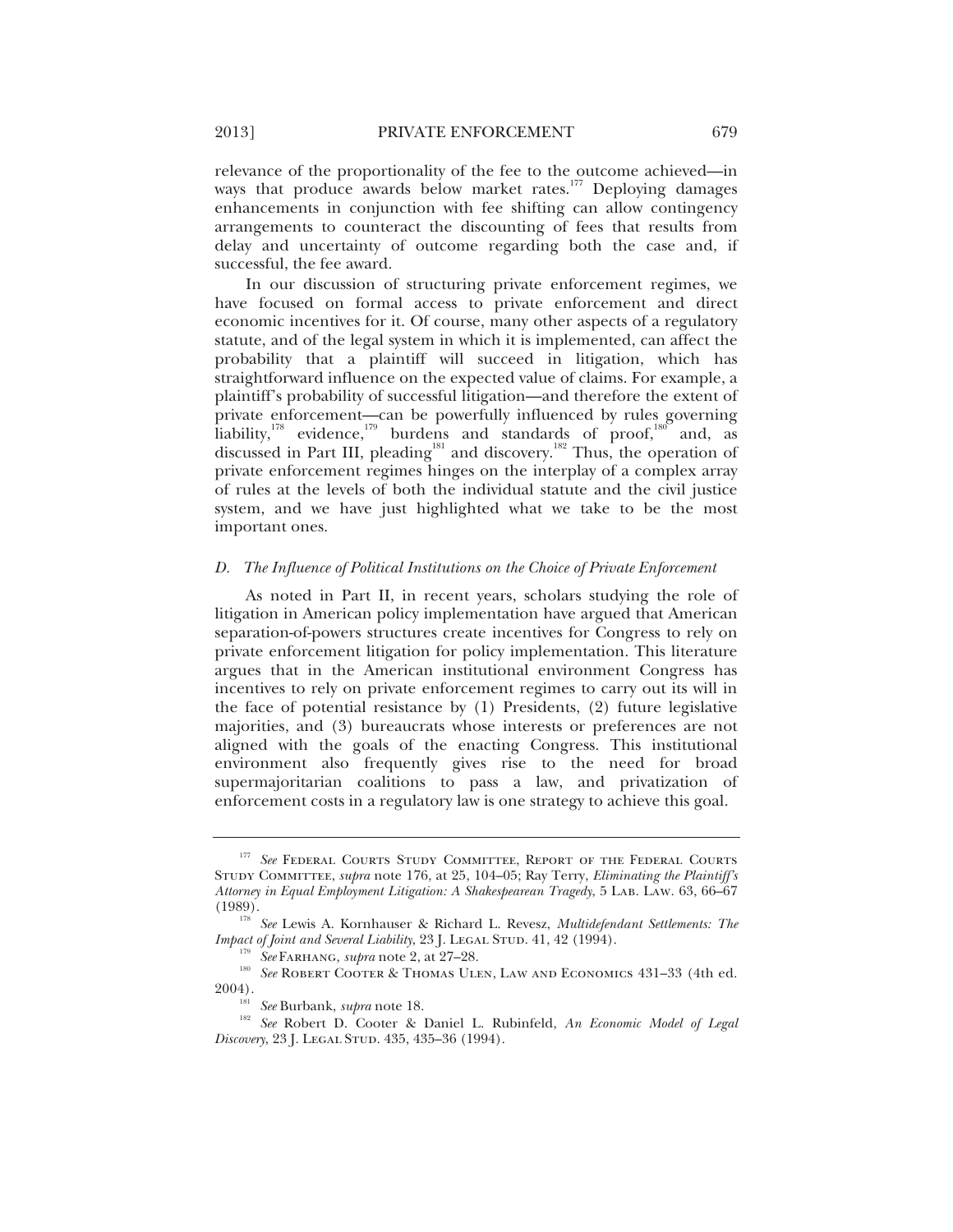Before elaborating on these institutional explanations, we briefly return to more widespread cultural explanations for "litigiousness" in the U.S., also noted in Part II, intending to highlight how they contrast with—although they are not necessarily in conflict with—the institutional factors. One dimension of the cultural argument is about Americans in general, and a second dimension is about a transformation in American political culture since the late 1960s. The argument about Americans in general is tied to the perspective of "American exceptionalism"—which holds that American political culture differs fundamentally from other developed nations.<sup>183</sup> One strand of this view maintains that in the U.S. individualist and antistatist orientations give rise to "a society profoundly rooted in law," with a "potent orientation toward individual rights," fostering "the American eagerness for legal settlements to disputes . . . [and] excessive litigiousness."<sup>184</sup> Against this general backdrop, scholars have argued that a cultural transformation occurred beginning around the late 1960s that resulted in a greater propensity among Americans to assert legal rights.<sup>185</sup> This account is marked, alternately, by tropes of degeneration and tropes of triumph.

The degenerative story of transformation is one of cultural decline from a rights-respecting people to a rights-abusing one. According to this view, Americans became afflicted with a "national disease" that prevented them from "tolerat[ing] more than five minutes of frustration without submitting to the temptation to sue."<sup>186</sup> During this period, Americans' traditional (and healthy) respect for individualism, with long roots in the American political tradition, transmuted into the hyper-individualism of rabid "rights talk," legalism, and litigiousness.<sup>187</sup> As we note in Part II, however, "Notwithstanding a decades-long organized campaign by American business to demonize lawyers and litigation, there is robust empirical evidence supporting Kagan's observation that '[m]any, perhaps most Americans are reluctant to sue."<sup>188</sup> Further, serious empirical scholars have not been able to confirm a "litigation explosion" across American court systems as a whole during this period, though, as discussed below, there was a sharp increase in the rate of private enforcement of federal statutes in the late 1960s.<sup>189</sup>

<sup>&</sup>lt;sup>183</sup> *E.g.*, Seymour Martin Lipset, American Exceptionalism: A Double-Edged Sword 17–18 (1996).

<sup>&</sup>lt;sup>184</sup> *Id.* at 270; *see also* Anthony King, *Ideas, Institutions and the Policies of Governments: A Comparative Analysis: Part III, 3 BRIT. J. POL. SCI. 409, 418 (1973).* 

<sup>&</sup>lt;sup>185</sup> See, e.g., ERIC FONER, THE STORY OF AMERICAN FREEDOM 299–305 (1998).<br><sup>186</sup> Jerold S. Auerbach, *A Plague of Lawyers*, HARPER's, Oct. 1976, at 37, 42; see also<br>Bayless Manning, *Hyperlexis: Our National Disease*, 71 N

<sup>&</sup>lt;sup>87</sup> See Garry, *supra* note 138, at 7–8; Mary Ann Glendon, Rights Talk: The IMPOVERISHMENT OF POLITICAL DISCOURSE x-xi (1991).<br><sup>188</sup> Supra text accompanying note 33 (quoting KAGAN, *supra* note 21, at 34).<br><sup>189</sup> See Marc Galanter, *Reading the Landscape of Disputes: What We Know and Don't* 

*Know (and Think We Know) About Our Allegedly Contentious and Litigious Society*, 31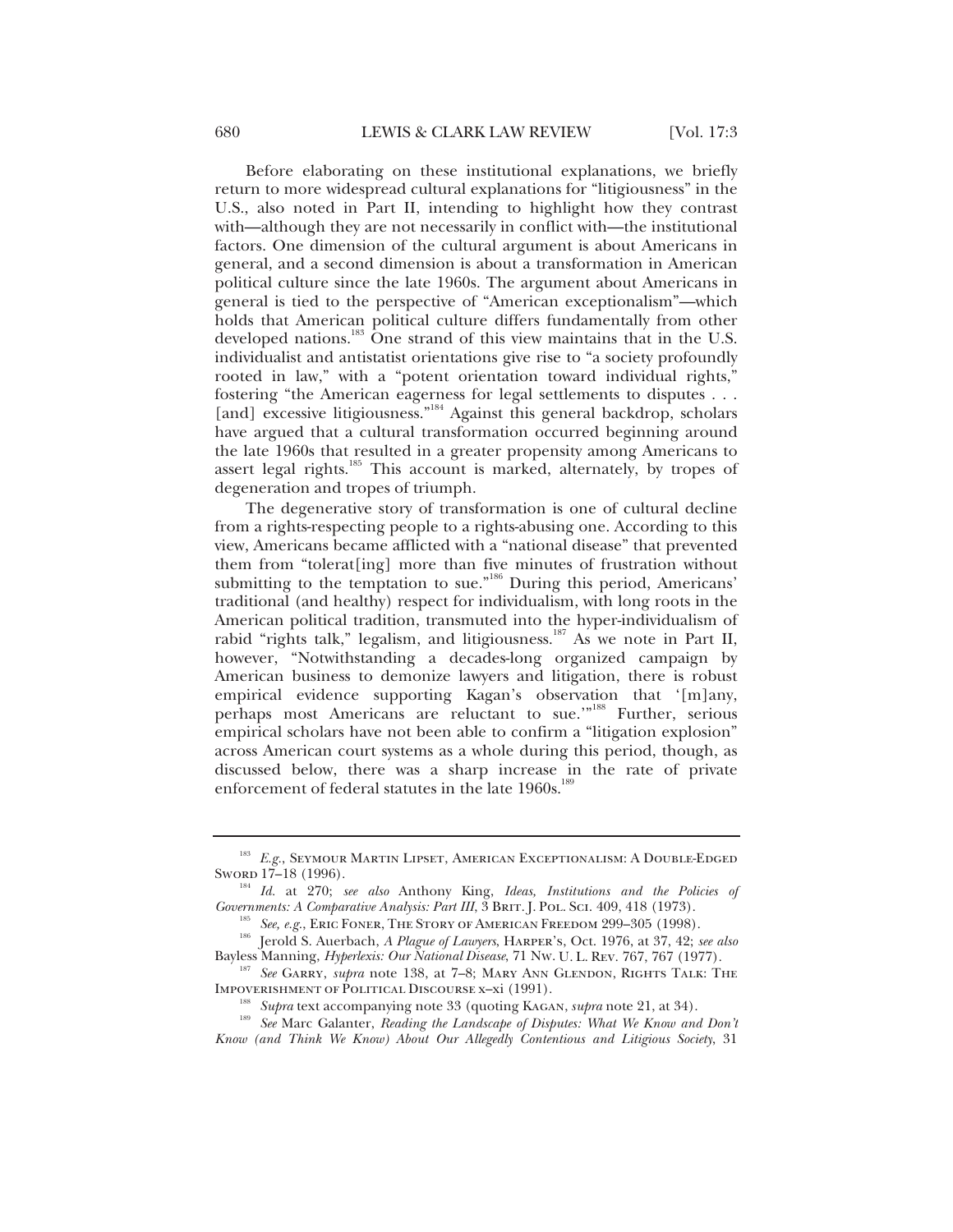The triumphal story of transformation—rather than disease apprehends the emergence of an assertive polity advocating an expansive understanding of individual rights and demanding that powerful institutions respect them. Shaped by both the civil rights movement beginning with race, but expanding well beyond it—and a Supreme Court that elaborated expansive understandings of rights, the American people developed a heightened state of "rights consciousness," and increasingly turned to courts to vindicate them.<sup>1</sup>

In contrast with these cultural explanations for the extent of litigation in American policy implementation, more recent institutional scholarship emphasizes the importance of separation-of-powers structures. A core and perennial feature of American separation of power structures—conflict between Congress and the President over control of the administrative state—encourages Congress's purposeful and extensive reliance on private enforcement regimes to implement its policy enactments. Recognizing that command-and-control regulation entails a choice between bureaucracy and litigation, or some combination of the two, scholars making this argument build, theoretically, on scholarship seeking to understand the conditions that motivate Congress to limit and curtail administrative power. In a series of noted articles, Terry Moe argues that when delegating to agencies, American legislators make choices about agency structure, procedure, and power meant to insulate their preferences from other governmental actors who threaten, or might threaten in the future, to subvert them, most importantly the President, who possesses a variety of means to influence agency behavior.<sup>191</sup> Empirical research has demonstrated that, in fact, under conditions of divided party government (different parties controlling Congress and the presidency) legislators enact more detailed laws, thus limiting agency discretion in implementation, and place more structural constraints on the exercise of bureaucratic implementation authority.<sup>192</sup>

This institutional logic—for delegating less authority to the bureaucracy and structurally constraining its exercise of the powers delegated—can also motivate Congress to enact private enforcement

UCLA L. Rev. 4, 69 (1983); Marc Galanter, *The Day After the Litigation Explosion*, 46

Md. L. Rev. 3, 37 (1986). 190 *See Michael Schudson*, The Good Citizen: A History of American Civic

LIFE 291 (1998); *see generally* FONER, *supra* note 185, at 299–305.<br><sup>191</sup> *See* Terry M. Moe, *The Politics of Bureaucratic Structure*, *in* CAN THE GOVERNMENT Govern? 267, 277–79 (John E. Chubb & Paul E. Peterson eds., 1989) [hereinafter Moe, *Bureaucratic Structure*]; Terry M. Moe, *Political Institutions: The Neglected Side of the Story*, 6 J.L. Econ. & Org. 213 (1990) [hereinafter Moe, *Political Institutions*]; Moe & Caldwell, *supra* note 135, at 176.<br><sup>192</sup> *See* Epstein & O'Halloran, *supra* note 122, at 131; Huber & Shipan, *supra* 

note 122, at 37.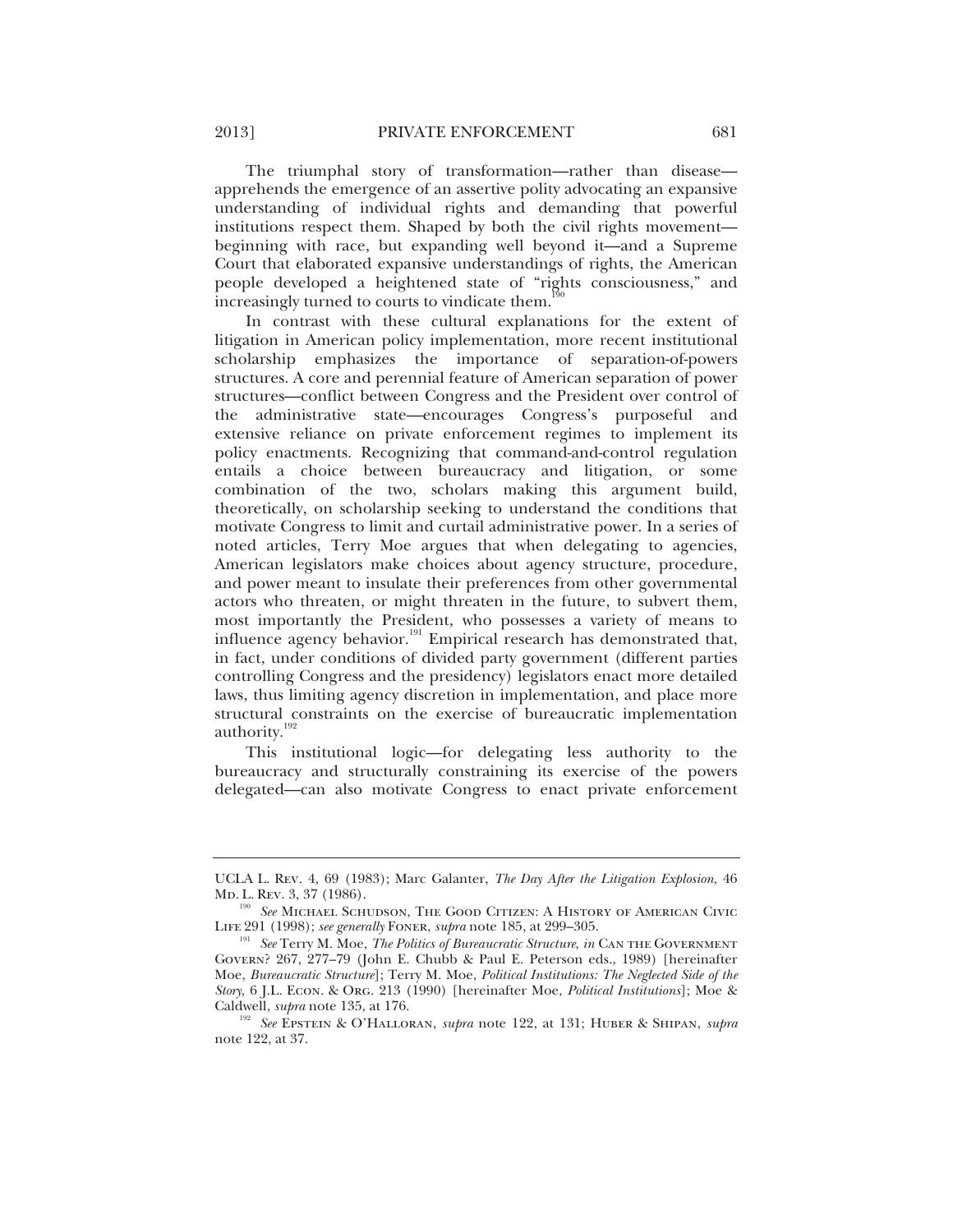regimes.<sup>193</sup> To the degree that an enacting Congress is concerned about whether the President will enforce statutes according to legislative goals, due to the distinct imperatives of his office, or due to his own ideological preferences, Congress has reason to enact incentives for private enforcers to do so. Adequately incentivized, private lawsuits can operate as an enforcement mechanism with an autopilot character, substantially beyond executive control.

Consistent with this theory, Congress has been more likely to enact incentives for private enforcement when the opposing political party controls the executive branch.<sup>194</sup> This fact is important in explaining the steep increase in private lawsuits in the implementation of federal statutes since the late 1960s. Between President Nixon assuming office in 1969 and the end of the twentieth century, the U.S. experienced divided government 81% of the time, as contrasted with 21% in the period between 1901 and 1968.<sup>195</sup> At the same time, the ideological distance between the two dominant political parties steadily increased.<sup>196</sup> The surge in both divided government and party polarization during this period led to growing legislative-executive conflict; Congress turned increasingly to private litigants to enforce its regulatory policies, and the rate of private federal statutory lawsuits exploded by about 800% between President Nixon assuming office and the end of the twentieth century.<sup>197</sup>

From the standpoint of an enacting Congress, other threats to bureaucratic enforcement of statutes arise from future Congresses with potentially different preferences (legislative coalition drift), and from bureaucrats themselves (bureaucratic drift). Future congressional coalitions may exercise bureaucratic oversight powers—via oversight hearings, investigations, and budget control—to subvert bureaucratic enforcement of the enacting Congress's policy goals.<sup>198</sup> The alternative of private enforcement regimes provides a form of autopilot enforcement, via market incentives, that will be substantially insulated from interference by future legislative majorities.<sup>199</sup> This strategy of insulation assumes, of course, that such future legislative majorities will not simply pass a new law to achieve their goals.

<sup>193</sup> *See* Burke, *supra* note 19, at 14–16; Melnick, *supra* note 102, at 400; Ginsburg

<sup>&</sup>amp; Kagan, *supra* note 117, at 6–7.<br><sup>194</sup> *See* Farhang, *supra* note 2, at 216.<br><sup>195</sup> *Id.* at 222.<br><sup>196</sup> *See* NOLAN McCarty et al., POLARIZED AMERICA: THE DANCE OF IDEOLOGY and Unequal Riches 1 (2006); Gary C. Jacobson, *Partisan Polarization in Presidential* 

<sup>&</sup>lt;sup>197</sup> See FARHANG, supra note 2, at 66, 221–23.<br><sup>198</sup> See ESKRIDGE, *supra* note 134, at 1129–73; Moe, *Bureaucratic Structure*, *supra* note 191, at 277–79; Moe, *Political Institutions*, *supra* note 191, at 223; Moe & Caldwell, *supra* note 135, at 176.

<sup>199</sup> *See* Burke, *supra* note 19, at 173–74; Kagan, *supra* note 21, at 49; Farhang, *supra* note 2, at 79–81, 166, 225, 233.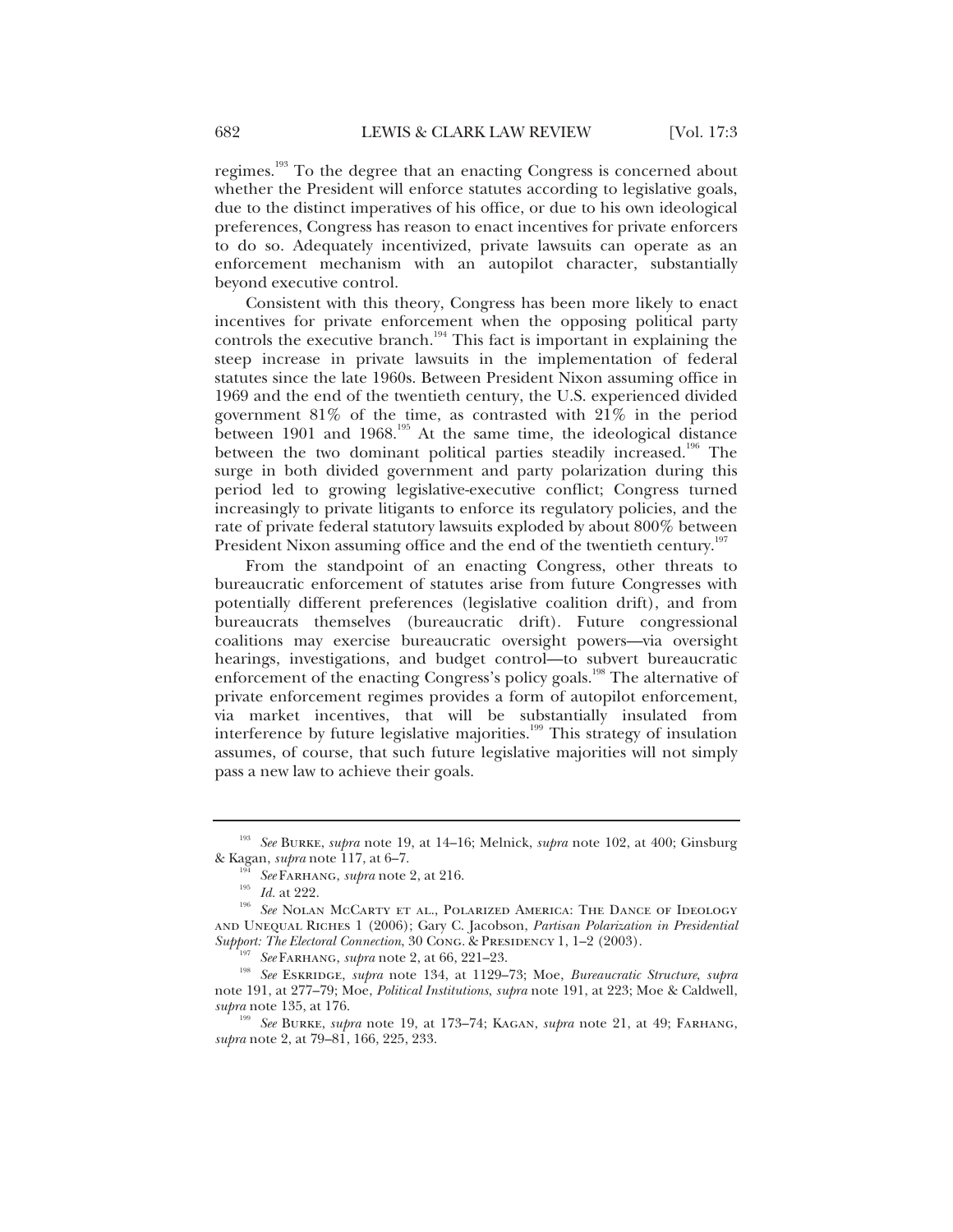The strategy is made effective by the stickiness of the status quo that is characteristic of the American lawmaking system, which arises from the multitude of actors that the system empowers to kill legislation— Presidents, courts, two legislative chambers, an elaborate committee system within each chamber that disproportionately empowers committee members and chairs, and the filibuster in the Senate.<sup>200</sup> In a lawmaking system with so many gatekeepers, as Moe states, "Whatever is formalized will tend to endure."<sup>201</sup> Under this constraint, private enforcement regimes are considerably more insulated from future legislative coalitions than bureaucratic enforcement regimes. Empirical research shows that, in fact, when the majority party in Congress faces an impending loss of seats in the next election, it is more likely to enact private enforcement regimes.<sup>20</sup>

The threat of bureaucratic drift arises from the prospect that bureaucrats may pursue their own interests at the expense of the enacting Congress's preferences, leading to bureaucratic shirking of delegated work, capture of the bureaucracy by the regulated population, careerism, and bureaucrats' pursuit of their own policy preferences rather than those of the elected officials who empowered them.<sup>203</sup> The stickiness of the status quo exacerbates this problem because it creates significant latitude for bureaucrats to move policy (cause it to drift) away from the preferences of the elected branches, before all necessary players in the lawmaking process will have the incentive and ability to coordinate their actions in a legislative reversal. $^{204}$  In contrast, the autopilot character of private enforcement, sufficiently incentivized, insulates the enforcement function from the problem of bureaucratic drift.<sup>205</sup> As discussed in Part V.B, concerns about bureaucratic drift have contributed to reliance on private enforcement in civil rights regulation in the U.S.

The many veto points that characterize America's fragmented lawmaking institutions encourage enactment of private enforcement regimes for an additional reason. Research focusing on institutional fragmentation in the American lawmaking process has emphasized the ways in which the multitude of veto points truncate, limit, and curtail

<sup>200</sup> *See* David W. Brady & Craig Volden, Revolving Gridlock: Politics and POLICY FROM JIMMY CARTER TO GEORGE W. BUSH 20 (2d ed. 2006); Sven H. Steinmo, *American Exceptionalism Reconsidered: Culture or Institutions?*, *in* The Dynamics of American Politics: Approaches and Interpretations 106, 127 (Lawrence C. Dodd & Calvin Jillson eds., 1994); R. Kent Weaver & Bert A. Rockman, *Assessing the Effects of Institutions, in* Do Institutions Matter?: Government Capabilities in the United States and Abroad 1, 3 (R. Kent Weaver & Bert A Rockman eds., 1993).

<sup>&</sup>lt;sup>201</sup> Moe, *Political Institutions*, *supra* note 191, at 240.<br><sup>202</sup> See FARHANG, *supra* note 2, at 76–81.<br><sup>203</sup> See McCubbins et al., *supra* note 112, at 246–47.<br><sup>204</sup> See Cross, *supra* note 134, at 1303–04; McCubbins *supra* note 2, at 225.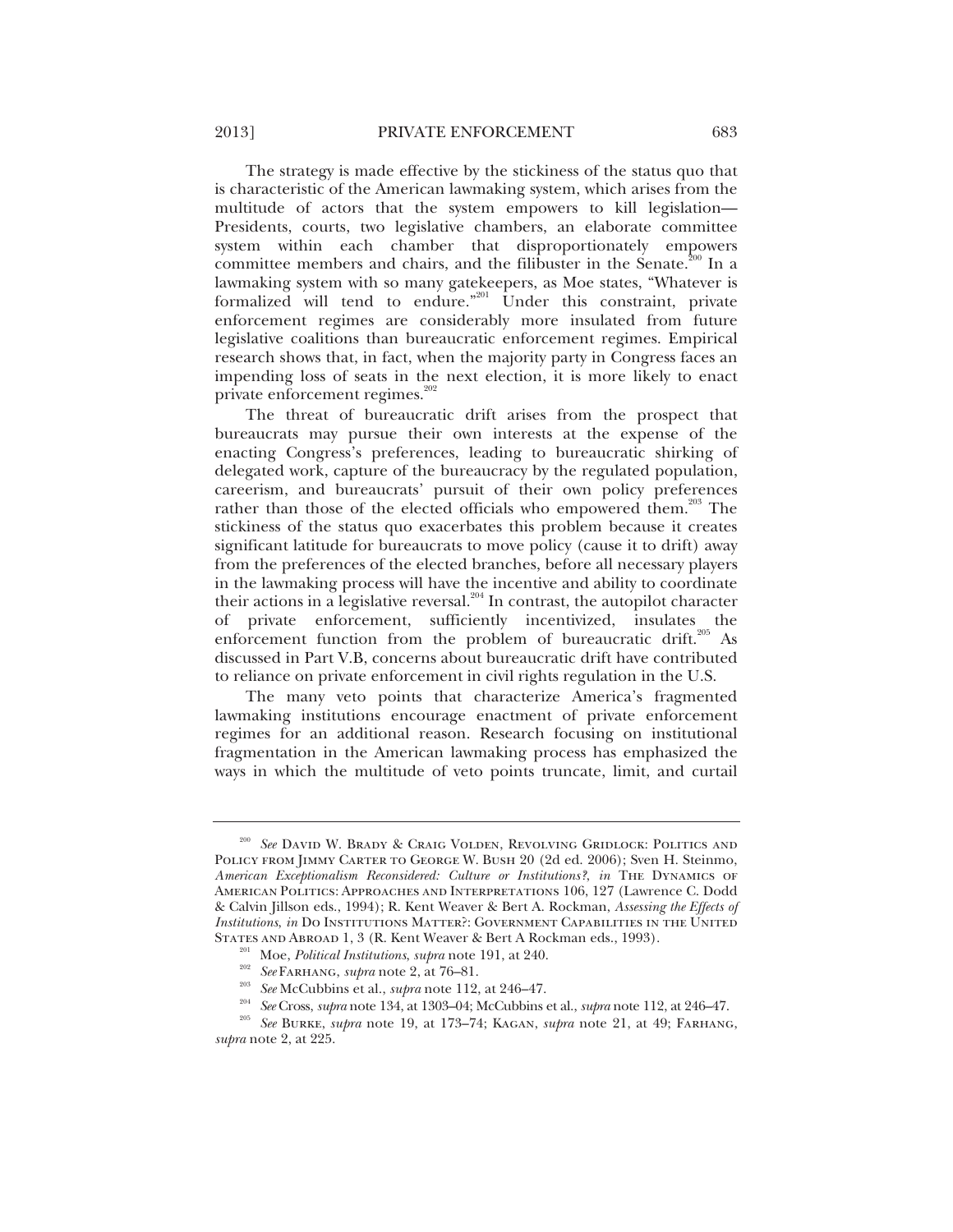ambitious policy initiatives.<sup>206</sup> Summarizing this literature, Sven Steinmo concludes that an American lawmaking system "replete with veto points . . . gives huge power to interests wishing to stop, alter, or modify governmental action," and consequently by the time controversial or ambitious policy initiatives "wheedle their way through the labyrinth and past so many veto points," they often will have been scaled back to satisfy multiple gate keepers. $20$ 

This institutional environment has consequences for legislative choices concerning the mobilization of public versus private power in pursuit of legislative goals, and for the expenditure of public money. A number of studies of the American welfare state have argued persuasively that, as compared to direct governmental expenditures on publicly funded welfare state programs, laws privatizing the delivery of social benefits—such as through tax incentives for private employment-based benefit plans—are more likely to attract the broad cross-party support necessary to clear the labyrinth of veto points in the lawmaking process.<sup>208</sup> One reason for this is that raising tax revenue for new spending is frequently, and certainly increasingly, controversial. Like the legislative creation of incentives for the private provision of benefits to achieve welfare state goals, the legislative creation of incentives for private litigation to achieve regulatory state goals, by reducing or eliminating the need to raise tax revenue, can facilitate the broad coalition-building necessary to enact a new regulatory law.209

#### V. Examples of Enforcement Regimes

## *A. Why the Sectoral Approach?*

As we discussed in Part I, the desire to avoid "abstract speculation" and the need to make our account of private enforcement manageable are important reasons why, early on, we decided to take a sectoral approach, choosing a few areas to study from a much longer list (which itself is not exhaustive) of legal domains in which private enforcement plays a role. Equally important, however, is our conviction, also discussed in Part I, that

<sup>206</sup> *See, e.g.*, Sean Farhang & Ira Katznelson, *The Southern Imposition: Congress and Labor in the New Deal and Fair Deal*, 19 STUD. Am. POL. DEV. 1, 1 (2005); VICTORIA C. Hattam, Labor Visions and State Power: The Origins of Business Unionism in the United States (1993); Robert C. Lieberman, Shifting the Color Line: Race

<sup>&</sup>lt;sup>207</sup> Steinmo, *supra* note 200, at 126.<br><sup>208</sup> *See* Jacob S. Hacker, The Divided Welfare State: The Battle over Public and Private Social Benefits in the United States 43–44 (2002); Christopher HOWARD, THE HIDDEN WELFARE STATE: TAX EXPENDITURES AND SOCIAL POLICY IN THE UNITED STATES 9-10 (1997).

<sup>&</sup>lt;sup>209</sup> See Burke, *supra* note 19, at 15–16; Farhang, *supra* note 2, at 154–55; Melnick, *supra* note 102, at 399–400.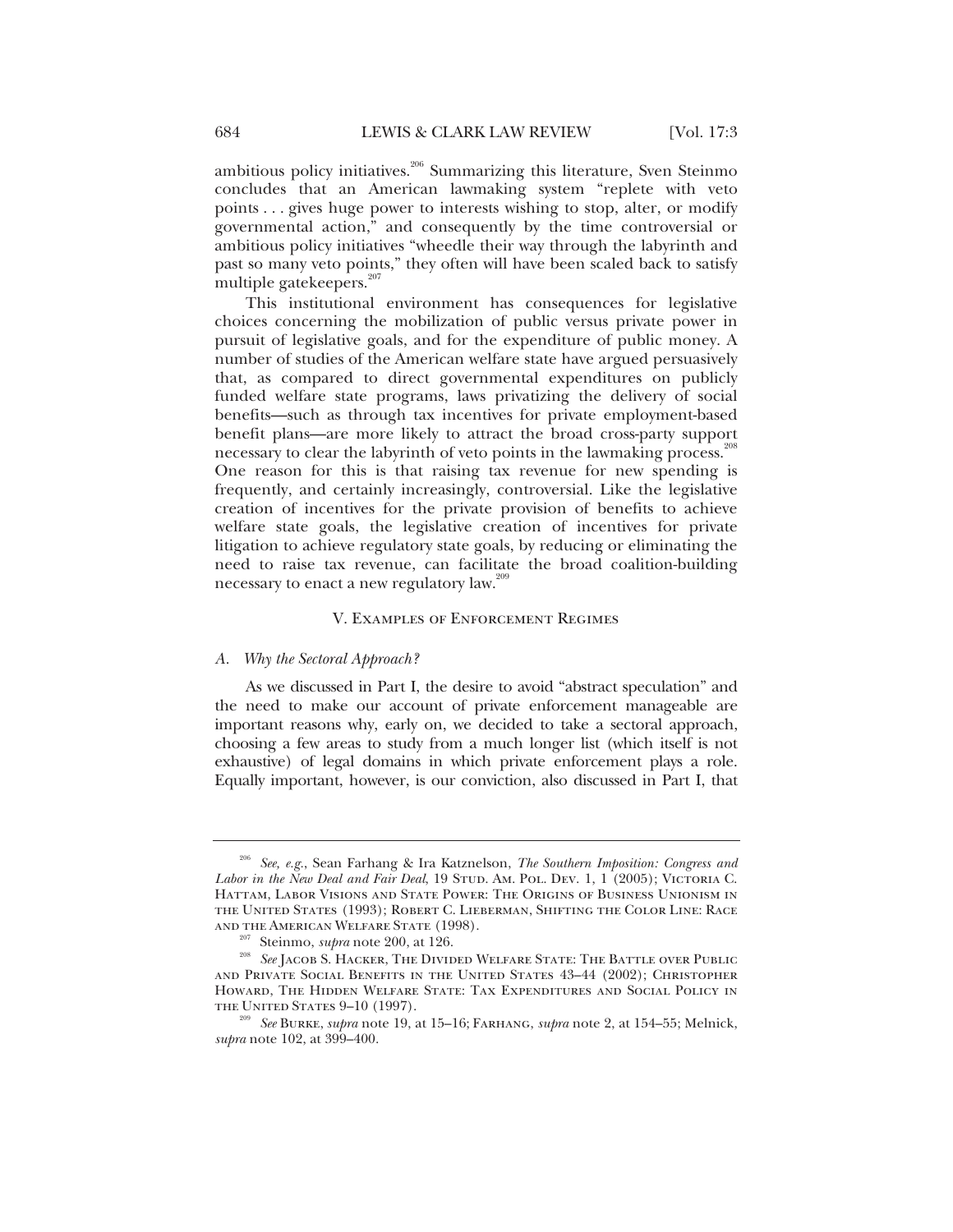regulatory design has to be tailored to the particular social and legal contexts in which unremedied systemic problems arise.

Private enforcement of government-initiated or sanctioned policy potentially covers a virtually limitless array of policy areas, from areas such as anti-discrimination law (employment, housing, education, access to public facilities, etc.) through banking regulation, consumer protection, environmental protection, labor relations, occupational safety, and public health. We have identified almost 400 distinct enforcement regimes specified in federal legislation between 1947 and  $2002$ .<sup>210</sup> Table 1 summarizes information on the nature of those enforcement regimes. As the table shows, 24% of the enforcement regimes include private enforcement mechanisms, although only about one-tenth of those rely exclusively on private enforcement.<sup>211</sup>

As suggested by Table 1, many areas of regulation could involve private enforcement in one way or another. The specifics of regulation and regulatory enforcement (the enforcement regime) vary from area to area. There is no reasonable way to provide a comprehensive overview of the specifics of regulation in all, or even many, of the areas in which private enforcement is used. Consequently, we have chosen to focus on two specific areas: employment discrimination and consumer protection vis-à-vis unfair or deceptive acts and practices (UDAP). In the former, federal law provides a primary role for private enforcement while in the latter, private enforcement is largely through state law, at least with regard to general UDAP statutes.<sup>212</sup> Our selection of these two areas was somewhat arbitrary, although our hope was that we would find useful bodies of empirical research to inform our discussion. Although this hope was fulfilled to a significant degree for employment discrimination (at least for enforcement under federal statutes), we were disappointed by the limited empirical research we found regarding UDAP statutes. As we will discuss, although there is a healthy empirical literature on the experience of consumer problems and the actions taken with regard to those problems, there is little research focused specifically on UDAP enforcement (or that even allows one to separate out UDAP issues from ordinary consumer problems with malfunctioning or unsatisfactory products). Although a substantial number of the problems consumers experience might be due to deceptive or unfair practices by sellers, most of the research is framed simply in terms of consumer dissatisfaction with products or services, and what consumers do to redress those dissatisfactions.

<sup>&</sup>lt;sup>210</sup> Sean Farhang identified these enforcement regimes in 333 laws passed by Congress between 1947 and 2002 that David Mayhew has labeled as "important" legislation. David R. Mayhew, Divided We Govern: Party Control, Lawmaking, and Investigations, 1946–2002, 52–73 (2d ed. 2005).

<sup>&</sup>lt;sup>211</sup> *See infra* Table 1.  $\frac{1}{212}$  There are many specialized statutes at the federal level dealing with areas such as banking, credit, and debt collection, that do provide for private enforcement, but our decision was to focus on enforcement of the general UDAP statutes rather than the specialized statutes.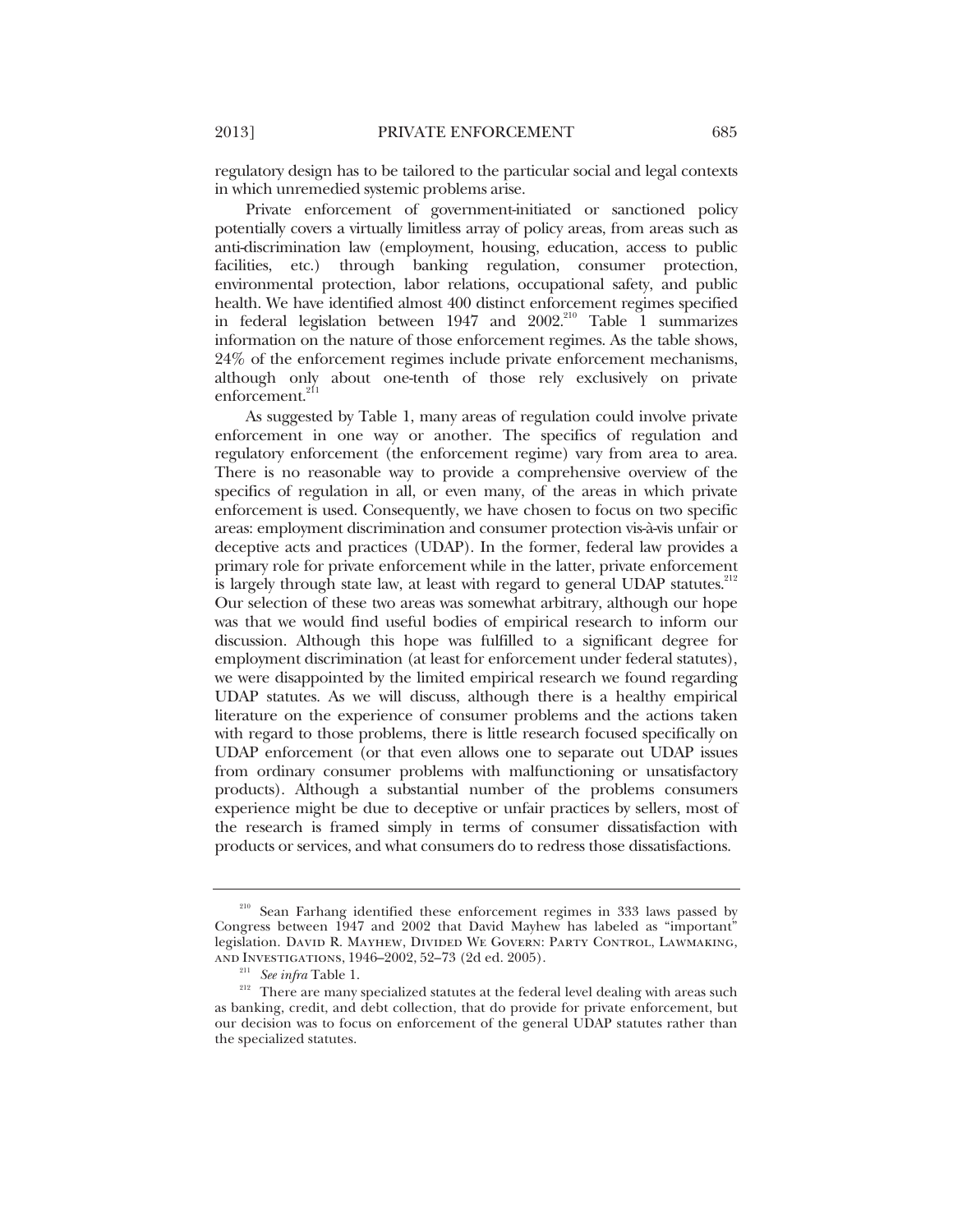| TABLE 1. Federal Regulatory Enforcement Regimes; 1947-2002                                                                                                                                        |          |         |          |           |       |           |                  |               |                     |             |
|---------------------------------------------------------------------------------------------------------------------------------------------------------------------------------------------------|----------|---------|----------|-----------|-------|-----------|------------------|---------------|---------------------|-------------|
|                                                                                                                                                                                                   |          |         |          | PS with   |       |           |                  |               |                     |             |
|                                                                                                                                                                                                   | Private  | PS with | PS with  | Fee Shift |       |           | Pure             | Pure Govt     | Hybrid              | Number      |
|                                                                                                                                                                                                   | Suits    | Fee     | Damages  | and       | Govt  | Admin     | Private          | Enfor. (suits | $(\text{priv } 8c)$ | of          |
|                                                                                                                                                                                                   | (PS)     | Shifts* | Enhance* | Enhance*  | Suits | Sanctions | Suits            | or admin)     | pub)                | Regimes     |
| All Regimes                                                                                                                                                                                       | 24       | 73      | 33       | 26        | 65    | 68        | 3                | 76            | 21                  | 623         |
| <b>SOCIAL v. ECON</b>                                                                                                                                                                             |          |         |          |           |       |           |                  |               |                     | $N = 623$   |
| Economic                                                                                                                                                                                          |          |         |          |           |       |           |                  |               |                     |             |
| Regulation                                                                                                                                                                                        | 20       | 61      | 50       | 36        | 63    | 71        | 4                | 80            | 16                  | 142         |
| Social                                                                                                                                                                                            |          |         |          |           |       |           |                  |               |                     |             |
| Regulation                                                                                                                                                                                        | 27       | 76      | 29       | 24        | 65    | 67        | 3                | 73            | 23                  | 467         |
| BY POLICY AREA                                                                                                                                                                                    |          |         |          |           |       |           |                  |               |                     | $N = 609**$ |
| Labor                                                                                                                                                                                             | 41       |         |          |           | 60    | 75        | 5                | 59            | 36                  | 92          |
| Communications                                                                                                                                                                                    | 39       |         |          |           | 86    | 54        | 4                | 61            | 36                  | 28          |
| Civil Rights                                                                                                                                                                                      | 34       |         |          |           | 70    | 52        | $\theta$         | 66            | 35                  | 58          |
| Environmental                                                                                                                                                                                     | 34       |         |          |           | 68    | 78        | $\overline{4}$   | 66            | 30                  | 50          |
| Consumer<br>Protection                                                                                                                                                                            | 30       |         |          |           | 76    | 67        | 3                | 70            | 27                  | 33          |
| Banking                                                                                                                                                                                           | 28       |         |          |           | 60    | 81        | 7                | 72            | 21                  | 43          |
| Energy                                                                                                                                                                                            | 18       |         |          |           | 82    | 65        | $\boldsymbol{0}$ | 82            | 18                  | 17          |
| Transportation                                                                                                                                                                                    | 19       |         |          |           | 38    | 69        | 6                | 81            | 13                  | 16          |
| Public Health &<br>Safety                                                                                                                                                                         | 17       |         |          |           | 60    | 79        | $\boldsymbol{0}$ | 83            | 17                  | 42          |
| Elections                                                                                                                                                                                         | 9        |         |          |           | 68    | 55        | $\boldsymbol{0}$ | 91            | 9                   | 22          |
| National<br>Security                                                                                                                                                                              | 8        |         |          |           | 100   | 62        | $\boldsymbol{0}$ | 92            | 8                   | 13          |
| Food and Drug                                                                                                                                                                                     | $\theta$ |         |          |           | 54    | 89        | $\theta$         | 100           | $\theta$            | 37          |
| Aviation                                                                                                                                                                                          | $\theta$ |         |          |           | 83    | 78        | $\theta$         | 100           | $\theta$            | 12          |
| Securities/<br>Commodities                                                                                                                                                                        | $\theta$ |         |          |           | 54    | 71        | $\theta$         | 100           | $\theta$            | 35          |
| Other                                                                                                                                                                                             | 22       |         |          |           | 61    | 56        | 6                | 78            | 17                  | 125         |
|                                                                                                                                                                                                   |          |         |          |           |       |           |                  |               |                     | $N = 623$   |
| * The denominator for these percentages is the number of regimes with private civil actions, not total regimes.<br>**14 observations could not be characterized as social or economic regulation. |          |         |          |           |       |           |                  |               |                     |             |

## *Notes to Table 1*

Laws coded are from the Mayhew "important legislation," which totaled 333 laws from 1947–2002. These laws are deemed by Mayhew to be the most significant pieces of legislation in the postwar period according to criteria discussed in *Divided We Govern* (Mayhew, *supra* note 210). Of the 333 laws, 189 were found to have regulatory provisions (defined broadly to mean mandatory commands/prohibitions). These 189 laws contained 795 enforcement regimes—distinct sets of regulatory commands within the law governed by distinct enforcement provisions. The unit of analysis in the table is the enforcement regime. Excluded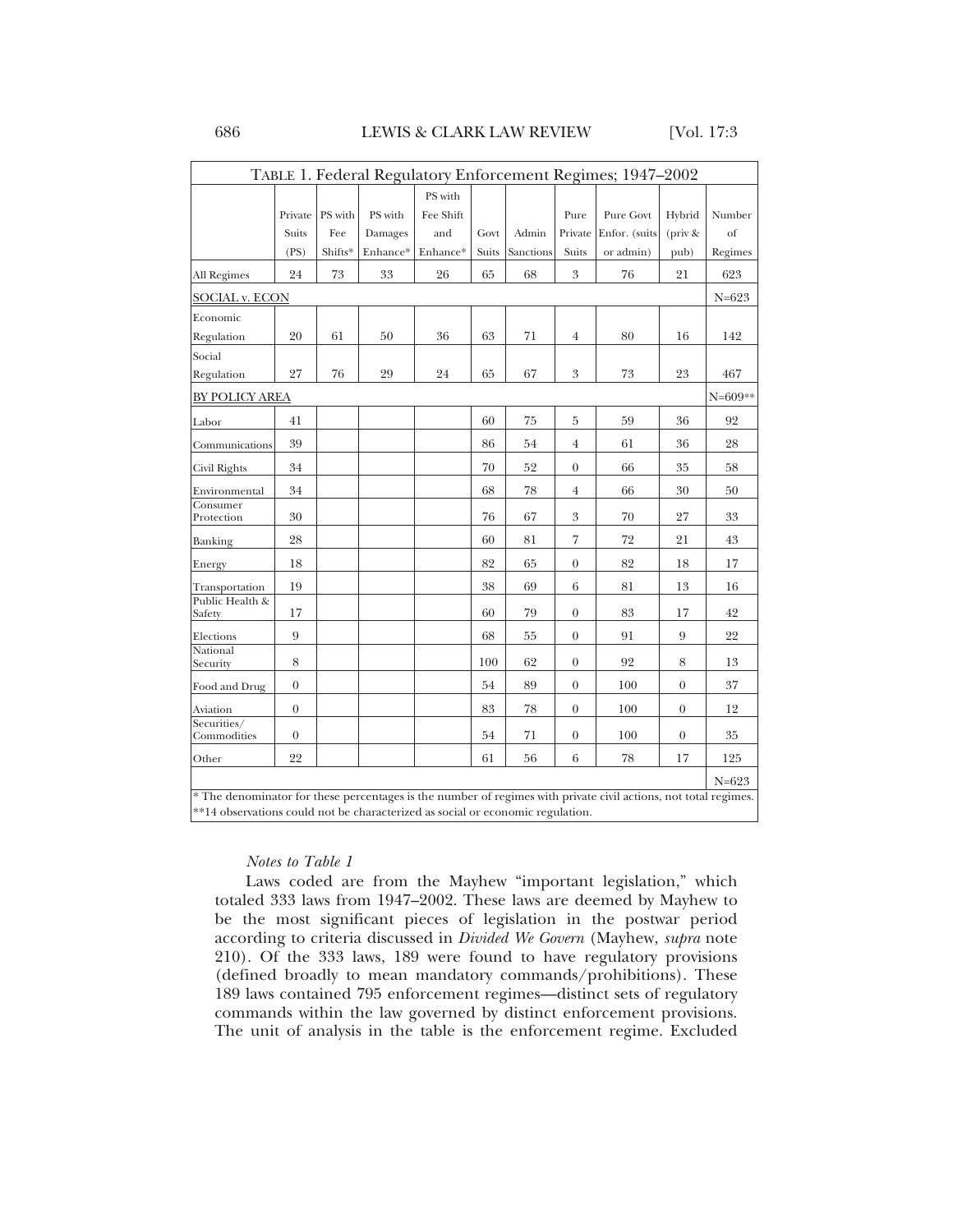from the 795 regimes are 172 observations for which administrative rulemaking was the only implementation provided, or for which the law did not provide any enforcement for the prohibitions. This yielded 623 regimes with enforcement provisions, which is the data reflected in the table.

Below are the definitions of the column headings:

 *Private Suits:* Percentage of regimes that provide for private civil suits, including ones that also provide for government enforcement.

 *Fee Shifts:* The percentage of *Private Suits* with fee-shifting provisions, including awards to prevailing plaintiff, prevailing party, or any party.

 *Damages Enhancements:* The percentage of *Private Suits* with damages enhancements, defined as double, triple, statutory, punitive, or exemplary damages.

 *Fee Shifts AND Damages Enhancements:* The percentage of *Private Suits* with fee shifts AND damages enhancements.

 NOTE: The above four percentages are not provided in the table broken down by specific policy areas because the number of observations with private rights of action at the level of individual policy areas is insufficient for the proportions with fees and damages to be meaningful.

 *Government Suits:* Percentage of regimes in which the Attorney General or an administrative agency may bring a lawsuit (whether for civil or criminal penalties).

 *Administrative Sanctions:* Percentage of regimes with administrative sanctions, including civil penalties, inspections, recalls, license revocation, citations, seizure, cease and desist, injunctions, and equitable relief. A large majority, but not all, of these contained express authorizations for administrative hearings.

 *Pure Private Enforcement:* Percentage of regimes with *Private Suits* but NO government enforcement (no *Government Suits* or *Administrative Sanctions*).

 *Pure Government Enforcement:* Percentage of regimes with *Government Suits* and/or *Administrative Sanctions*, but NO *Private Suits*.

 *Hybrid:* Percentage of regimes with *Private Suits*, alongside *Government Suits* and/or *Administrative Sanctions*.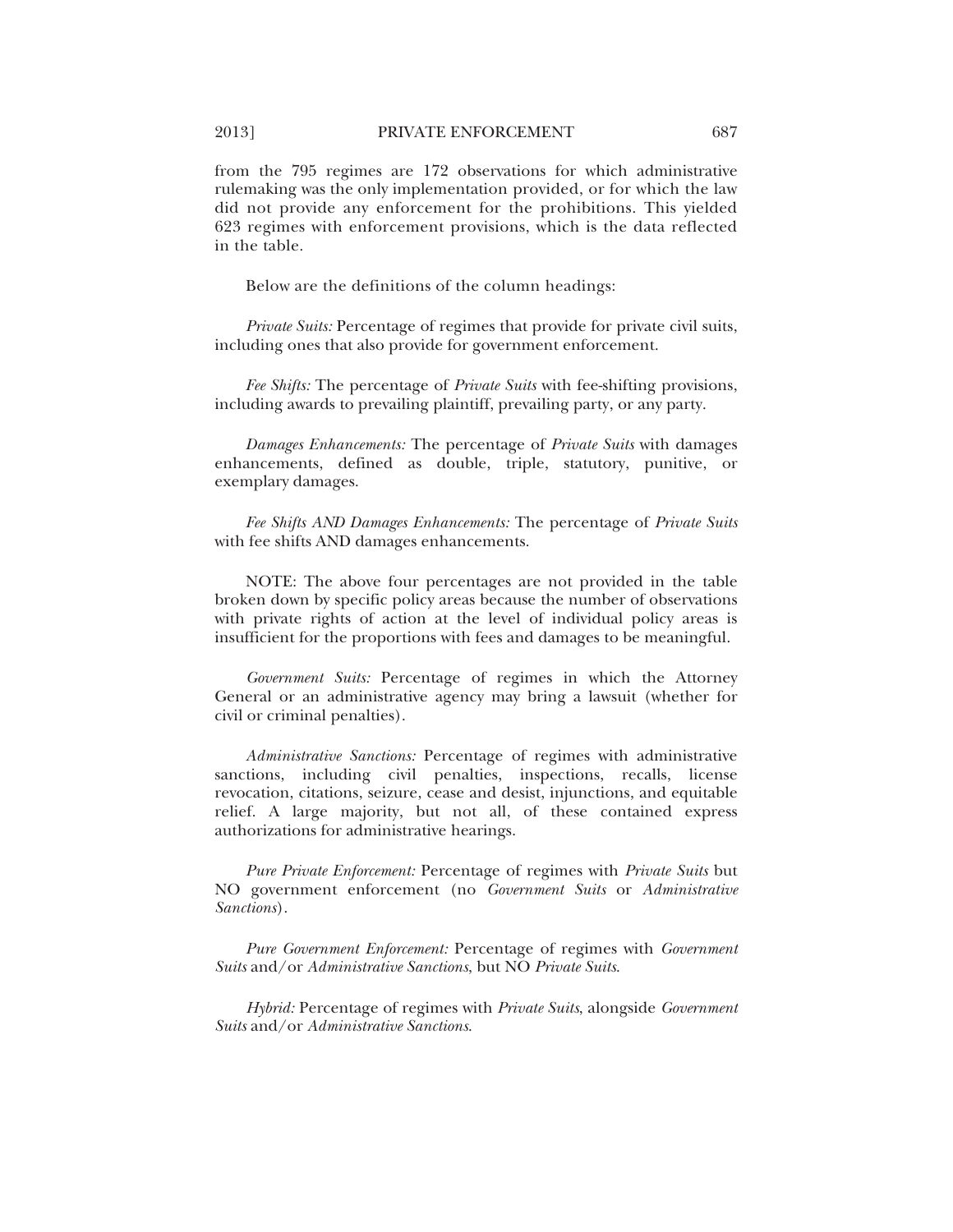In the section of the table broken down by social and economic regulation, the two types are defined as follows: Social regulation typically cuts across different industries and sectors, and is generally aimed at problems of externalities and public goods, the promotion of public health and safety, consumer protection, environmental protection, equal opportunity, and quality of life. Economic regulation typically targets the regulation of markets and industries, working to promote market stability, efficiency, and competition. Excluded from this table were 14 observations that could not be classified as either social or economic regulation (they mainly addressed national security).

#### *B. Employment Discrimination*

## *1. The Statutory Framework*

The foundational decisions about implementation of federal job discrimination laws were made in the landmark Civil Rights Act (CRA) of 1964. CRA's Title VII bars job discrimination based on race, gender, national origin, or religion, and relies on a hybrid enforcement framework including both private and public enforcement, and both administrative and judicial process. $^{213}$  It is, however, primarily dependent on private lawsuits for enforcement. We first lay out the current rules governing Title VII enforcement, and in a subsequent section we discuss what motivated legislators to construct this statutory enforcement framework, as well as how the framework has evolved over time.

A person wishing to pursue a job discrimination claim under Title VII must first file a charge with the Equal Employment Opportunity Commission (EEOC).<sup>214</sup> The EEOC provides notice to the accused employer and conducts a preliminary investigation to ascertain whether there is "reasonable cause" to believe the statute has been violated. If it reaches a finding that no reasonable cause exists, the agency notifies the parties and issues the complainant a "right to sue" letter, and he or she is free to bring a civil action in federal court.<sup>215</sup> If the agency does find reasonable cause to believe that the statute was violated, it attempts to facilitate a voluntary settlement of the dispute through an informal process of conciliation.<sup>216</sup> *The EEOC lacks the authority to issue enforceable orders based on its findings*. If the agency is unsuccessful in bringing about a settlement, it is authorized to act as

 $^{213}$  Pub. L. No. 88-352, tit. VII, 78 Stat. 253-66 (1964) (codified as amended at 42 U.S.C. §§ 2000e–2000e-17) (2006).

 $^{214}$  42 U.S.C. § 2000e-5 (2006).  $^{215}$  *Filing a Lawsuit*, U.S. EQUAL EMP'T OPPORTUNITY COMM'N, http://www.eeoc.gov/ employees/lawsuit.cfm.<br><sup>216</sup> 42 U.S.C. § 2000e-5 (2006).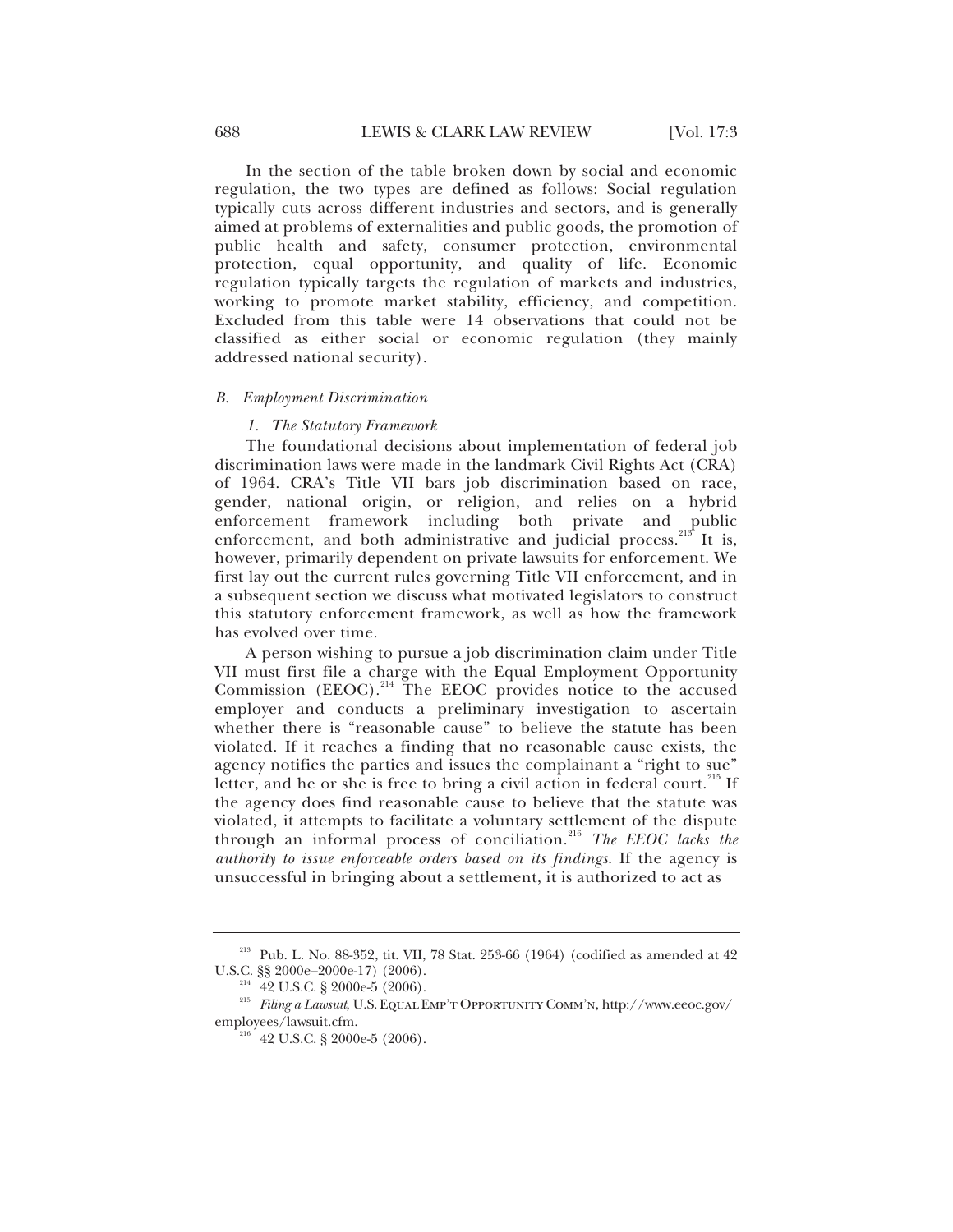prosecutor in a federal civil action on behalf of the employee, or, in the alternative, the agency will issue the complaining party a right to sue letter. If the claimant elects to file a private suit in federal court, proceedings are "de novo," and available remedies under the current version of Title VII include injunctive relief, back pay, compensatory and punitive damages, and attorneys' fees, and plaintiffs seeking compensatory or punitive damages are entitled to trial by jury.<sup>2</sup>

A number of other federal statutes provide additional protections against and remedies for job discrimination. The Rehabilitation Act of 1973, prohibiting employment discrimination based on disability by the federal government and federal contractors, and the Americans with Disabilities Act of 1990, prohibiting employment discrimination based on disability in the private sector and by states, simply incorporated Title VII's enforcement and remedial provisions by reference.<sup>218</sup> Such claims are thus governed by the enforcement framework set forth above. The Equal Pay Act of 1963 (barring pay discrimination against women) and the Age Discrimination in Employment Act of 1967 (barring job discrimination against persons age 40 or older) also follow a largely private enforcement model, with a similar administrative process as described above.<sup>219</sup> Two federal civil rights laws passed during the Reconstruction period also provide some protections from job discrimination. The Civil Rights Act of  $1866^{220}$ guaranteed newly freed slaves the right that "is enjoyed by white citizens" to make and enforce contracts, which was interpreted by courts beginning around 1970 to prohibit race (and only race) discrimination in private employment.<sup>221</sup> The Civil Rights Act of 1871, providing a cause of action against state actors for the violation of any federal rights, encompasses within its vast scope suits by state employees against state governments for violation of constitutional rights, including discrimination in the terms and conditions of employment in violation of the equal protection clause.<sup>222</sup> With respect to enforcement of these statutory provisions, the Civil Rights Act of 1871 contains an express private right of action, while the Supreme Court

<sup>&</sup>lt;sup>217</sup> *Remedies for Employment Discrimination*, U.S. EQUAL EMP'T OPPORTUNITY COMM'N, http://www.eeoc.gov/employees/remedies.cfm.

 $218$  Rehabilitation Act, Pub. L. No. 93-112, 87 Stat. 355 (1973) (codified as amended at 29 U.S.C. § 794(a) (2006)); Americans with Disabilities Act, Pub. L. No.

 $219$  Equal Pay Act, Pub. L. No. 88-38, 77 Stat. 56 (1963) (codified as amended at 29 U.S.C. § 206(d) (2006)); Age Discrimination in Employment Act, Pub. L. 90-202, 81 Stat. 602 (1967) (codified as amended at 29 U.S.C. §§ 621–634 (2006)).

<sup>&</sup>lt;sup>220</sup> Ch. 31, 14 Stat. 27 (codified as amended at 42 U.S.C. § 1981 (2006)).<br><sup>221</sup> *See* Sanders v. Dobbs Houses, Inc., 431 F.2d 1097 (5th Cir. 1970); Waters v.<br>Wis. Steel Works of Int'l Harvester Co., 427 F.2d 476, 483 (7

<sup>&</sup>lt;sup>222</sup> Ch. 22, 17 Stat. 13 (codified as amended at 42 U.S.C. § 1983 (2006)); see Monell v. Dep't of Soc. Serv., 436 U.S. 658, 690–92 (1978).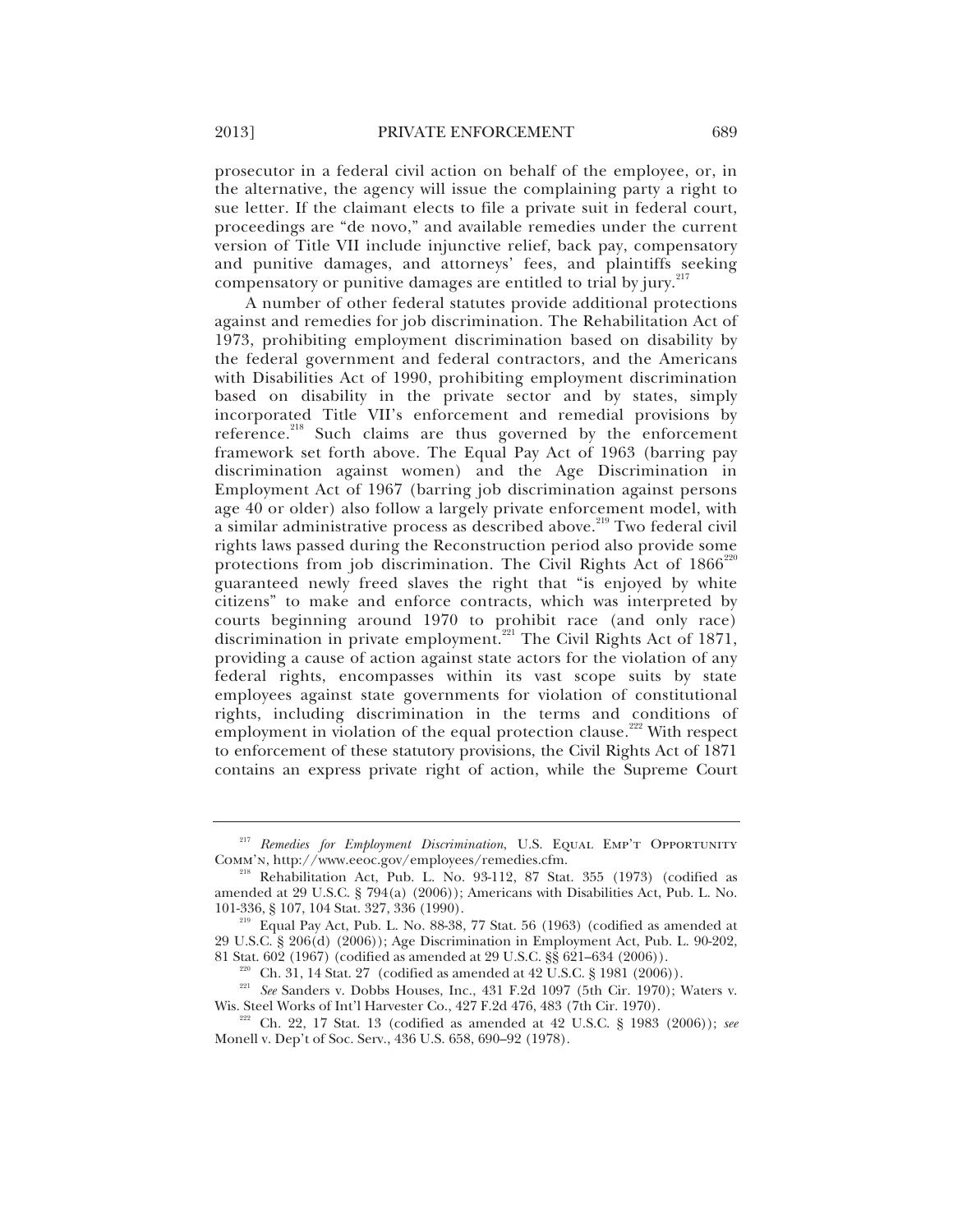implied a private right of action under the Civil Rights Act of 1866.<sup>223</sup> Neither statute authorizes the federal government to prosecute enforcement actions in court, nor has either statute been amended to provide for administrative evaluation of claims. These Reconstruction civil rights laws can provide a number of significant benefits in addition to those conferred by the other federal employment discrimination statutes, including more extensive economic damages, longer statutes of limitations, and coverage of a broader range of employment relationships.<sup>224</sup>

The federal statutes governing job discrimination are overlaid by a set of state statutes of varying substantive reach and heterogeneous enforcement provisions. Every U.S. state but Alabama has statutory prohibitions against job discrimination on the grounds regulated by Title VII (race, national origin, gender, and religion).<sup>225</sup> Some important differences between state and federal law arise where state statutes go beyond federal statutes and provide additional protections and remedies.<sup>226</sup>

There are also significant differences in enforcement provisions. Of 28 states with fair employment practice laws in 1964 (i.e., preexisting Title VII), 21 used the administrative cease-and-desist model, 4 used only criminal and no civil sanctions, and 3 lacked enforcement provisions and were strictly voluntary.<sup>227</sup> None contained a private right of action.<sup>228</sup> As state job discrimination statutes spread across the nation after 1964, they continued to rely heavily on administrative authority, but they shifted toward a hybrid approach in which private lawsuits would also play a significant role, and this shift included amending many pre-1964 state statutes to add private rights of action.<sup>229</sup> All state laws provide that an agency or department will handle complaints of discrimination.<sup>230</sup> Most states have fair

<sup>&</sup>lt;sup>223</sup> Johnson v. Railway Express Agency, Inc., 421 U.S. 454, 459–60 (1975).<br><sup>224</sup> *See* Harold S. Lewis, Jr. & Elizabeth J. Norman, Civil Rights Law and Practice 11–19 (2d ed. 2004).

<sup>&</sup>lt;sup>225</sup> *See* ELT, *50-State Survey of Discrimination Laws*, http://www.elt.com/resources/<br>integrity-suite/discrimination-laws/.

<sup>&</sup>lt;sup>226</sup> See John F. Buckley & Ronald M. Green, 1998 State by State Guide to HUMAN RESOURCES LAW (1998); GEORGE RUTHERGLEN, EMPLOYMENT DISCRIMINATION<br>LAW: VISIONS OF EQUALITY IN THEORY AND DOCTRINE 244-47 (3d ed. 2010).

<sup>&</sup>lt;sup>227</sup> See Equal Emp't Opportunity Comm'n, Legislative History of Titles VII and XI of Civil Rights Act of 1964 5–6 (1968) [hereinafter EEOC]; Bureau of NAT'L AFFAIRS, STATE FAIR EMPLOYMENT LAWS AND THEIR ADMINISTRATION: TEXTS, FEDERAL STATE COOPERATION, PROHIBITED ACTS 4 (1964).

Federal State Cooperation, Prohibited Acts <sup>4</sup> (1964). 228 Farhang, *supra* note 2, at 85. 229 Sean Farhang, *Private Lawsuits, General Deterrence, and State Capacity: Evidence from Job Discrimination Litigation* 2–3 (U.C. Berkeley, Goldman School of Public Policy

<sup>&</sup>lt;sup>230</sup> See GENERAL ACCOUNTING OFFICE, OFFICE OF THE GENERAL COUNSEL, SEXUAL-Orientation-Based Employment Discrimination: States' Experience With Statutory Prohibitions 6 (1997), http://www.gao.gov/assets/90/87121.pdf.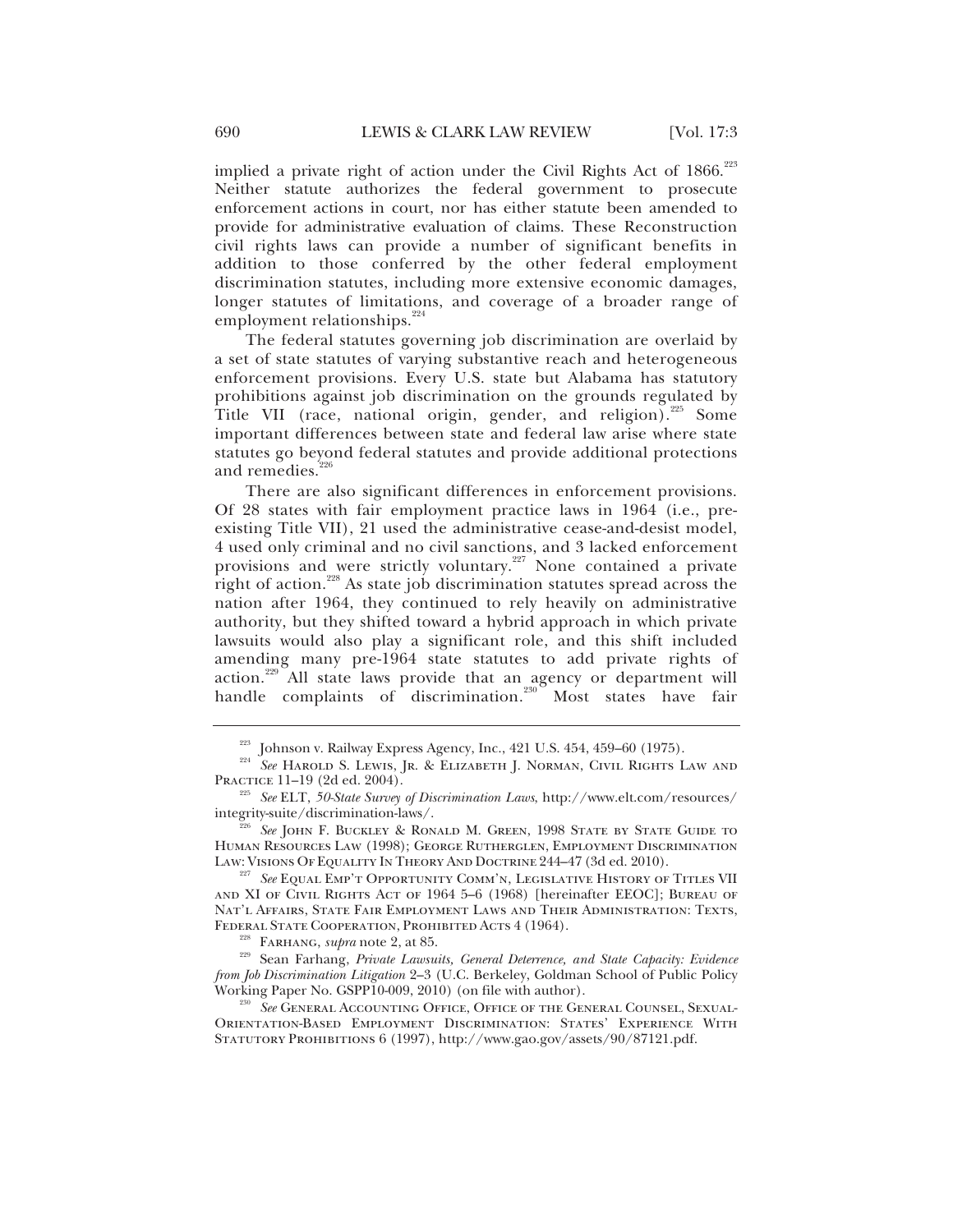employment practice commissions with far greater administrative power than the EEOC, typically including the authority to adjudicate claims, issue cease-and-desist orders, and provide a broad range of remedies, including injunctive relief, monetary damages, and attorneys' fees.<sup>231</sup> A large majority of states have incorporated private enforcement into their job discrimination statutes.<sup>2</sup>

# *2. Legislative Motivations for Creating the Title VII Framework*

Recent scholarship has investigated the motivation behind Congress's massive reliance on private litigation, with very modest administrative powers, in the implementation of federal job discrimination laws, starting with Title VII of the CRA of 1964, and escalating in the CRA of 1991 when Title VII was last importantly amended.<sup>233</sup> We draw on this work for the summary account provided below. Consistent with the discussion of separation-of-powers institutions in Part IV.D, the evidence shows that ideological and institutional conflict between Congress and the President has repeatedly—over time, in many different areas of civil rights, and across multiple configurations of party control of Congress and the presidency—been a central cause of Congress's self-conscious mobilization of private lawsuits at the expense of administrative power.<sup>234</sup> It also shows that the combination of fear of bureaucratic drift and concern about the public expense of administrative implementation has encouraged reliance on private enforcement.

In 1964, liberal civil rights advocates wanted a job discrimination enforcement regime centered on strong administrative adjudicatory powers, modeled on the National Labor Relations Board, with no private lawsuits. This preference was reflected in the job discrimination bill initially introduced by liberal Democrats.235 At the time, the Democratic party, which held a majority in both chambers, was sharply divided over civil rights, with its southern wing deeply committed to killing any job discrimination (or other civil rights) bill. In light of these insurmountable intraparty divisions, passage of the

<sup>&</sup>lt;sup>231</sup> *See* BUCKLEY & GREEN, *supra* note 226, at 4–138; RUTHERGLEN, *supra* note 226, at 246.

<sup>&</sup>lt;sup>232</sup> See Andrea Catania, State Employment Discrimination Remedies and Pendent *Jurisdiction Under Title VII: Access to Federal Courts*, 32 Am. U. L. Rev. 777, 819–32 (1983); Deborah Thompson Eisenberg, *Opening the Doors to the Local Courthouse: Maryland's New Private Right of Action for Employment Discrimination*, 9 U. MD. L.J. RACE Religion Gender & Class 7, 7–8 (2009); General Accounting Office, *supra* note 230, at 6–7. <br> $^{233}$  See Farhang, supra note 2, at 94–128.

<sup>&</sup>lt;sup>234</sup> *Id.* at 78. <br><sup>235</sup> A Bill to Prohibit Discrimination in Employment in Certain Cases Because of Race, Religion, Color, National Origin, Ancestry or Age, H.R. 405, 88th Cong. (1963). *See Developments in the Law: Employment Discrimination and Title VII of the Civil Rights Act of 1964*, *III. Procedure Under Title VII*, 84 Harv. L. Rev. 1195, 1196 n.7, 1250–75 (1971).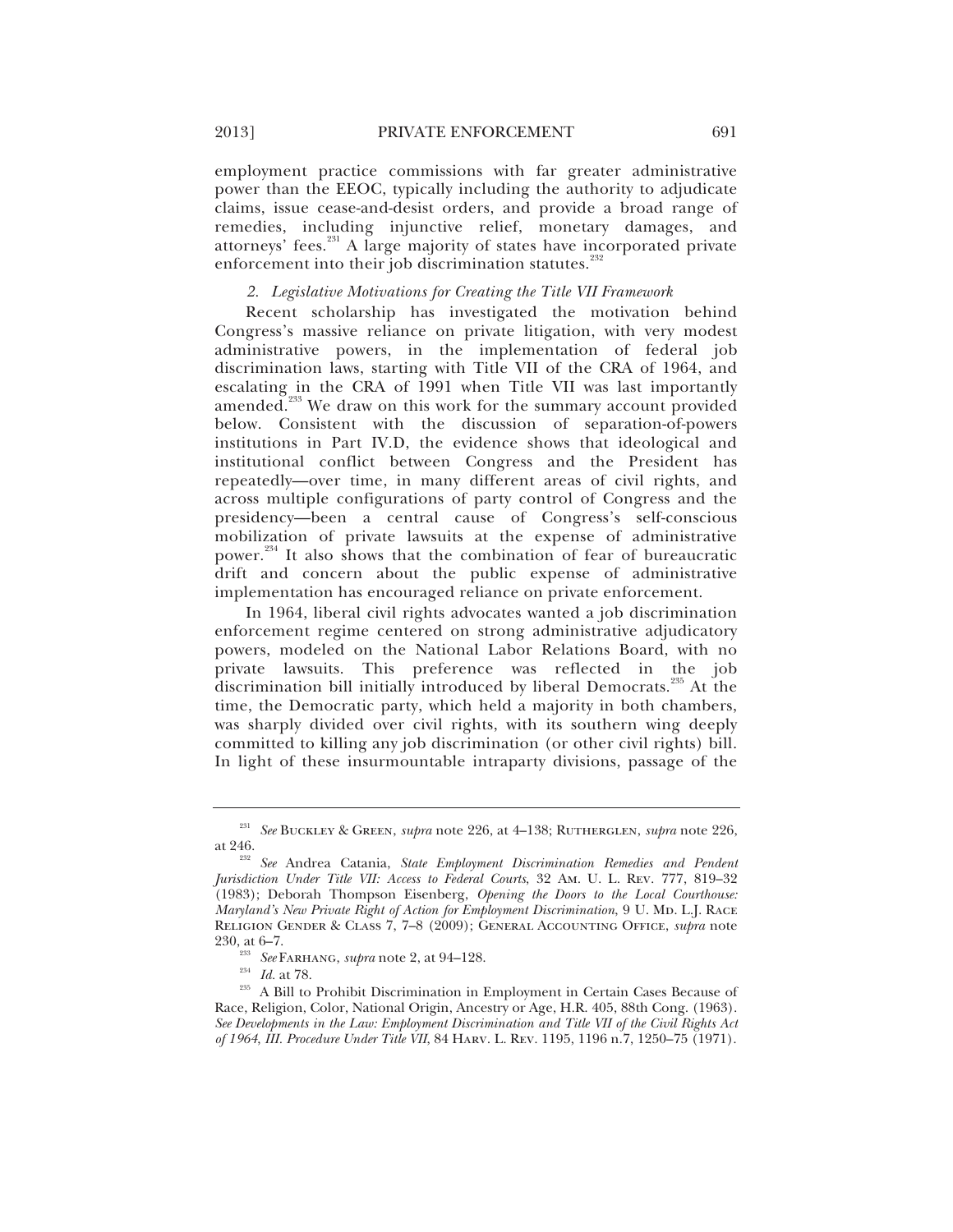CRA of 1964 depended on conservative Republicans joining nonsouthern Democrats in support of the bill. $^{23}$ 

Wielding the powers of a pivotal voting bloc, conservative Republicans stripped the EEOC of the strong administrative powers initially proposed by advocates of the job discrimination title, and provided instead for private lawsuits with economic incentives for enforcement, including attorney fee awards for prevailing plaintiffs.<sup>237</sup> Generally opposed to bureaucratic regulation of business, Republicans also feared that they would not be able to control an NLRB-style civil rights agency in the hands of their ideological adversaries in the executive branch.238 However, in a political environment marked by intense public demand for significant civil rights legislation, some meaningful enforcement provisions were necessary, and to conservative Republicans private litigation was preferable to public bureaucracy, especially in the hands of the Kennedy and Johnson administrations, which they thought would be overzealous enforcers and would pursue an excessively liberal implementation program. Thus, conservative Republican support for Title VII was conditioned on a legislative deal that traded private lawsuits for public bureaucracy.<sup>239</sup> Plaintiffs' economic recoveries would be limited to back pay and attorneys' fees, and cases would be tried to judges rather than juries.

This choice, grounded in fear among pivotal legislators that the President would commandeer a powerful agency to pursue his own policy agenda, had long-run transformative effects on the enforcement preferences of civil rights advocates. They had initially been sanguine about agency implementation and dubious about the effectiveness of private enforcement of Title VII, even with attorney fee awards for prevailing plaintiffs. Their skepticism about private enforcement was based in considerable measure on the longrecognized gross under-enforcement of Reconstruction era civil rights laws, which relied exclusively on private enforcement (although they did not allow for recovery of attorneys' fees). However, developments regarding enforcement in the decade following passage of the CRA of 1964 did not match civil rights advocates' expectations. In the late 1960s, they observed a severely underfunded agency lacking the basic material resources necessary to carry out its mission. They also witnessed a bureaucratic enforcement apparatus apparently not committed to using its administrative capacity, however limited, for aggressive enforcement.<sup>240</sup> Even aside from resource issues, the federal

<sup>&</sup>lt;sup>236</sup> *See* Farhang, *supra* note 2, at 94.<br><sup>237</sup> *Id.* at 95.<br><sup>238</sup> *Id.* at 101.<br><sup>239</sup> *Id.* at 118.<br><sup>240</sup> *See* David L. Rose, *Twenty-Five Years Later: Where do We Stand on Equal Employment Opportunity Law Enforcement?*, 42 VAND. L. REV. 1121, 1133–39 (1989).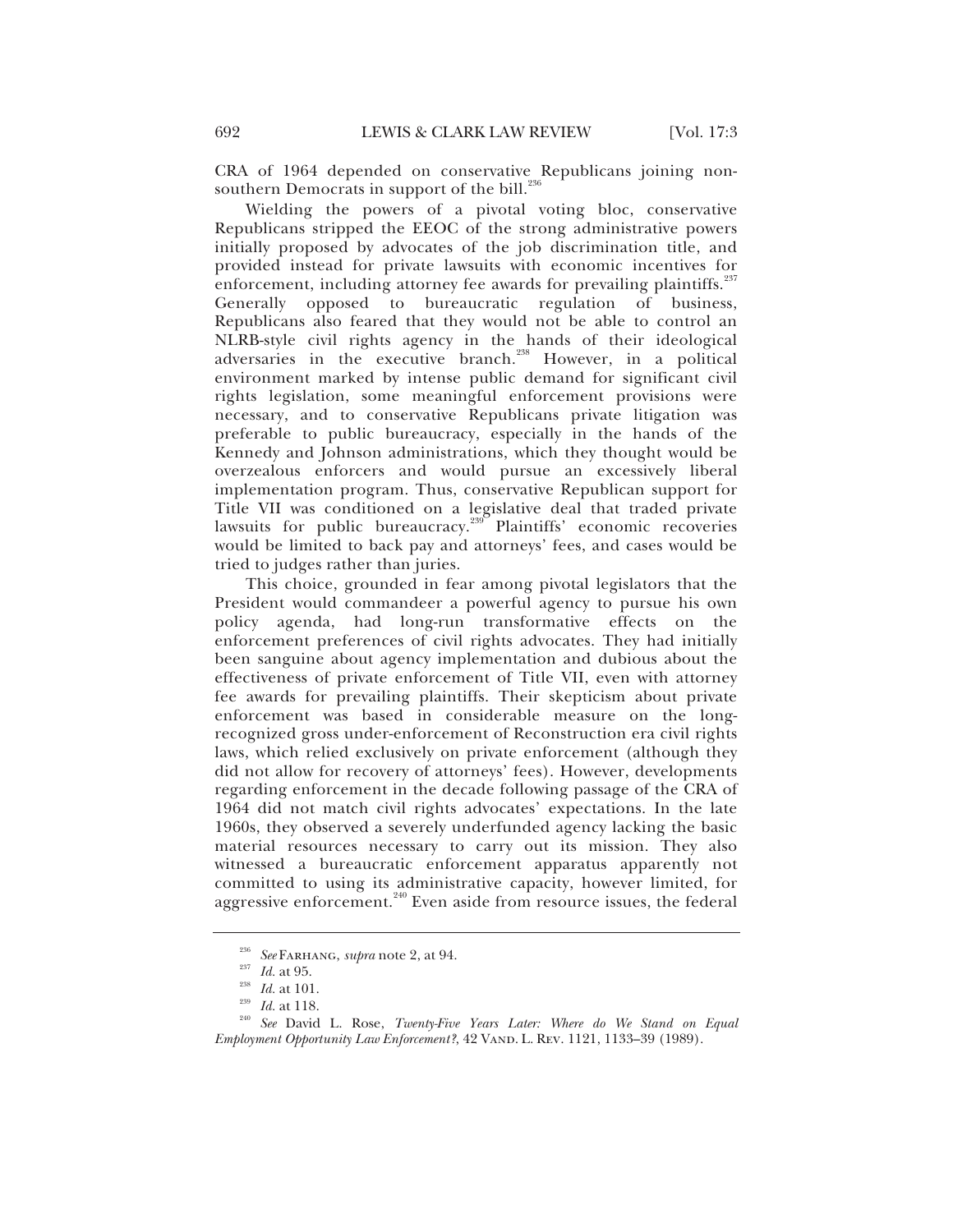bureaucracy appeared to them lethargic, establishment-oriented, politically timid, and vulnerable to capture. The situation grew markedly worse when President Nixon assumed office in 1969. The executive branch became more conservative, and civil rights liberals began to attack it openly, claiming that it was *willfully* sabotaging civil rights enforcement by the federal bureaucracy.

Alongside this waning faith in the administrative state, civil rights liberals observed levels of private enforcement that far exceeded their expectations, as well as courts inclined toward broadly pro-plaintiff interpretations of Title VII. The 1964 CRA's attorney fee provisions had the effect of contributing funds to civil rights groups that prosecuted lawsuits, bolstering their litigation programs and enforcement capacity. Critically, it also brought into being a private, for-profit bar to litigate civil rights claims in general, and job discrimination claims in particular. Civil rights groups came to view the private civil rights bar as a valuable enforcement infrastructure to be cultivated and leveraged through fee-shifting rules.

These developments drove an inversion of civil rights groups' assessment of the relative merits of private litigation versus public enforcement, strengthening the former and weakening the latter. They mobilized to extend the fee-shifting provisions of Title VII across the entire field of civil rights as a way to bolster enforcement and obviate dependence on the (then Nixon-Ford) federal bureaucracy, which they regarded as not just feeble, but hostile. They secured from allies in a Democratically-controlled Congress the extension of statutory fee shifting to school desegregation cases in 1972,  $^{241}$  to voting rights cases in  $1975$ ,<sup>242</sup> and then to all other civil rights laws still lacking a fee shift in the omnibus Civil Rights Attorney's Fees Awards Act of  $1976$ <sup>243</sup> The latter law added fee-shifting provisions to the Civil Rights Acts of 1866 and 1871, both of which, as discussed above, have been construed to provide causes of action for job discrimination.<sup>244</sup> In the early 1970s interest group advocacy to extend the private enforcement model of Title VII (introduced by conservative Republicans) went beyond civil rights to embrace environmental, consumer protection, and "public interest" regulation in general.

Thus, over roughly a decade following the passage of the 1964 CRA, fee shifting was expanded and became an entrenched part of job discrimination and other civil rights laws. The resulting privatization of implementation costs contributed significantly to the broad support these laws attracted from legislators in both political parties. By the early 1970s budget deficits emerged as a politically

<sup>&</sup>lt;sup>241</sup> Emergency School Aid Act, Pub. L. No. 92-318 § 718, 86 Stat. 354, 369 (1972).<br><sup>242</sup> Voting Rights Act of 1975, Pub. L. No 94-73 § 402, 89 Stat. 400, 404 (1975).<br><sup>243</sup> Pub. L. No 94-559 § 2, 90 Stat. 2641 (1976).<br><sup>24</sup>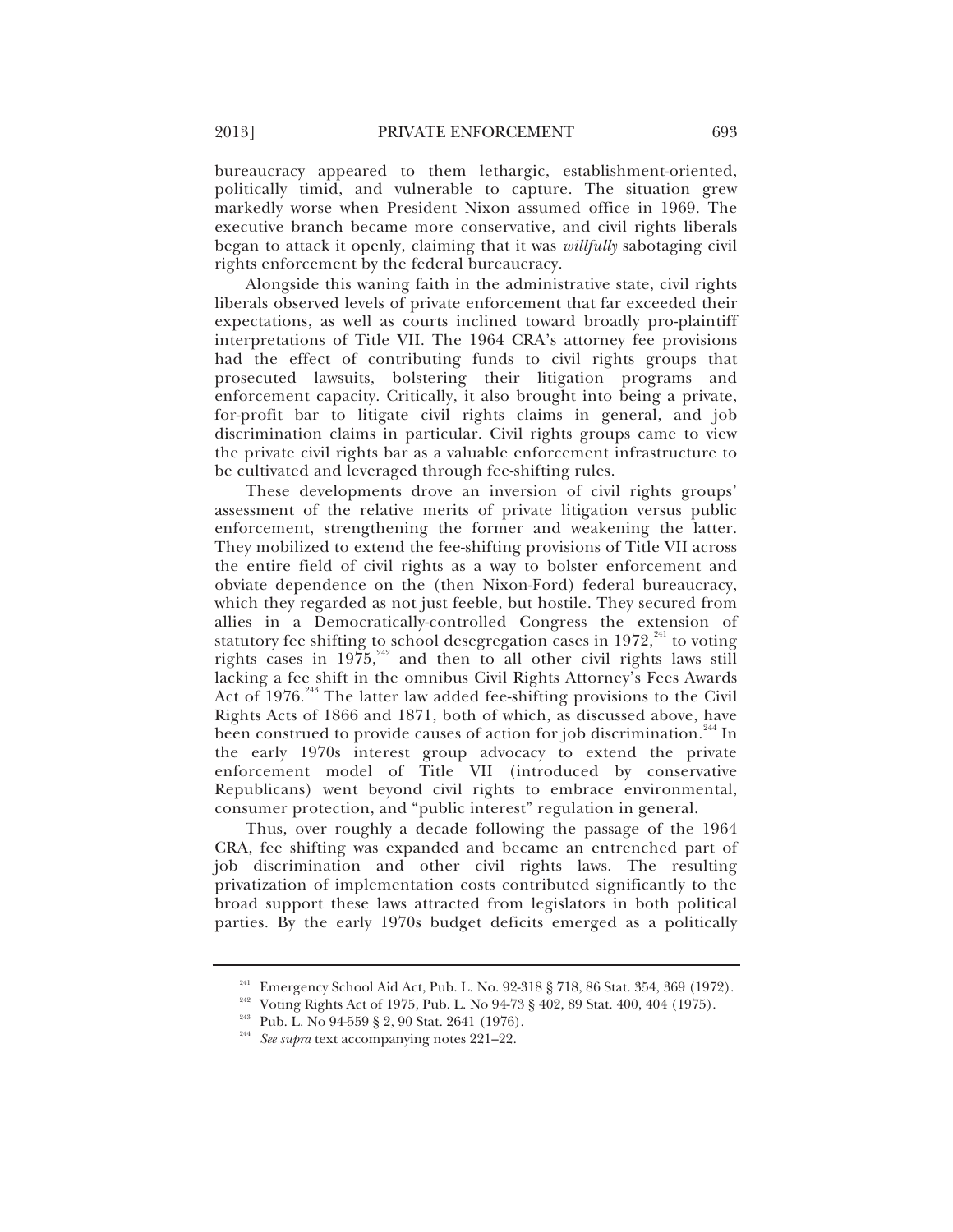salient issue, strengthening the hand of conservatives wanting to oppose new governmental interventions that would entail spending on bureaucracy, and increasing incentives for all legislators to privatize the costs of regulatory enforcement by relying on private enforcement regimes.245 In debates over civil rights implementation in the early to mid 1970s, the budgetary efficiency of private rights of action coupled with fee shifting emerged as a key justification on which Democrats and Republicans could agree. This efficiency justification dovetailed naturally with an anti-bureaucracy theme: fee shifting does not add to the federal budget, *and* it does not grow the federal bureaucracy, legislators in both parties argued in unison.

A major moment of development in Title VII's enforcement regime occurred with the CRA of  $1991$ ,<sup>246</sup> when Congress built on Title VII's private enforcement framework by adding compensatory and punitive damages, and the right to trial by jury, thereby substantially increasing the volume of private enforcement. The CRA of 1991 was ultimately the result of growing ideological polarization between the President and Congress on civil rights policy (among many other policy issues). The legislative choice was encouraged by policy conflict in the sphere of civil rights throughout the 1980s between a predominantly Democratic Congress and the Reagan administration, including an acrimonious struggle over control of the EEOC in particular and the civil rights bureaucracy in general. It was fueled, correspondingly, by ideological conflict between Congress and a federal judiciary that grew, with the appointment of many judges by President Reagan, increasingly to reflect the administration's position on civil rights.

In the summer of 1989, a newly ascendant conservative Supreme Court majority rendered a series of decisions curtailing Title VII's private enforcement regime that would clearly have the effect of reducing private enforcement.<sup>247</sup> Civil rights groups and their allies in Congress responded decisively by enacting the CRA of 1991, not only overriding most of the offending court decisions, but also adding new monetary damages and jury trial provisions with the express goal of increasing private enforcement. Explicitly pointing to subversion of government enforcement by EEOC leadership and the President, and the failure of congressional oversight to remedy the situation, civil rights advocates elected to mobilize private litigants and their attorneys, using economic incentives, to do what the administrative state would not.<sup>2</sup>

<sup>&</sup>lt;sup>245</sup> *See* Melnick, *supra* note 102, at 399–400.<br><sup>246</sup> Civil Rights Act of 1991, Pub. L. No. 102-166 § 102, 105 Stat. 1071, 1072–73

<sup>(</sup>codified at 42 U.S.C. § 1981(a)). 247 *See, e.g.*, Wards Cove Packing Co. v. Antonio, 490 U.S. 642 (1989). 248 *See* Note, *The Civil Rights Act of 1991: The Business Necessity Standard*, 106 Harv. L. Rev. 896 (1993).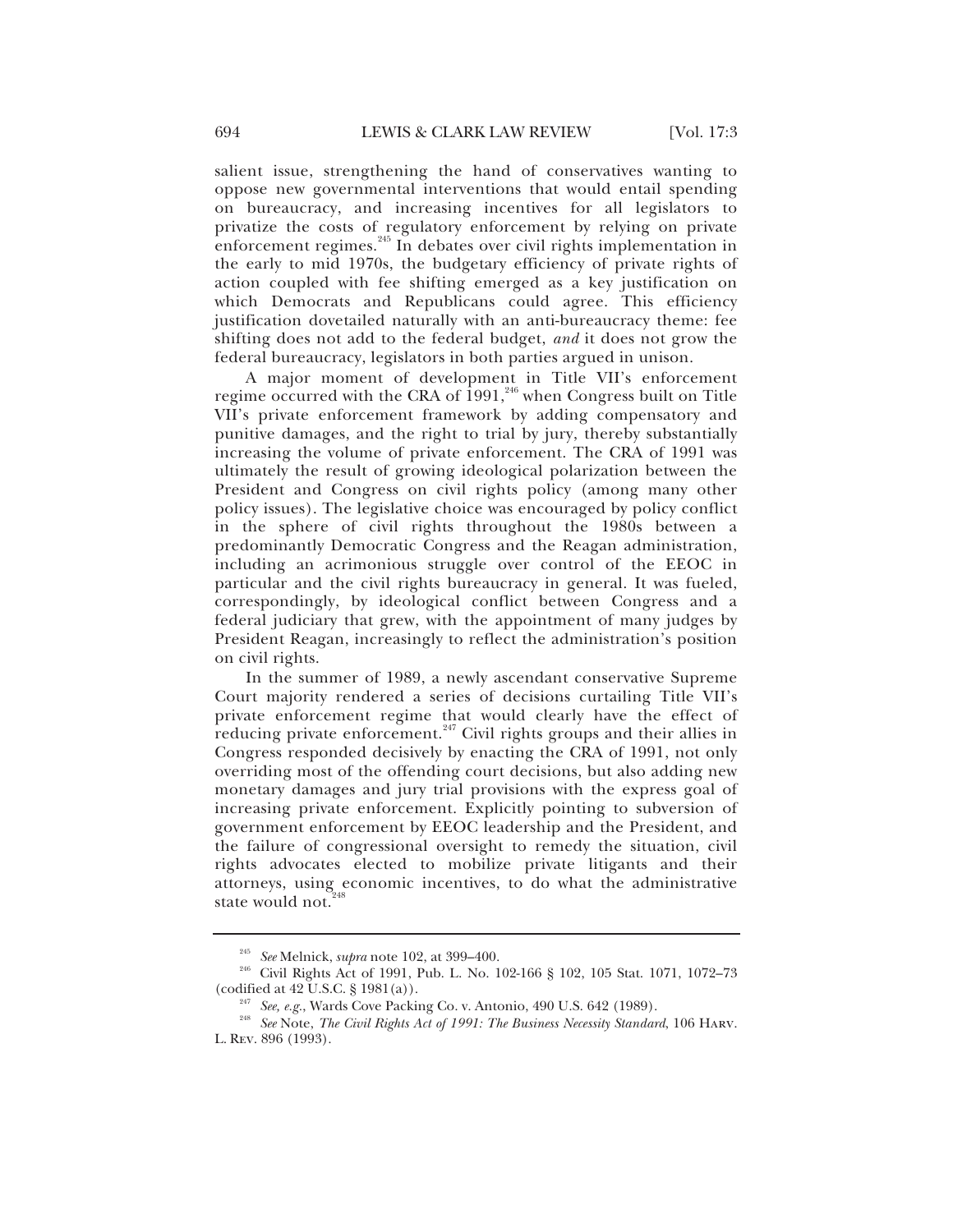Thus, the claim that legislative-executive competition for control of the bureaucracy within the American separation-of-powers system

causes Congress to rely on private litigation for statutory enforcement, as an alternative or adjunct to public enforcement, is strongly borne out by the story of federal job discrimination legislation (and civil rights legislation more broadly). The evidence further suggests that concerns about bureaucratic drift—resulting from such factors as bureaucratic laziness, timidity, or capture—also contributed to the choice to rely on private enforcement. At times budgetary concerns also encouraged private enforcement as an alternative to raising revenue to underwrite administrative capacity. Finally, the events leading to passage of the CRA of 1991 powerfully illustrate the way in which growing ideological polarization between the political parties (and therefore between Congress and the President during periods of divided government) has contributed to the remarkable growth in private enforcement litigation since the late 1960s, noted in Part IV.C. That polarization cannot be better encapsulated than by President Reagan's battle with congressional Democrats over civil rights policy in the 1980s. As discussed below, the resulting CRA of 1991 helped to catapult job discrimination suits to their current position among the most common types of litigation in federal court.

# *3. Empirical Research on Private Enforcement of Job Discrimination Statutes*

In this subsection we discuss what is known about job discrimination litigation from empirical research focusing on (1) the extent of job discrimination litigation, (2) whether job discrimination litigation is an effective regulatory tool, and (3) whether it is an effective vehicle to provide relief to victims of discrimination.

Private actions enforcing federal civil rights in employment statutes are one of the largest categories of suit reflected in statistics compiled by the Administrative Office of the U.S. Courts. In the decade from 2001 to 2010, there were an average of 17,253 such suits per year, 98% of which were privately prosecuted, with 2% prosecuted by the EEOC or the Department of Justice.<sup>249</sup> There are no data available on the volume of litigation under state employment discrimination laws that permit a nationwide assessment of how much private enforcement exists at the state level. However, one very recent and quite extensive study of the implementation of job discrimination statutes in California does permit such an assessment.<sup>250</sup> It is possible to estimate, extrapolating from data in the study, that roughly 42,800 private job discrimination suits were filed in California state courts in

<sup>&</sup>lt;sup>249</sup> *Judicial Business of the U.S. Courts*, 2001–2010, UNITED STATES COURTS, http://www.uscourts.gov/Statistics/FederalJudicialCaseloadStatistics/

FederalJudicialCaseloadStatistics\_Archive.aspx. 250 *See* Blasi & Doherty, *supra* note 20, at 50.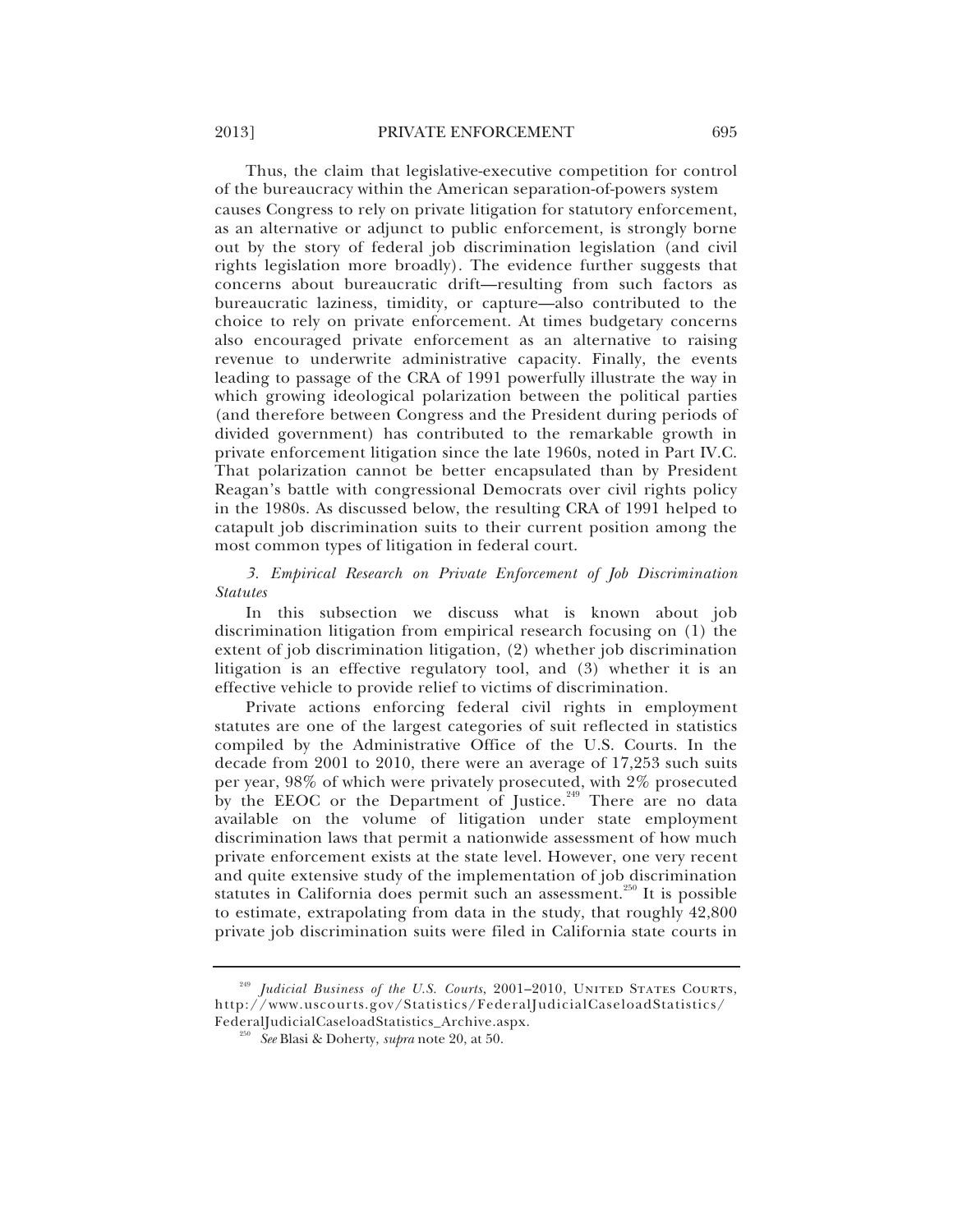the 11 years from 1997 to 2007. $^{251}$  Data compiled by the Administrative Office of the United States Courts indicates that during the same period there were 12,128 job discrimination suits filed in California's four federal district courts.<sup>252</sup> Thus, during this period about 78% of job discrimination suits in California were filed in state courts.<sup>253</sup> A work sharing agreement between the EEOC and the California agency that handles job discrimination claims, whereby a charge can be crossfiled with both agencies while only one processes the claim, makes it difficult to generalize from California about the balance between federal and state job discrimination lawsuits.

This suggests that, in at least some parts of the country, state courts are an important locus of private enforcement of job discrimination laws. However, we think that it would be a mistake to generalize from the case of California, for it is likely among the states where the federal-state balance on private enforcement of job discrimination laws is most skewed toward state court litigation. California is among the states with much more extensive job discrimination prohibitions than exist under federal law—including discrimination based on association, marital status, and sexual orientation—and its job discrimination laws reach employers that have too few employees to trigger coverage by federal statutes.<sup>254</sup> Further, it is widely believed in the U.S. that plaintiffs' lawyers tend to regard state courts as more ideologically hospitable to their claims than federal courts, and given California's liberal political environment, this is likely to be more true in California than in most other states. Finally, it must be remembered that some states' laws provide no private right of action at all.

<sup>&</sup>lt;sup>251</sup> Our rounded estimate is based upon the following. Under California law, it is necessary to file a complaint with the state administrative agency prior to filing a lawsuit, but claimants are free to request a right to sue letter immediately upon filing. There were 212,144 administrative charges of discrimination filed with the state agency in California in the 12 years from 1997 to 2008. Blasi & Doherty, *supra* note 20, at 26. In order to match the period for which we have data on federal job discrimination filings in California, discussed later in this paragraph of the text, we subtract the mean value of one year's filings during this period  $(17,679)$  to estimate that 194,465 charges were filed from 1997 to 2007. Based upon sampling, Blasi and Doherty estimate that at least 22% of these charges were followed by a private lawsuit in state court. *Id*. at 11. Thus, our rough estimate is that for the period 1997 to 2007, 22% of 194,465 charges led to 42,782 state court job discrimination suits filed by

<sup>&</sup>lt;sup>252</sup> *Federal Court Cases: Integrated Data Base*, maintained by the Inter-University Consortium for Political and Social Research, http://www.icpsr.umich.edu/ icpsrweb/landing.jsp. 253 *Id.*

<sup>254</sup> *See* Marjorie Gelb & JoAnne Frankfurt, *California's Fair Employment and Housing Act: A Viable State Remedy For Employment Discrimination*, 34 Hastings L.J. 1055, 1055– 56 (1983).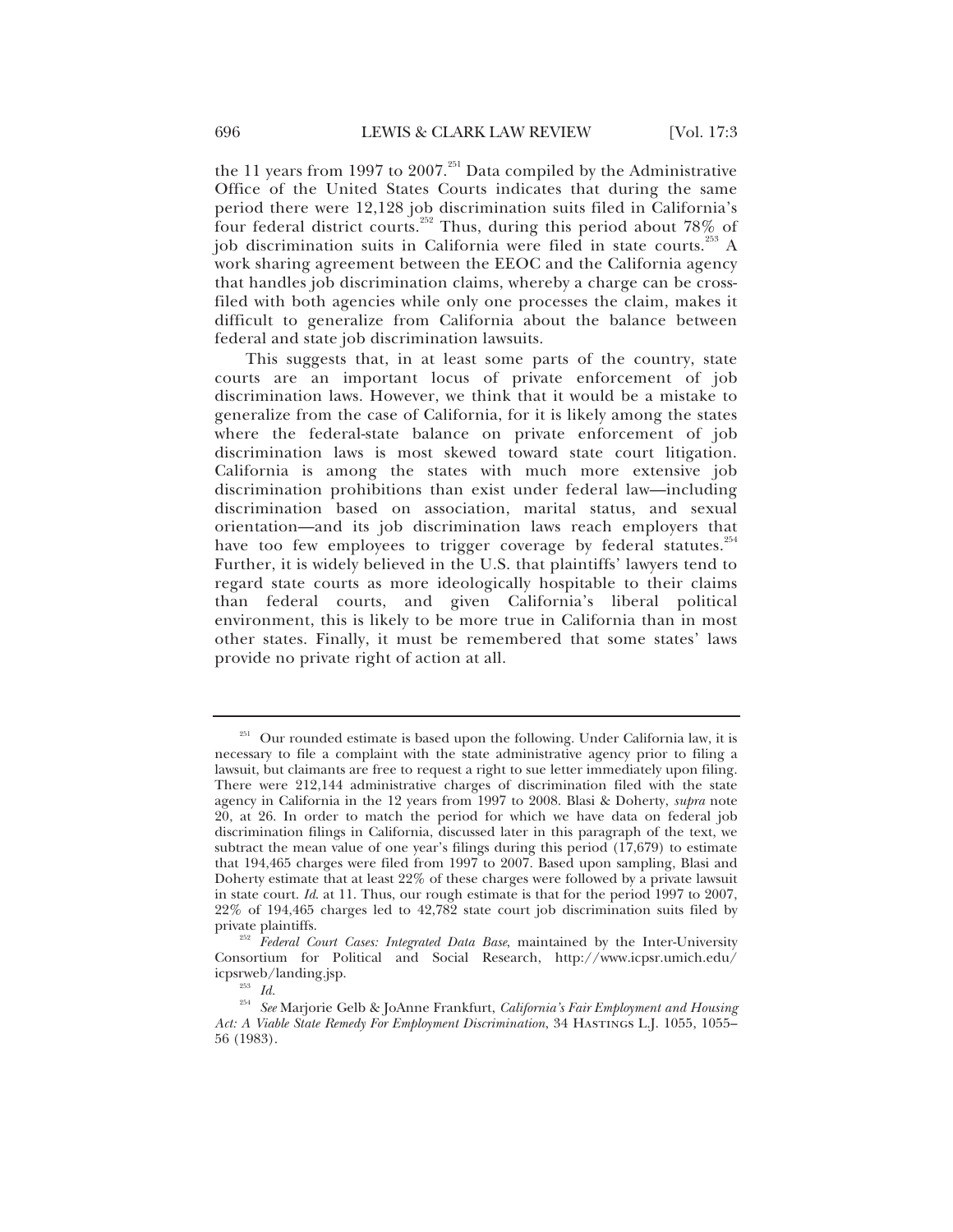Figure 1 plots (1) the annual number of administrative charges filed with the EEOC under all statutes that it administers, (2) administrative charges filed under Title VII, (3) privately prosecuted job discrimination lawsuits in federal court, and (4) such lawsuits prosecuted by the EEOC or the Department of Justice.<sup>255</sup> Note that the scales for lawsuits and administrative charges are different, with the number of suits reflected on the left y-axis, and the number of EEOC charges reflected on the right y-axis. Prior to 1978, Title VII was the only statute administered by the EEOC. In 1978, as noted above, Congress shifted administration of the Age Discrimination in Employment Act from the Department of Labor to the EEOC, and thus prior to 1978 the plots of Title VII charges and of all EEOC charges are coextensive. After 1978 the plot of all charges begins to exceed the plot of Title VII charges as age claims flowed into the EEOC's administrative system. The Americans with Disabilities Act's job discrimination provisions became effective in July 1992, and thus after 1992 the plot of all EEOC charges begins to exceed the plot of Title VII charges by a wider margin as disability claims flowed into the EEOC's administrative system.

The statutory bases for the lawsuits in the figure include all the statutes mentioned in the last paragraph, and also suits brought under the Civil Rights Acts of 1866 and 1871, which have no EEOC filing requirement. The number of job discrimination suits mainly sloped upward from 1970 to 1983, with a plateau in the middle of that period; gradually declined from 1983 to 1991; shot up sharply from 1991 to 1997; and has declined since then, possibly plateauing in the last few years. Regarding the post-1991 rise, as we discuss below, the CRA of 1991's addition of new damages and jury trials to Title VII is clearly part of the cause. The 1992 effective date for the Americans with Disability Act's employment provisions also contributed, bringing a new type of claim into the legal system. The post-1997 decline is notable, but we hazard no explanation for it here; it is susceptible to many theoretically plausible accounts among which we cannot adjudicate.

 $255$  Data for the EEOC charge figures for 1970 to 2002 were provided to us by the EEOC's Office of Research, Information and Planning, and for 2003 to 2010 they were obtained from the EEOC's website. *Title VII of the Civil Rights Act of 1964 Charges*, U.S. Equal Emp't Opportunity Comm'n, http://www.eeoc.gov/eeoc/statistics/ enforcement/index.cfm. Data on job discrimination lawsuits for the years 1970 to 2000 were drawn from the *Federal Court Cases: Integrated Data Base*, *supra* note 252, and for the years 2001–2010 they were drawn from *Judicial Business of the U.S. Courts*, 2001– 2010, produced by the Administrative Office of the U.S. Courts.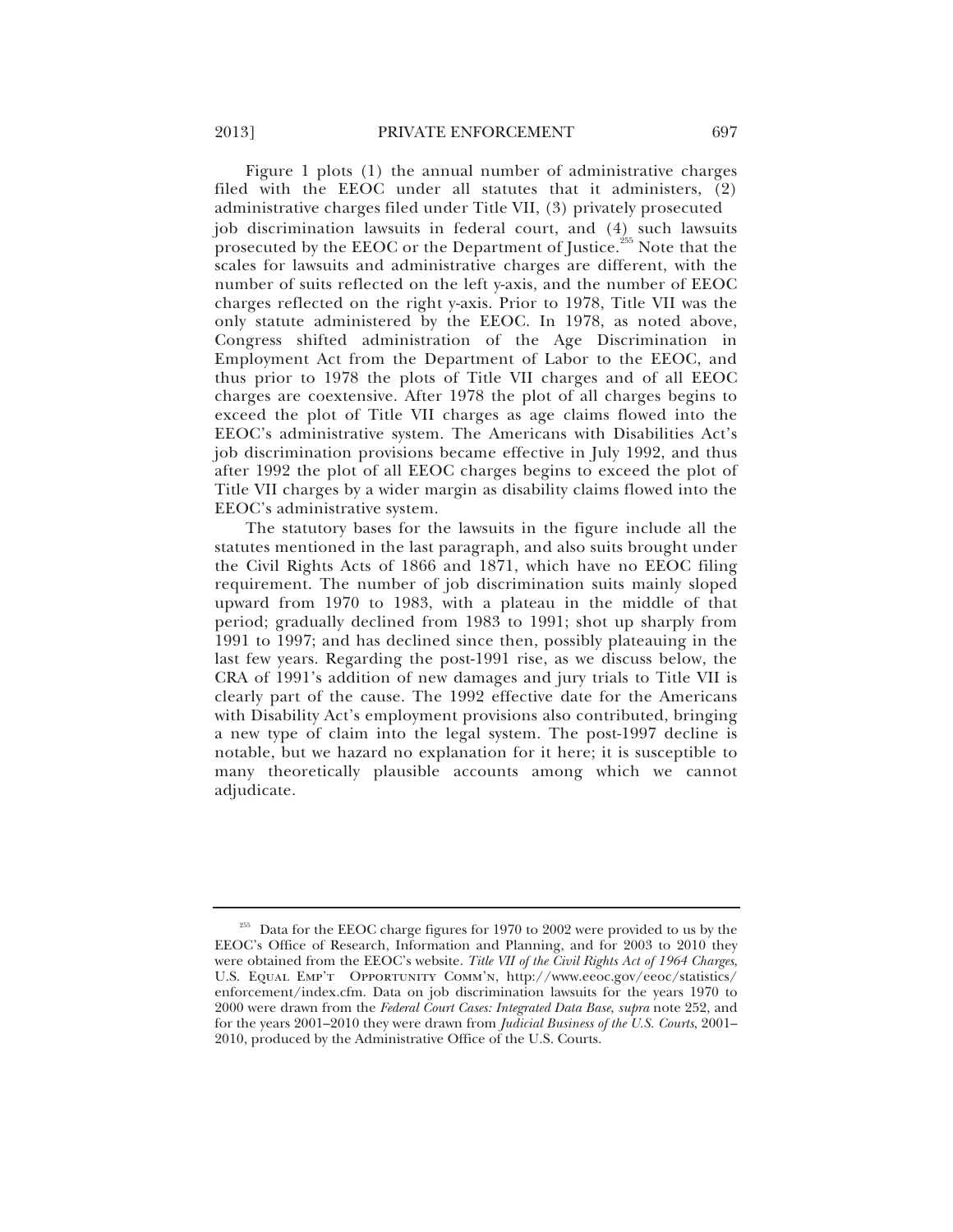

#### FIGURE 1: Trends in Job Discrimination Litigation

Several studies have evaluated the effects of the CRA of 1991's amendments to Title VII—which added compensatory and punitive damages, and jury trials—on private enforcement activity. Farhang examined the influence of the CRA of 1991 on the volume of private Title VII charges filed with the EEOC from 1980 to  $2002$ <sup>256</sup> As previously discussed, such administrative filings are a legal precondition to filing an action in federal court, although they do not reveal whether a court action was subsequently filed:

A substantial proportion of federal employment discrimination claims are settled after an EEOC charge is filed because of the threat of litigation, but without formal litigation being instituted.<sup>257</sup> Indeed, it is well-recognized that potential liability 'in the shadow of the law,' without formal legal action, profoundly shapes whether and how cases settle without litigation.<sup>2</sup>

<sup>256</sup> *See* Farhang, *supra* note 14, at 16–18. 257 *Id.* at 16. No data exist that would allow an estimate of the percentage of EEOC charges that are dropped by claimants after the administrative proceeding in the absence of any redress offered by the respondent rather than as part of a settlement. 258 *Id.*; *see* Robert H. Mnookin & Lewis Kornhauser, *Bargaining in the Shadow of the* 

*Law: The Case of Divorce*, 88 Yale L. J. 950, 950–53 (1979).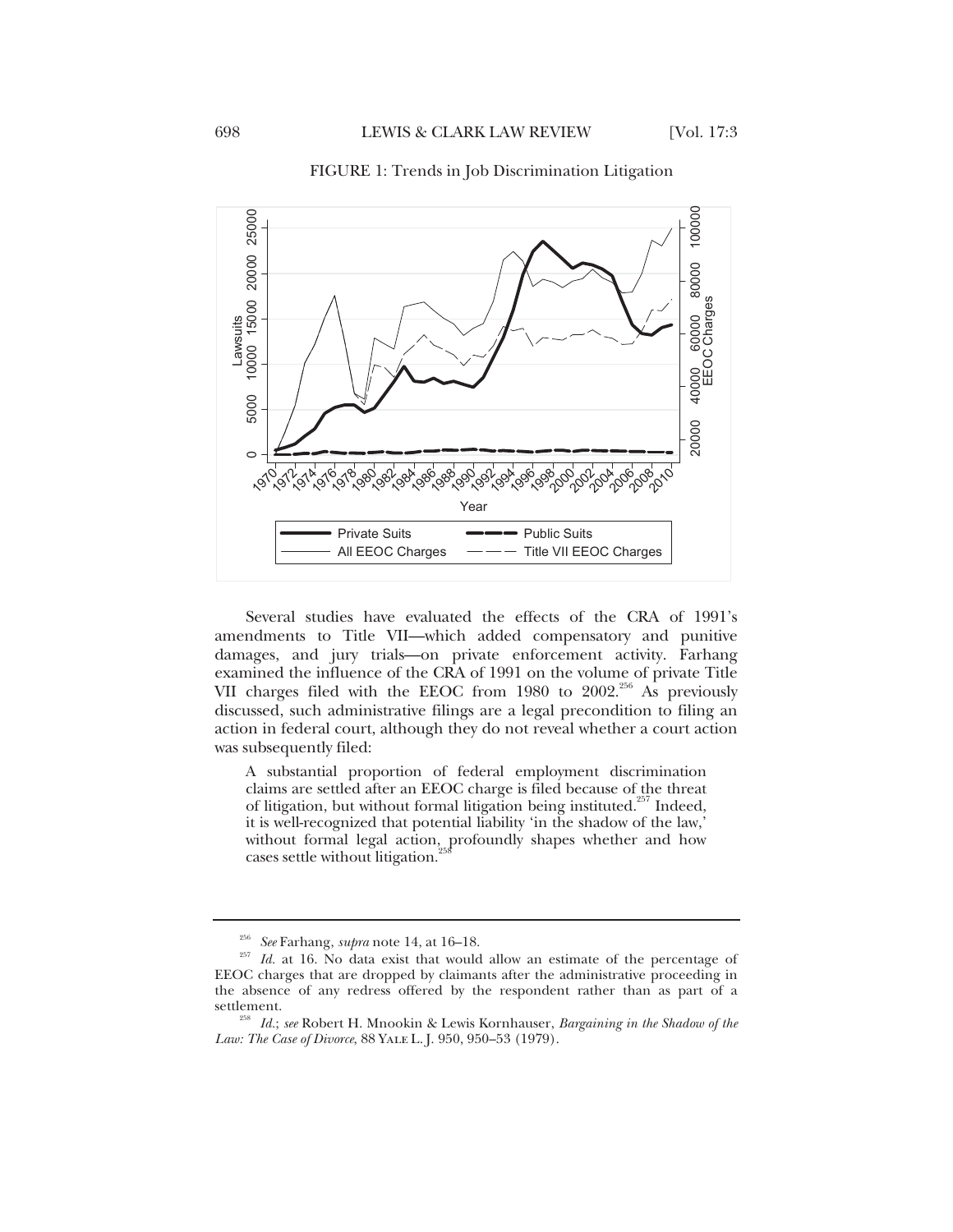Because EEOC filings reflect the fulfillment of a formal legal precondition to litigation, they capture both cases that ultimately enter litigation and those that settle after the threat of litigation is invoked. The study reports that passage of the CRA of 1991 brought about a statistically and substantively significant increase in Title VII charges filed in all four protected categories (gender, race, national origin, and religion). In aggregate, it increased total Title VII complaints by  $58\%$ <sup>259</sup> Farhang and Spencer evaluate the impact of the CRA of 1991 on the probability that Title VII plaintiffs are represented by counsel in litigation.<sup>260</sup> Analyzing cases filed in the Northern and Eastern Districts of California between 1980 and 2000, they find that the CRA of 1991 substantially increased the probability that Title VII plaintiffs would be represented by counsel. Consistent with the framework we set out in Part IV.C, together these studies show that provisions in private enforcement regimes affecting the value of claims can significantly influence both the volume of private enforcement activity, and the ability of claimants to obtain counsel.

There is also a body of work investigating the effects of job discrimination litigation on the organizations sued, primarily with an eye to assessing whether litigation is an effective regulatory tool (we discussed the theoretical debate surrounding this issue in Parts IV.A and B). There is substantial literature in organizational sociology evaluating the ways in which organizations have responded to civil rights laws prohibiting employment discrimination. It has produced considerable evidence that passage of Title VII of the CRA of 1964, and subsequent job discrimination laws modeled on it, caused the development and diffusion of formal rules, policies, and positions that were ostensibly calculated to reshape personnel decision-making in organizations to improve compliance with equal employment opportunity laws, or at least the appearance of it.<sup>261</sup> Such policies include, for example: efforts aimed at increasing objectivity in evaluating employee performance, setting pay, and awarding promotions; policies providing for formal internal review of complaints of employment discrimination, among other grievances; programs for training managers and staff about compliance with civil rights laws; and policies formally establishing responsibility for improving opportunities for women and racial minorities in the workplace. This literature acknowledges and grapples with the question of whether such formalized employment

<sup>&</sup>lt;sup>259</sup> Farhang, *supra* note 14, at 26–27.<br><sup>260</sup> *See* Sean Farhang & Douglas Spencer, Univ. of Cal., Berkeley, Economic Recovery Rules and Attorney Representation in Job Discrimination Litigation, Presentation at American Law & Econ. Assoc. (May 19, 2012), *available at*

 $h^{261}$  See, e.g., Lauren B. Edelman, *Legal Ambiguity and Symbolic Structures: Organizational Mediation of Civil Rights Law*, 97 Am. J. Soc. 1531, 1537 (1992); Alexandra Kalev et al., *Best Practices or Best Guesses? Assessing the Efficacy of Corporate Affirmative Action and Diversity Policies*, 71 Am. Soc. Rev. 589, 590, 595 (2006); John R. Sutton & Frank Dobbin, *The Two Faces of Governance: Responses to Legal Uncertainty in U.S. Firms, 1955 to 1985*, 61 Am. Soc. Rev. 794, 798–99 (1996).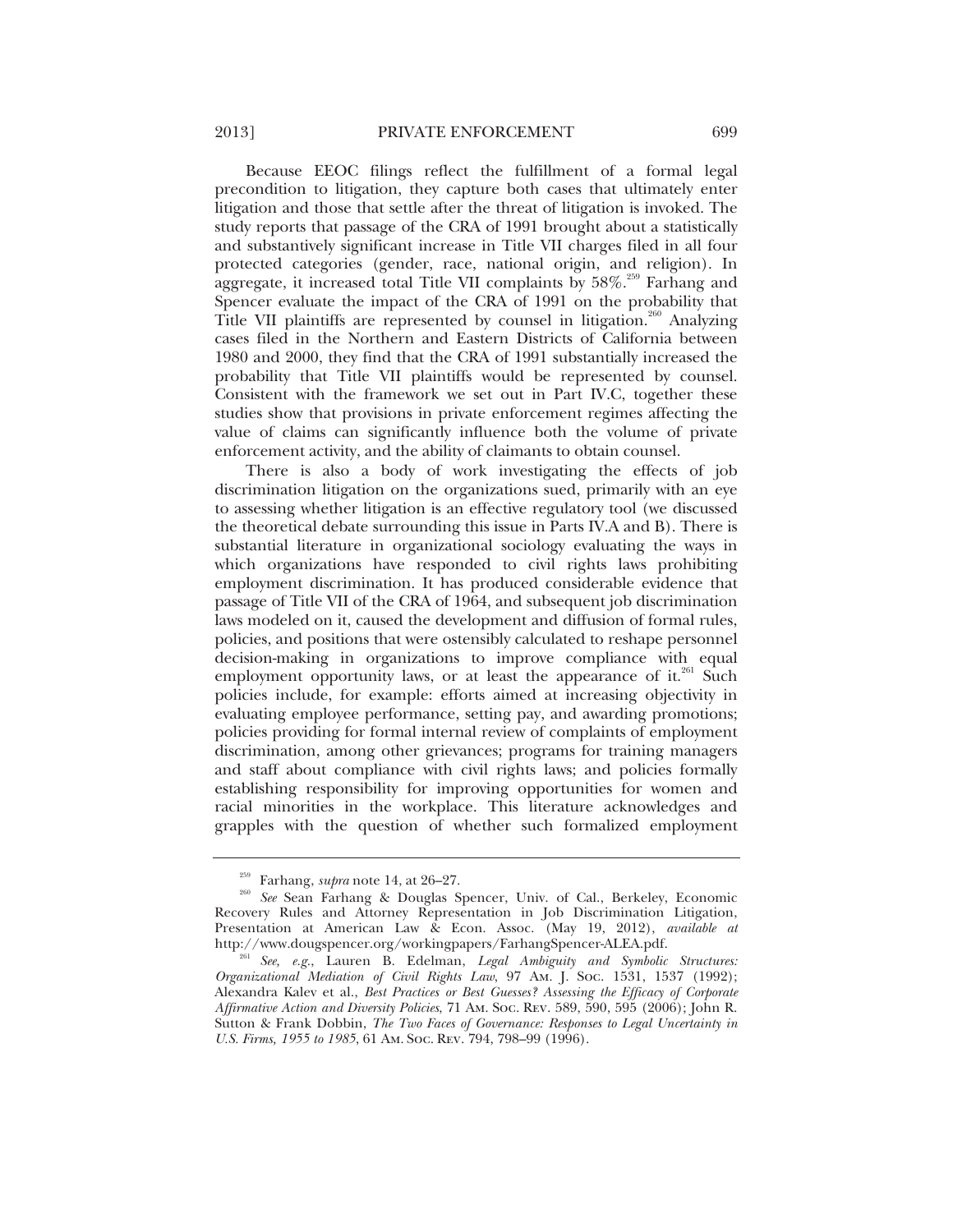policies actually improve employment opportunities for protected groups, or are just symbolic gestures calculated to make employers appear fair and provide them a defense in the event of litigation.

In characterizing the body of research on the regulatory efficacy of job discrimination lawsuits, it is useful to distinguish between specific deterrence and general deterrence effects of enforcement activity. Specific deterrence refers to the effects on the future conduct of the target of enforcement, while general deterrence refers to the effects of aggregate levels of enforcement activity on the future conduct of members of the regulated population, whether or not they have actually been the target of enforcement.

Studies of the specific deterrence effects of job discrimination litigation have not distinguished private actions from those prosecuted by government officials, nor have they distinguished federal from state court lawsuits. Rather, their primary research design has been to compare organizations that had been subject to any job discrimination lawsuit with those not previously subject to suit, in order to assess whether being sued caused organizations to adopt policies calculated to improve compliance with job discrimination laws, or whether they actually increased the proportion of women and racial minorities in managerial positions subsequent to suit. The earliest such studies evaluated whether organizations that had been sued were more likely to have policies ostensibly aimed at compliance with job discrimination laws than organizations that had not been sued. The studies found no specific deterrence effects.262 However, as Edelman points out, comparisons *across* organizations subject to suit and those not subject to suit are problematic because, although those subject to suit may be prodded into undertaking compliance efforts, the worst violators may be more likely to be sued, making it difficult to disentangle the countervailing effects.<sup>263</sup>

More recent studies of specific deterrence have avoided this problem by deploying research designs and methods that evaluate the effects of job discrimination suits *within* organizations over time, and they have also used the actual proportion of women and racial minorities in managerial positions, rather than the adoption of formal compliance policies, as their dependent variable. $264$  These studies do find specific deterrence effects. Examining a large sample of private organizations spanning many industries, Dobbin and Kalev find that organizations that have been targets of job discrimination lawsuits subsequently increased the proportion of

<sup>262</sup> *See, e.g.*, Edelman, *supra* note 261, at 1563–64; Allison M. Konrad & Frank Linnehan, *Formalized HRM Structures: Coordinating Equal Employment Opportunity or* 

<sup>&</sup>lt;sup>263</sup> See Edelman, *supra* note 261, at 1550.<br><sup>264</sup> E.g., Kalev & Dobbin, *supra* note 13, at 857; Sheryl Skaggs, *Producing Change or Bagging Opportunity? The Effects of Discrimination Litigation on Women in Supermarket Management*, 113 Am. J. Soc. 1148, 1160–61 (2008).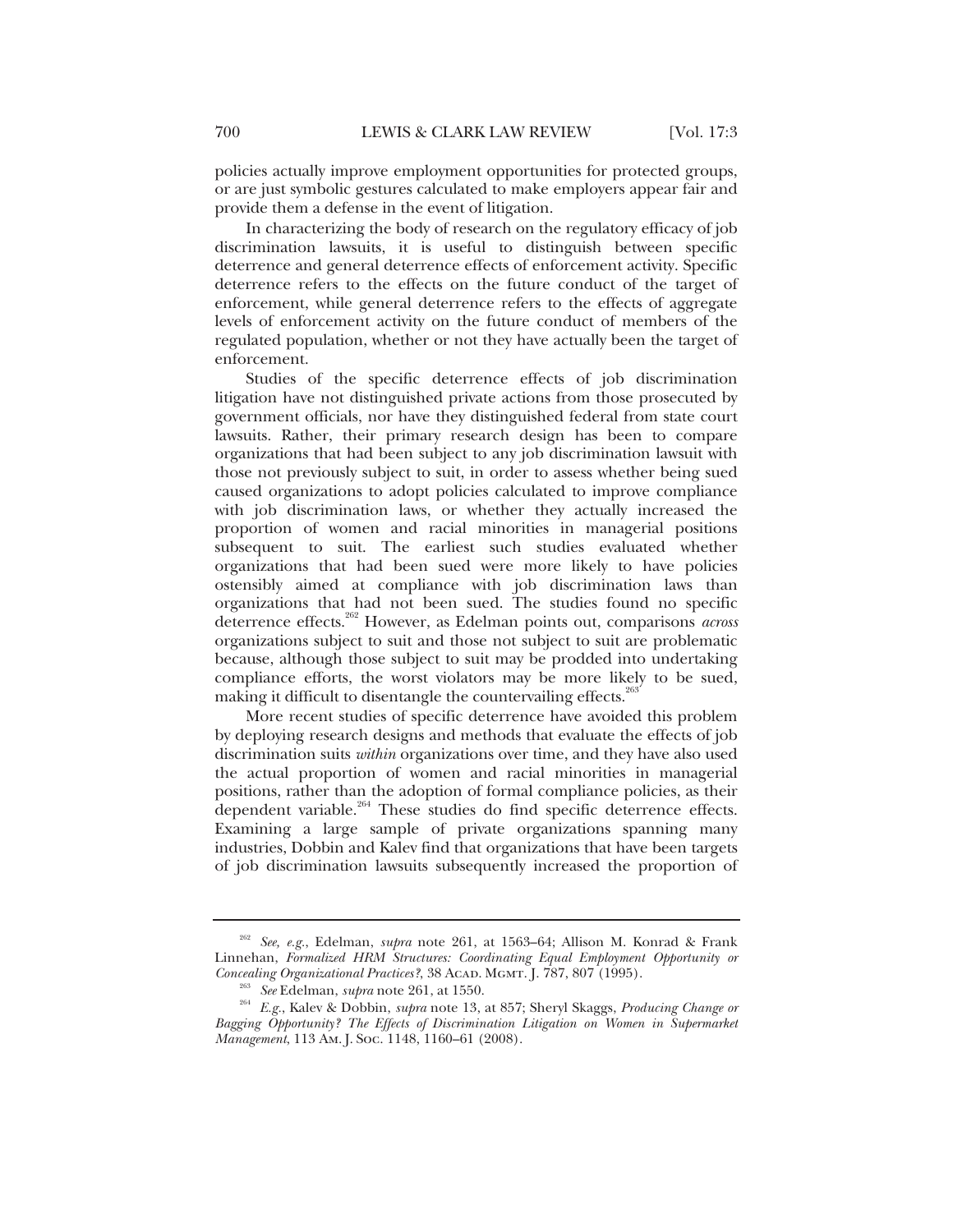women and racial minorities in management.<sup>265</sup> In a study focusing on the supermarket industry, Skaggs finds that corporations targeted by sex discrimination lawsuits subsequently increased representation of women in managerial positions in stores operated by the corporation.<sup>266</sup>

Other studies have investigated the general deterrence effects of job discrimination lawsuits. In the earliest study of this sort that we found, Leonard analyzed changes in employment demographics between 1966 and 1978, and found that the number of class action Title VII suits (aggregating public and private prosecutions) within a state and against a defendant in a particular industry was significantly associated with employment market gains for African Americans within that state and industry.267 Leonard's findings point to the general deterrence effects of class action cases, but they do not speak to the effects of (vastly more prevalent) individual suits, or to the issue of the efficacy of private litigation as distinct from prosecutions by governmental actors.

Two recent studies attempt to investigate the issue of general deterrence and job discrimination litigation with attention to geographic variation, and both find general deterrence effects. Charles Epp, studying a large sample of local governmental employers, finds that litigation "support structures" in the local community—measured as the size of the bar in the locality specializing in suits against government—were significantly and positively associated with state governmental employers' propensity to adopt serious measures directed at compliance with prohibitions against workplace sexual harassment.<sup>268</sup> The U.S. Supreme Court has recognized workplace sexual harassment as a form of gender discrimination that violates Title VII,<sup>269</sup> and it is a substantial source of Title VII claims. The compliance measures that Epp analyzed included policies requiring the investment of resources, such as grievance procedures, employee training, and oversight by legal staff.<sup>270</sup> It seems reasonable to assume that lawyers specializing in suits against the government will be composed entirely, or almost entirely, of private sector lawyers. This finding held in an empirical model that controlled for whether an employer had actually been sued.<sup>271</sup> Although Epp does not include in his model a direct measure of aggregate litigation activity in the relevant geographic area, his measure of lawyer specialization in the relevant

<sup>&</sup>lt;sup>265</sup> Kalev & Dobbin, *supra* note 13, at 883.<br><sup>266</sup> Skaggs, *supra* note 264, at 1174.<br><sup>267</sup> *See* Jonathan S. Leonard, *Antidiscrimination or Reverse Discrimination: The Impact of Changing Demographics, Title VII, and Affirmative Action on Productivity*, 19 J. Hum.

<sup>&</sup>lt;sup>268</sup> See Charles R. Epp, Making Rights Real: Activists, Bureaucrats, and the Creation of the Legalistic State 193 (2009).

<sup>&</sup>lt;sup>269</sup> Meritor Sav. Bank v. Vinson, 477 U.S. 57, 66 (1986). <sup>270</sup> Epp, *supra* note 268, at 181. <sup>271</sup> *Id.* at 239–40.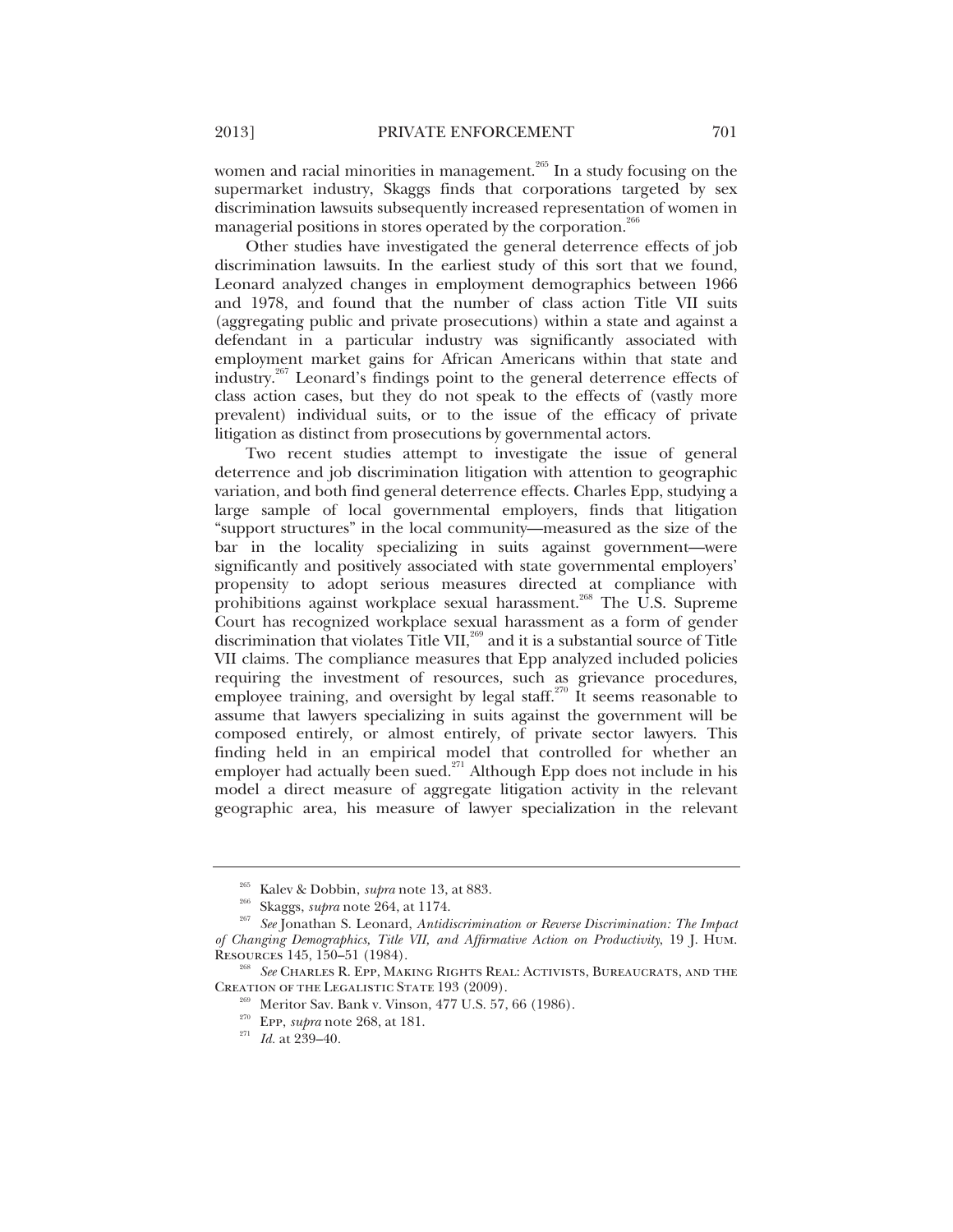practice area interestingly captures the potential for litigation to be mobilized against violators.

Farhang analyzes a sample of primarily private organizations and assesses explanations for their adoption of employment policies that are both ostensibly designed to increase employment opportunities for women and racial minorities, and that also have been demonstrated, in another study, to actually increase the proportion of women and racial minorities in managerial positions.<sup>272</sup> The policies are affirmative action plans with concrete goals and timetables, the creation of at least one full-time position responsible for equal employment opportunity compliance within the organization; and the establishment of committees and task forces with responsibility for improving opportunities for women and racial minorities within the organization.<sup>273</sup> The study parses privately prosecuted from governmentally prosecuted federal lawsuits, and tests the general deterrence hypothesis by evaluating the influence of rates of private federal job discrimination litigation at the level of the federal judicial district.<sup>274</sup> It finds, controlling for whether an organization has actually been sued, that higher rates of policy adoption by organizations are associated with higher rates of private federal job discrimination litigation in the districts in which they have offices.<sup>275</sup> Together, the Leonard, Epp, and Farhang studies arrive at similar conclusions using a variety of different research designs and measurement strategies. All three studies find general deterrence effects associated with higher levels of private enforcement.

Finally, two empirical studies have attempted to assess how well job discrimination plaintiffs fare in the litigation process. Both examined federal job discrimination litigation, and both reached the conclusion that job discrimination plaintiffs fare badly.<sup>276</sup> Clermont and Schwab's strategy of evaluation is to compare job discrimination suits to the rest of the civil docket in aggregate. $277 \text{ They find that job discrimination suits, as compared}$ to the mean rates for all other civil cases aggregated together, are less likely to settle early, to win on summary judgment, to win at trial, or to win on appeal.<sup>278</sup>

<sup>277</sup> *See* Clermont & Schwab, *supra* note 276, at 429–30.<br><sup>278</sup> *Id.* at 440–41. It bears noting here that all civil litigation other than job discrimination is quite a broad category (which includes contracts disputes, securities, antitrust, banking, consumer, labor, and environmental litigation, among many other

<sup>&</sup>lt;sup>272</sup> See Farhang, *supra* note 229, at 2–3, 12–13, 29; Kalev et al., *supra* note 261, at 590.<br><sup>273</sup> Kalev et al., *supra* note 261, at 590.<br><sup>274</sup> There are 94 federal districts.<br><sup>275</sup> See Farhang, *supra* note 229, at 2 *Plaintiffs Fare in Federal Court*, 1 J. EMPIRICAL LEGAL STUD. 429, 429 (2004); Laura Beth Nielsen et al., *Individual Justice or Collective Legal Mobilization? Employment Discrimination Litigation in the Post Civil Rights United States*, 7 J. Empirical Legal STUD. 175, 176, 188 (2010).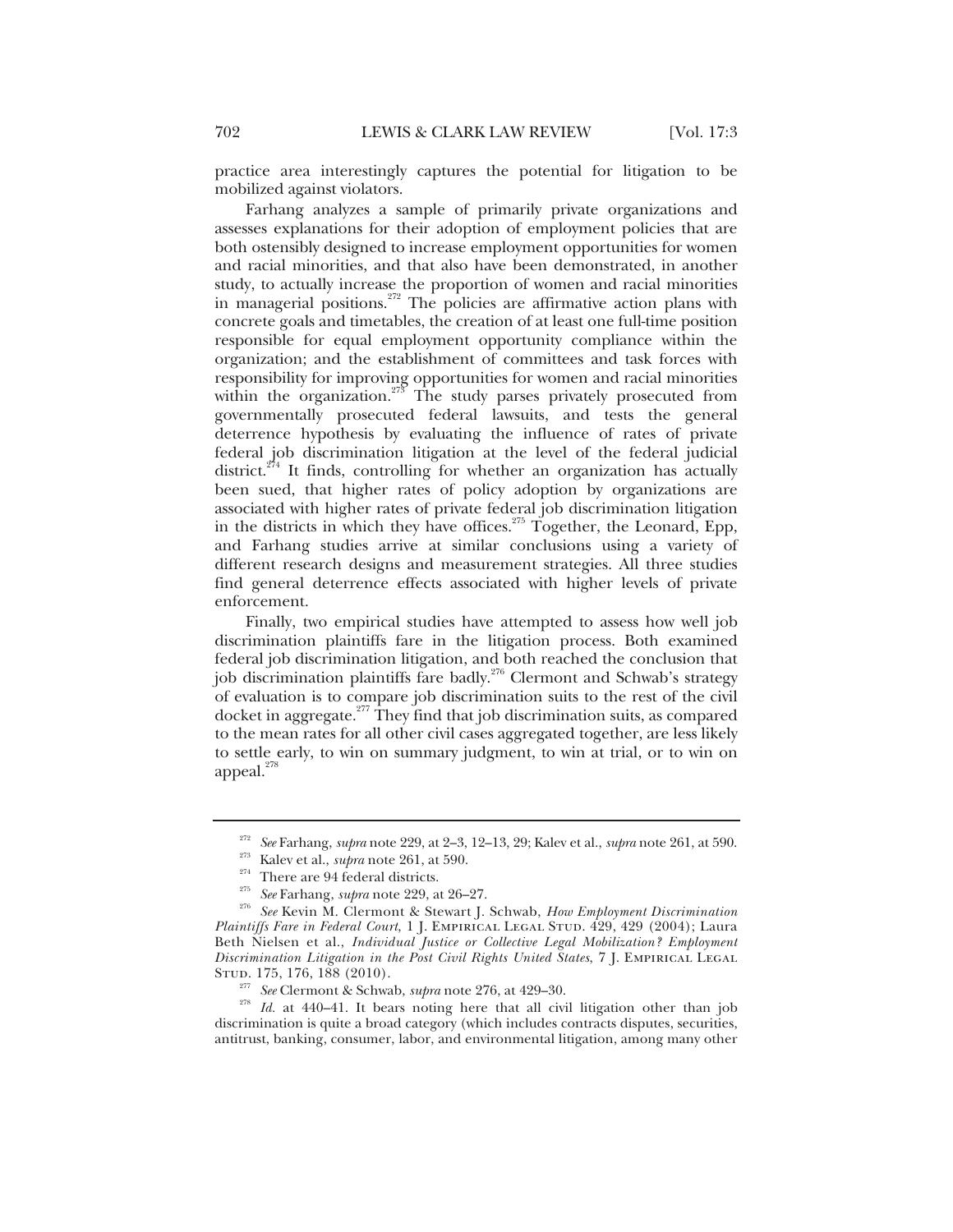Nielsen, Nelson, and Lancaster analyze a large nationwide sample of Title VII cases filed in federal district courts between 1988 and 2003, and they provide a detailed portrait of litigation outcomes.<sup>279</sup> They report that:

- 19% of cases are dismissed;
- of cases that continue (81% of overall filings),  $50\%$  are settled prior to the filing of a summary judgment motion;
- of cases that reach summary judgment  $(31\% \text{ of overall filings})$ , plaintiffs lose 57% of the time;
- of cases that survive summary judgment  $(14\% \text{ of overall filings})$ , 57% settle prior to trial; and
- of cases that continue to trial  $(6\%$  of overall filings), plaintiffs prevail  $33\%$  of the time.<sup>28</sup>

The study authors sought to identify settlement amounts, but they were able to do so in only 75 of 945 cases in their sample that had settled; the median settlement amount for those 75 cases was \$30,000.<sup>281</sup> We note that the mean settlement value reported is based on only 8% of the settled cases in the sample, and it seems quite possible that there is selection bias at play in whatever process led to disclosure of the settlement figures for that  $8\%$ <sup>282</sup>

#### *C. Protecting Consumers from Unfair or Deceptive Acts and Practices*

## *1. Legal Structure*

Dissatisfied consumers may be able to seek redress on a number of grounds. These include common law express and implied warranties, common law fraud, and actions under statutes specifically designed to protect consumers from unfair or deceptive acts and practices (including deceptive advertising), either broadly or targeted to specific types of products or services. Our focus here is on the enforcement of general unfair and deceptive acts or practices statutes (UDAP).

The "granddaddy" of these statutes is the Federal Trade Commission (FTC) Act, originally passed in 1914, which declared unlawful "unfair or deceptive acts or practices in or affecting commerce."<sup>283</sup> The FTC Act created procedures to be followed by the Commission along with penalties

types). It is not entirely clear why lower rates of success on the dimensions they measure in the area of job discrimination amount to a "sad story," as they put it.

<sup>&</sup>lt;sup>279</sup> *See* Nielsen et al., *supra* note 276, at 176.<br><sup>280</sup> *Id.* at 184–87.<br><sup>281</sup> *Id.* at 187.<br><sup>281</sup> For example, if larger settlements are more likely to be governed by confidentiality stipulations—because employers don't want publicity of large payouts to encourage litigation against them, or to signal guilt of the charges of discrimination—then the \$30,000 figure could be downward-biased to a significant extent.<br><sup>283</sup> Federal Trade Commission Act of 1914, Pub. L. No. 63-203, § 5, 37 Stat. 717

<sup>(</sup>codified as amended at 15 U.S.C. §§ 41–58 (2006)).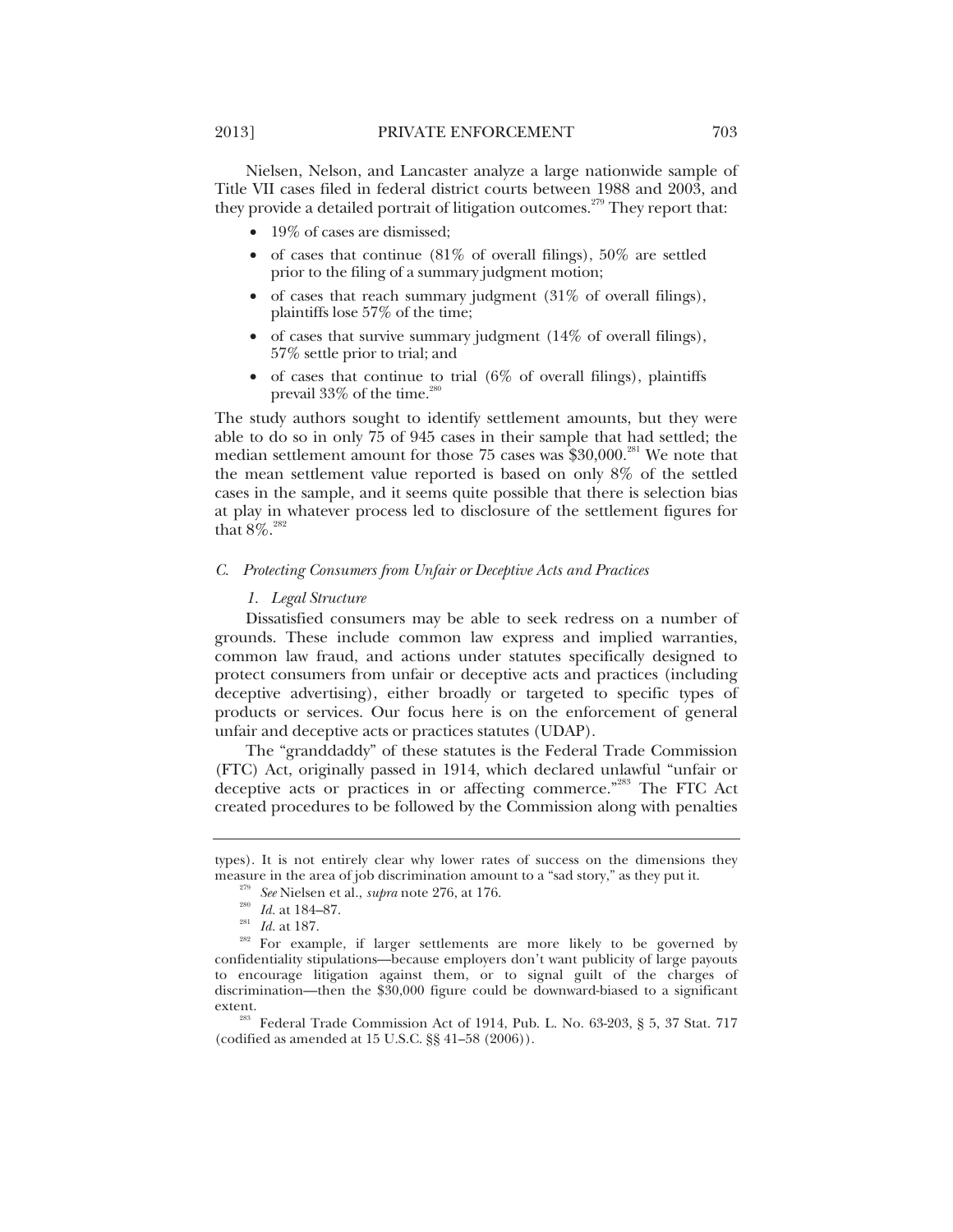the Commission could impose if it found persons, partnerships, or corporations in violation of the Act. Importantly, although the Commission could act on the receipt of complaints of possible violation of the FTC Act, that statute did not, and still does not, generally authorize private rights of action; that is, beyond complaining to the Commission, there is no provision for private enforcement under the FTC Act. There are other, more targeted federal statutes that do authorize private rights of action; a good example is the Fair Debt Collections Practices Act which specifically authorizes private action and provides for actual damages plus up to \$1,000 additional damages (for an individual bringing an action<sup>284</sup>) and reasonable attorneys' fees and expenses.<sup>285</sup>

Because of the limited nature of the enforcement procedures authorized by the FTC Act and the inclination of the FTC to focus on issues with broad, national import, the general enforcement of measures to protect consumers from unfair and deceptive acts or practices not dealt with in a federal statute targeted to a particular set of products or services is left primarily to state law. This is illustrated by the widely reported filing of a lawsuit against McDonald's by a mother in California and the Center for Science in the Public Interest in December 2010;<sup>286</sup> the suit alleged that McDonald's practice of including toys in its "Happy Meals" constituted a deceptive practice intended to circumvent parental control and teach children unhealthy eating habits.<sup>287</sup> The action was filed in California state court under several California statutes including California's False

 $284$  15 U.S.C. § 1692 (2006). In class actions, the statutory penalty can be up to the lesser of \$500,000 or 1% of the net worth of the debt collector. 15 U.S.C.  $\S 1692k(a)(2)(B)(2006)$ .

<sup>&</sup>lt;sup>285</sup> Other federal statutes authorizing private rights of action include the Truth in Lending Act (15 U.S.C. §§ 1601–1616 (2006)), Consumer Leasing Act (15 U.S.C. § 1667 (2006)), Fair Credit Reporting Act (15 U.S.C. § 1681 (2006)), Equal Credit Opportunity Act (15 U.S.C. § 1691 (2006)), Real Estate Settlement Procedures Act 12 U.S.C. §§ 2601–2617 (2006)), Homeowner's Protection Act (12 U.S.C. §§ 4901–4910 (2006)), and the Truth in Savings Act (12 U.S.C. §§ 4301–4313 (2006)). Many of these statutes also include public enforcement provisions, often delegating that authority to the FTC. 286 The filing of the suit was reported on several national broadcast outlets

including National Public Radio, April Fulton, *Consumer Group Sues McDonald's Over Happy Meal Toys*, NPR (Dec. 15, 2010), http://www.npr.org/blogs/health/2010/ 12/15/132078519/consumer-group-sues-mcdonalds-over-happy-meal-toys, as well as in newspapers both in the U.S. and in other countries. For example *The Guardian'*s Sunday partner, *The Observer*, covered the case. Dominic Rushe, *McDonald's Sued for Tempting Californian Mum's Daughter with Happy Meals Toys* (Dec. 18, 2010), The Observer, http://www.guardian.co.uk/business/2010/dec/19/mcdonalds-happy-mealssued-california; the *Financial Times* also ran a story on the case, Greg Farrell, *McDonald's Sued over Happy Meals* (Dec. 15, 2010), Financial Times, http://www. ft.com/cms/s/0/36c6170a-0875-11e0-80d9-00144feabdc0.html#axzz2Loky5gER. 287 Farrell, *supra* note 286; Rushe, *supra* note 286.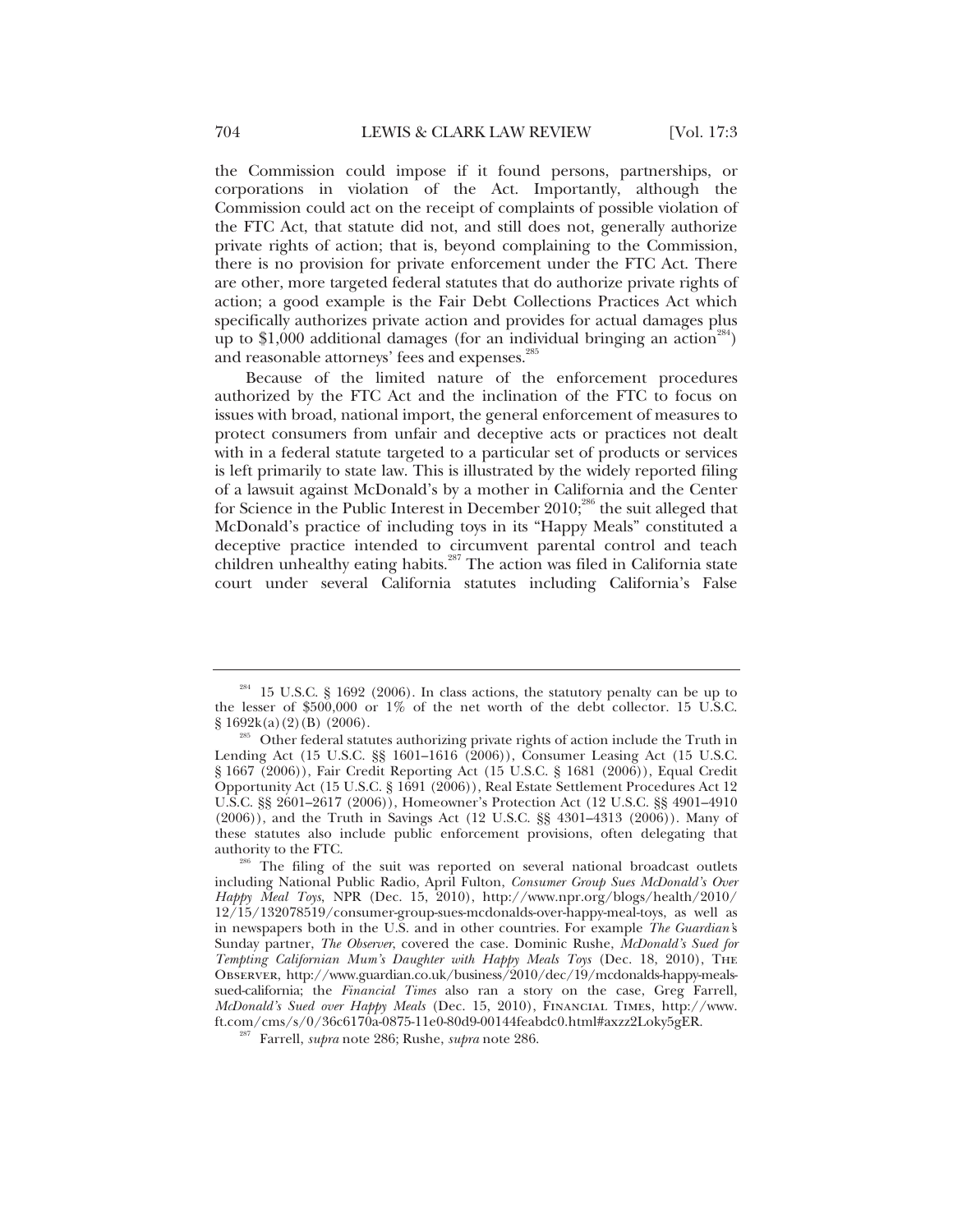Advertising Law, all of which, unlike federal statutes, authorize private rights of action.<sup>28</sup>

All of the 50 states have some form of general statute dealing with UDAP issues, often referred to as "little FTC Acts."289 These acts vary from state to state, with regard both to scope and to enforcement provisions.<sup>290</sup> A 2009 report prepared for the National Consumer Law Center (NCLC) describes these variations and provides a chart summarizing some of the key differences among the states which we include as an Appendix.<sup>291</sup> As of July 1, 2009, all states provided for some measure of private enforcement, although several states limit when private enforcement may be undertaken (e.g., only when certain vulnerable groups are affected, or only when there is some evidence of "public" impact).292 The NCLC report makes clear that the nature of the enforcement regime varies from state to state. All states (except for Iowa, where there was no private enforcement at the time the report was prepared $293$ ) allow consumers to recover compensatory damages.294 Many states provide for multiple or punitive damages and/or statutory damages (i.e., set amounts unrelated to actual damages),<sup>295</sup> and

Searle Civil Justice Institute, State Consumer Protection Acts: An Empirical

<sup>&</sup>lt;sup>288</sup> Amended Class Action Complaint for Violations of the Unfair Competition Law, The Consumers Legal Remedies Act and Declaratory and Injunctive Relief at 1, Parham v. McDonald's Corp., No. CGC-10-506178 (Cal. Super. Ct. 2012), 2011 WL 162213; *see* Cal. Bus. & Prof. Code § 17204 (West 2008); Cal. Civ. Code §§ 1750–1780 (West 2009).

<sup>&</sup>lt;sup>289</sup> See Henry N. Butler & Joshua D. Wright, *Are State Consumer Protection Acts Really Little-FTC Acts?*, 63 Fla. L. Rev. 163, 169–73 (2011) (describing the development of state consumer protection laws and their variation); Carolyn L. Carter, *Consumer Protection in the States: A 50-State Report on Unfair and Deceptive Acts and Practices Statutes*, 5 (2009) NationalConsumer Law Center, http://www.nclc.org/images/pdf/car\_sales/

UDAP\_Report\_Feb09.pdf. 290 *See* Butler & Wright, *supra* note 289, at 169–73*.*

<sup>&</sup>lt;sup>291</sup> Carter, *supra* note 289, at 7–10. For a more detailed analysis of the individual state statutes, see *Consumer Protection in the States, Appendix B: State-by-State Summaries of State UDAP Statutes*, NAT'L CONSUMER LAW CTR. (2009), http://www.nclc.org/images/ pdf/udap/analysis-state-summaries.pdf. For an earlier effort to compile comparative information on the strength of enforcement regimes under state deceptive trade practices legislation, see Anthony Paul Dunbar, Comment, *Consumer Protection: The Practical Effectiveness of State Deceptive Trade Practices Legislation*, 59 Tul. L. Rev. 427 (1984).

 $292$  Iowa was the last state to provide for private rights of action, with that state's law (Iowa Code § 714H (2012)) taking effect on July 1, 2009. 2009 Iowa Acts ch. 167, H.F. 712, §§ 1-8.

<sup>&</sup>lt;sup>293</sup> The Iowa statute referenced in the previous footnote provides for an award of attorneys' fees to a prevailing consumer and, if the finder of fact "finds by a preponderance of clear, convincing, and satisfactory evidence that a prohibited practice or act in violation of this chapter constitutes willful and wanton disregard for the rights or safety of another, in addition to an award of actual damages, statutory damages up to three times the amount of actual damages." Iowa Code § 714H.5(4) (2012).<br><sup>294</sup> Carter, *supra* note 289, at 7–10.<br><sup>295</sup> For a description and analysis employing this data set, see JOSHUA D. WRIGHT,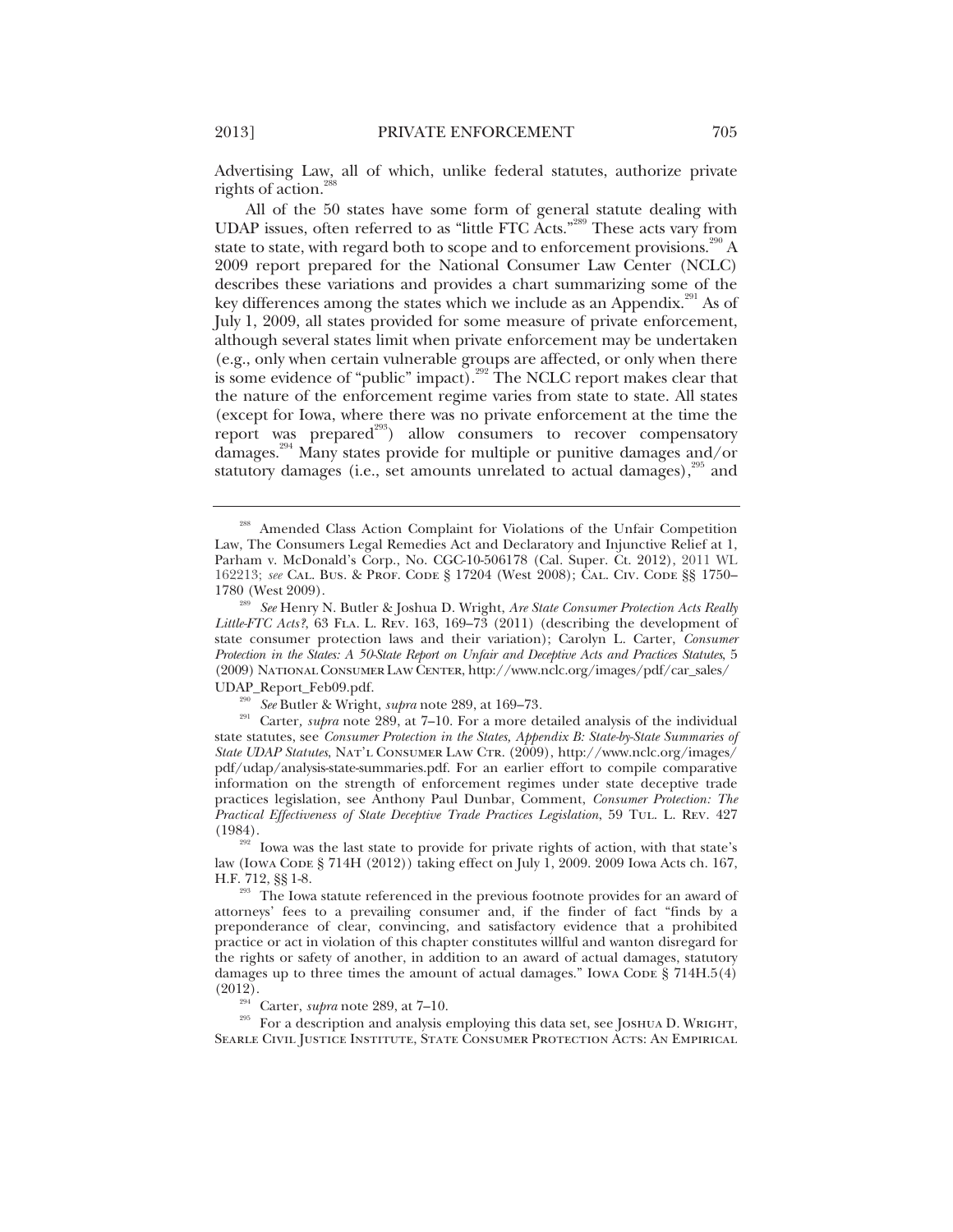many also provide for attorneys' fees for consumers who prevail in their claims.<sup>296</sup> Many states specifically allow class actions under their statutes,<sup>297</sup> and many allow consumers to seek compensation or damages without having to prove that they have in some way relied on the deceptive information the seller provided. Because of the state-by-state variation, it is difficult to make meaningful generalizations about UDAP private enforcement regimes beyond the point that they vary.

 Based on the information from the NCLC report (shown in our Appendix), we can say something about variation in the strength of enforcement regimes by focusing on the strength of the remedies for consumers in each state (shown in the bottom panel of our Appendix). We have counted the number of "strong" remedies in each state, counting "mixed or undecided" elements as .5, producing a score that ranges from 0 to 7. Figure 2 shows the distribution of these scores, with one dot representing each state. What is evident is that using the National Consumer Law Center's ratings, most states have relatively strong private enforcement regimes. We also looked to see if the variation among the states correlated with some key political indicators. We found modest correlations with a measure of citizen liberalism (0.20) and with a measure of states' tendency to adopt innovative policies  $(0.38)$ .<sup>298</sup>

INVESTIGATION OF PRIVATE LITIGATION: PRELIMINARY REPORT (2009) http://ssrn.com/paper=1708175.

About half the states allow a prevailing defendant to recover its attorneys' fees, but for 22 states this is restricted to cases in which the plaintiff's claim is determined to be frivolous or malicious; 5 states allow two-way fee shifting in consumer cases without limiting shifts to the defendants to cases where the plaintiff had in some sense behaved badly (this information is from the Searle Center data set, supplemented by the authors). Alaska, which is the only American state with a general fee-shifting system, allows for recovery of a fraction of a prevailing party's fees; where the plaintiff's claim is determined to be frivolous or the plaintiff brought the action to "obtain a competitive business advantage," the court can award "full reasonable attorney fees at the prevailing reasonable rate." ALASKA STAT. § 45.50.537(c) (2012). Regarding Alaska's fee-shifting system, see Susanne Di Pietro & Teresa W. Carns, *Alaska's English Rule: Attorney's Fee Shifting in Civil Cases*, 13 Alaska

L. Rev. 33 (1996) (describing the history and application of fee shifting in Alaska).  $297$  Presumably class actions would be permitted in other states under general procedural rules providing for class actions unless a statute specifically provided

<sup>298</sup> The citizen liberalism measure is from William D. Berry et al., *Measuring Citizen and Government Ideology in the American States, 1960–93*, 42 Am. J. Pol. Sci. 327, 327–31 (1998); the measure of innovation is from Jack L. Walker, *The Diffusion of Innovations Among the American States*, 63 Am. Pol. Sci. Rev. 880, 882–83 (1969). One might object that a rating created by the National Consumer Law Center reflects a "pro-consumer bias." Yet, scores we created have a substantial correlation (.477) with an index created by researchers at the Searle Center on Law, Regulation, and Economic Growth at the Northwestern University School of Law (an organization that appears to be more on the pro-business side) that measures aspects of state consumer protection laws that reflect both "benefits" and "restrictions" from the viewpoint of plaintiffs in consumer actions. *See* Wright, *supra* note 295. The Searle Center measure, which coded state consumer protection laws in effect in 2004,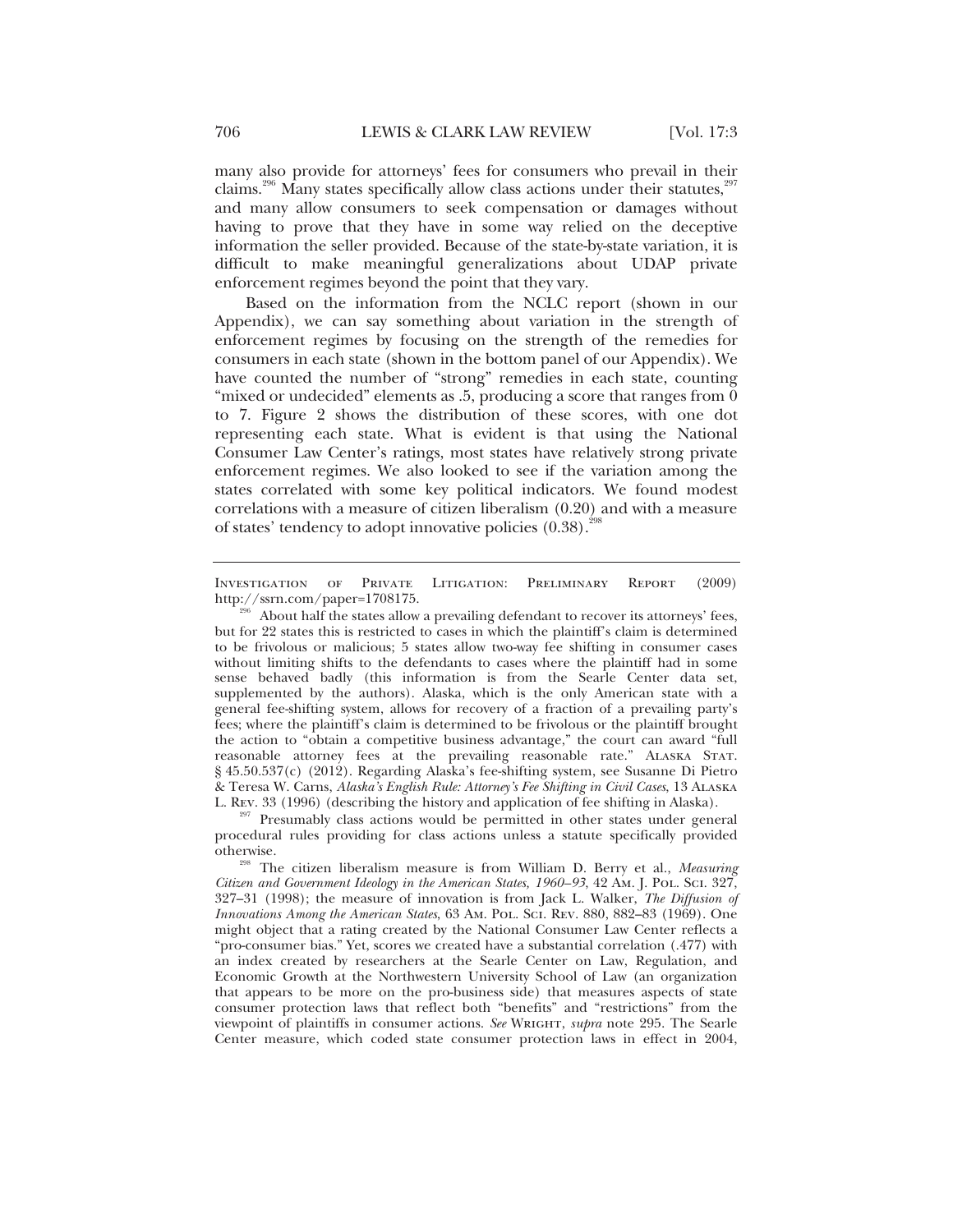

FIGURE 2: Private Enforcement Strength of State UDAP Laws

Given the variation among the states, one would think that they presented a natural laboratory for assessing the impact of enforcement regimes with varying characteristics. Unfortunately, to our knowledge there is no such research. The core problem is measuring the impact of the enforcement regimes because states do not collect in any kind of comparable fashion information on enforcement activities, either in the form of complaints to consumer protection agencies or lawsuits brought under UDAP statutes. $2^{9}$ 

# *2. Empirical Research on Private Enforcement Regarding Consumer Problems*<sup>300</sup>

The empirical literature on consumer protection issues does not single out unfair and deceptive practices for specific attention. Rather, that research focuses generally on consumer problems and dissatisfaction. There is some

correlated 0.30 with the measure of citizen liberalism and 0.28 with state orientation

<sup>&</sup>lt;sup>299</sup> For a discussion of an earlier effort to collect such information, and the problems of using the information that was obtained to make systematic comparisons among the states, *see* Dunbar, *supra* note 291, at 438.<br><sup>300</sup> This section borrows generously from a recent review of empirical research

related to consumer protection. *See* Stephen Meili, *Consumer Protection*, *in* The Oxford Handbook of Empirical Legal Research 176 (Peter Cane & Herbert M. Kritzer eds., 2010).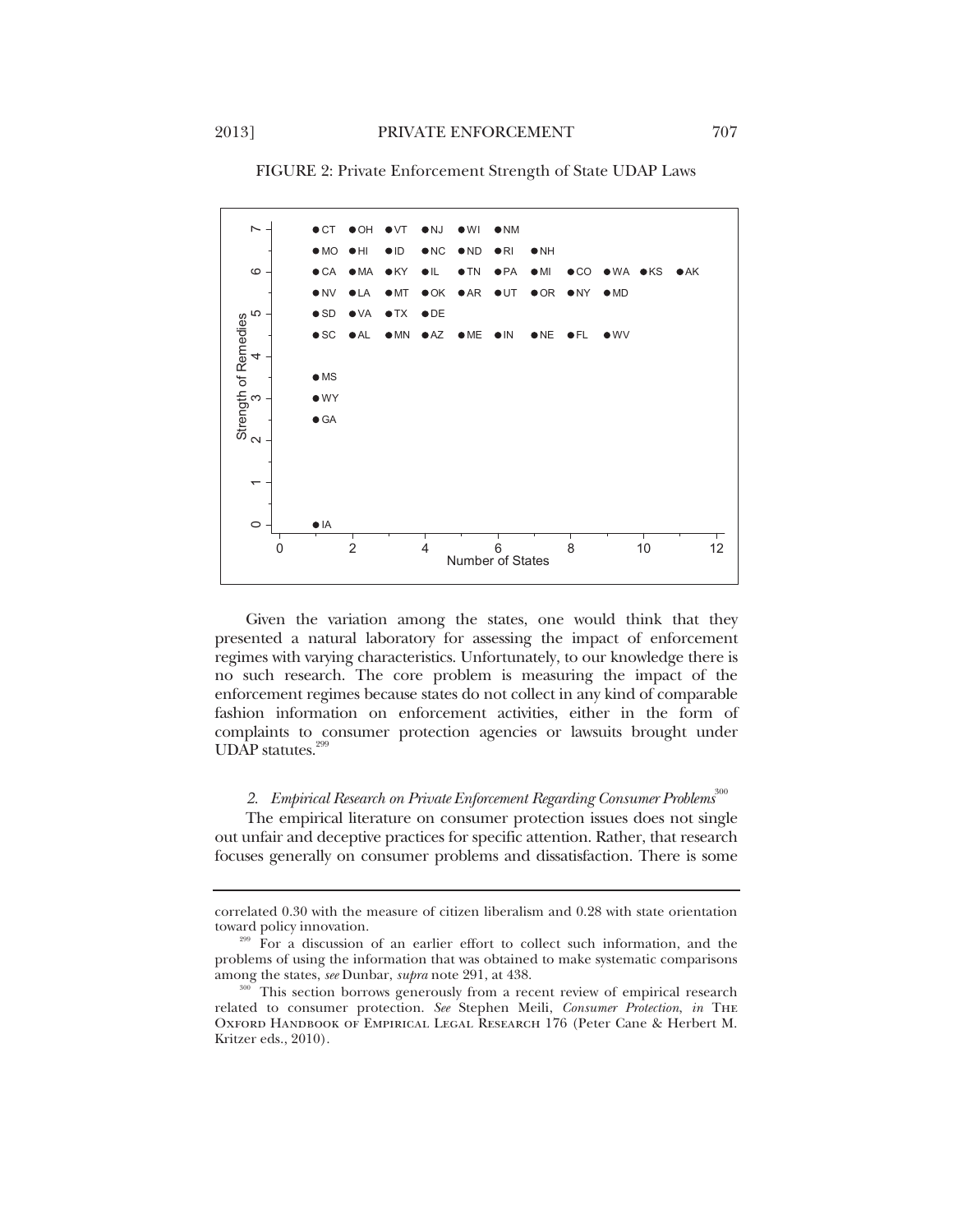scattered research related to specific problems that could be labeled unfair or deceptive practices, such as disputes with securities dealers<sup>301</sup> or arising from used-car purchases.<sup>30</sup>

The largest body of empirical research dealing with enforcement of consumer protection laws focuses on the actions taken by consumers themselves in response to problems with products and services. Little of this research deals directly with the role of UDAP statutes; it deals instead with what consumers do when they are dissatisfied. The broad category of research is typically described as dealing with "consumer complaining," and involves work both by scholars interested specifically in consumer behavior<sup>303</sup> and by scholars approaching the question from more of a law-in-action perspective.304 Meili summarizes the findings of research on consumer complaining:

[One study found] the most consistent factor in determining the likelihood of consumer complaints is problem context; [the] research revealed a descending order of complaint probability, beginning with non-professional services (the most likely source of complaints), followed by products and, lastly, professional services (the least likely source of complaints among [these] three categories). Other factors identified in various studies include the socio-economic status of the consumer, the significance and cost of the purchase (complaints are likelier with respect to more expensive products and those perceived by the consumer as more significant), the frequency with which the item is purchased (i.e., complaints are more likely to be lodged over a less regularly purchased item such as an automobile, rather than a consistently purchased household item like a cleaning product), the longevity of the problem (complaints are more likely the longer a problem lingers), the simplicity (or perceived simplicity) of the complaint process (the simpler the process, the more likely the consumer is to utilize it), and whether the product was purchased on credit or with cash (credit users are more likely to lodge complaints).<sup>3</sup>

<sup>301</sup> *See, e.g.*, Jill I. Gross & Barbara Black, *When Perception Changes Reality: An Empirical Study of Investors' Views of the Fairness of Securities Arbitration*, 2008 J. Disp. RESOL. 349 (2008).<br><sup>302</sup> *See, e.g.*, Kenneth McNeil et al., *Market Discrimination Against the Poor and the* 

*Impact of Consumer Disclosure Laws: The Used Car Industry*, 13 Law & Soc'y Rev. 695 (1978–79).

<sup>(1978–79). 303</sup> *See, e.g.*, Ralph L. Day, *Modeling Choices Among Alternative Responses to Dissatisfaction*, 11 Advances Consumer Res. 496 (1984); Joseph Barry Mason & Samuel H. Himes, Jr., An Exploratory Behavioral and Socio-Economic Profile of Consumer Action About Dissatisfaction with Selected Household Appliances, 7 J. CONSUMER AFF. 121 (1973).

<sup>&</sup>lt;sup>304</sup> See, e.g., ARTHUR BEST, WHEN CONSUMERS COMPLAIN (1981); Jack Ladinsky & Charles Susmilch, *Major Findings of the Milwaukee Consumer Dispute Survey*, *in*  Consumer Dispute Resolution: Exploring the Alternatives 145 (Larry Ray & Deborah Smolover eds., 1983); Arthur Best & Alan R. Andreasen, *Consumer Response to Unsatisfactory Purchases: A Survey of Perceiving Defects, Voicing Complaints, and Obtaining Redress*, 11 Law & Soc'y Rev. 701 (1977).<br><sup>305</sup> Meili, *supra* note 300, at 179–80 (citations omitted).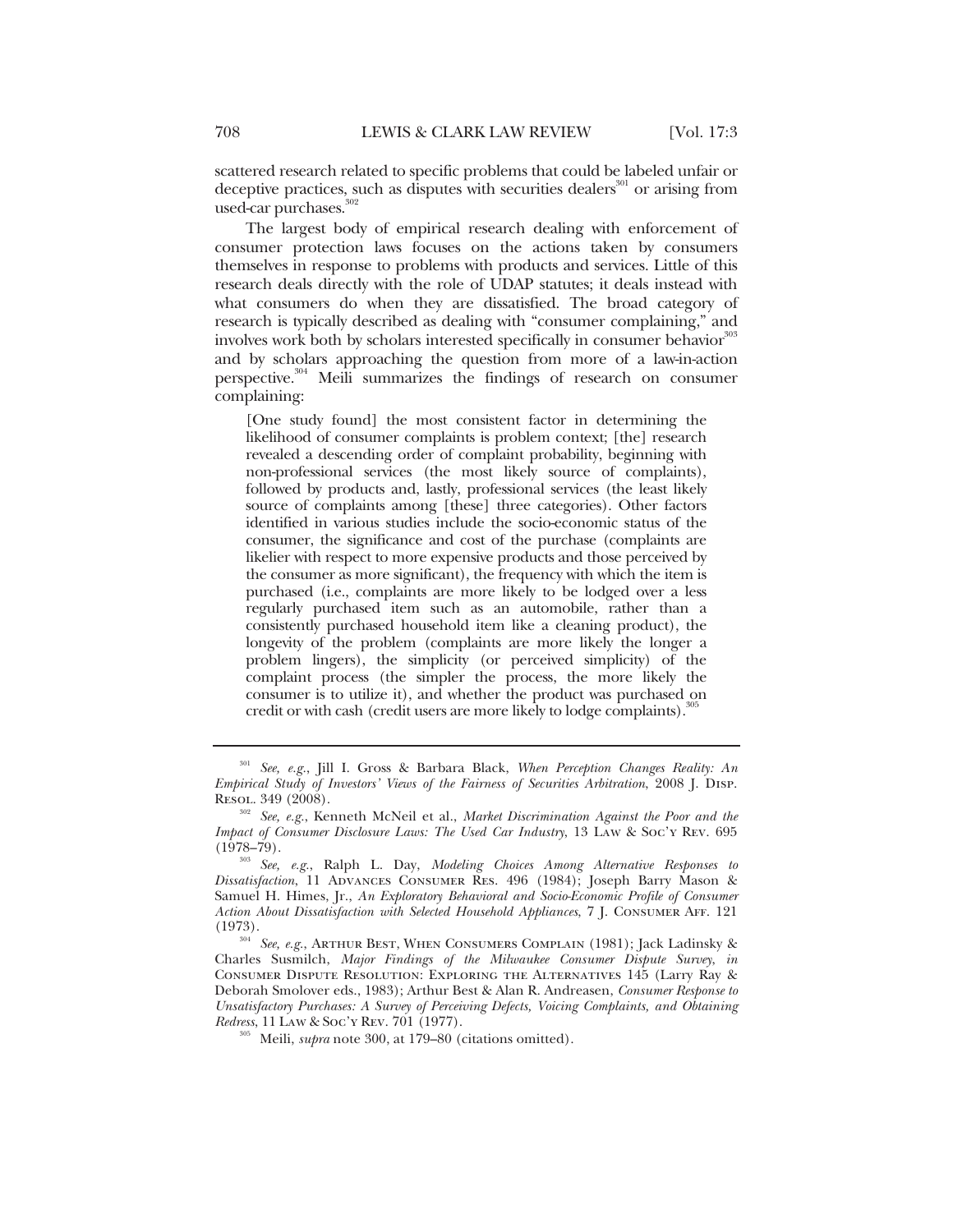Meili goes on to note:

[T]he extensive empirical research on complaining behavior has revealed that third-party dispute mechanisms are more likely to be utilized by consumers who are wealthier, white, better educated, better informed, younger, more inclined to view complaining in a favorable light, not fearful of antagonizing sellers or other providers of goods and services, more politically active, and more experienced in the particular purchasing category . . . And . . . such mechanisms tend to . . . favor this very group of consumers, i.e., consumers who fit into one or more of these categories are more likely to prevail after complaining. $\delta$ 

Although there is nothing specific here about actions in response to unfair or deceptive practices, there is no reason to suspect that patterns for those types of consumer problems would differ substantially.

A second general area of empirical research on consumer problems deals with the dispute resolution mechanisms consumers employ when a complaint to a seller or service provider fails to produce a satisfactory resolution. Almost all of that research deals with administrative or private dispute resolution mechanisms; $307$  little of the empirical research deals with consumer problems, UDAP or otherwise, that reach the stage of a lawsuit.

A related point is the growth of contractually-mandated arbitration in many of the service agreements (and some purchase contracts) that consumers sign.<sup>308</sup> Under the Federal Arbitration Act, contractual agreements to take disputes to arbitration can trump rights of action in state UDAP laws.<sup>309</sup> Whether that is true for any specific issue depends on whether the claim falls within the scope of the contract's arbitration clause, a question of law that tends to be decided on a case-by-case basis, and that has produced decisions cutting in both directions.<sup>310</sup> Although there is a body of empirical research on consumer arbitration,<sup>311</sup> none of that research focuses specifically on issues that would be covered under UDAP laws.

<sup>306</sup> *Id.* Meili also notes that there has been research on consumer complaining in numerous countries including Australia, Canada, and the United Kingdom. *Id*. at

<sup>&</sup>lt;sup>307</sup> *See id.* at 183.<br><sup>308</sup> *See id.* at 194. <br><sup>309</sup> For example, the Supreme Court has ruled that the FAA preempts state law holding arbitration clauses that proscribe class arbitration unenforceable. *See* AT&T

<sup>&</sup>lt;sup>310</sup> *See* F. PAUL BLAND, JR. ET AL., CONSUMER ARBITRATION AGREEMENTS: ENFORCEABILITY AND OTHER TOPICS 218 (6th ed. 2011).

<sup>&</sup>lt;sup>311</sup> For a brief review of some recent studies of consumer arbitration, *see* Sarah Rudolph Cole & Theodore H. Frank, *The Current State of Consumer Arbitration*, 15 Disp. Resol. Mag. 30 (Fall 2008). The most recent study, which involved very detailed coding of about 300 American Arbitration Association consumer cases (about three quarters of which were brought by consumers) did not describe the kinds of issues (although it did report the types of businesses involved). *See* Christopher R. Drahozal & Samantha Zyontz, *An Empirical Study of AAA Consumer Arbitrations*, 25 Ohio St. J. on DISP. RESOL. 843, 845-46 (2010).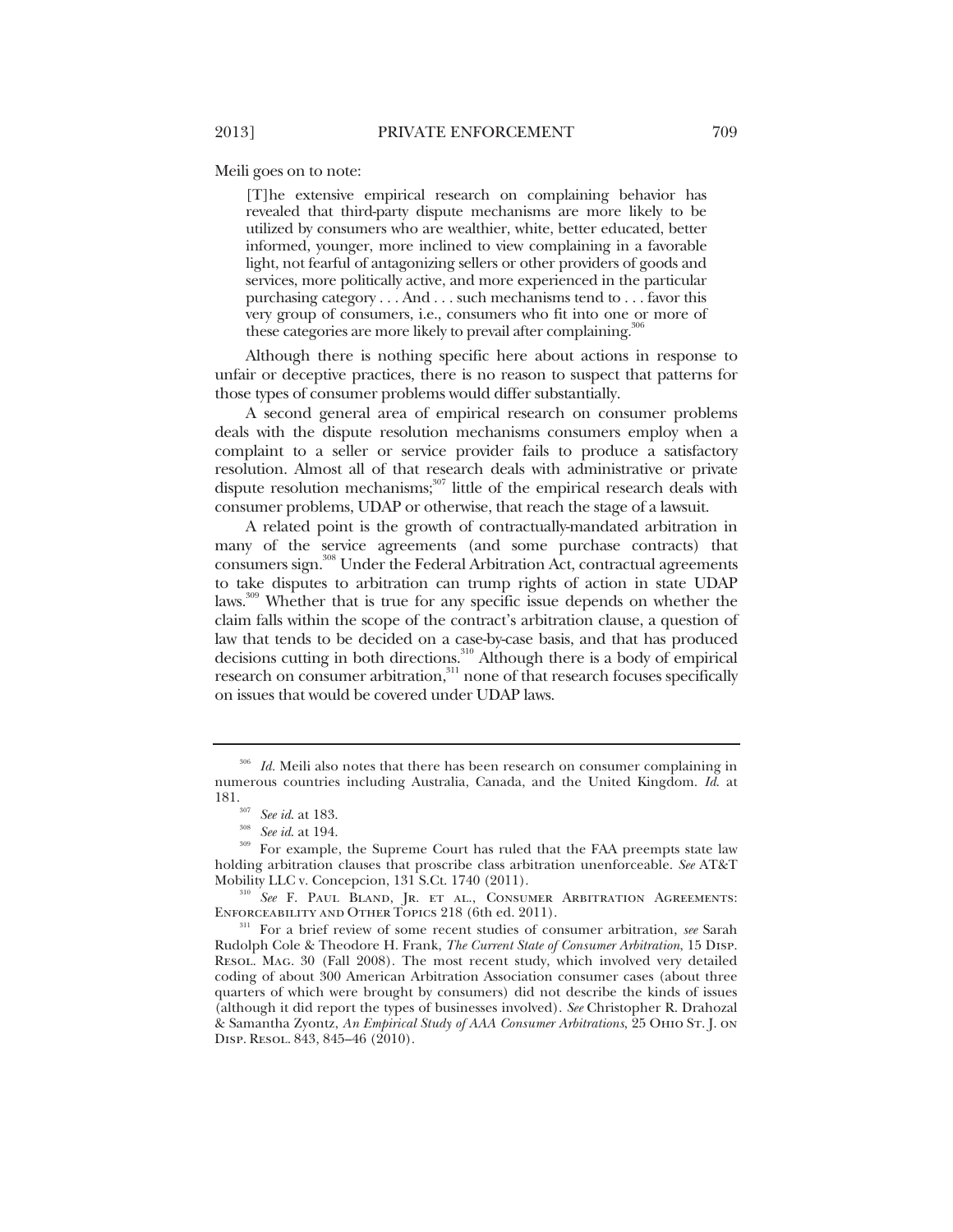One important issue regarding private enforcement in any area is whether the enforcement regime produces an appropriate level of enforcement, as opposed to either under- or over-enforcement. In a recent article, Butler and Johnston argue that current state UDAP laws produce over-enforcement, which has negative consequences for consumer welfare.<sup>3</sup> These negative consequences, the authors argue, include higher prices (due to costly precautions merchants take to avoid liability) and decreased information available to consumers (because merchants and manufacturers will limit their advertising to insure they do not make claims that might be deemed deceptive and hence subject them to liability under UDAP laws).<sup>31</sup> In work that seeks to join theory with anecdotes, Butler and Johnston point to some fairly notorious examples of what many would view as abusive uses of UDAP laws, including the case of a government lawyer who sued a neighborhood dry cleaner for \$54 million under the District of Columbia consumer protection law after the cleaner lost a pair of pants.<sup>314</sup> Although there appears to have been an increase in reported decisions dealing with state consumer protection laws in both state and federal courts during the 2000s, it is well known that statistics based on reported cases are unreliable indicators of patterns of litigation.<sup>315</sup> Moreover, the report on which the authors rely finds that there is substantial variation from state to state,  $316$  with almost half the states showing either no increase or a decline in reported cases between 2000 and 2007.

Another article reports a study that sought to systematically assess whether state consumer protection statutes extended protection beyond what was provided for in the FTC Act.<sup>318</sup> In this study Butler and Wright focused on the substance of what was covered by the state acts rather than the enforcement regimes created by the acts. Butler and Wright recruited a panel of experts that they describe as representing a range of political perspectives; they describe their panel as a "shadow Federal Trade Commission" because several had experience at or with the FTC.<sup>319</sup> The members of this shadow FTC reviewed one-page case scenarios of representative cases that would constitute potential violations of at least some state consumer statutes.<sup>320</sup> The panel members reviewed 110 case scenarios (10 of which were based on actual FTC enforcement actions) and then indicated (1) whether the

<sup>&</sup>lt;sup>312</sup> *See* Butler & Johnston, *supra* note 159, at 35–52.<br><sup>313</sup> *Id.* at 47–51.<br><sup>314</sup> *Id.* at 6.<br><sup>315</sup> This point is acknowledged by the author of the report upon which Butler and Johnston draw. *See* WRIGHT, *supra* note 295, at 16–17. A further problem in assessing the meaning of a trend showing increased reporting of cases involving a particular issue is that there may be a more general growth in cases being reported by

Lexis (the source used in the study). 316 *See id*. at 21–24. 317 *Id*. at 24. 318 *See* Butler & Wright, *supra* note 289, at 178. 319 *Id*. at 178–79. 320 *Id*. at 178.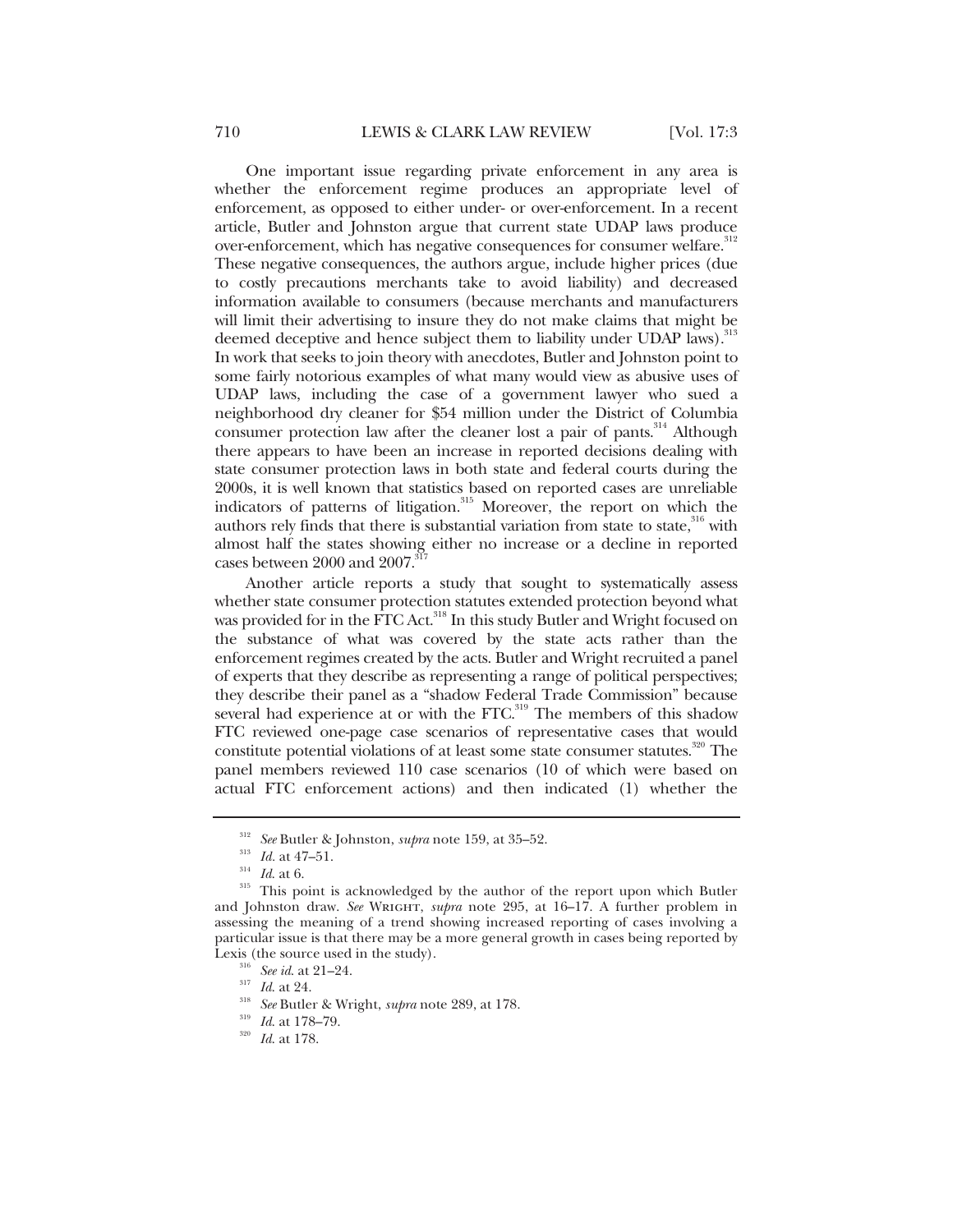practice was "unfair or deceptive according to FTC standards," and (2) "whether he or she believed the FTC would initiate an enforcement action."<sup>321</sup> The results showed that of the 100 scenarios based on state cases, the shadow FTC members found that 42 involved possible illegal conduct under the FTC Act; they also found that all 10 of the actual FTC scenarios constituted violations.<sup>322</sup> Interestingly, the shadow FTC members thought that only 16 of the 42 state cases would have led to possible FTC action.<sup>32</sup>

From Butler and Wright's perspective, the fact that state consumer protection actions often sanction activities that would not be deemed illegal under the Federal Trade Commission Act is indicative of over-enforcement at the state level. $324$  Of course, one could just as easily argue that the provisions of the FTC Act provide for inadequate enforcement. Moreover, the fact that less than 40% of the possible illegal activities under the FTC Act would lead to "possible FTC enforcement" suggests why the FTC Act itself, which does not provide for private rights of action, is probably an insufficient vehicle for enforcement of laws against unfair and deceptive trade practices.

A final issue for empirical research related to private enforcement of UDAP laws in the United States is the role of consumer class actions. Although consumer cases is an area where the small claims class action has obvious potential as a mechanism of private enforcement, $325$  there is relatively little empirical research on consumer class actions. Early studies focused on a variety of areas other than consumer cases. $326$  Many consumer class actions deal with UDAP issues, and hence it would be a fruitful area for empirical research. Still, although some general studies of class actions include consumer class actions, $327$  the literature on consumer cases is thin. This is surprising given that consumer cases can involve some of the most controversial class-action issues, such as the use of coupon settlements where the members of the class receive relatively trivial amounts or forms of compensation (typically in the form of coupons for discounts on future purchases) while lawyers representing the class receive substantial fees. In

 $\begin{array}{ll} \text{\tiny $321$} \quad \textit{Id.\ at $180$.} \\ \textit{323} \quad \textit{Id.\ at $183$--87.} \\ \textit{324} \quad \textit{See id.\ at $185$--86.} \\ \textit{325} \quad \textit{See id.\ at $188.} \\ \textit{325} \quad \textit{A. RANDOM study found that consumer cases constitute about a} \end{array}$ quarter to a third of federal class actions. Deborah R. Hensler et al., Class Action Dilemmas: Pursuing Public Goals for Private Gain 8 (2001). A more recent study of federal class action settlements found that only 12–13% were consumer cases, plus another 6% dealing with debt collection. Brian T. Fitzpatrick, *An Empirical Study of Class Action Settlements and Their Fee Awards*, 7 J. EMPIRICAL LEG. STUD. 811, 818 (2010). <sup>326</sup> *See, e.g.*, Janet Cooper Alexander, *Do the Merits Matter? A Study of Settlements in* 

*Securities Class Actions*, 43 Stan. L. Rev. 497 (1990–1991); Benjamin S. DuVal, Jr., *The Class Action as an Antitrust Enforcement Device: The Chicago Experience (II)*, 1976 Am. Bar Found. Res. J. 1273 (1976); Bryant G. Garth, *Power and Legal Artifice: The Federal Class Action*, 26 Law & Soc'y Rev. 237 (1992); Charles W. Wolfram, *The Antibiotics Class Actions*, 1976 Am. Bar Found. Res. J. 251 (1976).<br><sup>327</sup> *See* Hensler et al., *supra* note 325.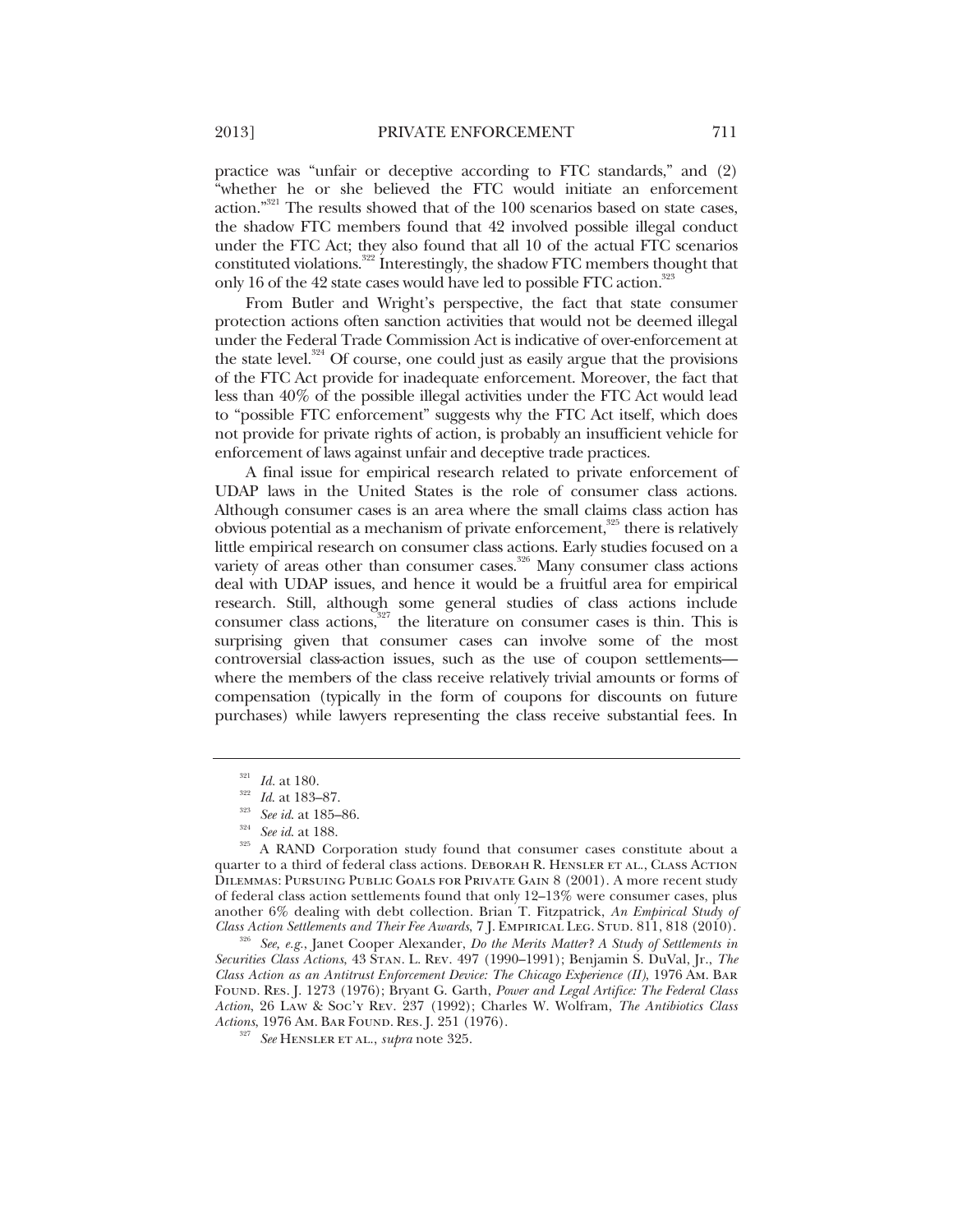fact, a recent study of federal class action settlements found that 30% of consumer (excluding debt collection) cases involved "in-kind" relief including vouchers, coupons, gift cards, warranty extensions, merchandise, services, and extended insurance policies, the highest of any of the categories examined.<sup>328</sup> Most of these appear to be cases involving truly small claims, which defy plausible grounding in a compensatory rationale.

We were able to locate only one empirical study focused on consumer class actions. Meili looks at lawyers and lead plaintiffs, basing his analysis on interviews with 33 lawyers and 20 lead plaintiffs; the former were selected from among the membership of the National Association of Consumer Advocates.<sup>329</sup> The lawyers were asked to select a case they had been involved in to discuss during the interviews; "approximately one half of the cases involved some form of misrepresentation, fraud, or breach of contract against mortgage companies, insurance companies, landlords and various product manufacturers. The other half involved abusive debt collection practices, credit reporting errors, or discriminatory credit terms."330 The analysis that Meili presents, which focuses on the lawyers' goals and the relationships between the lawyers and the lead plaintiffs, does not single out UDAP-related claims for specific discussion.<sup>331</sup> Still, some of his findings are interesting, particularly the way that lawyers shaped lead plaintiffs' goals to look beyond their individual interests and toward the interests of the class as a whole, and the tendency of the lawyers to conflate the client and the larger cause of consumer rights.

#### VI. CONCLUSION

We have provided a great deal of doctrinal, normative, and empirical information about private enforcement. Our aim has been to enhance understanding of the historical, cultural and political background of private enforcement, the reasons why legislators may choose a private enforcement (or a hybrid) strategy when they sincerely wish to address an unremedied systemic problem, and what features of both the general legal landscape and

<sup>328</sup> Fitzpatrick, *supra* note 325, at 824. The next highest category was antitrust at 13%; 37% of the consumer class action settlements involved injunctive or declaratory relief. None of the debt collection case settlements involved in-kind relief, and only 12% involved injunctive or declaratory relief. Fitzpatrick also reports that about a quarter of the settlement value was awarded as fees in consumer class actions, a figure in line with the percentage in most other types of class actions.  $Id$  at 835.

<sup>&</sup>lt;sup>329</sup> Stephen Meili, *Collective Justice or Personal Gain? An Empirical Analysis of Consumer Class Action Lawyers and Named Plaintiffs*, 44 Akron L. Rev. 67, 78–79 (2011) [hereinafter Meili, *Collective Justice*]. In an earlier book chapter, Meili focused on consumer cause lawyers, drawing on a small number of interviews and his own experience running a consumer law clinic at the University of Wisconsin Law School. Stephen Meili, *Consumer Cause Lawyers in the United States: Lawyers for the Movement or a Movement unto Themselves*, *in* Cause Lawyers and Social Movements 120 (Austin Sarat & Stuart A. Scheingold eds., 2006). 330 Meili, *Collective Justice*, *supra* note 329, at 81. 331 *See id.* at 86–87, 97–99.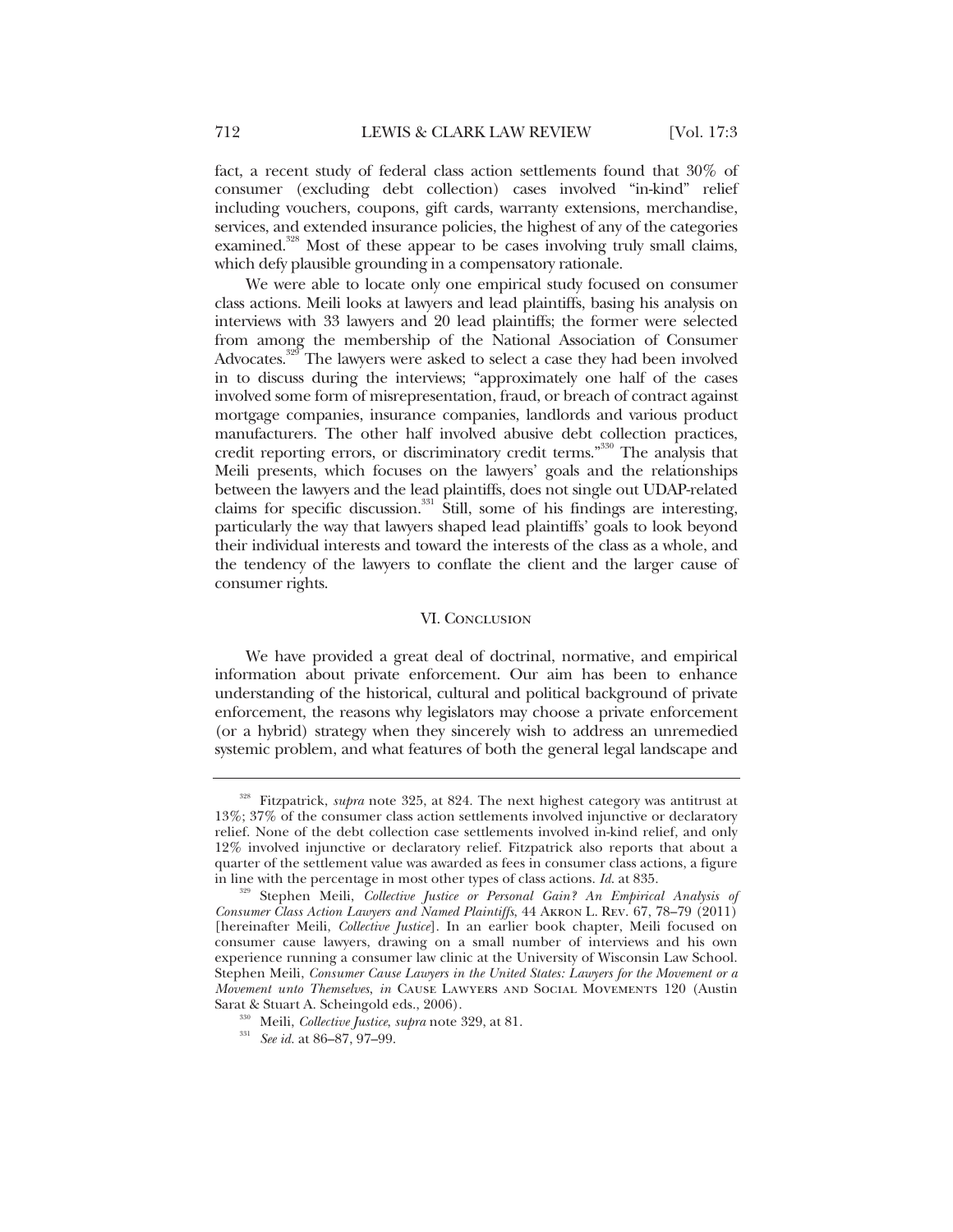a particular private enforcement regime are likely to determine whether that regime is effective.

If within a single legal system, regulatory policy and strategy can only sensibly be determined on a sectoral basis, and if the choice between public and private enforcement (or a hybrid approach) depends on a host of context-dependent variables, and if the efficacy of a private enforcement regime turns on a complex of both specific and general rules and incentives, and if traditional cultural explanations of the role that private enforcement plays in the United States are radically incomplete because they ignore institutional and political influences, then it is no surprise that, in the larger project on which this Article is based, we were unable to gain substantial comparative traction. Nor, after all, is it ground for regret. For comparative purposes the inquiries we have pursued, the questions we have asked, the perspectives we have brought to bear, and the data we have sought about private enforcement in the United States are more important than the data we have found and the answers we have secured.

Yet, some of those data and answers are suggestive for the future of private enforcement in the United States, and both they and the perspectives we have brought to bear raise a number of questions for the future of private enforcement elsewhere. In concluding this Article, we offer some tentative thoughts about both.

The frequency with which Congress has resorted to private enforcement increased dramatically starting in the late 1960s, even after controlling for the extent of regulatory legislation being passed.<sup>332</sup> We noted in Part IV.D that there was a dramatic increase in the incidence of divided government in the twentieth century beginning with the Nixon administration, at about the same time that the ideological distance between the parties began to widen, and that this was associated with growing congressional reliance on private enforcement. There were about 48 fee shifts and damages enhancements (double, triple, and punitive damages provisions) attached to private rights of action in federal statutes in 1968, and the number had increased to 326 by century's end, for an increase of  $680\%$ .<sup>333</sup> Over the same period the rate of private lawsuits enforcing federal statutes increased by about  $800\%$ <sup>334</sup>. This is not to say that Congress uses private enforcement regimes as the norm. On the contrary, as we observed in Part V.A, in highly significant regulatory enactments between 1947 and 2002 Congress provided for any private enforcement of its regulatory enactments far less often than may be commonly imagined (24% of the time), and exclusive reliance on private enforcement was rare indeed (occurring less than  $5\%$  of the time).

We see little reason to believe that Congress's reliance on private enforcement will abate any time soon. Important variables driving this

<sup>332</sup> *See* Farhang, *supra,* note 2, at 76–81. 333 *See id.* at 66. 334 *See id.*

<sup>335</sup> *Supra* Part V.A.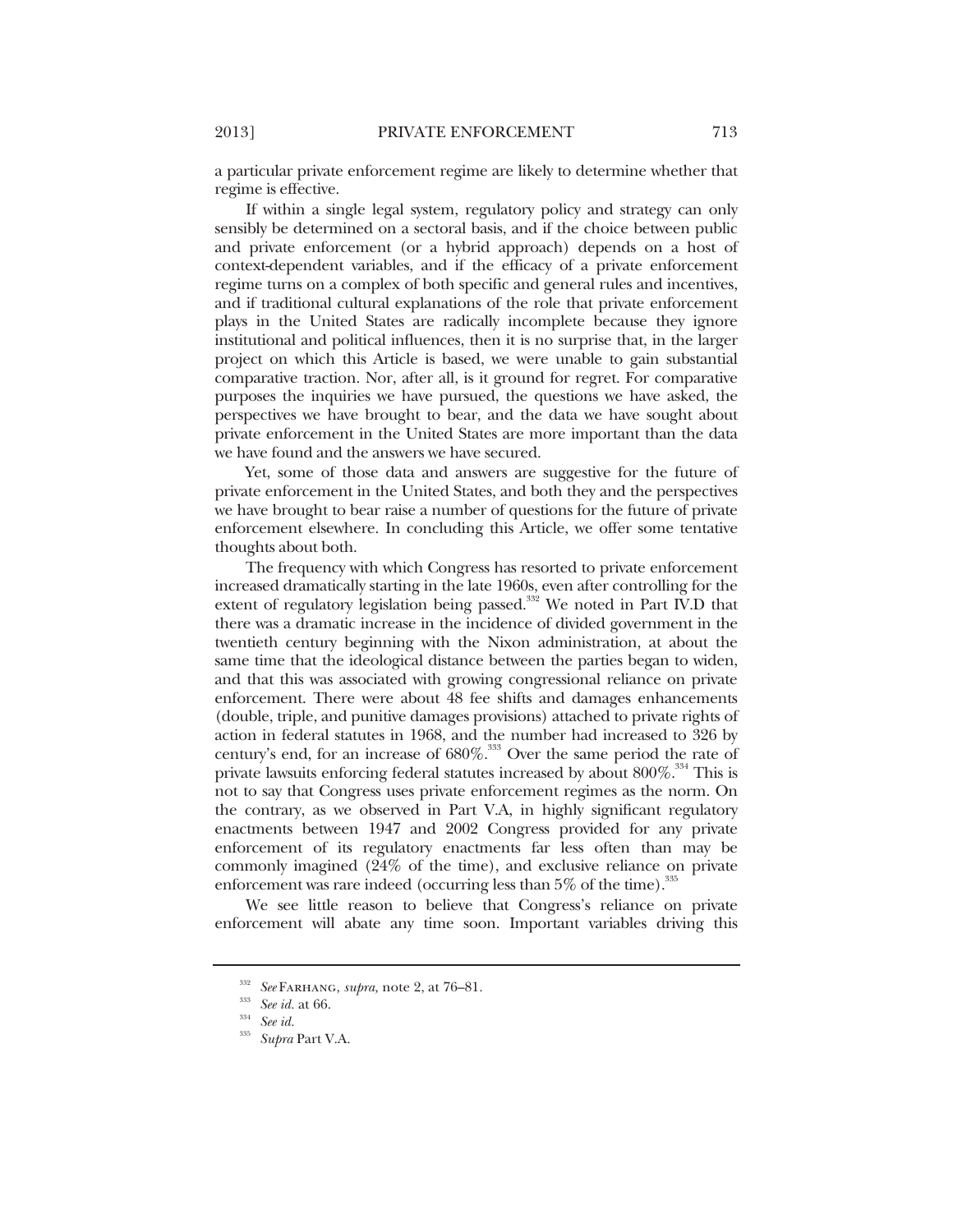legislative outcome remain highly salient today. The country persists in an era of divided government. Polarization between the political parties continues in full flower. The scarcity of revenue to fund direct bureaucratic regulation grows more acute. The use of counter-majoritarian legislative tactics, necessitating broad coalition building, is virtually normal politics in the modern American state, and such broad coalitions are, we believe, more likely to converge on private enforcement than bureaucratic state-building, particularly in a period when a common political slogan is that "government is the problem, not the solution."

It is much more difficult to assess the future of private enforcement of statutory and administrative law at the state level largely because we know so little about its past. While it may be reasonable conjecture to anticipate similar patterns governing its use and effectiveness at the state level, it is clear that far more work is necessary to produce an accurate picture of the current state of affairs. Researchers of private enforcement have very largely focused their attention on Congress, federal legislation, and federal litigation. The need for research at the state level is especially pointed in a country in which the vast majority of legislative policymaking comes out of state legislatures, and the vast majority of litigation is handled by state courts. The similarity of political institutions, politics, and budgetary conditions at the state and federal levels in the U.S. suggests that the body of research on private enforcement of federal statutory and administrative law provides a critical starting point for work on the states. At the same time, students of legislative regulatory policy have found that some regions of the U.S., such as the South, have distinctive political and institutional properties that depart from the federal model in important ways,<sup>336</sup> counseling against hasty generalization from federal to state regulatory regimes created through legislation. A research agenda focused on private enforcement in the states, of course, is not wholly separate from federal regulation. Recent expansive understandings of federal preemption doctrine—curtailing private enforcement of state tort law—have implications for state legislative regulation more broadly, and thus will provide important context for the study of private enforcement regimes in the states.<sup>337</sup>

Just because institutional and budgetary considerations suggest that private enforcement will remain an attractive regulatory strategy does not mean, however, that the private enforcement regimes of the future will be efficacious. Both Congress and the federal judiciary have taken steps to make one oft-found element of modern American private enforcement regimes class action litigation—harder to maintain. Their actions may have been motivated in part by the intent to administer a back-door remedy for inevitable instances of over-enforcement resulting from authorizing representative litigation on a trans-substantive basis (usually by court rule). If

<sup>&</sup>lt;sup>336</sup> *See* Huber & Shipan, *supra* note 122, at 139–70.<br><sup>337</sup> *See, e.g.*, PLIVA, Inc. v. Mensing, 131 S. Ct. 2567, 2581 (2011) (Federal Food, Drug and Cosmetic Act preempts state law failure to warn claims against manufacturers of generic pharmaceuticals).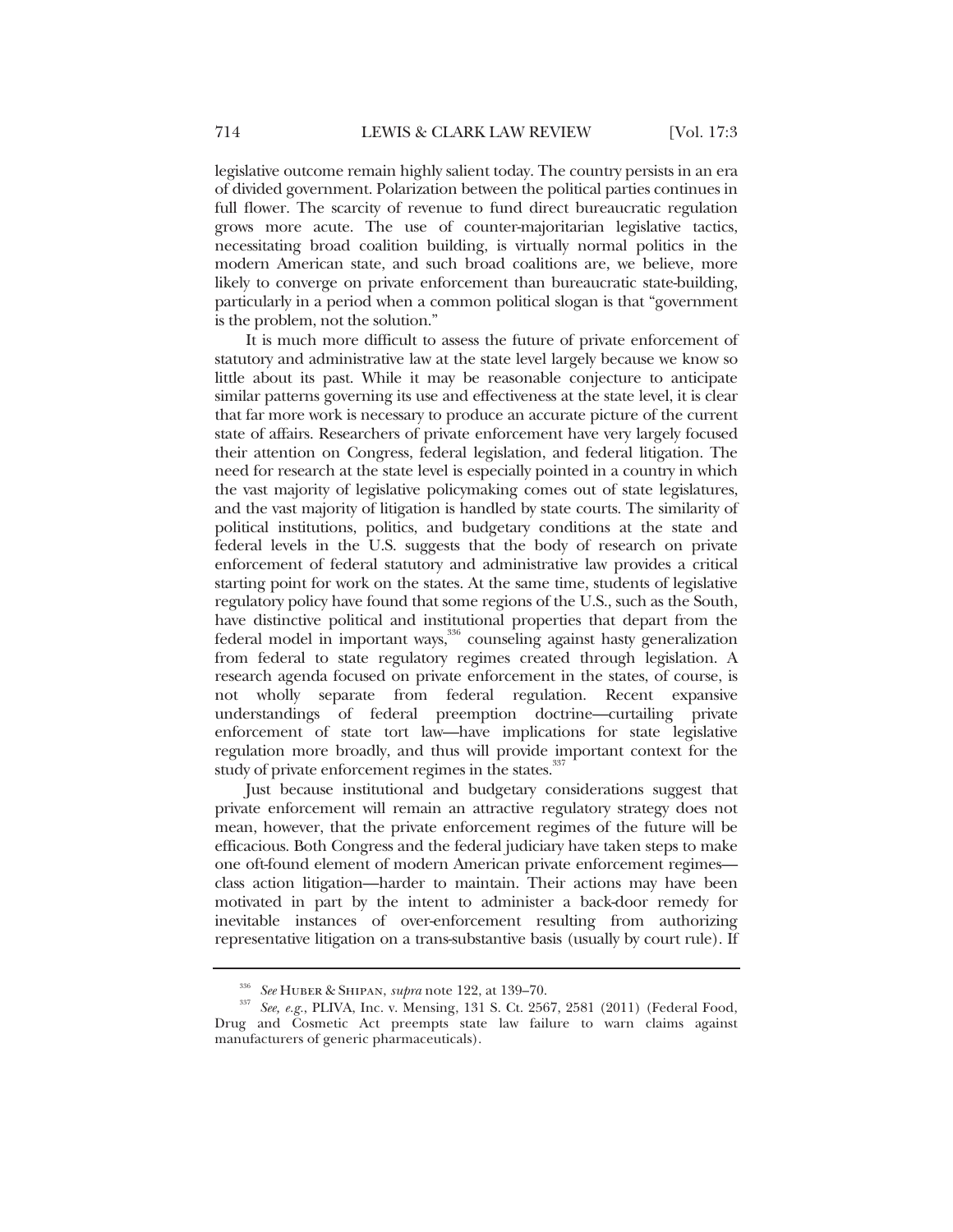so, however, that would be small comfort, given that the cure is often no more nuanced than the disease. Moreover, both Congress and the Supreme Court have substantially impaired the power of the states to pursue different visions of regulatory policy—whether more or less robust—through class litigation.

We have noted the capacity of private enforcement regimes to insulate legislative preferences from the inroads of an ideologically distant judiciary by structuring incentives for potential litigants and their lawyers. We have also discussed the use of remedial escalation in the Civil Rights Act of 1991 as a response to just such inroads. Much of the power and the potential mischief of the class action derives from its traditional classification as procedure. Effective control of procedure ensures that means are available for an ideologically distant judiciary to frustrate legislative preferences by constricting access to court—refashioning doctrine so as to alter the balance of power in litigation and diminishing the incentives of those the legislature sought to recruit as private enforcers. That certainly is a plausible way of viewing the Supreme Court's recent decisions on pleading that we discuss in Part III. Moreover, notwithstanding decades of anecdotes about American litigation that are not supported by systematic data, a realistic approach to the American litigation model requires acknowledgment that, at least in recent decades, the promise of access to justice has too often been broken as the result of political decisions to starve the courts and institutionally selfregarding behavior by judges, some of whom have been quite content to use resource constraint arguments, often in tandem with attacks on lawyers, to disable litigants from securing rights that those judges disfavor.

Most other countries in the world are better positioned than the United States to achieve a sensible regulatory regime, because they have not previously abdicated key elements of regulatory design and implementation to the bar and the judiciary, in other words, to the legal profession. As Professor Hadfield observes:

The bar [in the United States] has by and large steered utterly clear of the idea that it is responsible—politically responsible—for the systemwide cost and complexity of the legal system, far beyond the ethical call to help the poor and perform pro bono work. It requires a political process to shift perceptions—much as perceptions about the federal government's responsibility for high gas prices or stock market failures are molded not in the abstract but in the crucible of political contest and public debate.<sup>338</sup>

Thus, a key deficit of U.S. regulatory strategy may be the failure to provide adequate *public* alternatives to court-based litigation for private enforcement of statutory and administrative law. The variety of such alternatives in other countries<sup>339</sup> is a sobering reminder of the baneful influence that tradition, ideology, and professional self-interest can have on

<sup>338</sup> Hadfield, *supra* note 39, at 155. 339 *See* Hodges, *supra* note 1, at 103.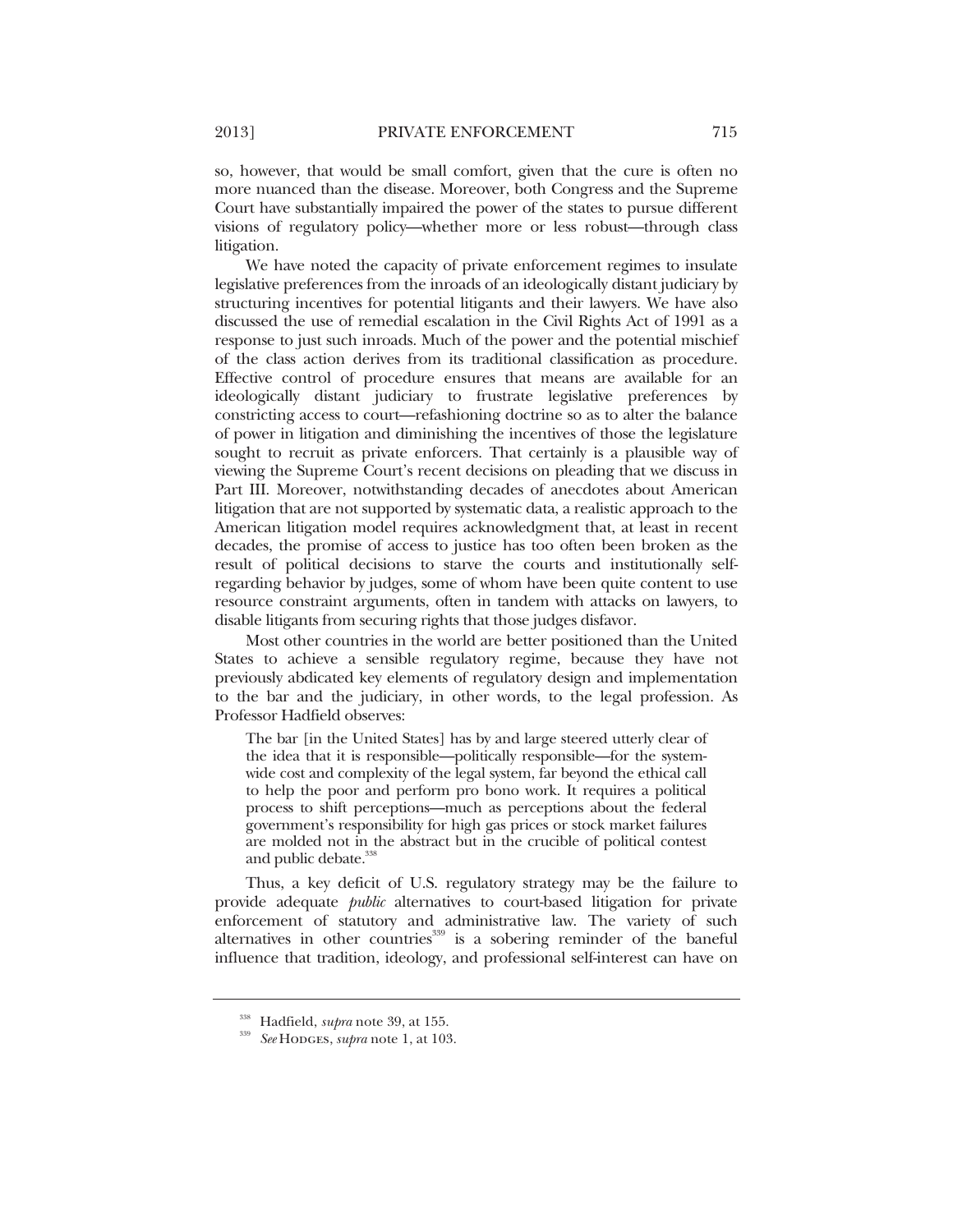access to justice. That fact, however, should not prevent other countries from recognizing either the limitations of such alternatives or the social progress that U.S. litigation systems have enabled in the past. Nor should it prevent them from acknowledging the possibility of harnessing the generative power of American-style litigation without replicating its destructive elements. Ultimately, the remedy for litigation's negative externalities is the same as in any other market: regulation. In the case of representative litigation, as we have indicated, the place to start is by avoiding trans-substantive regulatory strategy.

Thinking in comparative institutional terms suggests both the limits of the American model of private enforcement and its potential in parliamentary democracies. Terry Moe has argued that parliamentary regimes provide a notable contrast with the American separation-of-powers system precisely on the issues of legislative-executive conflict and the stickiness of the status quo that, as we suggested in Part IV.C, incentivize legislative reliance on private enforcement regimes in the U.S.<sup>340</sup> Moe identifies these distinctions as an explanation for the more coherent, unified, and centralized character of European administrative states, and the greater policy discretion enjoyed by their leadership, as compared to the American administrative state.<sup>341</sup> He offers this explanation of the comparative structure of the American administrative state in response to James Q. Wilson's noted lament of the weakness of American bureaucracy as compared to those in parliamentary democracies.<sup>342</sup>

Moe suggests that, from the standpoint of legislators, executive subversion of implementation is not a problem in parliamentary regimes;

the executive arises out of the legislature and both are controlled by the majority party. Thus, unlike in the United States, the executive and the legislature do not take distinctive approaches to issues of structure; they do not struggle with one another in the design and control of public agencies; they do not push for structures that protect against or compensate for the other's political influence. $34$ 

Likewise, in parliamentary regimes, coalition drift does not present a significant incentive to formalize into law rules and procedures meant to insulate bureaucratic power from manipulation by future coalitions. Though certainly stylized, the simple two-party case is illustrative. Moe writes:

[W]hichever party gains a majority of seats in parliament gets to form a government and, through cohesive voting on policy issues, is in a position to pass its own program at will. Similarly, should the other party gain majority status down the road, that party would be able to pass its own program at will—and, if it wants, to subvert or completely destroy everything the first party has put in place. . . . This means that formal

<sup>&</sup>lt;sup>340</sup> *See* Moe, *Political Institutions*, *supra* note 191.<br><sup>341</sup> *Id. See* James Q. Wilson, Bureaucracy: What Government Agencies Do and Why They Do It 297–301 (1989). 343 Moe, *Political Institutions*, *supra* note 191, at 241.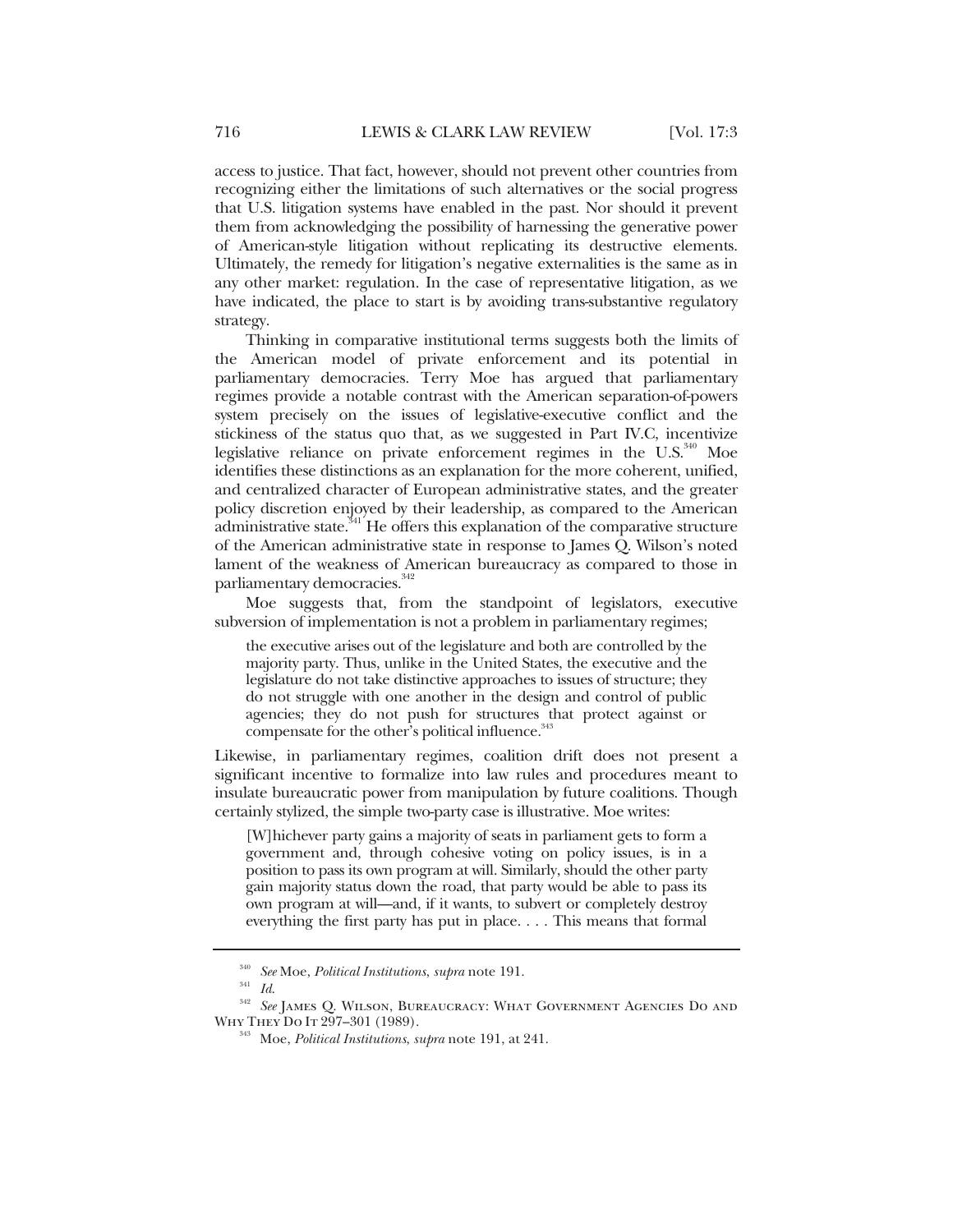structure does not work as a protective strategy—at least, not in the simple, direct way that it works in a separation-of-powers system.<sup>344</sup>

Moe's perspective suggests that bureaucratic drift also does not present the same risk in parliamentary regimes as it does in separation-of-powers regimes. Because a ruling coalition in a parliamentary institutional setting is much more able to act decisively against errant bureaucrats, it is less in need of an *ex ante* guard against bureaucratic drift.

It is widely understood that private litigation plays an unusually large role in policy implementation in the U.S. as compared to a large majority of industrial democratic countries with predominantly parliamentary systems.<sup>3</sup> This disparity appears significant in relation to the institutional differences between separation-of-powers and parliamentary systems that we have been considering. The discussion here suggests the possibility that these institutional differences are at the root of the twin phenomena of a greater role for private litigation in American policy implementation (noted by Kagan), and a more limited and constrained American administrative state (noted by Wilson), as contrasted with the norm in democratic parliamentary systems. Focusing partly on separation-of-powers structures as an explanation for American "adversarial legalism," Kagan writes, "It is only a slight oversimplification to say that in the United States lawyers, legal rights, judges, and lawsuits are the functional equivalent of the large central bureaucracies that dominate governance in high-tax, activist welfare states."<sup>346</sup>

Interestingly, similar institutional arguments have been marshaled to explain growing private enforcement (based on the American model, it is often argued) in the European Union over the past several decades. Over about the last decade there has been mounting scholarship demonstrating growing reliance in the EU on regulation though the creation of rights that are privately enforceable in both judicial and administrative fora.<sup>347</sup> This body of work yields the following set of insights about the growth of private enforcement in the EU:

It has been encouraged by decisions of the European Commission, the European Parliament, and the European Court of Justice.

<sup>344</sup> *Id.* at 240. 345 *See* Kagan, *supra* note 21, at 6–8. 346 *Id.* at 16. 347 *See, e.g.*, Alec Stone Sweet, Governing with Judges: Constitutional POLITICS IN EUROPE (2000); Karen J. Alter, *Who Are the "Masters of the Treaty"?*: *European Governments and the European Court of Justice*, 52 Int'l Org. 121 (1998); Karen J. Alter & Jeannette Vargas, *Explaining Variation in the Use of European Litigation Strategies: European Community Law and British Gender Equality Policy*, 33 Comp. Pol. STUD. 452 (2000); Linda Dickens, *The Road is Long: Thirty Years of Equality Legislation in Britain*, 45 Brit. J. Indust. Rel. 463, 466–67 (2007); Robert A. Kagan, *Globalization and Legal Change: The "Americanization" of European Law?*, 1 Reg. & Goverance 99 (2007); R. Daniel Kelemen, *Suing for Europe: Adversarial Legalism and European Governance*, 39 Comp. Pol. Stud. 101 (2006); R. Daniel Keleman & Eric C. Sibbitt, *The Globalization of American Law*, 58 Int'l Org. 103 (2004).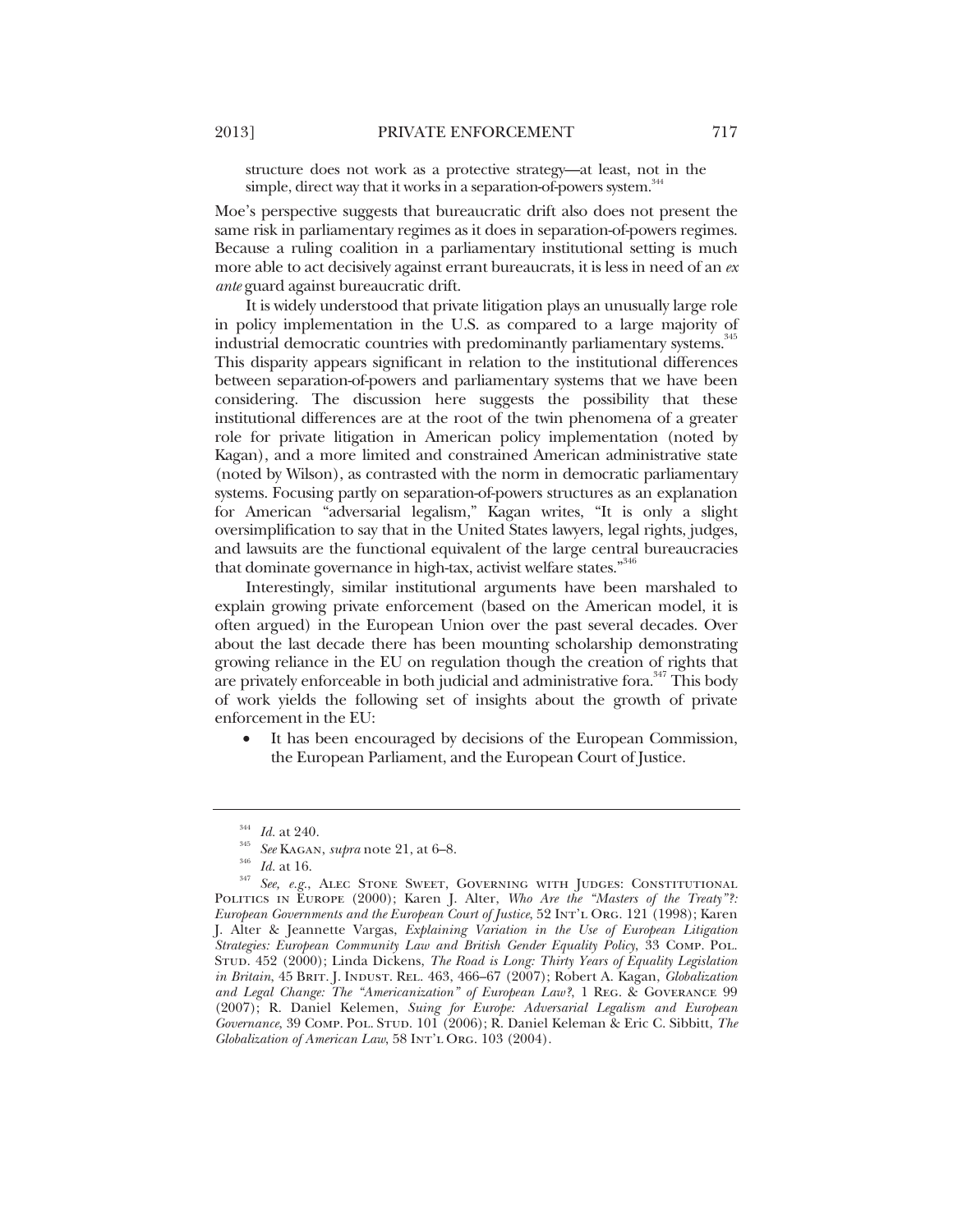- It has spanned the waterfront of policy areas, embracing the regulatory domains of environmental, anti-trust, securities, intellectual property, anti-discrimination, and consumer protection policy, among others.
- It has encouraged reliance upon procedural devices to aggregate claims and upon economic damages to incentivize private enforcement.
- It has involved expansion of private enforcement in adjudicatory venues at the institutional levels of both the EU and its member states.

Although there has been much talk of the "Americanization" of European law—with private enforcement being a characteristic frequently attributed to the American style of legal regulation—no one is arguing that the EU has converged with the U.S. in the degree of its reliance upon private enforcement, but only that the degree has increased materially in recent decades.

There is disagreement about what has caused this development, and in our discussion of the relationship between political institutions and private enforcement, we highlight an explanation grounded in political institutions that has been proffered by a number of scholars.<sup>348</sup> Putting aside other rival or supplementary hypotheses,<sup>349</sup> we synthesize the political institutions explanation as follows: Beginning in the mid-1980s, economic liberalization in the EU and the push for an integrated market had the gradual effect of displacing regulatory policymaking from member states to the governing institutions of the EU. The EU governing structure is highly fragmented, both vertically (between the EU and member states), and horizontally (between the EU Council, Parliament, Commission, and Court of Justice). Such fragmentation hampers the ability of those who make regulatory policy to effectuate decisive enforcement action, with EU influence upon the distant and heterogeneous bureaucracies of member states presenting a particular challenge. The EU government does not have an enforcement bureaucracy that penetrates the local level, and distrust of remote "Eurocrats" limits the likelihood that it will develop a strong one in the near future.

This institutional fragmentation, and the impediments that it creates for effective control by policymakers of an enforcement bureaucracy, may help to explain growing EU reliance on the alternative of private enforcement. The development of EU governing structures in Western Europe has introduced forms of state fragmentation, and public distrust of a far-off central government, that are familiar in the U.S. One outcome appears to have been growing reliance on American-style private enforcement, though surely in muted form.

<sup>348</sup> *See* Kagan, *supra* note 347, at 110; Kelemen, *supra* note 347, at 102; Kelemen & Sibbitt, *supra* note 347, at 106.<br><sup>349</sup> For a discussion of other explanations, see Kelemen & Sibbitt, *supra* note 347.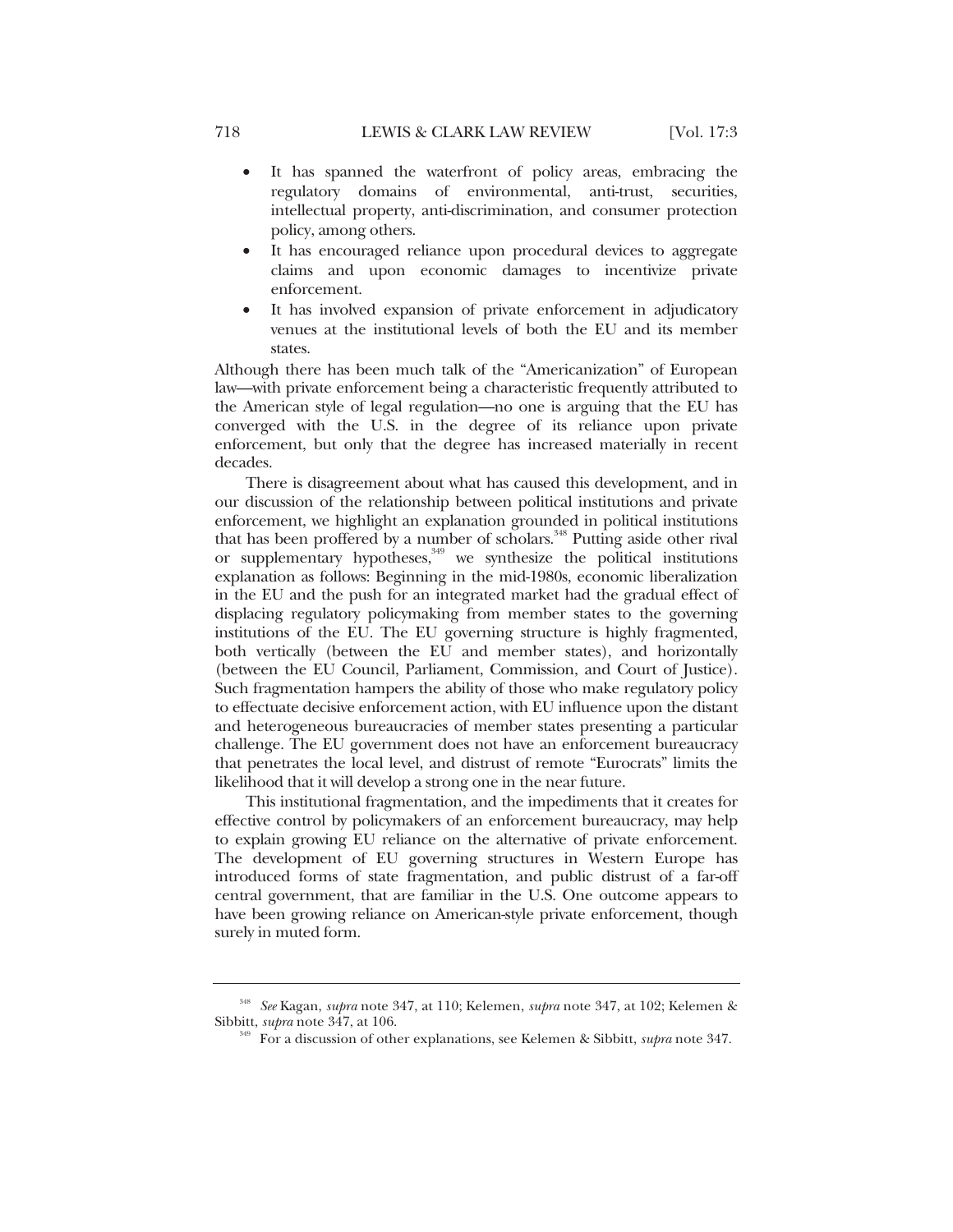### VII. Appendix: State Law Provisions Regarding Unfair and DECEPTIVE ACTS AND PRACTICES

# State UDAP Statutes at a Glance

Strengths and Weaknesses

|                                                              | AL        | AK        | <b>AZ</b> | <b>AR</b> | CA        | CO                  | $\subset$ | DE        | DC      | FL         | GA        | HI                                | ID        | IL               |
|--------------------------------------------------------------|-----------|-----------|-----------|-----------|-----------|---------------------|-----------|-----------|---------|------------|-----------|-----------------------------------|-----------|------------------|
| Prohibition of unfairness, deception                         |           |           |           |           |           |                     |           |           |         |            |           |                                   |           |                  |
| Broad deception prohibition                                  | $\circ$   | O         | $\circ$   | O         | $\circ$   |                     | $\circ$   | O         | $\circ$ | O          | $\circ$   | $\circ$                           | $\circ$   | O                |
| Broad unfairness prohibition                                 | $\circ$   | Ö         | $\bullet$ | $\circ$   | $\circ$   |                     | $\circ$   |           | $\circ$ | $\circ$    | $\circ$   | $\circ$                           | $\circ$   | $\circ$          |
| Rulemaking authority                                         | $\bullet$ | Ö         | $\bullet$ | ٠         | $\bullet$ |                     | $\circ$   |           | $\circ$ | O          | $\circ$   | $\circ$                           | $\circ$   | $\circ$          |
| Scope                                                        |           |           |           |           |           |                     |           |           |         |            |           |                                   |           |                  |
| Covers credit                                                |           | ◐         | O         | $\bullet$ | $\circ$   | O                   | $\circ$   | $\bullet$ | $\circ$ |            | $\bullet$ | O                                 | $\bullet$ | $\bullet$        |
| Covers insurance                                             |           |           | $\circ$   | ٠         | $\circ$   | $\circ$             | $\bullet$ | ٠         | $\circ$ |            |           | O                                 |           | O                |
| Covers utilities                                             |           | $\bullet$ | $\circ$   | $\bullet$ | $\circ$   | $\circ$             | $\circ$   |           | $\circ$ |            | $\bullet$ | $\circ$                           | $\bullet$ | $\circ$          |
| Covers post-sale acts                                        | $\bullet$ | O         | $\bullet$ | $\circ$   | $\circ$   | $\circ$             | $\circ$   | $\bullet$ | $\circ$ | $\bullet$  | $\circ$   | $\circ$                           | $\circ$   | $\circ$          |
| Covers real estate                                           | O         | O         | $\circ$   | $\circ$   | $\circ$   | $\circ$             | $\circ$   | O         | $\circ$ | $\bullet$  | $\circ$   | O                                 | $\circ$   | $\circ$          |
| State enforcement                                            |           |           |           |           |           |                     |           |           |         |            |           |                                   |           |                  |
| Civil penalty amount                                         | ø         | Ö         | $\circ$   | $\circ$   |           |                     | $\bullet$ | O         |         | Ö          | $\bullet$ | $\circ$                           | $\bullet$ | Ο                |
| Deception sufficient without<br>proof of intent or knowledge | $\circ$   | O         | $\circ$   | $\bullet$ | $\circ$   |                     | $\circ$   | $\circ$   | $\circ$ | $\circ$    | $\circ$   | $\circ$                           | $\circ$   | $\circ$          |
| Remedies for consumers                                       |           |           |           |           |           |                     |           |           |         |            |           |                                   |           |                  |
| Compensatory damages<br>for consumers                        | $\circ$   | O         | $\circ$   | $\circ$   | $\circ$   | Ö                   | $\circ$   | $\circ$   | $\circ$ | $\circ$    | $\circ$   | O                                 | $\circ$   | O                |
| Multiple or punitive damages                                 | $\circ$   | O         |           |           | $\circ$   | $\circ$             | $\circ$   |           | $\circ$ |            | O         | O                                 | $\circ$   |                  |
| Attorney fees for consumers                                  | $\circ$   |           |           | $\circ$   | $\circ$   | $\circ$             | $\circ$   |           | $\circ$ |            | $\bullet$ | $\circ$                           | $\circ$   | $\circ$          |
| Class actions                                                |           | Ω         | $\circ$   | $\circ$   | $\circ$   | $\circ$             | $\circ$   | $\circ$   | $\circ$ | $\bigcirc$ |           | $\circ$                           | $\circ$   | $\circ$          |
| Allows consumer suit without<br>proof of reliance            | $\bullet$ | O         | $\bullet$ | $\bullet$ | $\bullet$ | $\circ$             | $\circ$   | O         | $\circ$ | $\bullet$  |           | $\bullet$                         | $\bullet$ | $\circ$          |
| Allows consumer suit without<br>proof of public impact       | $\circ$   | Ō         | $\circ$   | $\circ$   | $\circ$   |                     | $\circ$   | $\circ$   | $\circ$ | O          |           | O                                 | $\circ$   | O                |
| Allows consumer suit without<br>pre-suit notice              |           | O         | $\circ$   | O         | $\bullet$ | O                   | $\circ$   | $\circ$   | $\circ$ | O          |           | O                                 | $\circ$   | $\circ$          |
|                                                              |           |           |           |           |           | $Kew:$ $Q = strone$ |           |           |         |            |           | $\mathbb{O}$ = mixed or undecided |           | $\bullet$ - weak |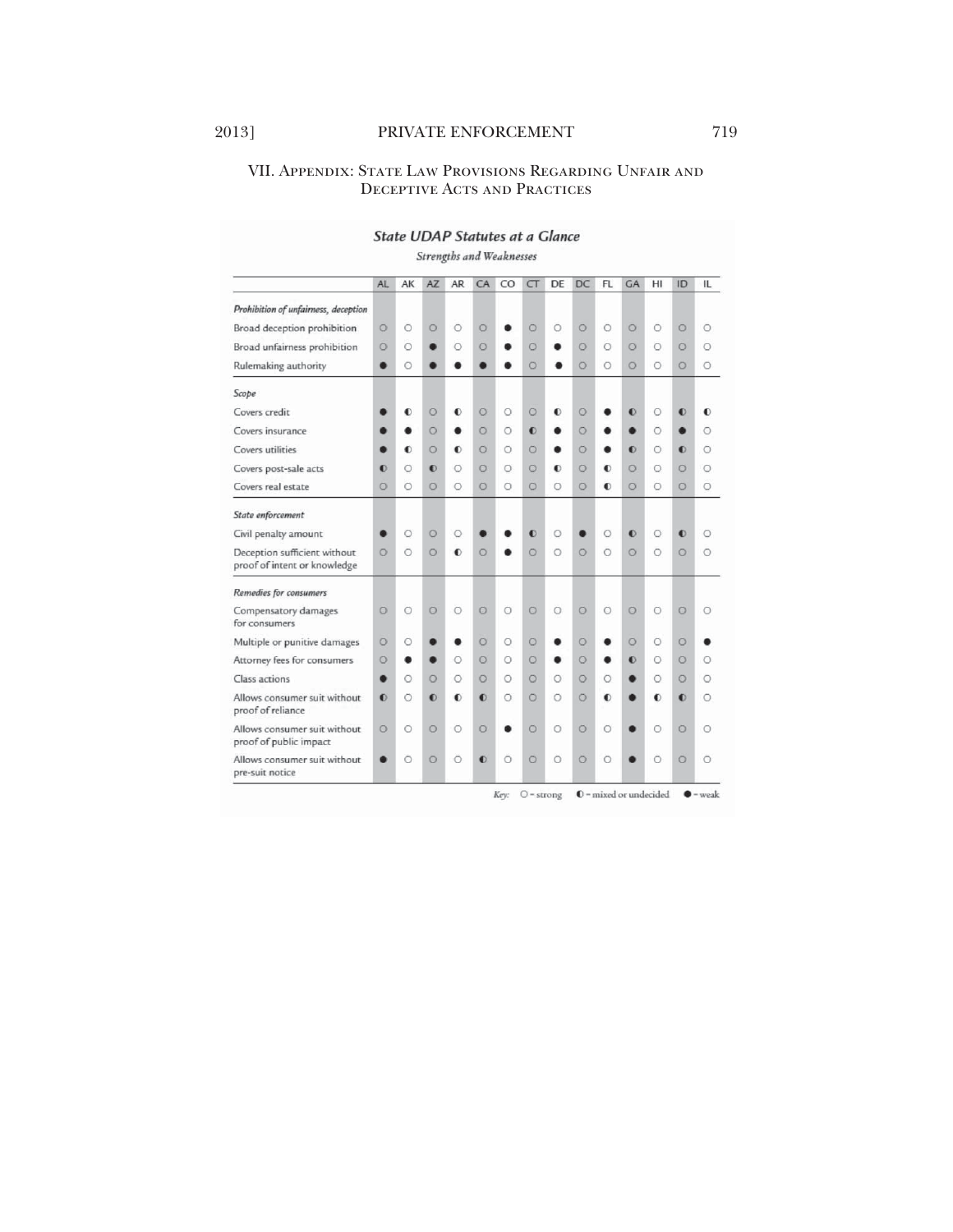# State UDAP Statutes at a Glance (continued)

Strengths and Weaknesses

|                                                              | IN        | IA        | KS        | KY        | LA        | ME        | <b>MD</b>  | MA        | MI        | <b>MN</b> | <b>MS</b> | <b>MO</b> | MT        | <b>NE</b> |
|--------------------------------------------------------------|-----------|-----------|-----------|-----------|-----------|-----------|------------|-----------|-----------|-----------|-----------|-----------|-----------|-----------|
| Prohibition of unfairness, deception                         |           |           |           |           |           |           |            |           |           |           |           |           |           |           |
| Broad deception prohibition                                  |           | $\bullet$ | $\circ$   | $\circ$   | $\circ$   | O         | $\circ$    | O         | $\circ$   | O         | $\bullet$ | Ο         | $\circ$   | O         |
| Broad unfairness prohibition                                 | $\circ$   | $\bullet$ | $\circ$   | $\circ$   | $\circ$   | $\circ$   | $\circ$    | $\circ$   | $\circ$   |           | $\bullet$ | $\circ$   | $\circ$   | O         |
| Rulemaking authority                                         |           | $\circ$   | $\bullet$ | ٠         | $\circ$   | $\circ$   | $\bigcirc$ | O         | $\bullet$ |           | $\circ$   | $\circ$   | $\circ$   |           |
| Scope                                                        |           |           |           |           |           |           |            |           |           |           |           |           |           |           |
| Covers credit                                                | $\circ$   | $\circ$   | $\circ$   | $\circ$   |           | Ο         | $\circ$    | $\circ$   |           | O         | $\bullet$ | O         | $\circ$   |           |
| Covers insurance                                             |           | $\circ$   | $\bullet$ | $\bullet$ |           | $\circ$   |            | O         |           | Ö         | $\bullet$ | $\bullet$ |           | O         |
| Covers utilities                                             | $\circ$   | $\circ$   | $\circ$   | $\circ$   | $\bullet$ | $\circ$   | $\bullet$  | $\circ$   |           | $\circ$   | $\circ$   | $\circ$   | $\bullet$ |           |
| Covers post-sale acts                                        | $\circ$   | $\circ$   | $\circ$   | Ö         | $\circ$   | $\circ$   | $\circ$    | O         |           | $\bullet$ | $\circ$   | $\bullet$ | $\circ$   | Ο         |
| Covers real estate                                           | 0         | $\circ$   | $\circ$   | $\bullet$ | $\circ$   | $\circ$   | $\bigcirc$ | $\circ$   |           | Ō         | $\bullet$ | $\circ$   | $\circ$   | $\bullet$ |
| State enforcement                                            |           |           |           |           |           |           |            |           |           |           |           |           |           |           |
| Civil penalty amount                                         | $\bullet$ | $\circ$   | $\circ$   |           | $\bullet$ | $\circ$   |            | $\bullet$ | $\circ$   | $\circ$   | $\circ$   |           | $\circ$   |           |
| Deception sufficient without<br>proof of intent or knowledge |           | $\circ$   | $\bullet$ | $\circ$   | $\circ$   | $\circ$   | $\circ$    | $\circ$   | $\circ$   | $\circ$   | $\circ$   | $\circ$   | $\circ$   | Θ         |
| <b>Remedies for consumers</b>                                |           |           |           |           |           |           |            |           |           |           |           |           |           |           |
| Compensatory damages<br>for consumers                        | $\circ$   |           | $\circ$   | $\circ$   | $\circ$   | O         | $\circ$    | O         | $\circ$   | O         | $\circ$   | O         | $\circ$   | Ο         |
| Multiple or punitive damages                                 | $\circ$   |           | O         | Ö         | $\circ$   |           |            | O         |           |           |           | O         | $\circ$   |           |
| Attorney fees for consumers                                  | $\bullet$ |           | $\circ$   | $\bullet$ | $\circ$   | $\circ$   | $\circ$    | $\circ$   | $\circ$   | $\circ$   |           | $\bullet$ | $\circ$   | O         |
| Class actions                                                | $\circ$   |           | $\circ$   | $\circ$   | $\bullet$ | O         | $\circ$    | O         | $\circ$   | $\circ$   | $\bullet$ | $\circ$   | $\bullet$ | Ō         |
| Allows consumer suit without<br>proof of reliance            |           |           | $\circ$   | $\bullet$ | $\bullet$ | $\bullet$ | $\bullet$  | $\circ$   | $\circ$   | $\bullet$ | $\bullet$ | $\circ$   | $\bullet$ | $\bullet$ |
| Allows consumer suit without<br>proof of public impact       | $\circ$   |           | $\circ$   | Ο         | $\circ$   | O         | $\circ$    | O         | $\circ$   |           | $\circ$   | O         | $\circ$   |           |
| Allows consumer suit without<br>pre-suit notice              |           |           | $\circ$   | $\circ$   | $\circ$   |           | $\circ$    |           | $\circ$   | Ō         |           | $\circ$   | $\circ$   | Ō         |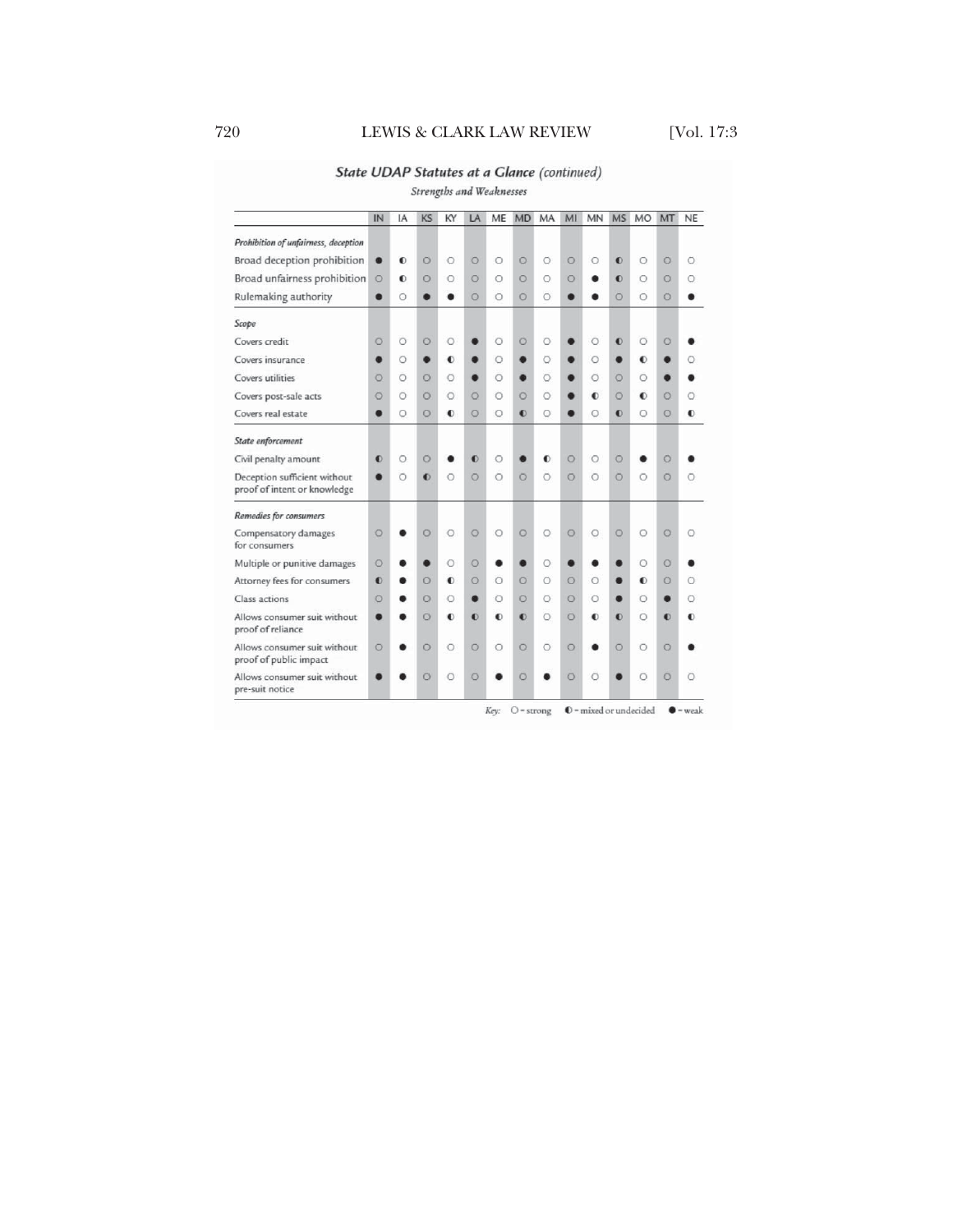## State UDAP Statutes at a Glance (continued)

Strengths and Weaknesses

|                                                              | <b>NV</b> | <b>NH</b> | NI      | <b>NM</b> | NY        | NC        | <b>ND</b>    | OH      | OK        | OR        | PA        | RI                               | SC        | SD         |
|--------------------------------------------------------------|-----------|-----------|---------|-----------|-----------|-----------|--------------|---------|-----------|-----------|-----------|----------------------------------|-----------|------------|
| Prohibition of unfairness, deception                         |           |           |         |           |           |           |              |         |           |           |           |                                  |           |            |
| Broad deception prohibition                                  | $\circ$   | $\circ$   | $\circ$ | O         | $\circ$   | Ö         | $\circ$      | $\circ$ | O         |           | $\bullet$ | O                                | O         | ◐          |
| Broad unfairness prohibition                                 |           | $\circ$   | $\circ$ | $\circ$   | $\bullet$ | $\circ$   | ø            | $\circ$ | $\circ$   | O         | $\bullet$ | $\circ$                          | $\circ$   |            |
| Rulemaking authority                                         | $\circ$   |           | $\circ$ | $\circ$   | $\bullet$ |           | $\circ$      | $\circ$ | $\bullet$ | Ō         | $\circ$   | O                                |           |            |
| Scope                                                        |           |           |         |           |           |           |              |         |           |           |           |                                  |           |            |
| Covers credit                                                | $\circ$   |           | $\circ$ | O         | $\circ$   | O         | $\circ$      |         | $\bullet$ | $\bullet$ | $\circ$   |                                  | O         | O          |
| Covers insurance                                             | $\circ$   |           | $\circ$ | $\circ$   | $\bullet$ | $\circ$   | $\circ$      |         |           |           | $\circ$   |                                  |           | O          |
| Covers utilities                                             | O         |           |         | $\circ$   | $\circ$   | $\circ$   | $\circ$      |         |           | O         | $\circ$   |                                  | O         | O          |
| Covers post-sale acts                                        | $\Omega$  | $\circ$   | O       | $\circ$   | $\circ$   | $\circ$   | $\circ$      | O       | $\bullet$ | Ō         | $\circ$   | O                                | O         | $\bigcirc$ |
| Covers real estate                                           | $\circ$   | $\circ$   | $\circ$ |           | $\circ$   | $\circ$   | $\circ$      |         | $\circ$   | O         | $\circ$   |                                  | $\circ$   | $\bullet$  |
| State enforcement                                            |           |           |         |           |           |           |              |         |           |           |           |                                  |           |            |
| Civil penalty amount                                         | $\bullet$ | $\circ$   | $\circ$ | $\bullet$ | $\bullet$ | $\bullet$ | $\bullet$    | Ö       | $\circ$   | Ō         |           |                                  | $\bullet$ |            |
| Deception sufficient without<br>proof of intent or knowledge | $\bullet$ | $\circ$   | $\circ$ | $\bullet$ | $\circ$   | $\circ$   |              | $\circ$ | $\circ$   | $\circ$   | $\circ$   | O                                | $\circ$   | Ο          |
| Remedies for consumers                                       |           |           |         |           |           |           |              |         |           |           |           |                                  |           |            |
| Compensatory damages<br>for consumers                        | $\circ$   | $\circ$   | $\circ$ | $\circ$   | $\circ$   | $\circ$   | $\circ$      | $\circ$ | $\circ$   | Ο         | O         | O                                | O         | O          |
| Multiple or punitive damages                                 |           | $\circ$   | $\circ$ | $\circ$   | $\bullet$ | $\circ$   | $\circ$      | $\circ$ |           | $\circ$   | $\circ$   | $\circ$                          | $\circ$   |            |
| Attorney fees for consumers                                  | O         | $\circ$   | $\circ$ | $\circ$   | $\circ$   | $\circ$   | $\circ$      | $\circ$ | $\circ$   |           | $\circ$   | Ο                                | $\circ$   |            |
| Class actions                                                | $\circ$   | $\circ$   | $\circ$ | $\circ$   | $\circ$   | $\circ$   | $\circ$      | $\circ$ | $\circ$   | О         | O         | O                                |           | Ο          |
| Allows consumer suit without<br>proof of reliance            | $\bullet$ | $\bullet$ | $\circ$ | $\circ$   | $\circ$   | $\bullet$ | $\bullet$    | $\circ$ | $\bullet$ | $\bullet$ |           | $\bullet$                        | $\bullet$ | O          |
| Allows consumer suit without<br>proof of public impact       | $\circ$   | $\circ$   | $\circ$ | $\circ$   |           | $\circ$   | $\circ$      | $\circ$ | $\circ$   | O         | $\circ$   | O                                |           | O          |
| Allows consumer suit without<br>pre-suit notice              | $\circ$   | O         | $\circ$ | $\circ$   | $\circ$   | $\circ$   | $\circ$      | Ο       | $\circ$   | O         | $\circ$   | $\circ$                          | $\circ$   | $\circ$    |
|                                                              |           |           |         |           |           | Key:      | $O$ = strong |         |           |           |           | $\mathbb O$ - mixed or undecided |           | - weak     |